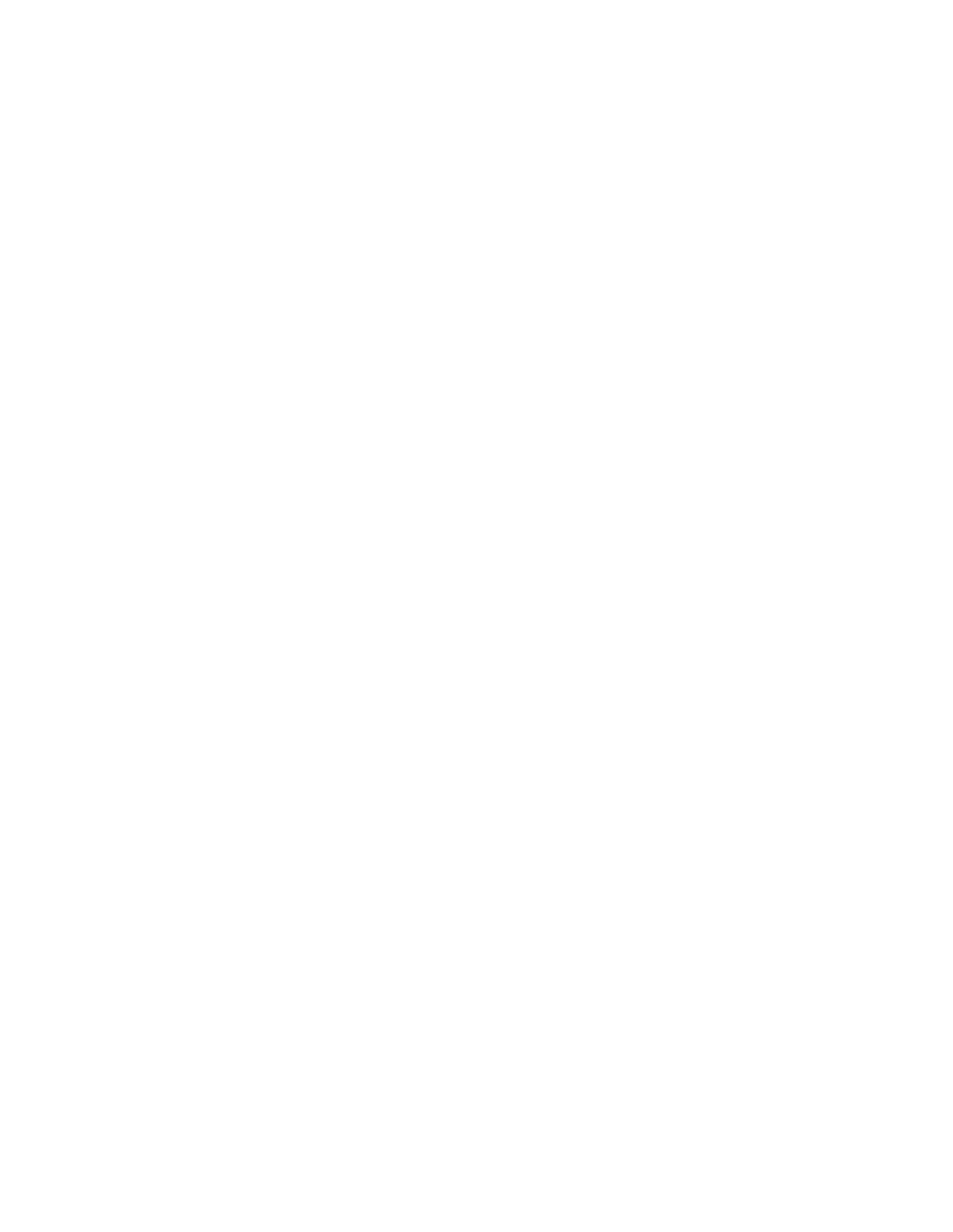# **Document History**

| <b>VERSION</b> | <b>DATE</b> | <b>CHANGE DESCRIPTION</b>                                                                                                                                                                                                                                                                                                                                                                                    |
|----------------|-------------|--------------------------------------------------------------------------------------------------------------------------------------------------------------------------------------------------------------------------------------------------------------------------------------------------------------------------------------------------------------------------------------------------------------|
| 2.4.1          | 2008-05-16  | <b>Conversion to FrameMaker</b>                                                                                                                                                                                                                                                                                                                                                                              |
| 2.4.2          | 2008-05-28  | Impacts of Options Symbology Initiative.<br>New field No. 205 is added to specify the maturity day of<br>instrument. The MaturityDay field is mandatory for the new<br>OSI and optional for the old format.<br>Sections impacted are listed below:<br>Section 4.6.2: next to [MaturityMonthYear 200] added<br>[MaturityDay 205]<br>Section 4.7.2: next to [MaturityMonthYear 200] added<br>[MaturityDay 205] |
| 2.4.3          | 2008-05-29  | Symbology updates approved<br>Changed MMTP/SLE or SLE to SAIL<br>Removed all reference to Strategy Trading:<br>Section 4.12 Strategy Trading<br>Section 7.1.2 HSVF Message Codes<br>$\bullet$<br>Section 7.2 Message Sequences<br>Section 7.2.7 Strategy Processing, Figures 23 & 24                                                                                                                         |
|                |             | Removed all reference to HSVF and updated all Message<br>ilustrations                                                                                                                                                                                                                                                                                                                                        |
| 2.5            | 2009-02-18  | Changed Doc. ID. to FIX-BX-001E                                                                                                                                                                                                                                                                                                                                                                              |
| 2.6            | 2010-08-18  | Remove section 2.2 on ATR.<br>٠<br>Add Session Orders duration type. Add MIP<br>$\bullet$<br>functionality.<br>Modification of DO/RO sections. Add ISO Order.<br>Update connection schedule. Remove message<br>allocation throughput.<br>Update the number of listed intrument in Queries section.                                                                                                           |
| 2.7            | 2012-03-07  | Added sections 7.2.10 to 7.2.15 for Complex Order<br>messaging.                                                                                                                                                                                                                                                                                                                                              |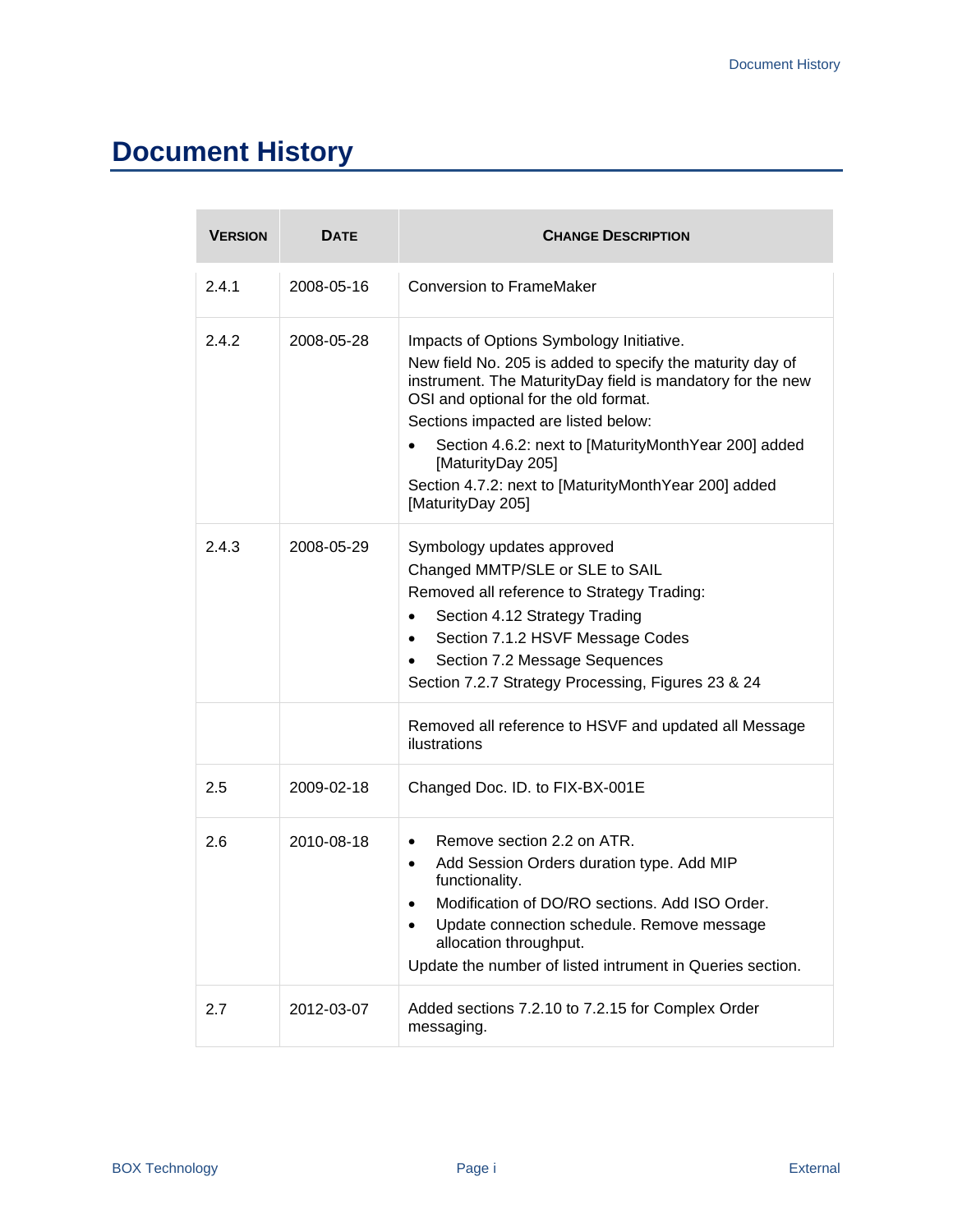| <b>VERSION</b> | <b>DATE</b> | <b>CHANGE DESCRIPTION</b>                                                                                                                                                                                                                                                                                                                                                                                                                                                                                                                                                                                                                                                                                                                                                                                                                                                                                                                                                                                                                                                                                                                                                                                                                                                                                                                                                                                                                                                                                   |
|----------------|-------------|-------------------------------------------------------------------------------------------------------------------------------------------------------------------------------------------------------------------------------------------------------------------------------------------------------------------------------------------------------------------------------------------------------------------------------------------------------------------------------------------------------------------------------------------------------------------------------------------------------------------------------------------------------------------------------------------------------------------------------------------------------------------------------------------------------------------------------------------------------------------------------------------------------------------------------------------------------------------------------------------------------------------------------------------------------------------------------------------------------------------------------------------------------------------------------------------------------------------------------------------------------------------------------------------------------------------------------------------------------------------------------------------------------------------------------------------------------------------------------------------------------------|
| 2.8            | 2012-06-15  | Reformatted text in section 4.5.2 and deleted existing<br>$\bullet$<br>sections 4.5.5 and 4.5.6<br>Added section 4.11 for Complex Order resulting in<br>$\bullet$<br>Clearing Information moving to section 4.12.<br>Updated section 4.12.3 to include Complex Order.<br>$\bullet$<br>Updated section 6.2.                                                                                                                                                                                                                                                                                                                                                                                                                                                                                                                                                                                                                                                                                                                                                                                                                                                                                                                                                                                                                                                                                                                                                                                                  |
| 2.9            | 2013-09-25  | 4.5.1 - Supported Types of Orders: Removed BOX-TOP<br>Order, Market-on-Opening: May trade at multiple different<br>prices for Complex Order, Renamed U.S Style Market Order<br>to Market Order.<br>4.10.1: Modified allowable time to match or improve the<br>contra side of a 'Must Be Filled' Order from 3 seconds to 'n'<br>milliseconds.<br>4.11.2: Complex Order: Removed BOX-TOP Order type.<br>4.11.3: Exposure Functionality: New section added.<br>4.12 - Solicitation and Facilitation Auctions: New section<br>added.<br>4.13 - Customer Cross Order: New section added.<br>Section 4.12 renamed 4.14.<br>4.14.3 - BOX Controls Against the NBBO Market: Removed<br>value '4' in 7906-CombinedOrdType tag.<br>6.1 - Order Mass Status: Updated what Orders are returned.<br>6.2 - Security Definition Request: Updated possible number<br>of instruments returned.<br>7.2.7 - Improvement Phase Processing: Renamed 'PIP<br>Initial Order' message for 'Auction Initial Order'<br>7.2.10 - Complex Order Instrument Creation and Order<br>Entry Processing:<br>Figure 50, Execution Reports for the legs are sent before<br>the Execution Report for the Complex Order<br>Figures 44, 45, 48, 49, 50, and 51 (added Exposure feature)<br>Figure 46; Updated to include only 1 Execution Report<br>7.2.11: - Complex Order Modification Processing:<br>Figures 52 & 54 (added Exposure feature)<br>7.2.16 & 7.2.17: New diagrams added on Solicitation,<br>Facilitation and Customer Cross Order. |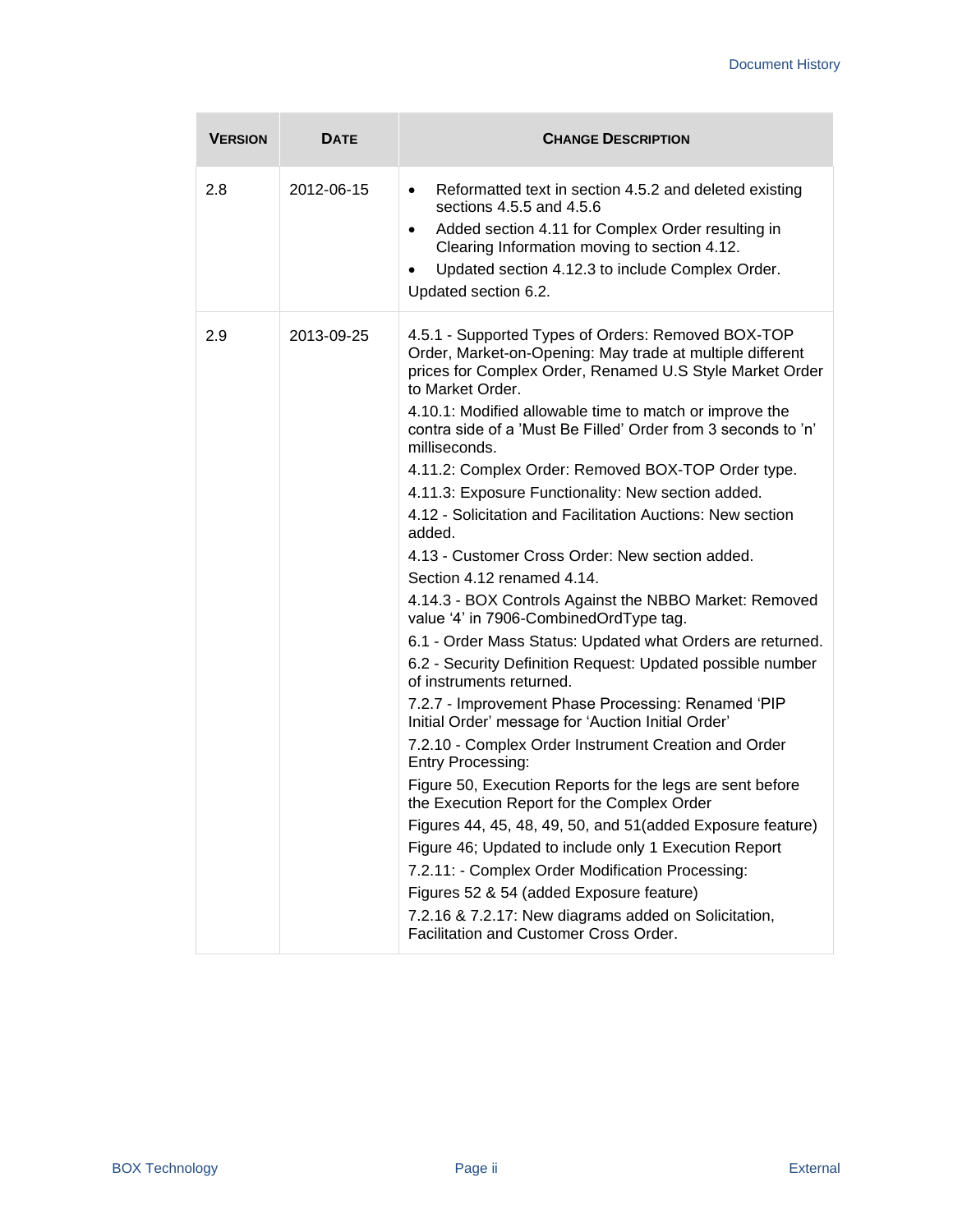| <b>VERSION</b> | <b>DATE</b> | <b>CHANGE DESCRIPTION</b>                                                                                                                                                                                                                                                                                                                                                                                                                        |
|----------------|-------------|--------------------------------------------------------------------------------------------------------------------------------------------------------------------------------------------------------------------------------------------------------------------------------------------------------------------------------------------------------------------------------------------------------------------------------------------------|
| 3.0            | 2015-05-15  | 4.5.3 Supported Special Price Terms: Add Directed Order,<br>Add Preferenced Order<br>7.2.9 Directed/Router Order: Add [RoutingInst 9303=O] to<br>Figure 35, 36, 37, 38, 39: Correct table heading. Remove<br>[ExecutingParticipant=XYZ] from table 37<br>7.2.15 Directed Complex Order: Add [RoutingInst 9303=O]<br>to Figure 63, 64<br>7.2.18 Preferenced Order Processing: Add [RoutingInst<br>9303=P] to Figure 68, 69: correct table heading |
| 3.1            | 2016-06-10  | Added Section 4 - Validation Tools<br>Section 5 – Order Management was extracted from Section<br>3- BOX Features for clarity<br>Section 8- Added Section 8.19 Lock-Out Due to Exceeded<br>Limit or By Trader<br>Table 2: Added messages (BE - User Request, BF- User<br>Response, CB- User Notification)                                                                                                                                         |
| 3.2            | 2016-11-14  | Added QOO Order to 5.1.1<br>Added Section 8.17 QOO Entry                                                                                                                                                                                                                                                                                                                                                                                         |
| 3.3            | 2017-11-24  | Added IOI Order to 5.1.1<br>Added Section 8.18 Indication of Interest Entry                                                                                                                                                                                                                                                                                                                                                                      |
| 3.4            | 2018-09-20  | Update Logo, Boston Options<br>Section 5.7.1: Update of Number of Legs to 12 and Leg<br>Ratio to 99999999, and example<br>Update of number of legs in sections 5.7.2, 8.10, 8.11, 8.12,<br>8.13, 8.14, 8.15                                                                                                                                                                                                                                      |
| 3.5            | 2019-02-08  | Updates following the removal of 3-1 ratio restriction for CO<br>on QOO<br>Sections 3.2.7 updated and 3.2.8 added<br>Sections 3.4.1, 5.1.5, 5.5.2, 5.7.1 updated<br>Section 5.8:<br>Added Surrender quantity to Facilitation.<br>Added MIP to Facilitation.                                                                                                                                                                                      |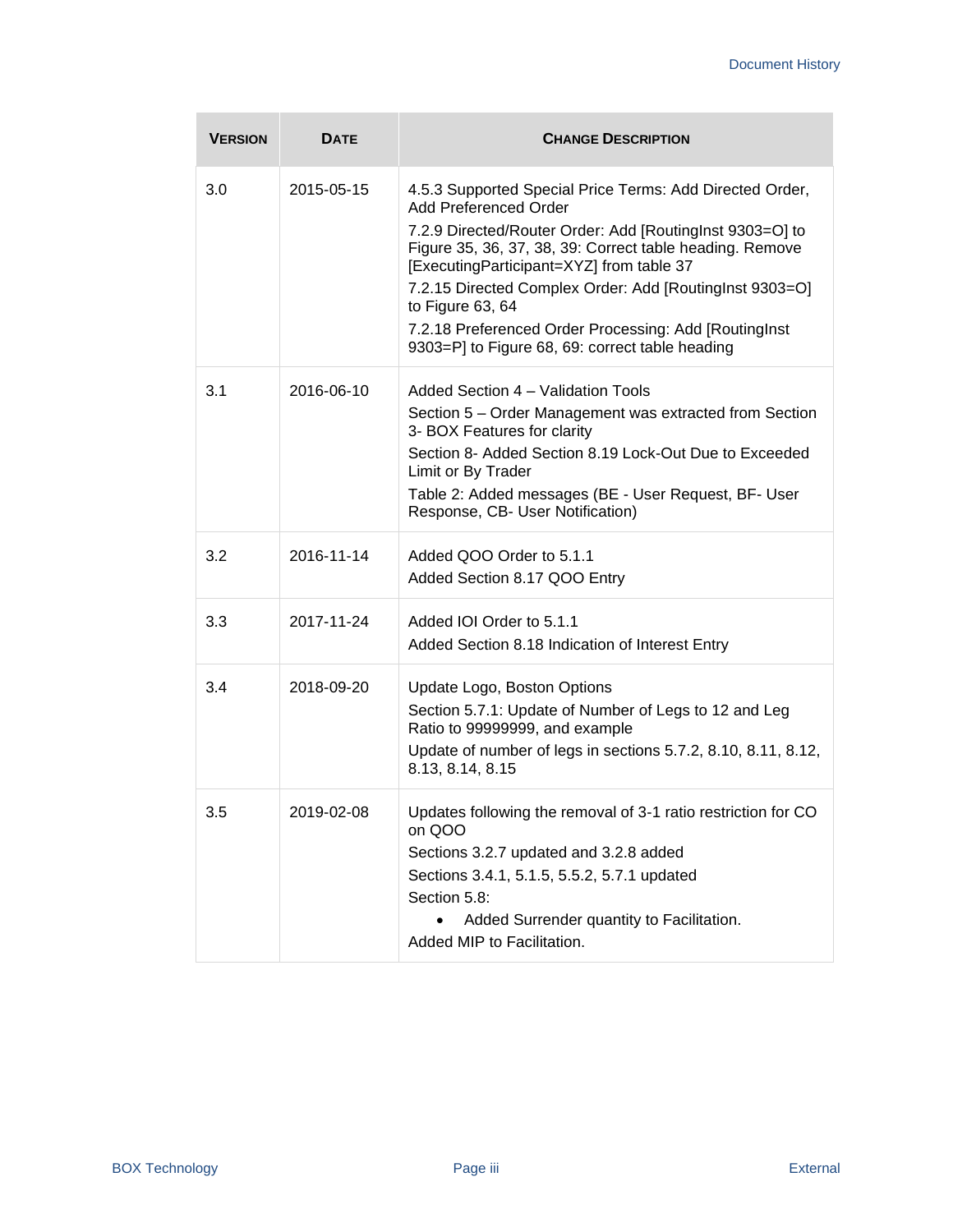| 3.6 | 2021-04-23 | <b>Management of new Tag 440 (ClearingAccount)</b><br>Section 5.10.1 - Added ClearingAccount (Tag 440)<br>to Pre-Trade section<br>Section 5.10.2 - Changes as follows:<br>Removed section on TMS usage by<br>$\circ$<br>Participants<br>Added section on precedence of QuickID<br>$\circ$<br>and Clearing-related tags (439, 440, 76,1)<br>Appendix B.2 - Pre-Trade Clearing. Added<br>ClearingAccount (Tag 440)<br>Appendix C - MMID Accronym definition                                                                                                                                                                                                                                                                                                                                                                                                                                                                                                                                                                                      |
|-----|------------|------------------------------------------------------------------------------------------------------------------------------------------------------------------------------------------------------------------------------------------------------------------------------------------------------------------------------------------------------------------------------------------------------------------------------------------------------------------------------------------------------------------------------------------------------------------------------------------------------------------------------------------------------------------------------------------------------------------------------------------------------------------------------------------------------------------------------------------------------------------------------------------------------------------------------------------------------------------------------------------------------------------------------------------------|
|     |            | Error Management in BOX (Internal) Protocol B5:<br>Section 5.4.2 - Corrected Error message<br>management for Entry of Request for Quote 'R'.<br>Business Message Reject 'j' is sent as error<br>message in B5<br>Section 8.3 - Diagram "Quote Request is Rejected"<br>$\bullet$<br>updated with Business Message Reject 'j'<br>Section 8.10 - Added new scenario for error<br>$\bullet$<br>management of Security Definition Request<br>rejection with either a FIX '8' (ExecutionReport with<br>Error) or FIX 'j' (Business Message Reject 'j')<br>Section 8.14 - Added new scenario for error<br>management of FIX 'PI' Instrument Creation is<br>Rejected.                                                                                                                                                                                                                                                                                                                                                                                  |
|     |            | Corrections of text for accuracy:<br>Section 4.4.3 - Removed "Quotes" from from Lock-<br>Out of a Trader<br>Section 5.1.5 - Removed SAIL messages from<br>$\bullet$<br>General Processing (Buy or Sell Order). Replaced<br>with proper FIX messages<br>Section 5.3.2 - Added Fix MsgType '9' to<br>٠<br>Processing Timetable of Cancellation of an Order<br>Section 5.6.1 - Removed references to SAIL<br>messages and processing in "Pip Initiation and<br>Participation". FIX message processing is now<br>documented<br>Section 5.6.4 - Added Multicast Line 'P' for PIP<br>$\bullet$<br><b>Information Broadcast</b><br>Section 5.6.5 - Removed references to SAIL<br>٠<br>messages and processing in "End of PIP". FIX<br>message processing is now documented<br>Section 5.6.7 - Removed Routed Order (RO) from<br>$\bullet$<br>text. Corrected SAIL messages processing for<br>relevant FIX messages. And removed section not<br>relevant to FIX processing.<br>Section 5.8 - Added Improvement Orders (from<br>Initiating Participant) |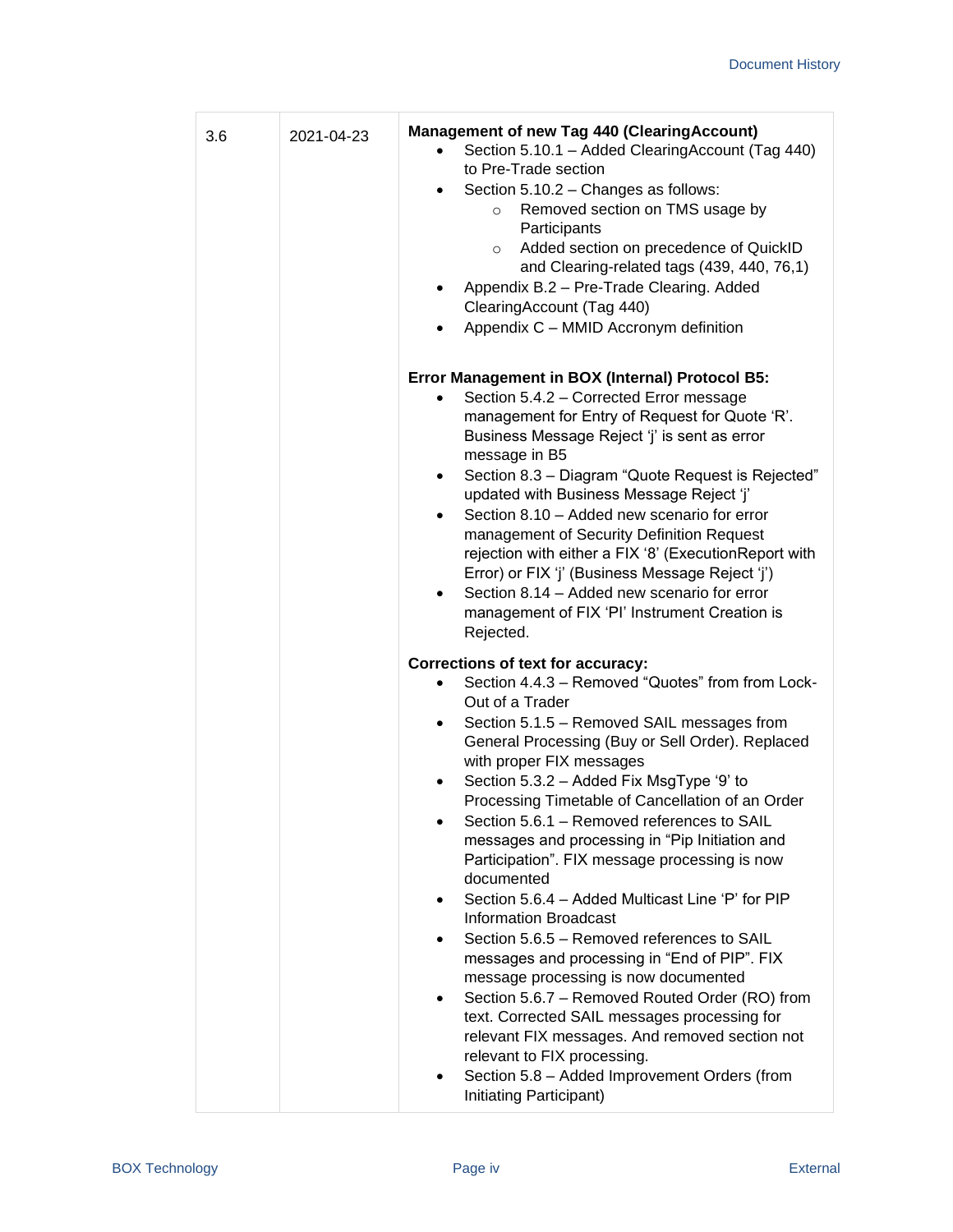| <b>VERSION</b> | <b>DATE</b> | <b>CHANGE DESCRIPTION</b>                                                                                                                                                                                                                                                                                                                                                                                                                                                                                                                                                                                                                                                                                                                                                                                                                                                                                                                                                                                                                                                                                              |
|----------------|-------------|------------------------------------------------------------------------------------------------------------------------------------------------------------------------------------------------------------------------------------------------------------------------------------------------------------------------------------------------------------------------------------------------------------------------------------------------------------------------------------------------------------------------------------------------------------------------------------------------------------------------------------------------------------------------------------------------------------------------------------------------------------------------------------------------------------------------------------------------------------------------------------------------------------------------------------------------------------------------------------------------------------------------------------------------------------------------------------------------------------------------|
|                |             | Appendix B - Clearing. Removed reference to TMS<br>$\bullet$<br>documentation<br>Appendix B.2 - Removed section on "Post-Trade<br>$\bullet$<br>Clearing"and participant use of TMS.                                                                                                                                                                                                                                                                                                                                                                                                                                                                                                                                                                                                                                                                                                                                                                                                                                                                                                                                    |
|                |             | Appendix B.2 = Removed TMS usage in "Trade Allocation"<br>section                                                                                                                                                                                                                                                                                                                                                                                                                                                                                                                                                                                                                                                                                                                                                                                                                                                                                                                                                                                                                                                      |
| 3.7            | 2022-06-06  | Update of Number of Legs to 16 in the following sections:<br>Section 5.7 (Complex Order)<br>Section 5.7.1 (Complex order - Instrument<br>$\bullet$<br>Creation)<br>Section 5.7.2 (Complex Order - Order<br>$\bullet$<br>Management)<br>Section 8.10 (Complex Order Instrument Creation<br>$\bullet$<br>and Order Entry Processing)<br>Section 8.11 (Complex Order Modification<br>$\bullet$<br>Processing)<br>Section 8.12 (Complex Order Cancellation<br>$\bullet$<br>Processing)<br>Section 8.13 (Complex Order Trade Messages)<br>$\bullet$<br>Section 8.14 (Complex Order Auction Phase<br>$\bullet$<br>Processing)<br>Section 8.15 (Directed Complex Order)<br>Miscellaneous document updates (no functional changes)<br>Title Page Added specifications (FIX)<br>$\bullet$<br>All through document fixed capitalization<br>$\bullet$<br>Update to the Definition table; definition of Floor<br>$\bullet$<br>Broker.<br>3.2.4 Added link to BOX Rule.<br>$\bullet$<br>Changed terms or words used throughout the<br>$\bullet$<br>document to be more specific and to be compliant<br>with legal terms used by BOX |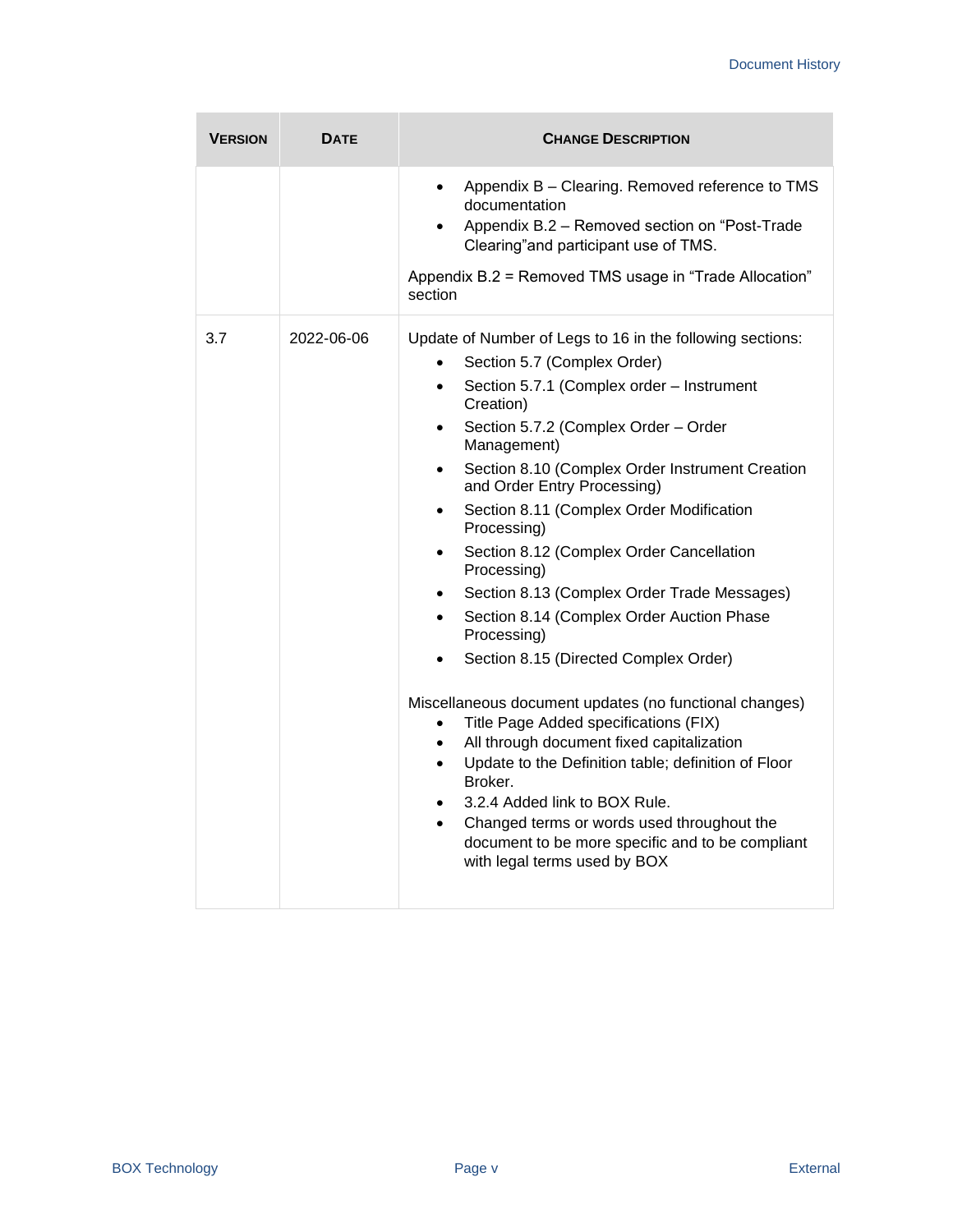# <span id="page-7-0"></span>**Table of Contents**

| <b>Section 1</b> |                                                              |  |
|------------------|--------------------------------------------------------------|--|
| 1.1              |                                                              |  |
| 1.2              |                                                              |  |
| 1.3              |                                                              |  |
| 1.4              |                                                              |  |
| 1.5              |                                                              |  |
| 1.5.1            |                                                              |  |
| 1.5.2            |                                                              |  |
| 1.5.3            |                                                              |  |
| <b>Section 2</b> |                                                              |  |
| Section 3        |                                                              |  |
| 3.1              |                                                              |  |
| 3.2              |                                                              |  |
| 3.2.1            |                                                              |  |
| 3.2.2            |                                                              |  |
| 3.2.3            |                                                              |  |
| 3.2.4            |                                                              |  |
| 3.2.5            |                                                              |  |
| 3.2.6            |                                                              |  |
| 3.2.7            |                                                              |  |
| 3.2.8            |                                                              |  |
| 3.3              |                                                              |  |
| 3.4              |                                                              |  |
| 3.4.1            |                                                              |  |
| <b>Section 4</b> |                                                              |  |
| 4.1              |                                                              |  |
| 4.2              |                                                              |  |
| 4.3              |                                                              |  |
| 4.3.1            |                                                              |  |
| 4.3.2            |                                                              |  |
| 4.3.3            |                                                              |  |
| 4.4              |                                                              |  |
| 4.4.1            |                                                              |  |
| 4.4.2            | Cancel All Orders with a Single Message (BE Message Type) 19 |  |
| 4.4.3            |                                                              |  |
| 4.4.4            |                                                              |  |
| <b>Section 5</b> |                                                              |  |
| 5.1              |                                                              |  |
| 5.1.1            |                                                              |  |
| 5.1.2            |                                                              |  |
| 5.1.3            |                                                              |  |
| 5.1.4            |                                                              |  |
| 5.1.5            |                                                              |  |
| 5.2              |                                                              |  |
| 5.2.1            |                                                              |  |
| 5.2.2            |                                                              |  |
| 5.3              |                                                              |  |
| 5.3.1            |                                                              |  |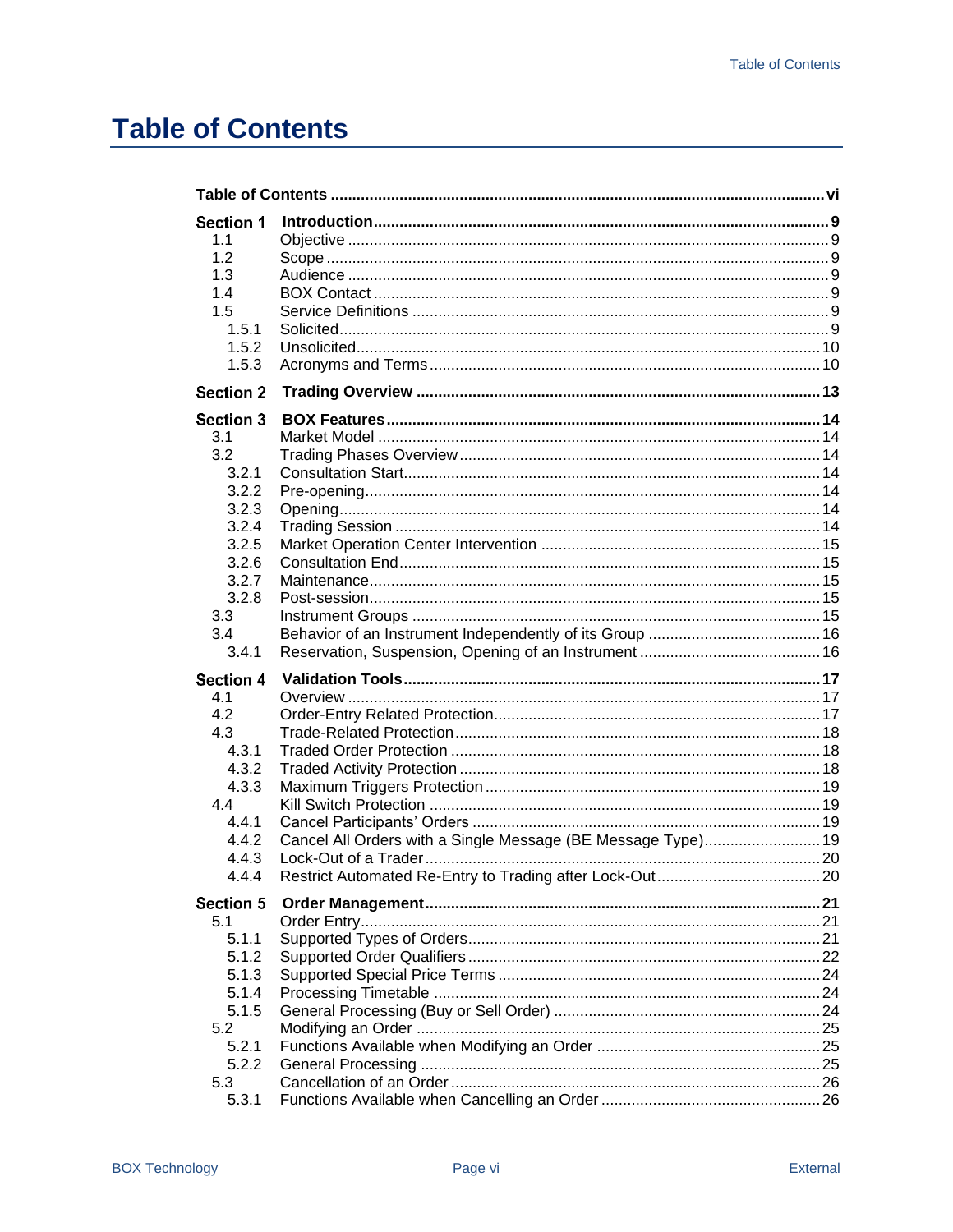| 5.3.2            |                                                                            |  |
|------------------|----------------------------------------------------------------------------|--|
| 5.4              |                                                                            |  |
| 5.4.1            |                                                                            |  |
| 5.4.2            |                                                                            |  |
| 5.5              |                                                                            |  |
| 5.5.1            | Entry, Modification, Cancellation of an Order by Market Operation Center27 |  |
| 5.5.2            |                                                                            |  |
| 5.5.3            |                                                                            |  |
| 5.6              |                                                                            |  |
| 5.6.1            |                                                                            |  |
| 5.6.2            |                                                                            |  |
| 5.6.3            |                                                                            |  |
| 5.6.4            |                                                                            |  |
| 5.6.5            |                                                                            |  |
|                  |                                                                            |  |
| 5.6.6            |                                                                            |  |
| 5.6.7            |                                                                            |  |
| 5.7              |                                                                            |  |
| 5.7.1            |                                                                            |  |
| 5.7.2            |                                                                            |  |
| 5.7.3            |                                                                            |  |
| 5.7.4            |                                                                            |  |
| 5.7.5            |                                                                            |  |
| 5.7.6            |                                                                            |  |
| 5.7.7            |                                                                            |  |
| 5.7.8            |                                                                            |  |
| 5.8              |                                                                            |  |
| 5.9              |                                                                            |  |
| 5.10             |                                                                            |  |
|                  |                                                                            |  |
| 5.10.1           |                                                                            |  |
| 5.10.2           |                                                                            |  |
| 5.11             |                                                                            |  |
|                  |                                                                            |  |
| <b>Section 6</b> |                                                                            |  |
| Section 7        |                                                                            |  |
| 7.1              |                                                                            |  |
| 7.2              |                                                                            |  |
|                  |                                                                            |  |
| <b>Section 8</b> |                                                                            |  |
| 8.1              |                                                                            |  |
| 8.2              |                                                                            |  |
| 8.3              |                                                                            |  |
| 8.4              |                                                                            |  |
| 8.5              |                                                                            |  |
| 8.6              |                                                                            |  |
| 8.7              |                                                                            |  |
| 8.8              |                                                                            |  |
| 8.9              |                                                                            |  |
| 8.10             | Complex Order Instrument Creation and Order Entry Processing  67           |  |
| 8.11             |                                                                            |  |
| 8.12             |                                                                            |  |
| 8.13             |                                                                            |  |
| 8.14             |                                                                            |  |
| 8.15             |                                                                            |  |
| 8.16             |                                                                            |  |
| 8.17             |                                                                            |  |
| 8.18             |                                                                            |  |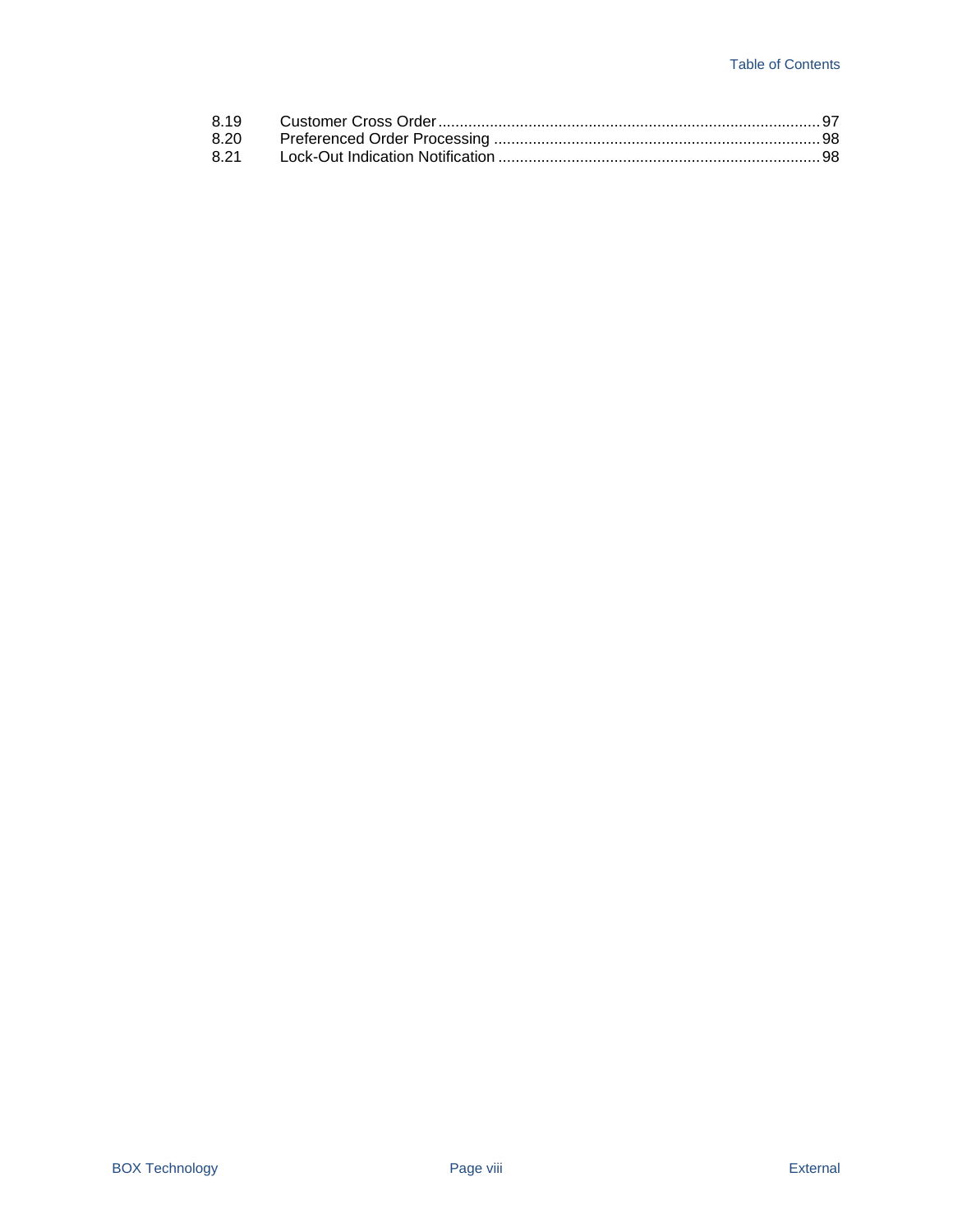#### <span id="page-10-0"></span>**Section 1 Introduction**

The FIX Business Design Guide for BOX was developed by BOX Technology.

# <span id="page-10-1"></span>**1.1 Objective**

The main objective of the FIX Business Design Guide is to provide information to prospective BOX Exchange Participants or Independent Software Vendors (ISV), in the functional design of their application intended to interface with the BOX trading engine via the FIX protocol interface. The BOX FIX Gateway is based on FIX Version 4.2.

# <span id="page-10-2"></span>**1.2 Scope**

The FIX Business Design Guide includes a trading overview and detail message flow during the connection and trading phases.

# <span id="page-10-3"></span>**1.3 Audience**

The target audience for the FIX Business Guide is staff at either the business or IT level of an organization interested in the functional design of the BOX trading System.

- For Business Analysts and Project Managers: a high-level view of BOX trading features and requirements.
- For Software developers: connectivity and message flow between the BOX trading System and BOX Participants.

# <span id="page-10-4"></span>**1.4 BOX Contact**

Market Operations Center Support / Technical Help Desk Toll Free: 1-866-768- 8845 boxmoc@boxoptions.com

# <span id="page-10-5"></span>**1.5 Service Definitions**

The FIX interface provides BOX Participants with the functionality required to interact with the BOX market. Services provided are classified into two distinct groups as shown below:

## <span id="page-10-6"></span>**1.5.1 Solicited**

- Order entry, modification, and cancellation
- Request for quote
- Auction initiation and participation
- Order Mass request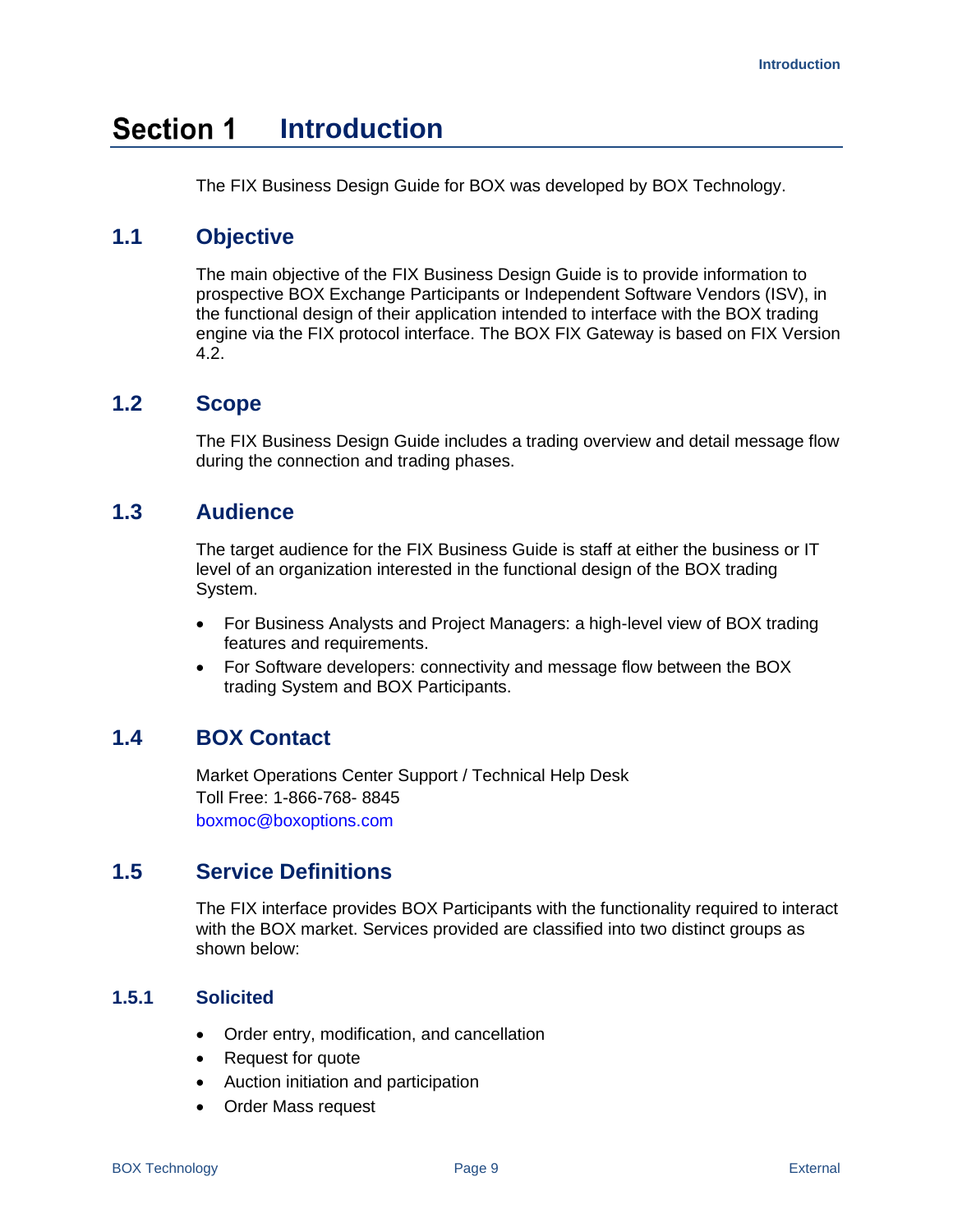• Security Definition Request

## <span id="page-11-0"></span>**1.5.2 Unsolicited**

- MOC action notification (Order elimination, trade cancellation, etc.)
- Order elimination
- Trade cancellation

For detailed explanations of these features, refer to Section 5, Order Management.

# <span id="page-11-1"></span>**1.5.3 Acronyms and Terms**

Below is the definition of the acronyms and terms used throughout this document

| <b>ACRONYM AND TERM</b>            | <b>DEFINITION</b>                                                                                                                                                                                 |
|------------------------------------|---------------------------------------------------------------------------------------------------------------------------------------------------------------------------------------------------|
| Participant                        | Firm that has one or several traders who can trade ion BOX through one<br>or several connections                                                                                                  |
| Client                             | A computer system able to interact with the BOX electronic trading<br>platform and to support the specific range of functionality required by the<br>firm's trading activities                    |
| Connection                         | A Connection is a physical link between the Client and BOX<br>A Participant may have multiple connections (see Appendix B for details)                                                            |
| QOO                                | Qualify Open-Outcry also referred to as Floor Trade in this document                                                                                                                              |
| Floor Broker                       | A Broker on the Trading Floor who is registered with the Exchange for<br>the purpose, while on the Trading Floor, of accepting and handling QOO<br>Orders.<br>Can take part of the InitO quantity |
| <b>Floor Market Maker</b>          | A Market Maker on the Trading Floor who has received permission from<br>the Exchange to trade in options for his own account.<br>Can take part of the InitO quantity                              |
| Group (Instrument<br>Group)        | Refers to all instruments with the same underlying                                                                                                                                                |
| <b>IOI</b> Distribution<br>Message | Message for the Floor Broker to communicate to the Exchange the<br>distribution of the IOI-Order in a specific QOO Order                                                                          |
| <b>IOI</b> Order                   | Type of Order entered by a Floor Broker to indicate interest to participate<br>in QOO                                                                                                             |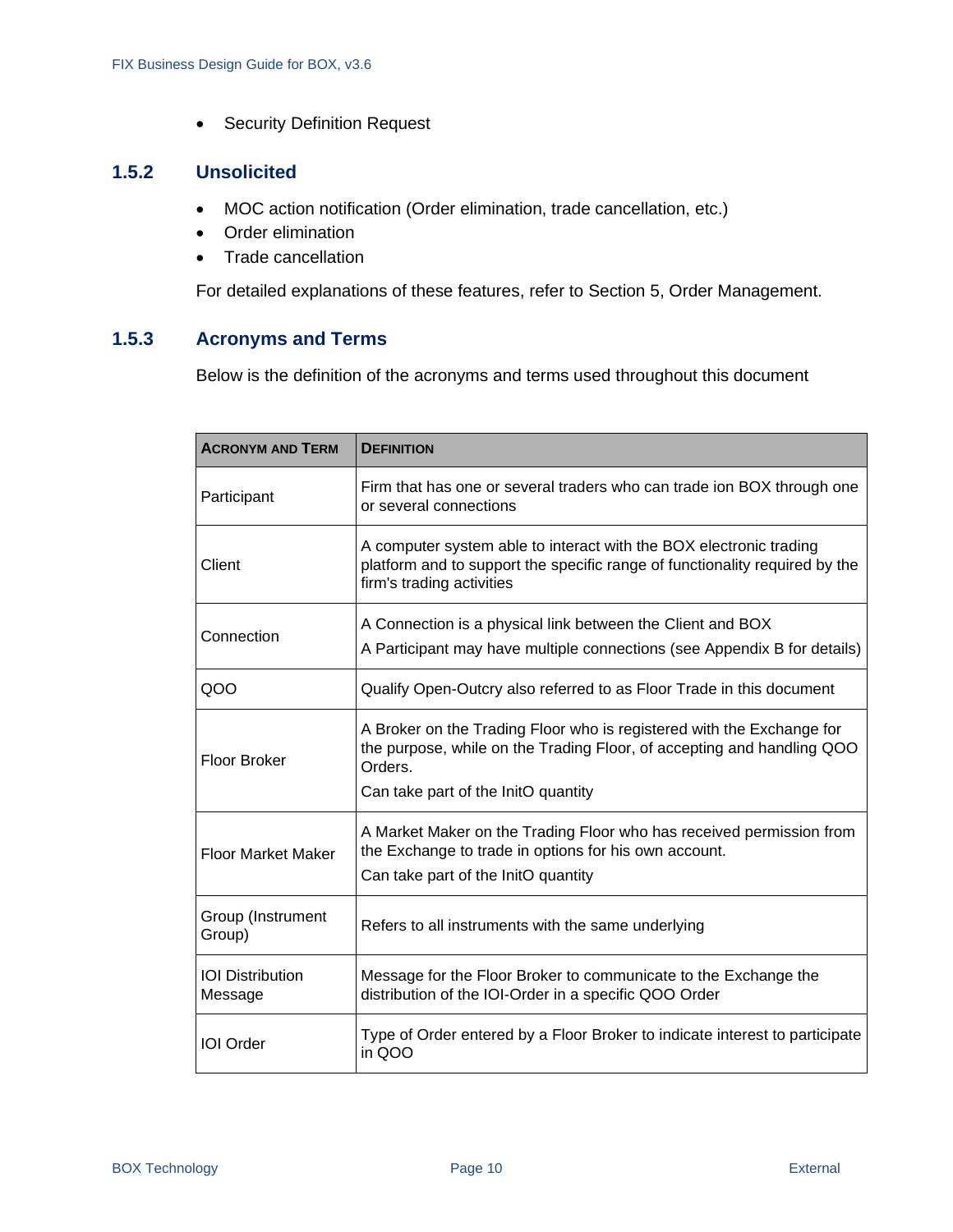| <b>ACRONYM AND TERM</b>                                                                                                                                        | <b>DEFINITION</b>                                                                                                                                                                                                                                                                |  |  |
|----------------------------------------------------------------------------------------------------------------------------------------------------------------|----------------------------------------------------------------------------------------------------------------------------------------------------------------------------------------------------------------------------------------------------------------------------------|--|--|
| QOO Distribution<br>Message for the QOO Initiator to communicate to the Exchange the<br>distribution of the QOO Order among all other Floor Brokers<br>Message |                                                                                                                                                                                                                                                                                  |  |  |
| QOO Initiator                                                                                                                                                  | A Floor Broker that has created the QOO (the InitO)                                                                                                                                                                                                                              |  |  |
| QOO MBF                                                                                                                                                        | Must-be-filled Participant in the QOO                                                                                                                                                                                                                                            |  |  |
| QOO Order                                                                                                                                                      | A Floor Trade Entered on the BOX Trading Floor                                                                                                                                                                                                                                   |  |  |
| SAIL                                                                                                                                                           | SOLA Access Information Language<br>ASCII based protocol describes functions to be performed by BOX as<br>well as market events and notifications                                                                                                                                |  |  |
| <b>MOC</b>                                                                                                                                                     | Market Operations Center which is the entity responsible for monitoring<br>and operating the BOX market                                                                                                                                                                          |  |  |
| Trader                                                                                                                                                         | Owner of Orders and Quotes that are sent to the BOX Trading System<br>Several Traders can use the same connection to send messages to the<br>Exchange.<br>Trader Identifier must be present in all Business messages sent to BOX                                                 |  |  |
| <b>Unrelated Participant</b>                                                                                                                                   | An unrelated participant on the BOX Book that took a part of the QOO<br>Initiator's quantity<br>Generally, a Public Customer, but other AccountTypes can be part of the<br>trade if they offer a better price or if they have priority over a Public<br>Customer on the BOX Book |  |  |
| <b>CMTA</b>                                                                                                                                                    | <b>Clearing Member Trade Assignment</b>                                                                                                                                                                                                                                          |  |  |
| <b>FIX</b>                                                                                                                                                     | <b>Financial Information Exchange</b>                                                                                                                                                                                                                                            |  |  |
| IML                                                                                                                                                            | Inter Market Linkage                                                                                                                                                                                                                                                             |  |  |
| <b>MBF</b>                                                                                                                                                     | Must Be Filled                                                                                                                                                                                                                                                                   |  |  |
| OCC                                                                                                                                                            | <b>Options Clearing Corporation</b>                                                                                                                                                                                                                                              |  |  |
| <b>Options Linkage Authority</b><br>OLA                                                                                                                        |                                                                                                                                                                                                                                                                                  |  |  |
| TOP                                                                                                                                                            | <b>Theorical Opening Price</b>                                                                                                                                                                                                                                                   |  |  |
| Market Maker ID which represents the Market Maker Clearing Account<br><b>MMID</b><br>at OCC                                                                    |                                                                                                                                                                                                                                                                                  |  |  |
| Order                                                                                                                                                          | Refers to the intent to Buy or Sell a contract on a specific Option or<br>Complex instrument.                                                                                                                                                                                    |  |  |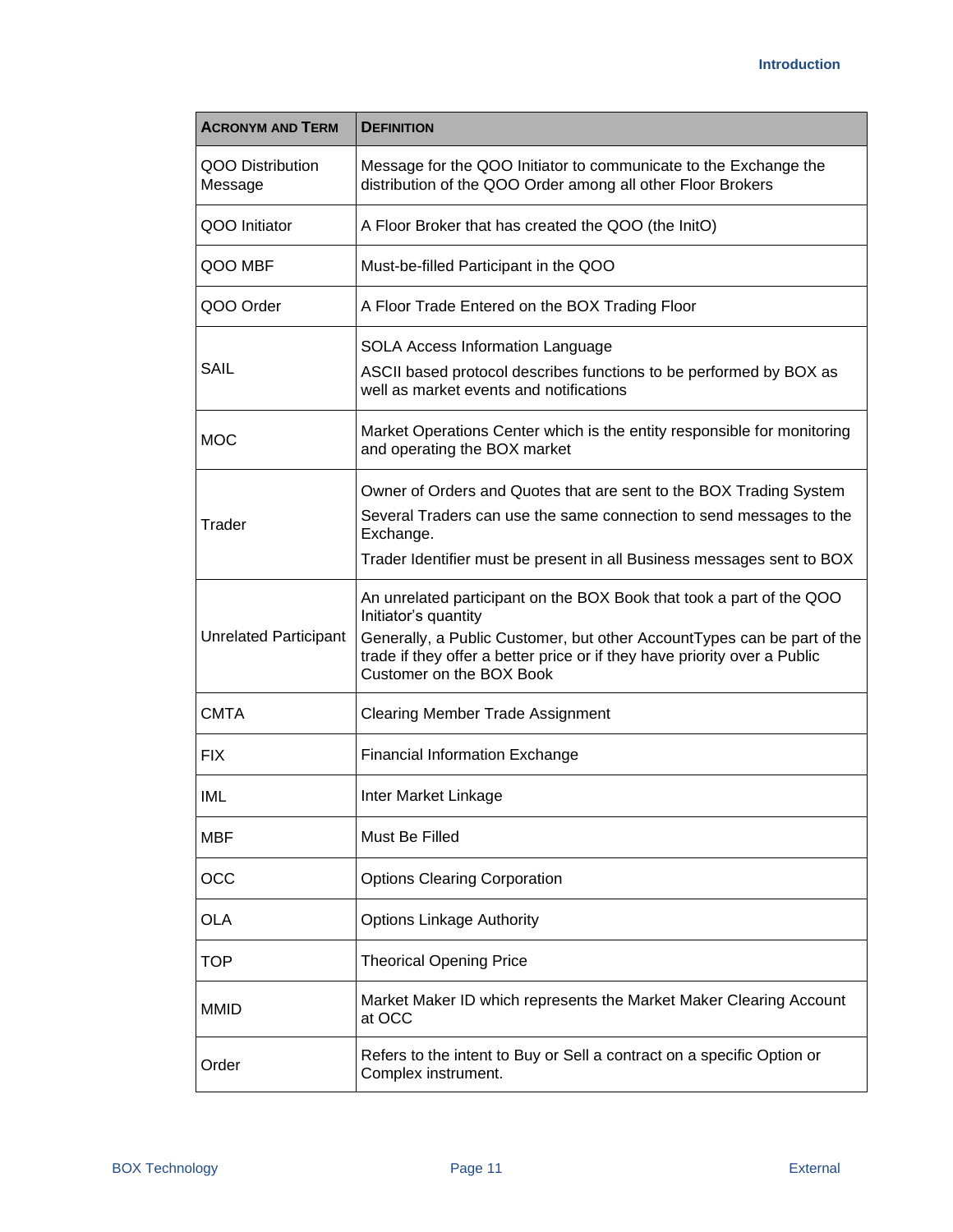| <b>ACRONYM AND TERM</b> | <b>DEFINITION</b>                                                                                  |  |
|-------------------------|----------------------------------------------------------------------------------------------------|--|
| <b>BOX Book</b>         | Refers to BOX electronic list of buy and sell orders or quotes for a<br>specific Option Instrument |  |
| Complex BOX Book        | Refers to BOX electronic list of buy and sell orders for a specific<br><b>Complex Instrument</b>   |  |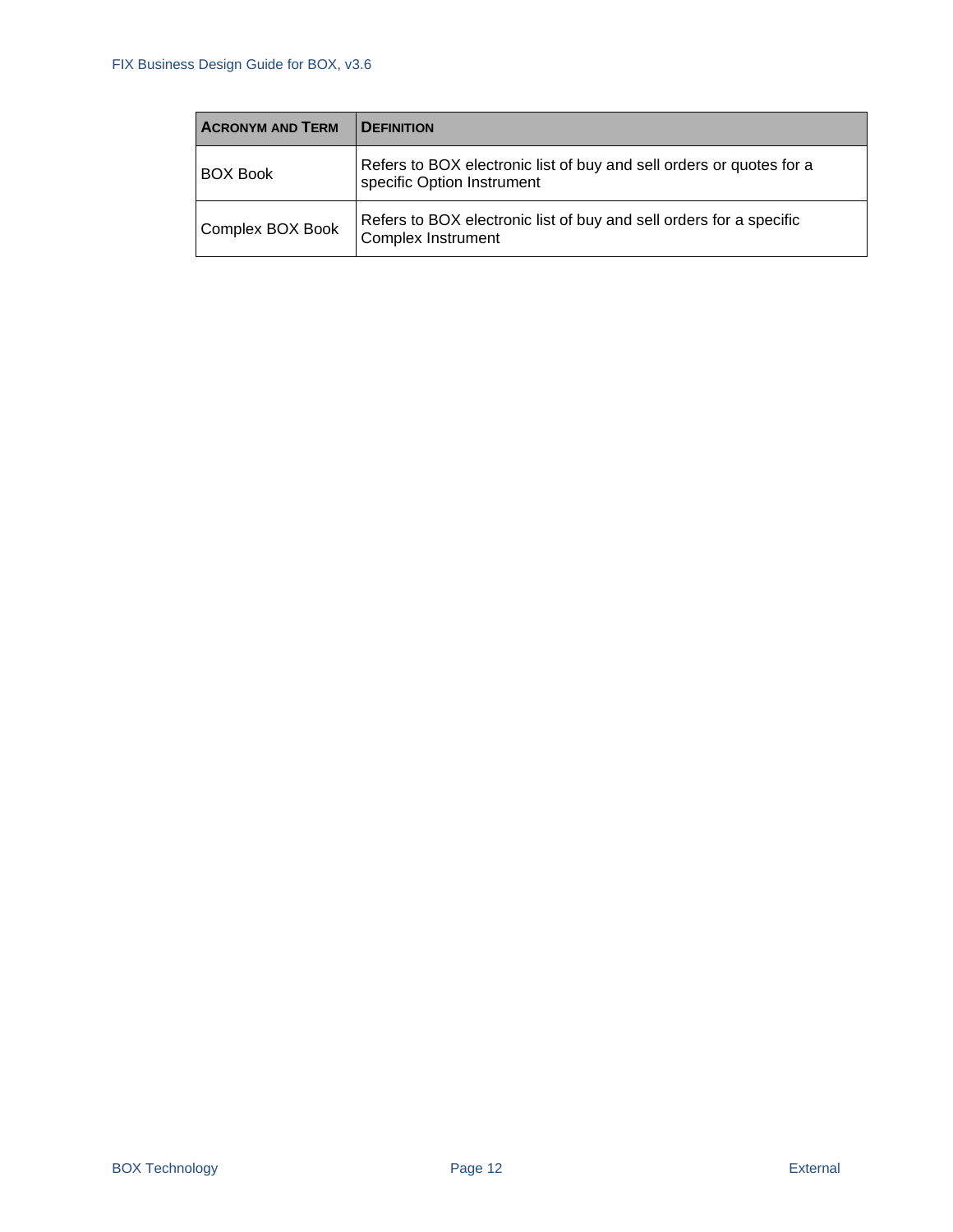#### <span id="page-14-0"></span>**Section 2 Trading Overview**

Trading has been grouped into three general categories:

- Market Making
- Agency Trading
- Proprietary
- Note: Participants who are not involved in Market Making on BOX may also be referred to as Order Flow Providers (OFP).

#### **Market Making**

Market Makers are Participants who have applied as a Market Maker on BOX and have been allocated one or more market making appointments by BOX (i.e., assigned the rights and responsibilities for making markets in one or more option classes).

The FIX interface does not provide functions related to market making.

Note: Participants who intend to be Market Makers on BOX must use the **SAIL** protocol.

#### **Agency Trading**

A BOX Participant (and the computer application they use for connection) is viewed to be supporting agency trading if it is executing Orders on behalf of customer accounts, including Orders for the accounts of other broker/dealers (acting themselves on behalf of their customer accounts or their own proprietary accounts).

### **Proprietary Trading**

A BOX Participant (and the computer application they use for connection) is viewed to be supporting proprietary trading if it is executing Orders on behalf of proprietary accounts of the BOX Participant.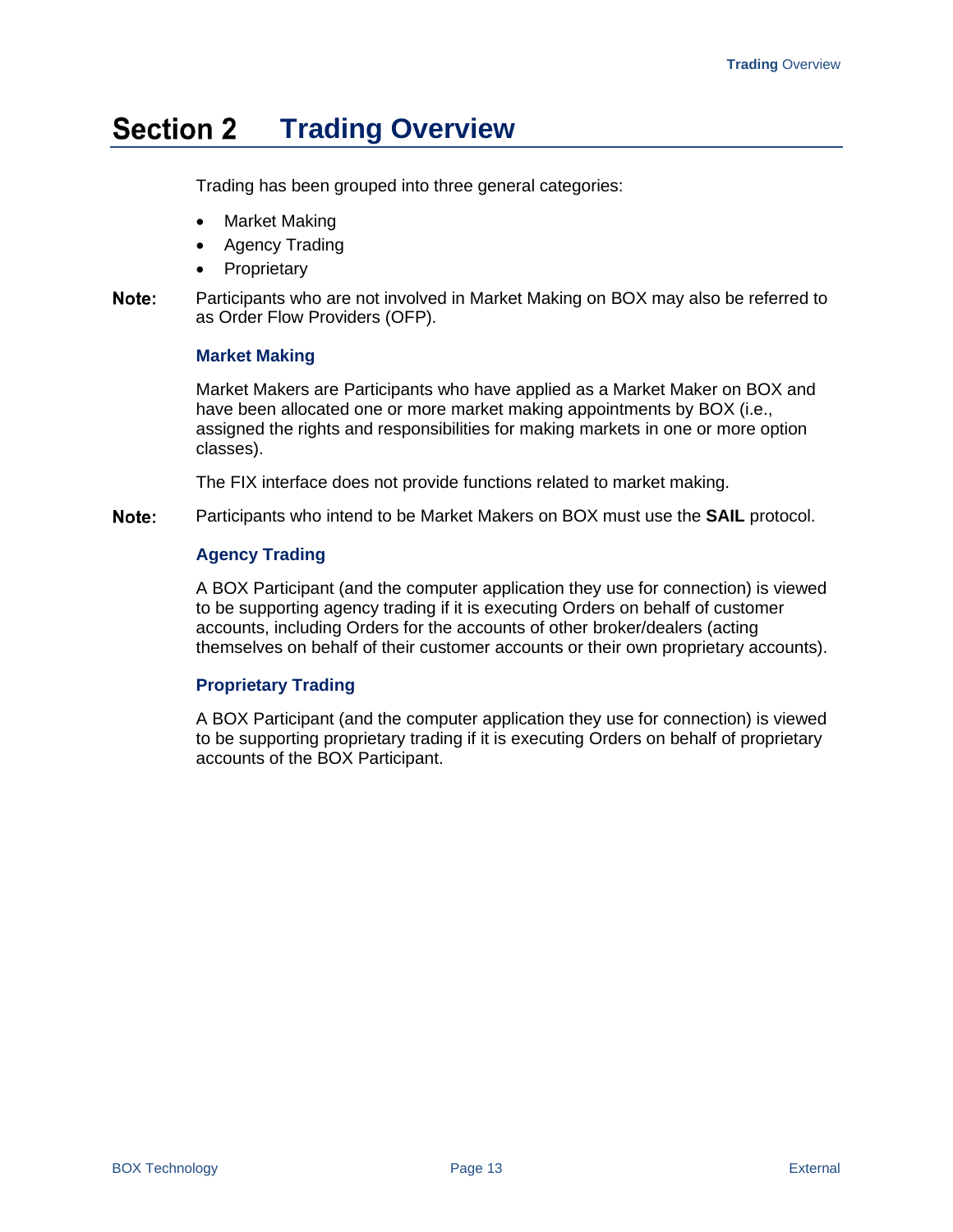#### <span id="page-15-0"></span>**Section 3 BOX Features**

BOX is a fully automated equity options exchange. All Orders are 'live' and available to all Participants.

BOX does not provide or endorse any front-end trading application or platform. However, every application (either developed in-house by a Participant or by an ISV) that will interface with the SOLA Trading Engine is certified by BOX.

# <span id="page-15-1"></span>**3.1 Market Model**

There are multiple Market Makers in each class of option contracts with none having priority over the others. All Orders and quotes are handled on a strict price/time priority without any Participant controlling the price.

# <span id="page-15-2"></span>**3.2 Trading Phases Overview**

## <span id="page-15-3"></span>**3.2.1 Consultation Start**

This phase is reserved for the Market Operations Center (MOC). The MOC can act on instruments for the forthcoming trading day (e.g., reserve instruments). No Order entries coming from Participants or the MOC can be accepted during this phase. However, the MOC can perform Order deletions for a specific instrument or global deletions of a specific Participant's Orders.

### <span id="page-15-4"></span>**3.2.2 Pre-opening**

This phase allows Participants to enter, modify, and cancel Orders. Orders introduced during this period contribute to the calculation of the Theoretical Opening Price (TOP) but are not traded.

## <span id="page-15-5"></span>**3.2.3 Opening**

At the scheduled Opening time, Orders are matched, and trades are generated at the last calculated TOP. An optimization algorithm maximizes the number of trades and reduces the remaining imbalance. Price time priority at each price is used to allocate the trades at the TOP. The automatic phase transition for a group, following an Opening, is Continuous Trading, also known as the Trading Session. For more information on TOP, refer to the [BOX Rules.](https://rules.boxoptions.com/browse)

## <span id="page-15-6"></span>**3.2.4 Trading Session**

This phase is triggered as soon as the Opening phase ends. The switch to the Trading Session phase marks the end of the opening processes. Orders introduced are executed, entered in the BOX Book, or eliminated in real time.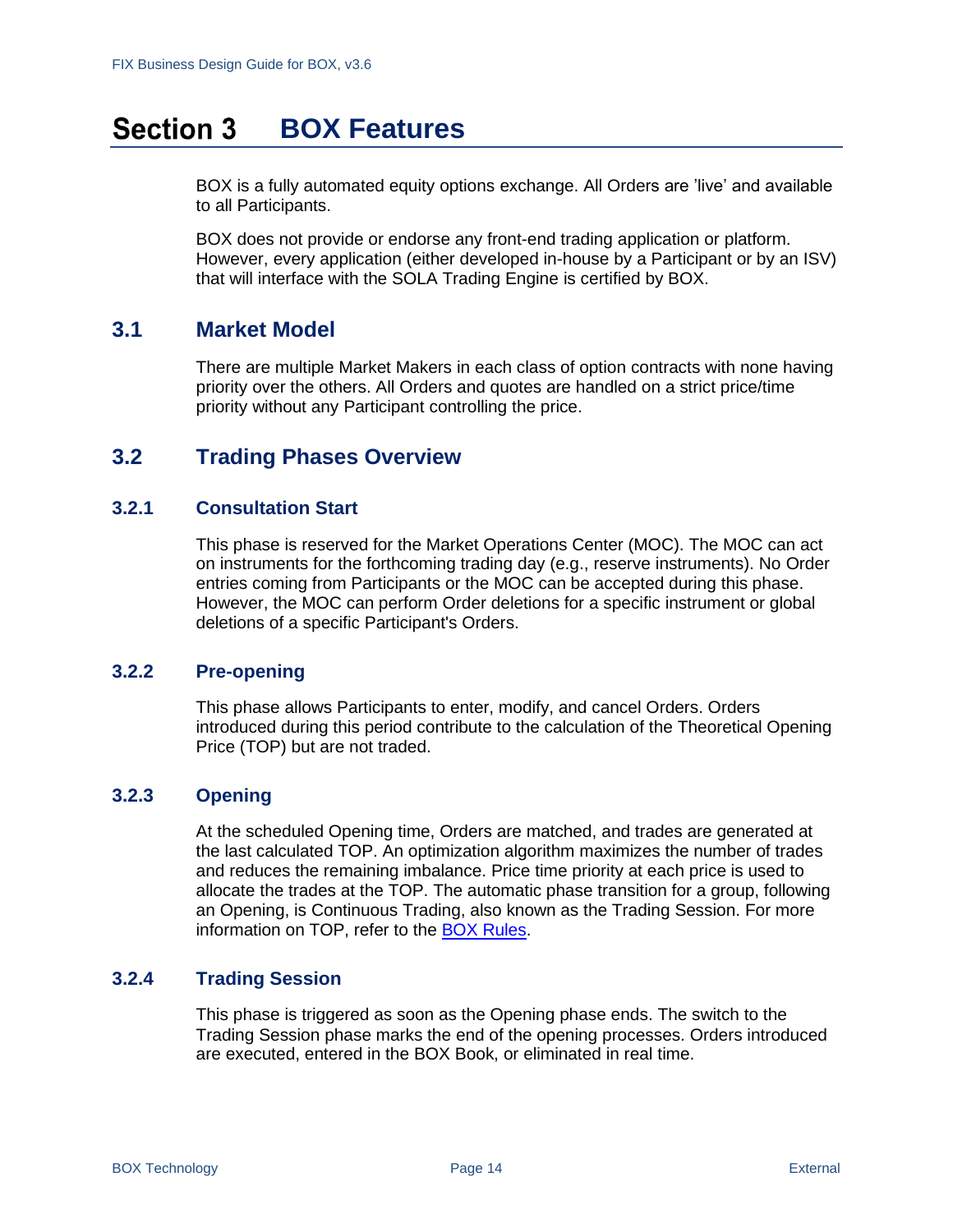### <span id="page-16-0"></span>**3.2.5 Market Operation Center Intervention**

This is a period during which the MOC can perform all the modifications necessary to monitor the market and correct errors (deletion of Orders for a specific instrument, cancellation of trades, etc.). During this period, neither Participants nor the MOC can place Orders. Participants may receive messages during this phase, e.g., Group or Instrument State change notices.

### <span id="page-16-1"></span>**3.2.6 Consultation End**

This phase is reserved for the MOC, during which it can only consult the market. During this period, neither Participants nor the MOC can place Orders. Participants will not receive any messages during this phase.

## <span id="page-16-2"></span>**3.2.7 Maintenance**

This is a phase during which a group switches to next trading day. Orders whose validity date have expired are deleted. Statistics for the instruments are reset (high, low, volume). Participants cannot enter Orders on any instrument during this phase. Notifications of expired Orders are sent to Participants who are not typically connected during this phase. Such messages are available upon next connection.

## <span id="page-16-3"></span>**3.2.8 Post-session**

This is a weekly session during which various off-line processing takes place, including all Maintenance processing. Participants cannot enter any Orders on any instrument during this phase. As in the Maintenance phase, messages to Participants may be created during this phase. However, they are available upon next connection.

# <span id="page-16-4"></span>**3.3 Instrument Groups**

An instrument group is a set of investment instruments or financial instruments governed by the same trading rules. BOX uses the concept of instrument groups in its functioning and dialogue with Participant Firms' Clients.

An individual options series is referred to as an instrument. It is BOX policy to have all option series related to the same underlying instrument (i.e., options class) belonging to a unique instrument group.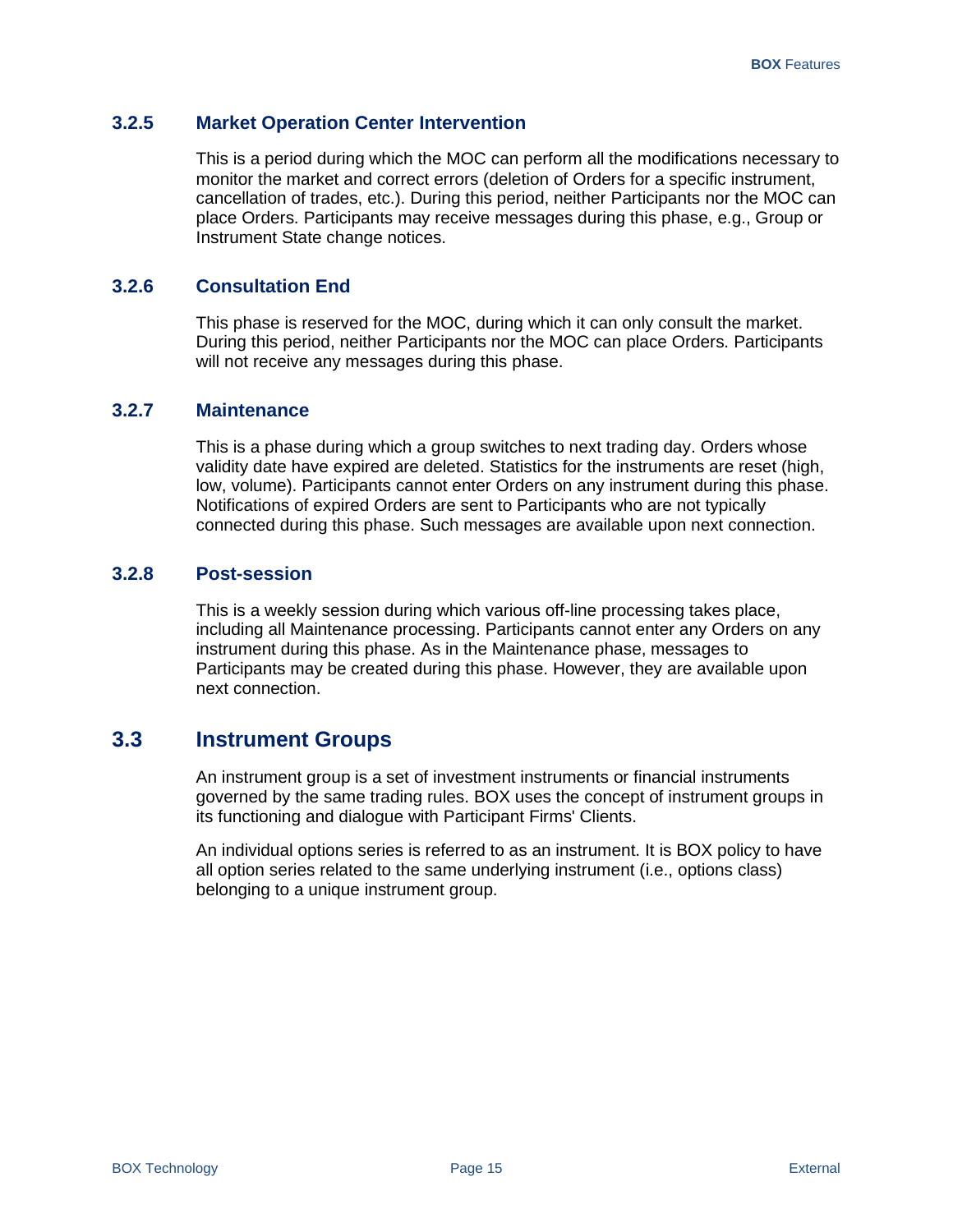# <span id="page-17-0"></span>**3.4 Behavior of an Instrument Independently of its Group**

The normal behavior of an instrument is to follow the rules of its group according to the group status. This section describes certain cases where the instrument behaves independently of its group.

#### <span id="page-17-1"></span>**3.4.1 Reservation, Suspension, Opening of an Instrument**

The reservation of an instrument is instigated by the MOC when the instrument undergoes a financial operation. Reservation, triggered manually by the MOC or automatically at Opening, is aimed at controlling the market by limiting the gap between prices.

The impact which the suspension or reservation of an instrument has on the processing of Orders related to that instrument varies according to the phase in which the group is situated.

#### **Pre-Opening**

MOC can suspend an instrument to prevent it from trading when the market opens. If the MOC removes the suspension prior to the opening of the group, the rules governing the instruments group are then reapplied to the instrument, and the instrument opens at the same time as the other instruments in the group, if the Theoretical Opening Price (TOP) for this instrument is within the authorized range.

#### **Opening**

If the instrument is forbidden, it remains in this state during the Opening and the instrument will not open with the rest of the instruments within the group. Until further intervention by Market Operation Center, all Orders entered for this instrument will be processed in the same way as Orders placed during the Pre-Opening phase.

If the instrument is reserved at the moment of opening, one of the following occurs:

- If the indicated opening price is once again within the authorized price limits, opening will take place automatically and the reservation will be lifted.
- If the indicated opening price is outside the authorized price limits, the instrument will remain reserved until further intervention by Market Operation Center. All Orders entered on this instrument will be processed like Pre-Opening Orders. If Market Operation Center opens the instrument, the latter will remain reserved or will open, depending on whether the thresholds of the indicated opening price have been exceeded or not.

#### **Continuous Trading Session**

MOC can suspend or reserve an instrument: the instrument is then set apart from the group and its trading rules. Orders entered are processed like pre-opening Orders.

MOC can lift the suspension or the reservation on an instrument by Opening the instrument which is then considered open and follows the trading rules governing its group.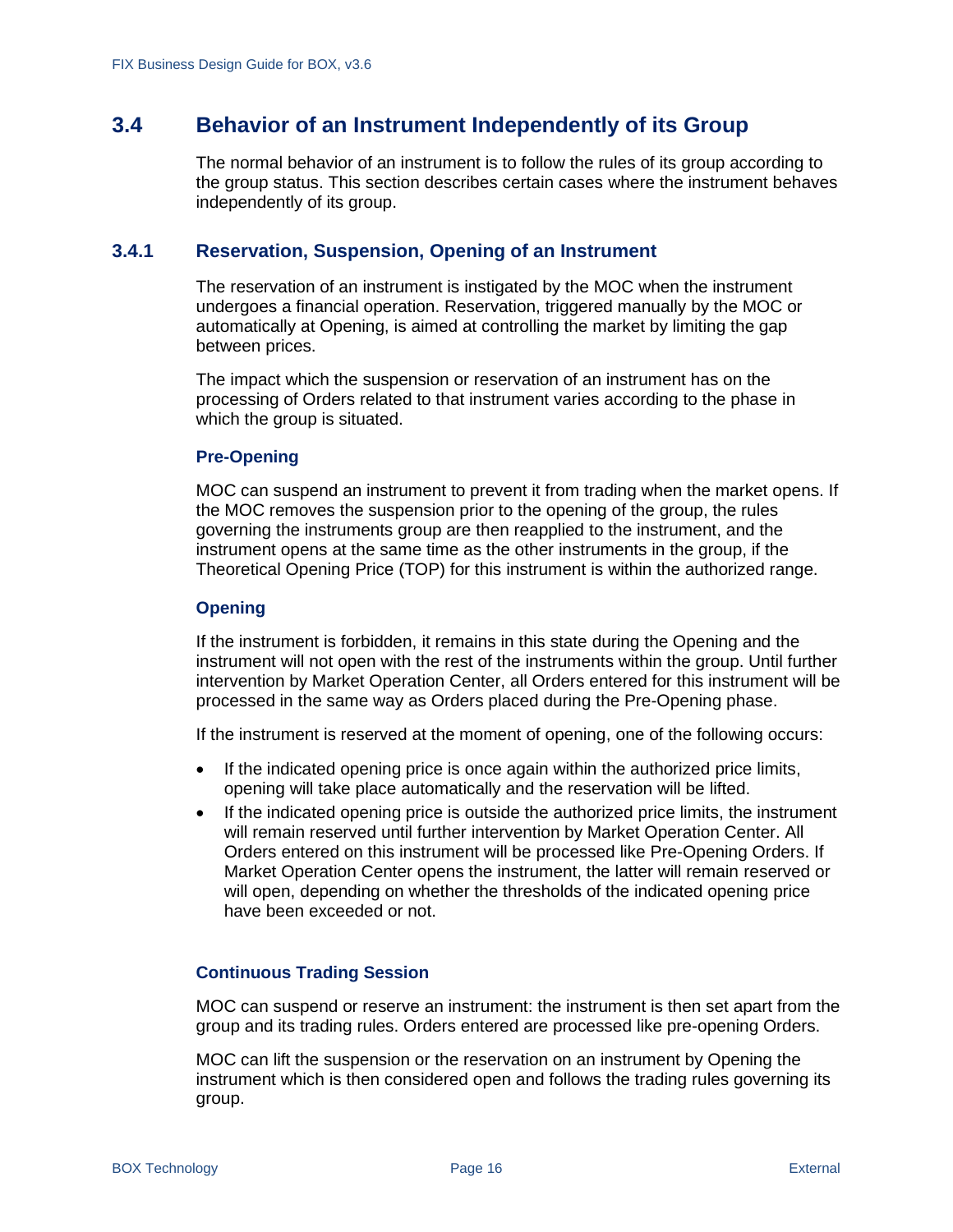#### <span id="page-18-0"></span>**Section 4 Validation Tools**

# <span id="page-18-1"></span>**4.1 Overview**

The BOX Trading System supports various protection mechanisms allowing the configuration of various limits and implementing controls on trading activity.

When a limit is reached, new Orders or quotes can be rejected and booked Orders cancelled. In addition, notification messages are sent informing Participants of their status (active or locked).

For this purpose, the BOX Trading System maintains counters, cumulating the values over a set period.

#### **Limits**

There is no hierarchy among overlapping Limits, and all configured Limits are always considered simultaneously, the most restricting one being applied.

#### **Trader Teams**

Limits are configured by Trader Teams. A Trader Team is defined as a grouping of Traders and is identified by a Trader ID referred to as the 'Team Lead'.

A Trader is member of one and only Trader Team. By default, a Trader that is not explicitly configured as part of a Team is considered to be the sole member of the Team of which he is also the Team Lead.

# <span id="page-18-2"></span>**4.2 Order-Entry Related Protection**

#### **Maximum Order Quantity (fat finger) for Incoming Orders**

This trading validation mechanism is used to prevent creating risk exposure with a single Order.

Order creation messages (D or AB) or modification messages (G or AC) are validated against the configured Limits before being accepted. If a message is rejected, the rejection message contains an Error Code value indicating which Limit caused the rejection.

BOX defines the Maximum Order Quantity for the Exchange. Participants can also call the MOC to configure customized values for this limit at the Trader Teams level for Orders including Customer Cross Orders and Improvement Orders as well as for auctions.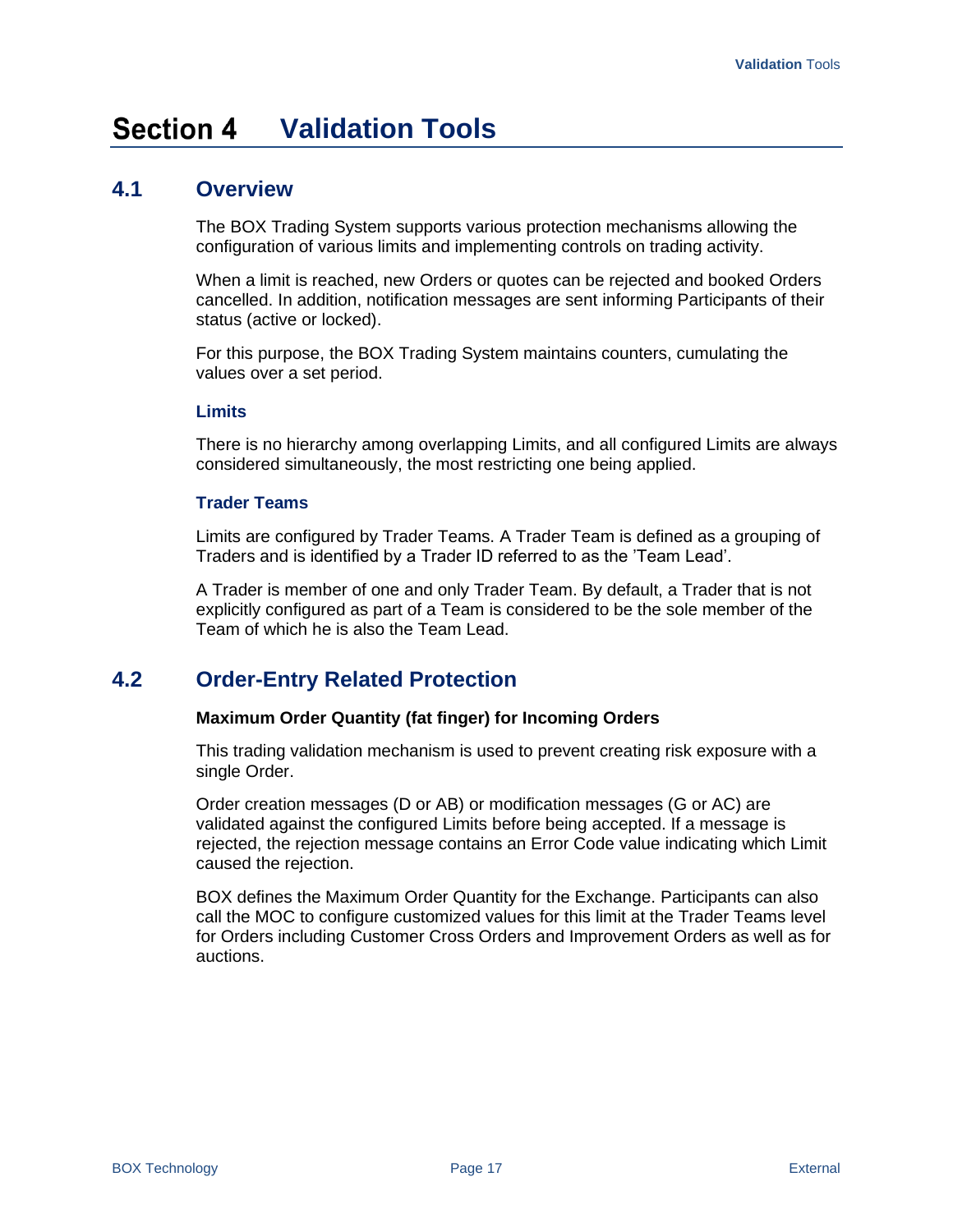# <span id="page-19-0"></span>**4.3 Trade-Related Protection**

### <span id="page-19-1"></span>**4.3.1 Traded Order Protection**

A mechanism based on the following Protection Counters is implemented for all Participants trades resulting from Orders. The Traded Order Protection limits are controlled by Trader Team/Group. These limits are Time Interval related.

Maximum Number of Trades = Count (Trades)

Maximum Traded Volume =  $\sum$  Traded Volume

Maximum Traded Value =  $\sum$  (Trade Volume x Trade Price x Contract Size x Tick Value)

Delta Max Volume = Absolute  $\{5 \}$  ((Buy Call Traded Volume + Sell Put Traded Volume) – (Sell Call Traded Volume + Buy Put Traded Volume))}

Delta Max Value = Absolute  $\{\sum$  ((Buy Call Traded Volume x Trade Price x Contract Size x Tick Value + Sell Put Traded Volume x Trade Price x Contract Size x Tick Value) – (Sell Call Traded Volume x Trade Price x Contract Size x Tick Value + Buy Put Traded Volume x Trade Price x Contract Size x Tick Value))}

BOX defines default protections for the Exchange. Participants can call the MOC to configure customized values for these limits at the Trader Teams level.

### <span id="page-19-2"></span>**4.3.2 Traded Activity Protection**

The Traded Activity Protection (same counters as Traded Order Protection limits) is an additional mechanism that controls the traded activity resulting from Orders and quotes. Traded Activity Protection limits are controlled by Participants across all names.

Following each trade, the Traded Activity counters set are incremented for each side of the trade, regardless if the side is related to an Order or a quote. These limits are also Time Interval related.

When a Traded Activity counter is triggered, all Orders and quotes on both sides of the market for the Trader Team are cancelled on all groups, even for instruments that are not in a trading state. Order Cancellation Notice messages return the cancellation reason (due to Traded Activity protection). If configured, these protections can result in a lock-out of the system.

BOX defines default protections for the Exchange. Participants can call the MOC to configure customized values for these limits at the Trader Teams level.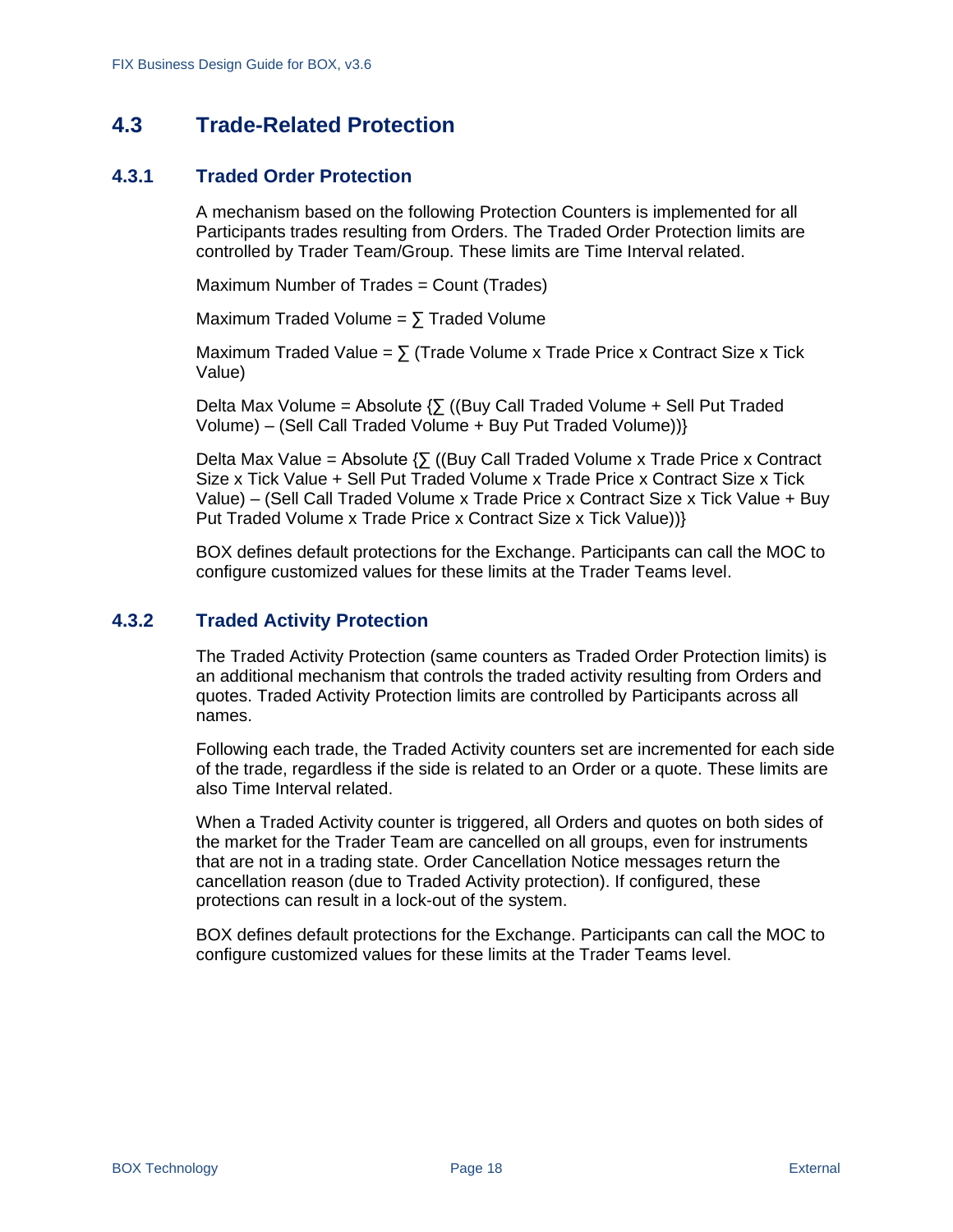## <span id="page-20-0"></span>**4.3.3 Maximum Triggers Protection**

The Maximum Triggers Protection mechanism limits the total position and credit risk a specific Trader Team may engage, when several trade related triggers occur within a set period. Maximum Triggers Protection limits are controlled by Participants across all names.

When the total amount of triggers (Traded Order Protection or Traded Activity Protection) for a Trader Team exceeds the configured Maximum Triggers limit within the set time-interval:

- The team's Orders and quotes across all names are cancelled.
- If so configured, the team is put in a lock-out and is prohibited from entering new Orders and quotes until the MOC's intervention.

BOX defines default protections for the Exchange. Participants can request from the MOC to configure customized values for these limits at the Trader Teams level.

# <span id="page-20-1"></span>**4.4 Kill Switch Protection**

The BOX Trading System includes the following "Kill Switch Protection" risk control measures.

## <span id="page-20-2"></span>**4.4.1 Cancel Participants' Orders**

Cancel-On-Disconnect: If the Participant disconnects from the Exchange, all Orders are cancelled.

Cancel When No Heartbeat: If no heartbeat is detected, the Participant is deemed to be disconnected and all Orders are cancelled.

## <span id="page-20-3"></span>**4.4.2 Cancel All Orders with a Single Message (BE Message Type)**

Participants have the ability to cancel all Orders or to request a lock-out with a single message sent to the Exchange.

The Global Cancellation message (BE message type) is available to cancel all Orders or to request a lock-out for a specified trader.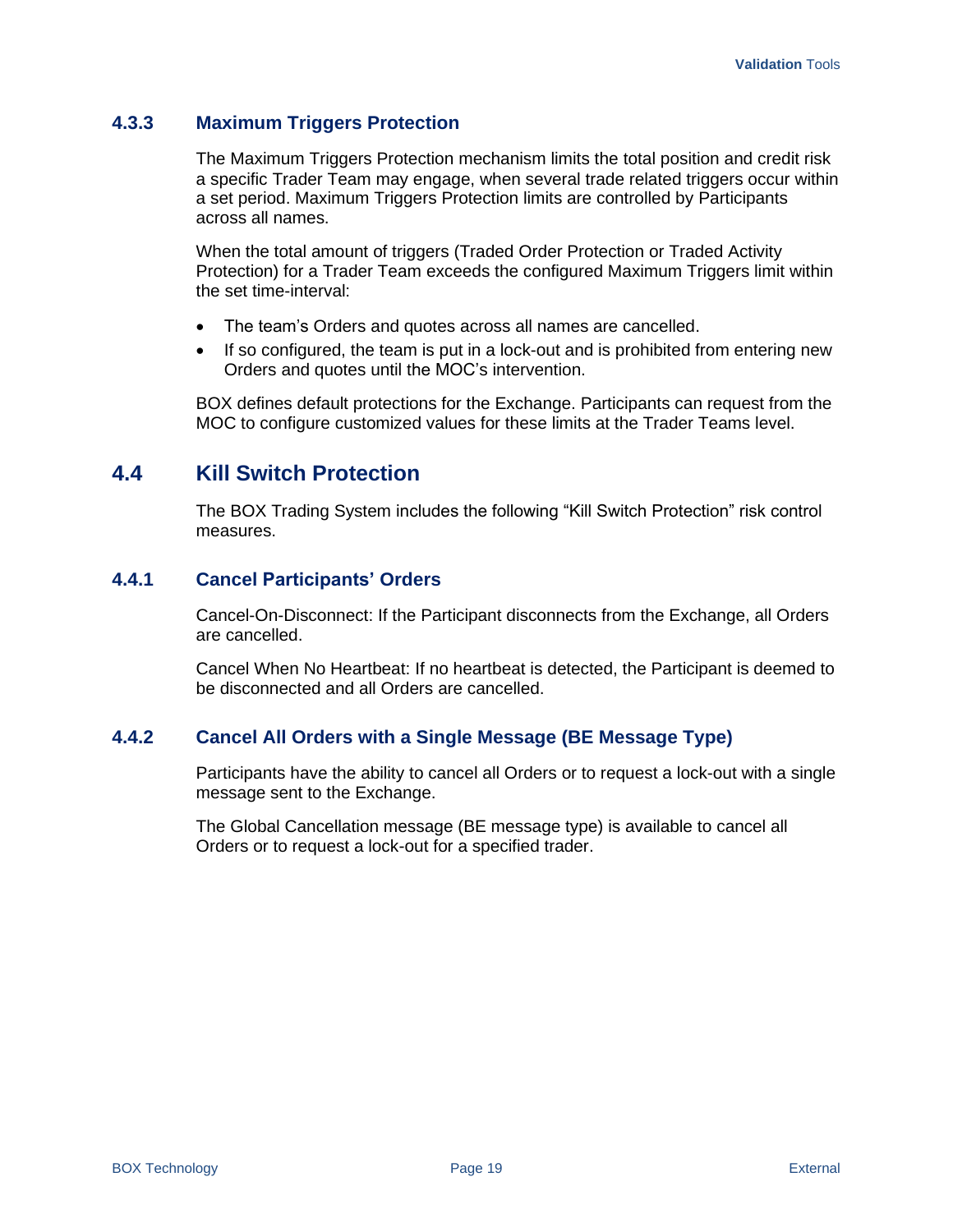## <span id="page-21-0"></span>**4.4.3 Lock-Out of a Trader**

Participants can also call the MOC to request Order cancellation or a lock-out of the trader.

While the Trader is locked out, the following entry types are prevented:

- New or modified Orders of all types (Regular Orders, ISO, Customer Cross, PO, DO, Improvement Orders, etc.), whether on a single option instrument or on a strategy instrument
- All requests for starting a PIP (direct request or via DO Acceptance)
- All requests for starting a Solicitation or Facilitation auction
- All new or modified (solicitation-facilitation) improvement Orders on a PIP, solicitation, or facilitation

## <span id="page-21-1"></span>**4.4.4 Restrict Automated Re-Entry to Trading after Lock-Out**

Upon requesting a lock-out, the trader is restricted from re-entry to trading until MOC's intervention. The MOC is responsible for re-establishing Order/quote entry for the trader.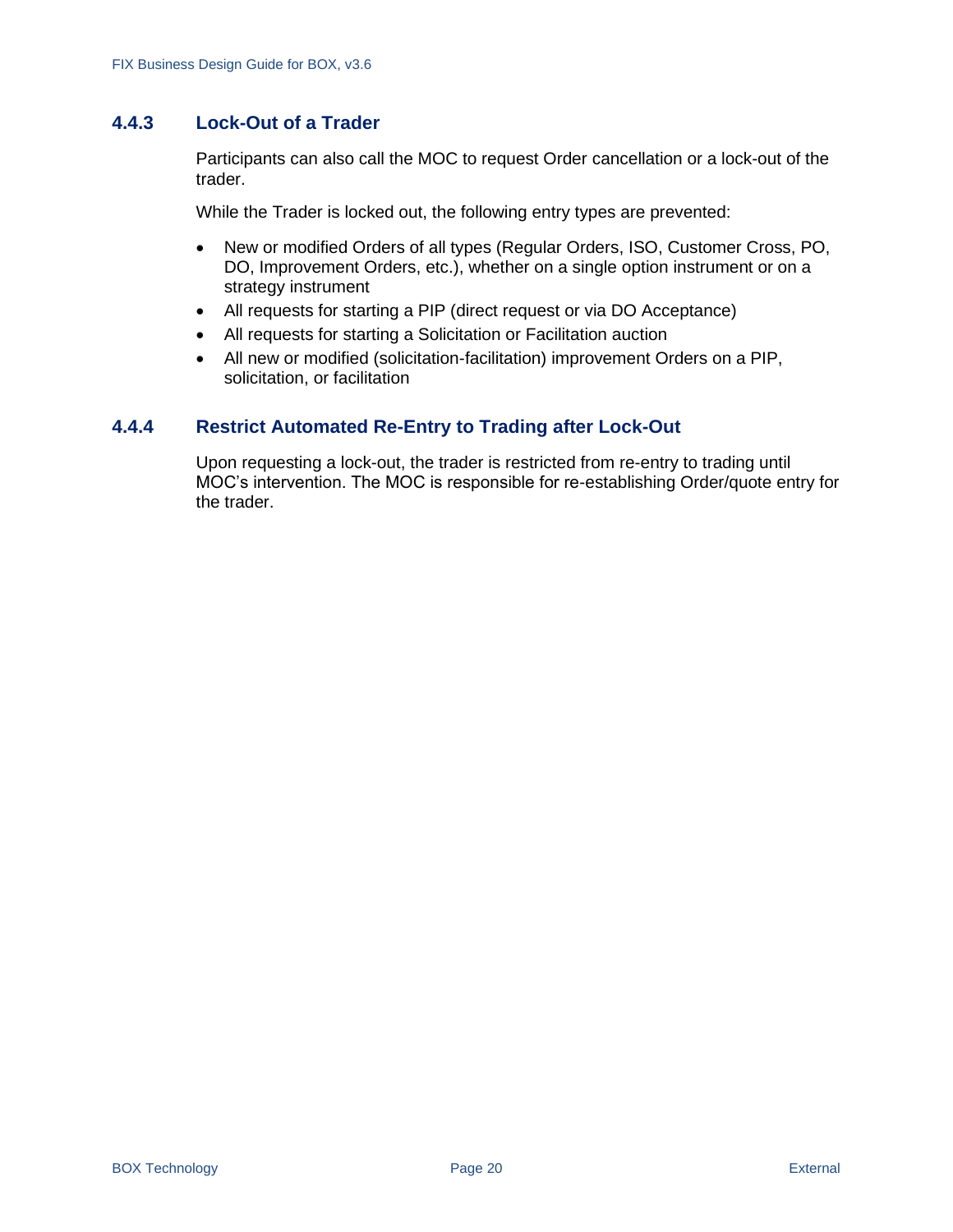#### <span id="page-22-0"></span>**Section 5 Order Management**

# <span id="page-22-1"></span>**5.1 Order Entry**

Order entry allows Clients to enter Orders to be traded on BOX.

## <span id="page-22-2"></span>**5.1.1 Supported Types of Orders**

BOX supports the following Order types:

#### **Limit Orders**

Limit Orders entered into the BOX Book are executed at the price stated or better. Any residual volume left after part of a Limit Order has traded is retained in the BOX Book until it is withdrawn or traded (unless designated as Fill and Kill). All Limit Orders (unless designated as Good Till Date "GTD" and Good Till Cancel "GTC") are automatically withdrawn by BOX at market close. A Limit Order is submitted by setting tag [OrdType 40=2].

#### **Market-on-Opening Order**

Market-on-Opening Orders entered into the BOX Book are executed on the market opening at the best price available in the market until all available volume on the opposite side of the market has been traded. Any residual volume left after part of a Market-on-Opening Order has been executed is automatically converted to a Limit Order at the price at which the original Market-on-Opening Order was executed. Market-on-Opening Orders have priority over Limit Orders. A Market-on-Opening Order is submitted by setting tag [OrdType 40=O]. This type of Order is available only in the pre-opening market phase (see Pre-opening).

### **Market Orders**

Market Orders are executed at the best price available in the market for the total quantity available from any contra bid (offer). This type of Order should always be used in conjunction with either the OLA Routing or NBBO Filtering option ([CombinedOrdType 7906] described later in this document). According to the option selected, any residual volume left after part of a Market Order has been executed is either automatically sent through the IML (Inter Market Linkage) network for execution at another exchange or cancelled. A Market Order is submitted by setting tag [OrdType 40=1].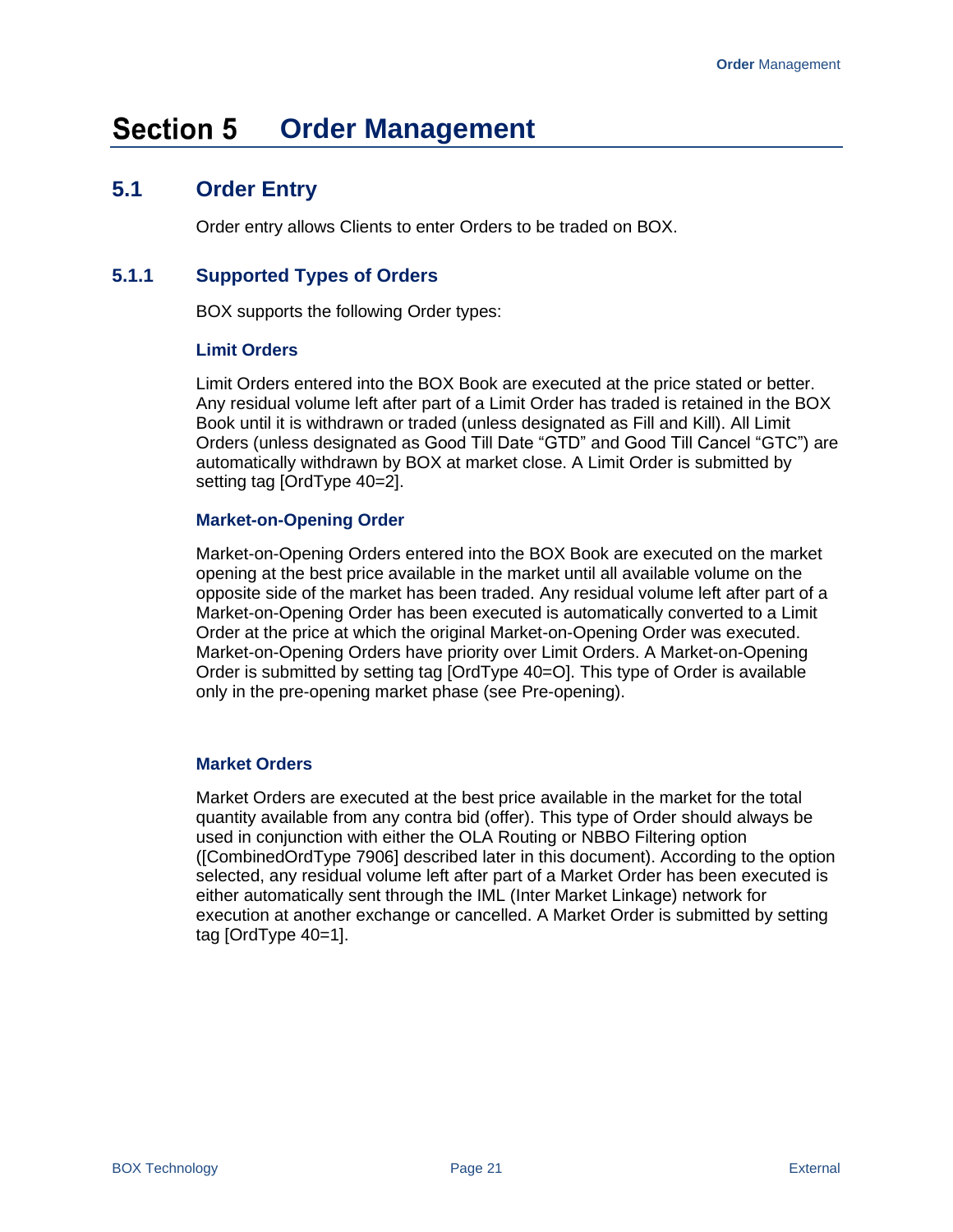#### **Qualified Open Outcry (QOO) Orders**

A QOO Order mimics the trading floor model and adapts it to an existing electronic marketplace to allow for regulatory compliance. This Order type enables BOX Participants to enter trades that have been agreed upon into the electronic platform. These electronic floor trades must respect the market rules.

A QOO is an agreement between two counterparties, the Must-Be-Filled (MBF) side and the non-MBF side (InitO), to execute a trade on a given product and at a given price.

#### **Indication of Interest (IOI) Orders**

This type of Order can be entered by a Floor Broker to indicate its interest to participate in a floor trade. Only the configured floor brokers are allowed to enter IOI messages.

#### <span id="page-23-0"></span>**5.1.2 Supported Order Qualifiers**

When submitting an Order to BOX, Participants must provide one of the duration types below.

#### **Day**

Orders designated as 'Day' will remain in the BOX Book until the Order:

- Trades
- Is withdrawn by the relevant responsible trader or BOX at the Participant's request
- Is automatically cancelled by BOX at the end of the current trading day

A 'Day' Order is submitted by setting tag [TimeInForce 59=0].

#### **Good Till Date (GTD)**

Orders designated as 'Good till Date' will remain in the BOX Book until the Order:

- Trades
- Is withdrawn by the relevant responsible trader or BOX at the Participant's request
- Is automatically cancelled by BOX at the end of the day specified in the Date field

A GTD Order is submitted by setting tag TimeInForce 59=6].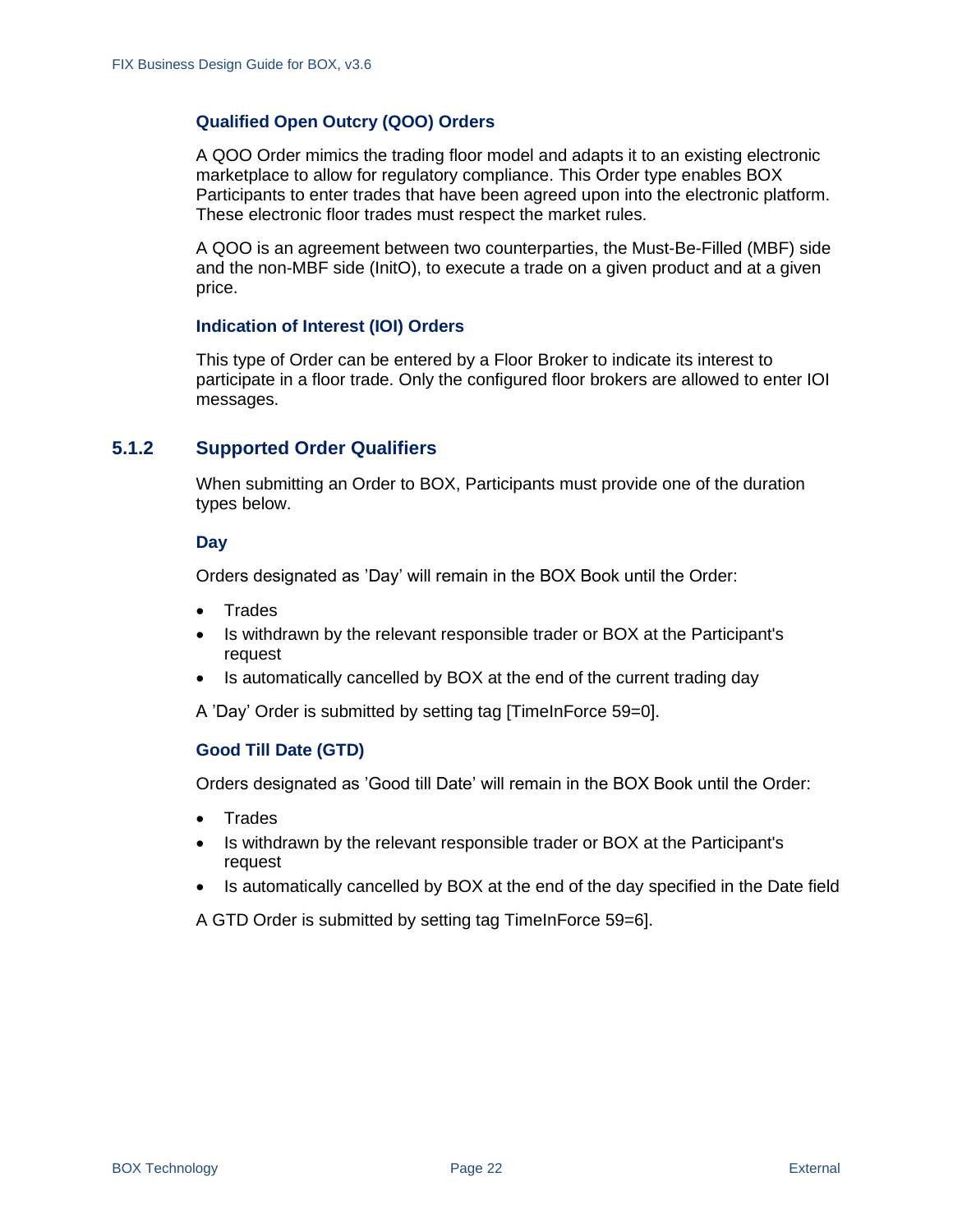#### **Good Till Cancelled (GTC)**

Orders designated as 'Good Till Cancelled' will remain in the BOX Book until the Order:

- Trades
- Is withdrawn by the relevant responsible trader or BOX at the Participant's request
- Is automatically cancelled by BOX on expiration of the contract month to which the Order is related

A GTC Order is submitted by setting tag [TimeInForce 59=1].

#### **Fill and Kill (FAK)**

Orders designated as 'FAK', also referred to as Immediate or Cancel (IOC), are processed as follows:

- Participants receive an Execution Report ([OrdStatus 39=0]) message indicating that the Order has been accepted.
- The Order is immediately executed against any existing Orders at the specified price or better, up to the volume of the FAK Order.
- At the opening of the instrument, the Participant will receive an Execution Report ([OrdStatus 39=4]) message if the Order is not totally filled.
	- o Then one (or several) Execution Report ([OrdStatus 39=1 or 2]) messages will be sent. In each of the reports, the [LeavesQty 141] field specifies whether a part of the Order remains (or not) to be traded.
	- $\circ$  In the last Execution Report message, the [LeavesQty 141] is set to 0, and any residual volume left after part of the FAK Order has traded will be automatically cancelled by BOX.

A FAK Order is submitted by setting tag [TimeInForce 59=3].

### **Session Orders**

Session Orders will remain in the BOX Book until the Order:

- Trades,
- Is withdrawn by the relevant responsible trader or BOX at the Participant's request,
- Is automatically cancelled by BOX at the end of the current trading day,
- The participant's application loses or terminates its connection to the BOX trading system. Orders that are exposed, being processed by an away exchange after routed by BOX and Directed Orders not acknowledged by the executing participant are not cancelled in this case.

A Session Order is submitted by setting tag [TimeInForce 59=W].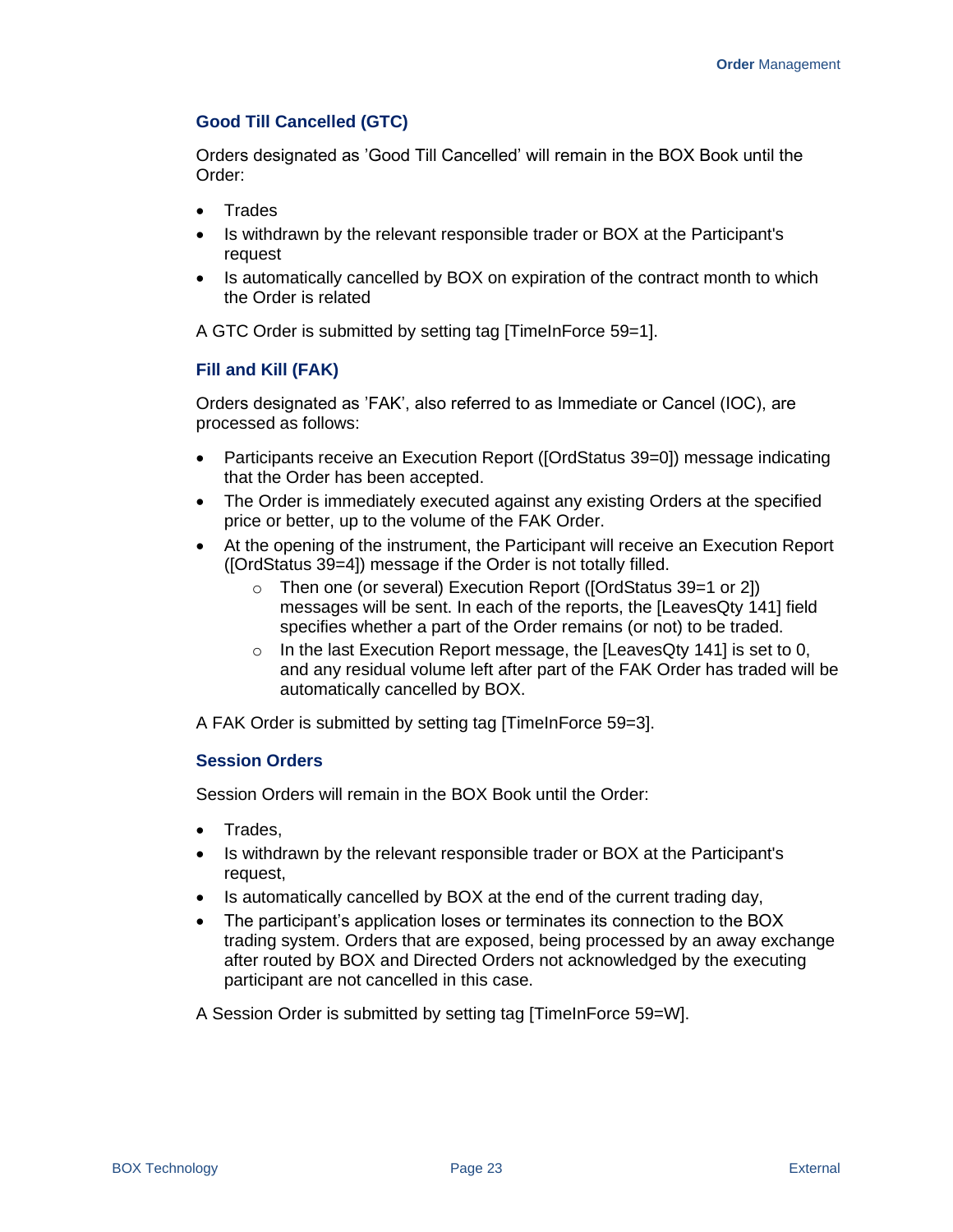## <span id="page-25-0"></span>**5.1.3 Supported Special Price Terms**

BOX supports the following Special Price Terms.

#### **Directed Order**

The Directed Order is directed/routed to the Executing Participant specified on the Order for potential price improvement. See [Directed Orders in Support of PIP](#page-32-1) for a detailed description of the Directed Order.

#### **Preferenced Order**

A Preferenced Order allows Participants to designate a Market Maker (PO-MM) who is entitled to a guaranteed percentage of the Order, as long as this Market Maker is quoting at NBBO.

#### <span id="page-25-1"></span>**5.1.4 Processing Timetable**

This paragraph sets out the processing timetable that follows the entry of an Order. For a given event, it describes the processing carried out by BOX as well as the Order of the messages sent. The events in question are:

- Entry of a buy or sell Order in general (Order rejected or accepted)
- Entry of an accepted Fill and Kill Order, partially filled when it is introduced

#### <span id="page-25-2"></span>**5.1.5 General Processing (Buy or Sell Order)**

To enter an Order, the Participant sends a New Order Single message. For the specifications of these messages, refer to the [SOLA FIX Specifications Guide.](https://boxoptions.com/assets/FIX-BX-002E-BOX-FIX-Specifications-Guide-v5.1.pdf)

BOX performs various validations on the parameters of the New Order Single message received.

If one of these validations fails, BOX sends an Execution Report '[MsgType '8' and OrdStatus 39=8]) with the [Text 58] specifying the appropriate reason for the rejection.

If the incoming Order is rejected due to a session level error, a FIX '3' message is returned to the Participant instead of a FIX '8.'

If all the validations are accepted, BOX accepts the message received and attributes an [OrderId 37] to the Order entered.

An Execution Report message received immediately after an Order entry can indicate that it has been:

- Entered in the BOX Book (a part of the Order having possibly been executed),
- Eliminated,
- Exposed for NBBO matching and eliminated,
- Executed partially or in full.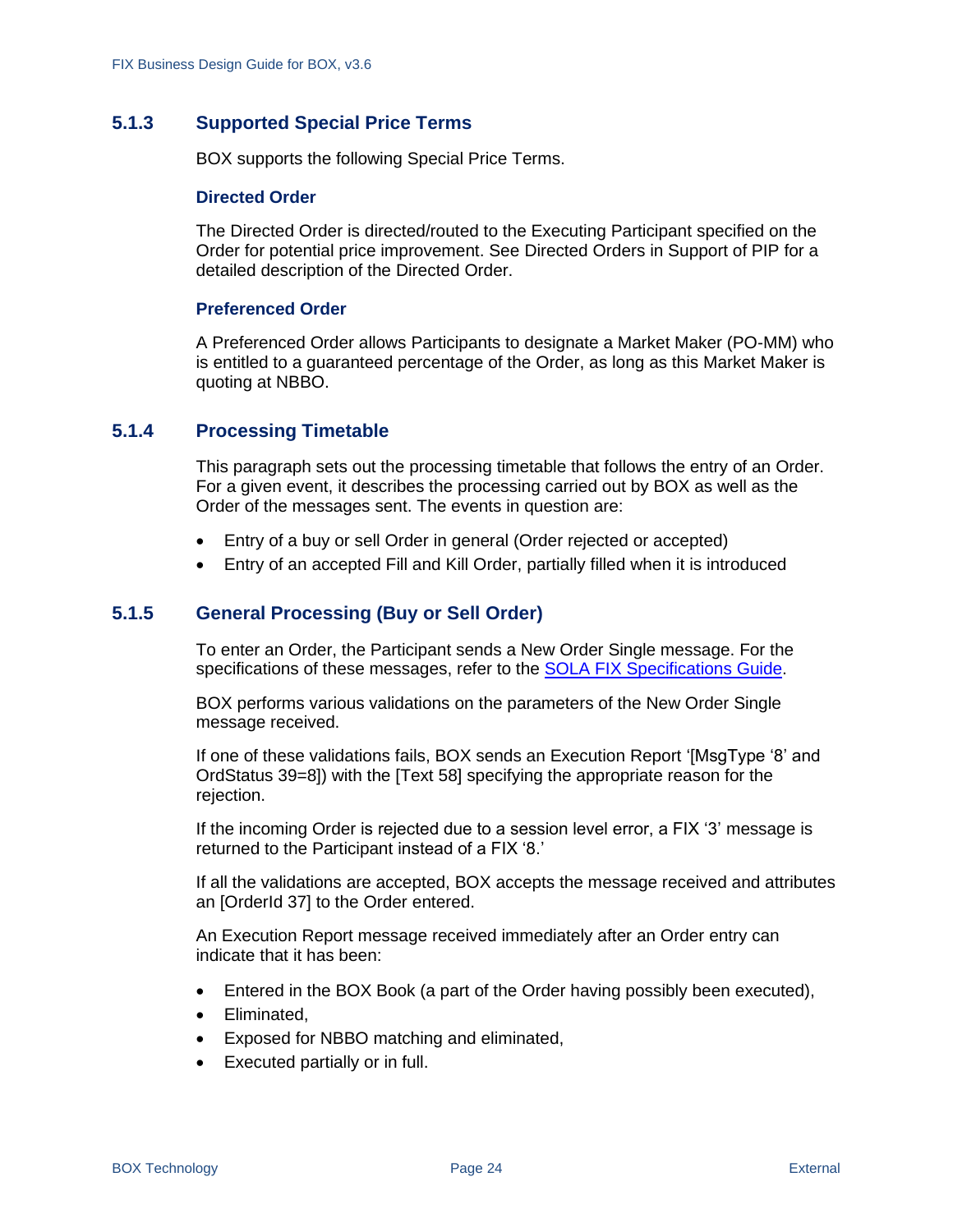If a part or all the Order was executed, the FIX interface receives, immediately after the Execution Report ([OrdStatus 39=0]) message, one or several Execution Report ([OrdStatus 39=1 or 2]) messages providing more information about the trade that took place.

If the Order has been entered in the BOX Book, the Participant will automatically later receive one of the following messages:

- One (or several) Execution Report ([OrdStatus 39=1 or 2]) messages,
- An Execution Report ([OrdStatus 39=4]) message if the Order is eliminated.
- Note: The maximum validity duration set when instrument default validity is 'M'.

# <span id="page-26-0"></span>**5.2 Modifying an Order**

Order modification allows Participants to modify Orders that are currently booked.

#### <span id="page-26-1"></span>**5.2.1 Functions Available when Modifying an Order**

A Trader may modify all booked Orders, either self-entered or by the BOX MOC on their behalf. A Trader cannot modify an Order that has not been booked. That is, a Trader cannot modify an Order if it has been fully executed, cancelled, or eliminated.

A Trader cannot modify the instrument ID or the side of the Order. With the exception of a quantity reduction or the modification of the client account number, in which case the Order retains price/time priority. A modified Order is eliminated from the BOX Book and replaced by a new Order.

#### <span id="page-26-2"></span>**5.2.2 General Processing**

To modify an Order, the Participant sends an Order Cancel/Replace Request message. In this message, the Participant specifies the following elements allowing BOX to locate the Order:

- The instrument affected by the modification [Symbol 55], [SecurityType 167], [PuOrCall 201], [StrikePrice 202], [MaturityMonthYear 200], and [MaturityDay 205]
- The [OrigClOrdID 41]
- The side of the Order [Side 54]
- The date-time of the Order [TransactTime 60]

All the parameters of the Order can then be modified in the Order Cancel/Replace Request message. Certain rules governing modification must nevertheless be respected, outlined in the [SOLA FIX Specifications Guide.](https://boxoptions.com/assets/FIX-BX-002E-BOX-FIX-Specifications-Guide-v5.1.pdf)

BOX carries out various validations on the parameters received.

If the message is not valid, BOX sends a Cancel Reject message [MsgType '9'] specifying the error code for the first error detected. If no parameters have been modified, BOX sends a Cancel Reject specifying 'No modification of the Order'.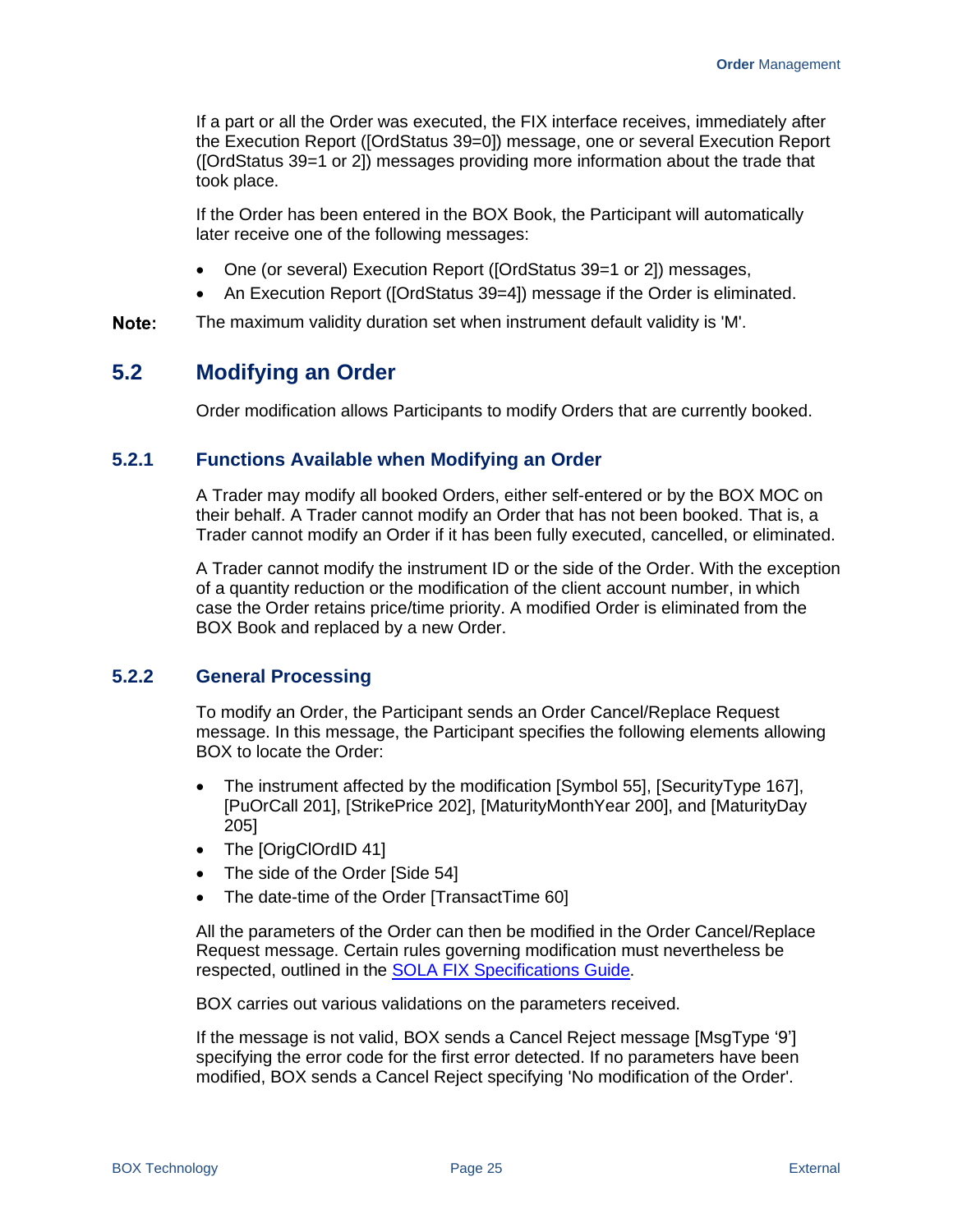If the message is valid, BOX eliminates the old Order from the BOX Book and replaces it with the new Order, to which it attributes a new [OrderId 37]. It sends the acknowledgement of the modification in the form of an Execution Report message. This message contains the new [OrderId 37] attributed to the modified Order by BOX and the revised characteristics of the modified Order. The modified Order can be:

- Entered in the BOX Book: the Order has been modified and at least a part of the Order has been entered in the BOX Book,
- Eliminated: the Order has been modified and immediately eliminated,
- Exposed for NBBO matching then rejected,
- Executed partially or in full: the Order has been modified and immediately executed in full.

# <span id="page-27-0"></span>**5.3 Cancellation of an Order**

Order cancellation allows Traders to cancel Orders that are currently booked.

### <span id="page-27-1"></span>**5.3.1 Functions Available when Cancelling an Order**

Once the Participant has placed an Order, it can request to cancel it. This cancellation will only be taken into consideration if the Order, or a part of the Order, is in the BOX Book in the central system. A Participant can also cancel an Order entered on its account by the BOX MOC.

## <span id="page-27-2"></span>**5.3.2 Processing Timetable**

To cancel an Order, the Participant sends a Cancel Request message. This message specifies all the parameters allowing BOX to locate the Order:

- The instrument affected by the modification [Symbol 55], [SecurityType 167], [PuOrCall 201], [StrikePrice 202], [MaturityMonthYear 200], and [MaturityDay 205]
- The [OrigClOrdID 41]
- The side of the Order [Side 54]
- The date-time of the Order [TransactTime 60]

BOX carries out various validations on the parameters received:

- If the Cancel Request is not valid, BOX sends a Cancel Reject message [MsgType '9'] indicating the error code for the first error detected.
- If the Cancel Request is valid, BOX sends the acknowledgement of the cancellation in the form of an Execution Report ([MsgType '8', OrdStatus 39=4]) message specifying the outcome reserved for the Order.

# <span id="page-27-3"></span>**5.4 Entry of a Request for Quote**

Request for Quote entry allows Participants to broadcast a Request for Quote to the market.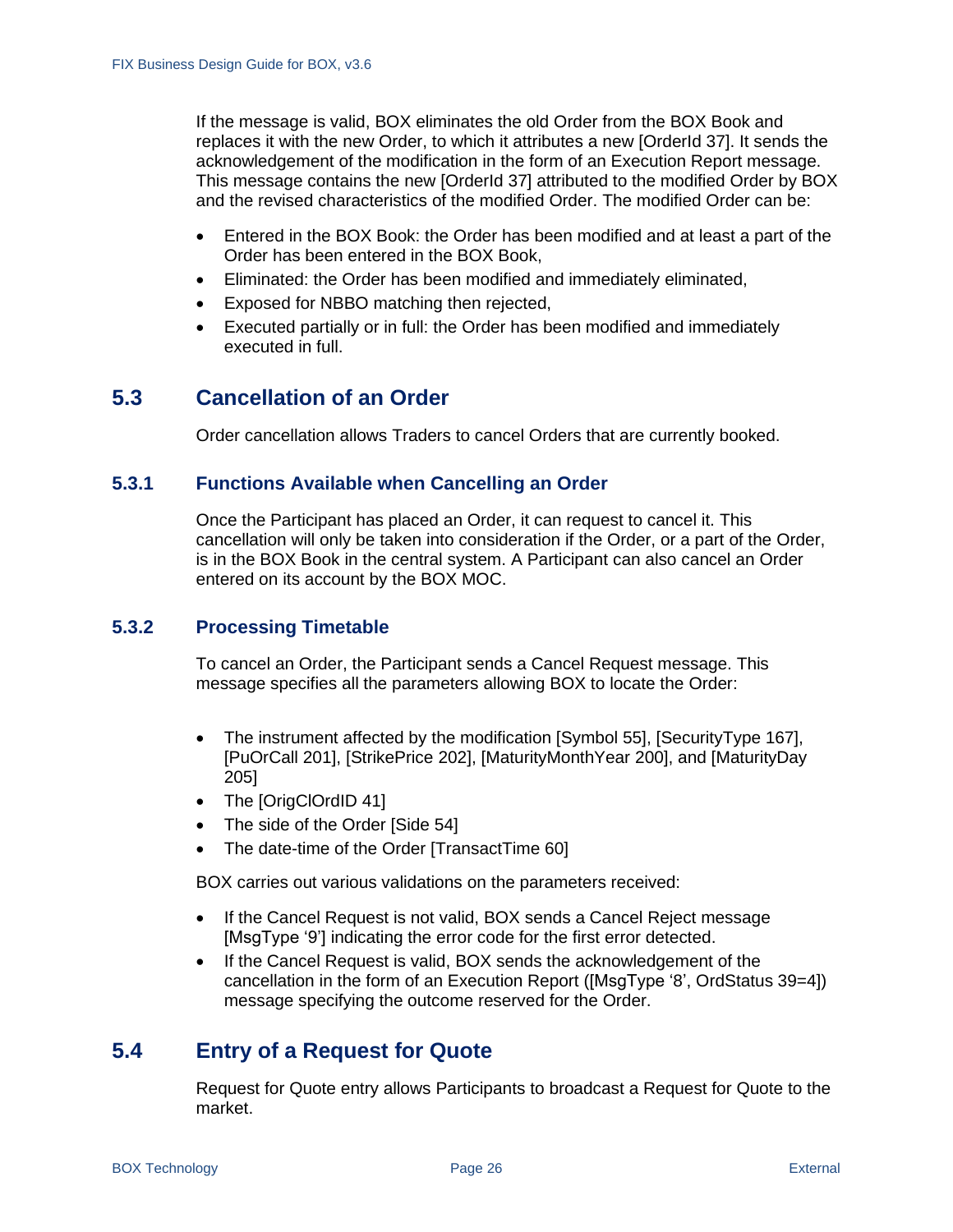## <span id="page-28-0"></span>**5.4.1 Functions Available when Entering a Request for Quote**

The Quote Request message contains the symbol and may also contain a Quantity.

#### <span id="page-28-1"></span>**5.4.2 Processing Timetable**

The Participant enters a Quote Request (MsgType R) message. BOX validates the message.

If the Quote Request message is not valid, BOX sends a Business Message Reject 'j'.

If the message is valid, the Participant receives a Quote Acknowledgement ([MsgType 'b']) message with [QuoteAckStatus 297=0].

# <span id="page-28-2"></span>**5.5 Unsolicited Services**

## <span id="page-28-3"></span>**5.5.1 Entry, Modification, Cancellation of an Order by Market Operation Center**

The BOX MOC can either, at the request of a Participant, enter, modify and cancel an Order in the BOX Book for the account of a Participant.

This action can take place:

- During pre-opening,
- During the continuous trading session

In the case of an Order entry by MOC, the Participant receives an Execution Report ([MsgType '8'], [OrdStatus 39=0]) message. It will also receive all the messages linked to this Order.

In the case of a modification or a cancellation placed by MOC, the Participant that owns the initial Order receives the Execution Report ([MsgType '8', [OrdStatus 39=4 or 5]) message corresponding to the modification or the cancellation. In the case of a modification, it will also receive all the messages linked to the modifying Order.

### <span id="page-28-4"></span>**5.5.2 Cancellation of an Order**

This section describes all the cases of Order cancellation by the system or by MOC that do not occur as the result of the transmission of an Order cancellation message from the Participant. An Execution Report [OrdStatus 39=4] message sent to the Participant who initially entered the Order which is the object of the cancellation.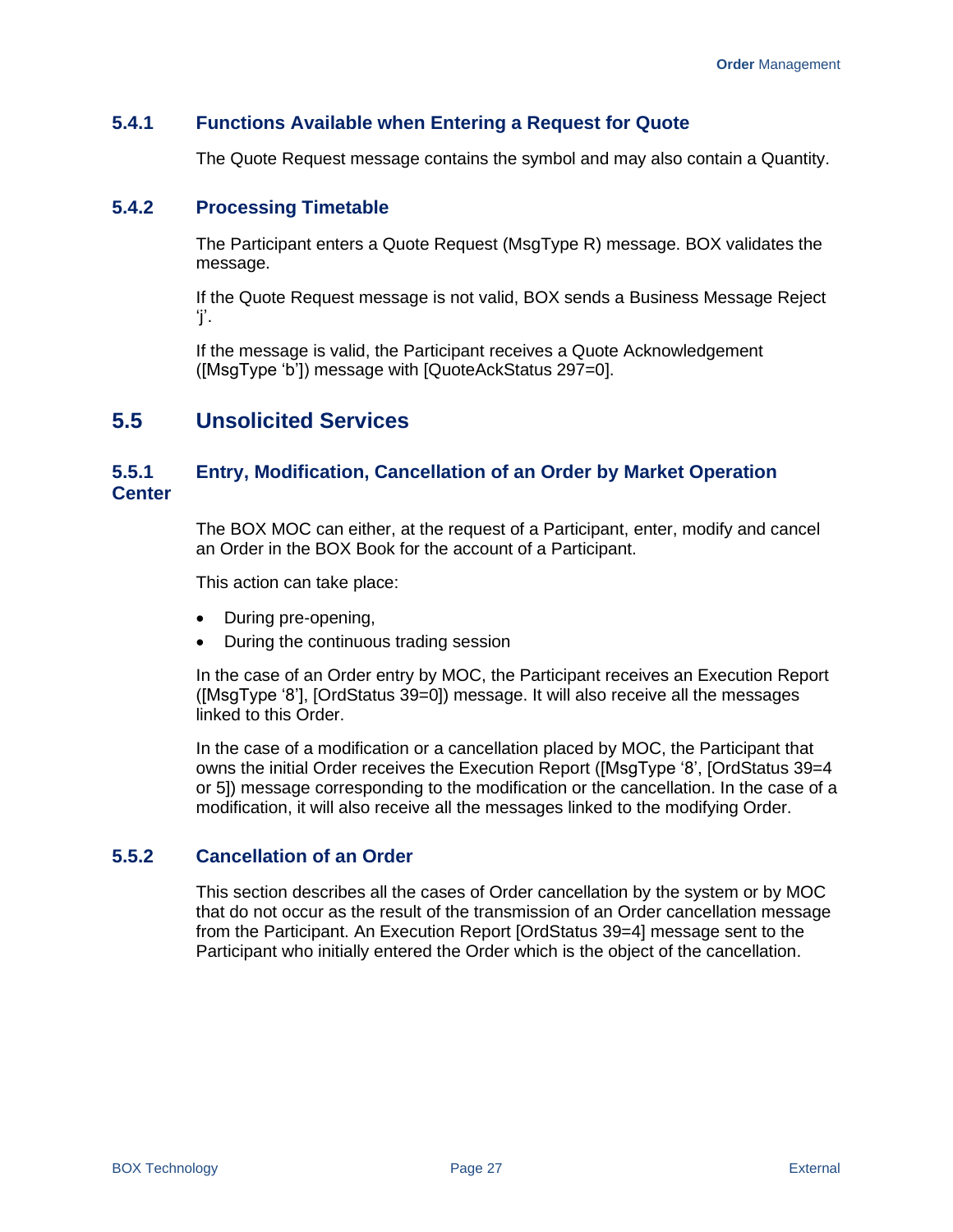# **Table 1: Order Cancellation**

| <b>REASON FOR CANCELLATION</b>                                                                                                        | <b>BOX</b>                                                                                                                                                                                                                                                                                                                                                    |
|---------------------------------------------------------------------------------------------------------------------------------------|---------------------------------------------------------------------------------------------------------------------------------------------------------------------------------------------------------------------------------------------------------------------------------------------------------------------------------------------------------------|
| Cancellation of an Order by Market<br><b>Operation Center</b>                                                                         | Possible during Pre-opening, Opening,<br>Continuous Trading Session, Market Operation<br>Center Intervention, Consultation End of Day<br>and Group Interruption/Forbidden.                                                                                                                                                                                    |
| Elimination of all the Orders relating to<br>an instrument by Market Operation<br>Center                                              | Possible during: Consultation Beginning of Day,<br>Pre-Opening, Continuous Trading Session,<br>Market Operation Center Intervention,<br>Consultation End of Day and Group Interruption/<br>Forbidden.                                                                                                                                                         |
| Global Cancellation of all the Orders of a<br>Participant or Participant's Orders by<br><b>Market Operation Center</b>                | Global Cancellation of all Participant's Orders<br>Option to select by instrument or instruments<br>group, side, Order account type, type of<br>Order<br>Possible during: Consultation Beginning of Day,<br>Pre-Opening, Continuous Trading session,<br>Market Operation Center Intervention,<br>Consultation End of Day and Group<br>Interruption/Forbidden. |
| Cancellation of all the Orders in the BOX<br>Book for a Participant during post-<br>session (requested by Market Operation<br>Center) | Must be requested by MOC before Post-Session<br>Carried out during Post-Session                                                                                                                                                                                                                                                                               |
| Elimination because the Instrument has<br>expired or is updated or is deleted                                                         | Carried out during Mini-Batch or Post-Session<br>In case of instrument updates, the modification<br>of the instrument name will not trigger purge of<br>Orders.<br>If the Tick Increment for prices is modified, all<br>prices that do not respect the new Tick<br>Increment are purged. The others remain in<br><b>BOX Book.</b>                             |
| Elimination of Fill and Kill Orders<br>partially filled or not filled at opening                                                      | Carried out on the opening of the instrument.                                                                                                                                                                                                                                                                                                                 |
| Elimination because the validity of the<br>Order is reached                                                                           | Carried out at the end of each trading day:<br>During the week just before Mini-Batch or during<br>Mini-Batch<br>At the end of the week (last trading day of the<br>weekly session) just before Post-Session.                                                                                                                                                 |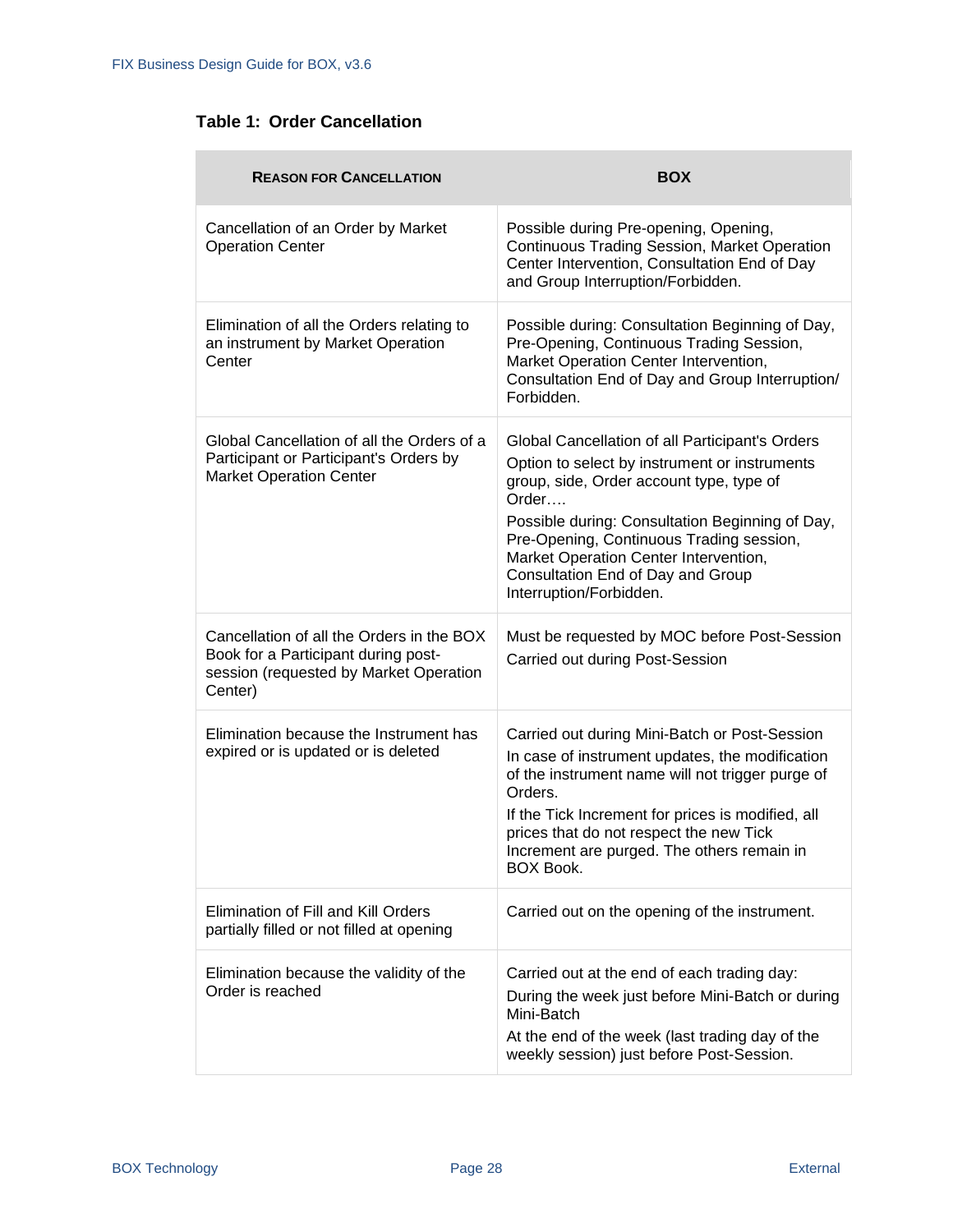| <b>REASON FOR CANCELLATION</b>                                                                                                                                                                                                              | <b>BOX</b>            |
|---------------------------------------------------------------------------------------------------------------------------------------------------------------------------------------------------------------------------------------------|-----------------------|
| Eliminated Due to Trade Limit Exceeded<br>Eliminated Due to Trade Activity Limit<br>Exceeded<br>Eliminated Due to Maximum Nb Triggers<br>Limit Exceeded<br>Eliminated Due to Drill Through<br>Protection<br><b>Eliminated Out of Limits</b> | Protection mechanisms |

### <span id="page-30-0"></span>**5.5.3 Cancellation of a Trade by Market Operation Center**

MOC Orders the central system to cancel a trade that took place during the day. This cancellation can be initiated according to BOX rules.

This can take place:

- During Pre-Opening,
- During the Continuous Trading Session,
- During Market Operation Center Intervention,
- During Consultation End,
- On an Interrupted Group.

BOX sends the two Participants concerned an Execution Report ([MsgType '8'], [ExecTransType 20=1]) message. This message specifies all the parameters relating to the cancelled trade.

# <span id="page-30-1"></span>**5.6 Price Improvement Period**

The Price Improvement Period (PIP) is a mini auction phase in which a single Order (the "Must Be Filled" Order or MBF) is exposed to the BOX market in Order to trade at a price better than the current NBBO (National Best Bid and Offer). The PIP allows authorized Participants to compete by posting prices in penny increments.

#### <span id="page-30-2"></span>**5.6.1 PIP Initiation and Participation**

All Orders designated for price improvement must be submitted to the BOX market along with a contra Order (the Primary Improvement Order). A MBF Order along with its Auction Order is submitted to the market using a PI message (Auction Initial Order) with [Auction Type = G] message. If this message is successful, a PIP will begin. To be accepted, all Improvement Orders must fulfill the following conditions:

- Be on the opposite side of the MBF Order,
- From the MBF Order perspective, provide a price better than the current NBBO (National Best Bid and Offer).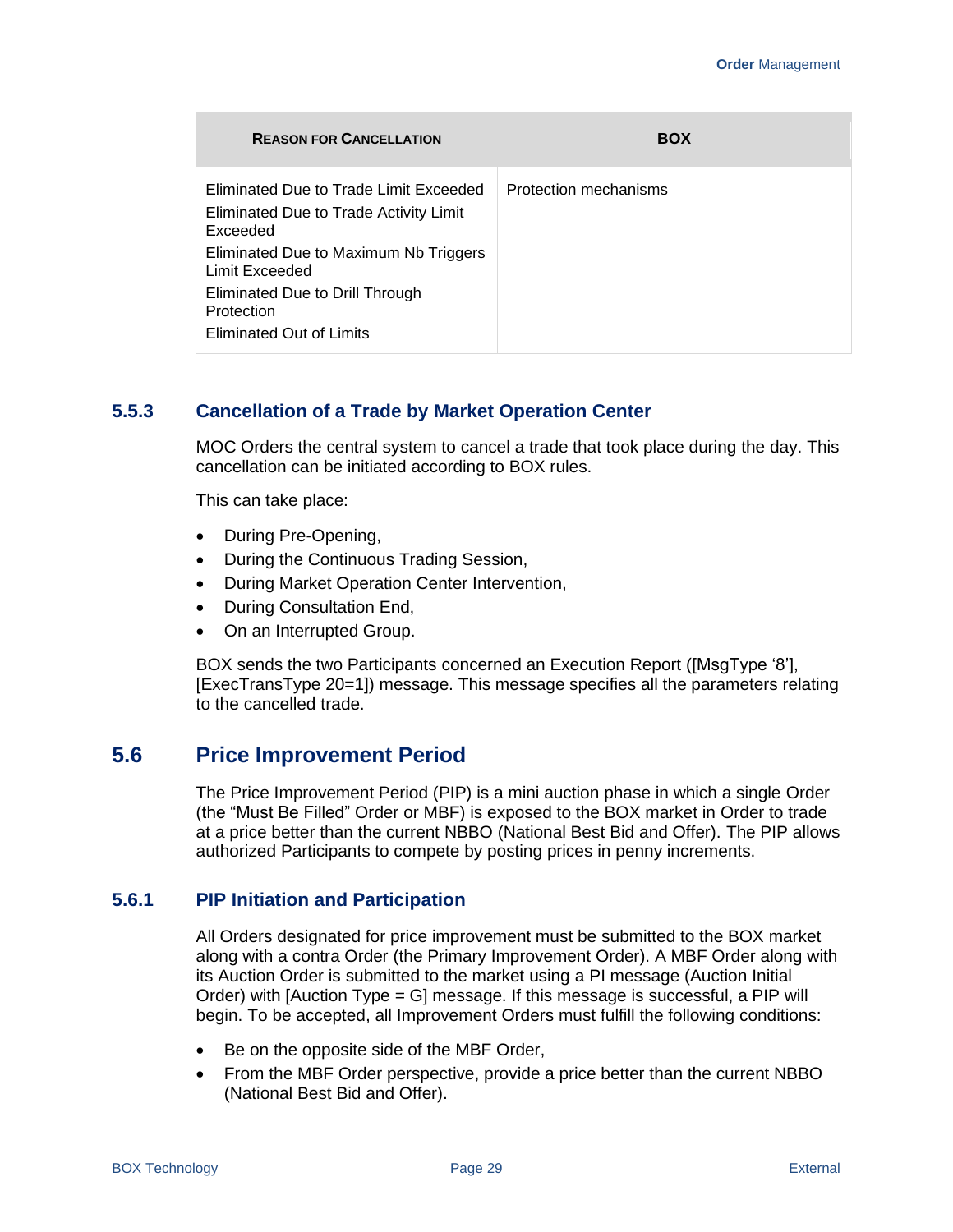To secure its share of the MBF Order, the initiator of the PIP (or dealer side) may improve the contra side of their Auction Order by modifying its price in reaction to other Participants' Improvement Orders. The initiator of the PIP improves his price using the Auction Initial Order ([MsgType 'PI']) message containing the improved price and referencing the auction ID of the ongoing PIP.

## <span id="page-31-0"></span>**5.6.2 Maximum Improvement Price (MIP)**

In addition to the auction start price, the MIP functionality allows the PIP initiator to specify a maximum improvement price ([PriceImprovement 639]) up to which the Participant is willing to match the price and quantity of any competing Improvement Orders. The BOX Trading system will automatically match the price of the dealer side of the auction Order each time an Improvement Order is received at a better price.

Key features of the MIP are:

- MIP can be entered directly in a PIP or through a Directed Order (DO).
- The MIP can be a Limit or Market (match all improvements) Order.
- The dealer side will "auto match" at all better price levels, including the maximum improvement price.
- The dealer side will "auto match" for the entire quantity at each improved price level, except the level where the MBF will be completely filled.
- The dealer side will have the lowest priority at each improved price level.
- No dissemination of "auto improvements" by the dealer side to the market.
- Any Improvement Order entered by the dealer side while a MIP is in progress will be rejected.

## <span id="page-31-1"></span>**5.6.3 Market Conditions Required for PIP Initiation**

Refer to BOX Rules 7150.

## <span id="page-31-2"></span>**5.6.4 PIP Information Broadcast**

Active participation in the PIP requires processing of the PIP messages contained in BOX's Market Data Feed (HSVF). For Participants connecting to the HSVF only for PIP interaction, the HSVF connection message (type RS) allows Participants to receive only messages related to the PIP. Alternatively, the Participants can connect to the Multicast Lines 'P' (PIP Only) to receive only PIP-related messages.

For information regarding the processing of PIP messages within the BOX HSVF, Note: please refer to SOLA HSVF [Unicast Specifications](https://boxoptions.com/technology/trading-interface-specifications/) Guide for BOX and [SOLA HSVF](https://boxoptions.com/technology/trading-interface-specifications/)  [Multicast Specifications Guide for BOX.](https://boxoptions.com/technology/trading-interface-specifications/)

### <span id="page-31-3"></span>**5.6.5 End of the PIP**

At the completion of the PIP and following execution of all PIP related Orders, any unfilled Order balance of all PIP related Orders are purged. For any untraded quantity of the Auction Initial Order, the Initiator (Dealer Side) of the PIP will receive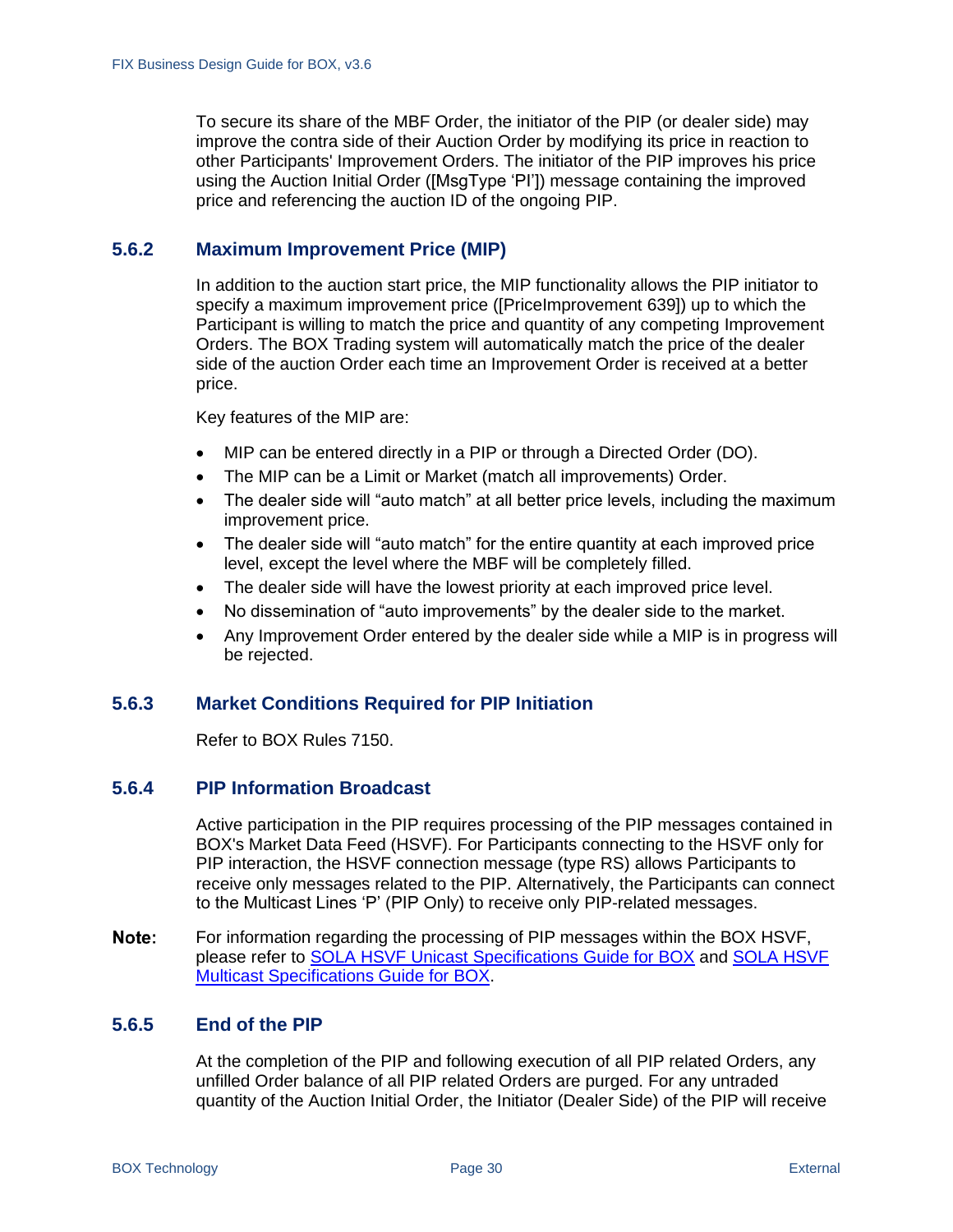an Execution Report ([MsgType '8'], [OrdStatus 39=4]. For any traded quantity up to the quantity of the Auction Initial Order, the Initiator (Dealer Side) of the PIP will receive an Execution Report (MsgType '8', [OrdStatus 39 = 1 or 2]).

#### <span id="page-32-0"></span>**5.6.6 Trade Matching Process**

Refer to BOX Rules 7150.

#### <span id="page-32-1"></span>**5.6.7 Directed Orders in Support of PIP**

Any BOX Participant may route Orders to other BOX Participants for potential price improvement (typically, this occurs between a Participant acting in their capacity as an Order flow provider and a Market Making Participant.) Participants will be able to submit a "Directed Order" or "DO" to any other BOX Participant of their choice (the "Executing Participant" or "EP") in Order for the EP to originate a price improvement period (PIP) (see "Normal Course" below). The EP must process the DO immediately upon receipt.

Order routing as described in this section may take one of three forms:

- The Directed Order (DO) where the Executing Participant ("EP") is a BOX Market Maker on the class to where the instrument included in the DO belongs and the Market Maker **does not** have a quote at NBBO that could trade with the DO or;
- The Directed Order or (DO) where the Executing Participant ("EP") is a BOX Market Maker on the class to where the instrument included in the DO belongs and the Market Maker **does** have a quote at NBBO that could trade with the DO, this is known as a Guaranteed Directed Order or (GDO).

#### **Normal Course DO**

A Participant sends a New Order [MsgType D] as a Directed Order [RoutingInst 9303 = 'O'] specifying it is to be considered for PIP and identifying the specific EP [ExecutingParticipantId 7901] to whom to submit the Directed Order. The trading engine sends the Directed Order to the EP. The EP accepts the Directed Order and indicates the Auction (PIP) starting Price and the clearing information. The Auction starting Price must meet price checks against the NBBO and must always be equal to or better than the price appearing in the DO.

As soon as the PIP is started by the trading engine, the DO ceases to exist. Therefore, at this point the DO can neither be modified nor cancelled. Once the PIP is originated, all regular messages and message sequences of the PIP apply (i.e., between BOX and the submitting Participant for the MBF Order and between BOX and the EP for the contra Order). The Participant who submitted the DO receives a confirmation only for the MBF side and the trade will be cleared in his OCC account.

The sequence number assigned to the PIP initial Order has no relation to the Note: sequence number of the DO.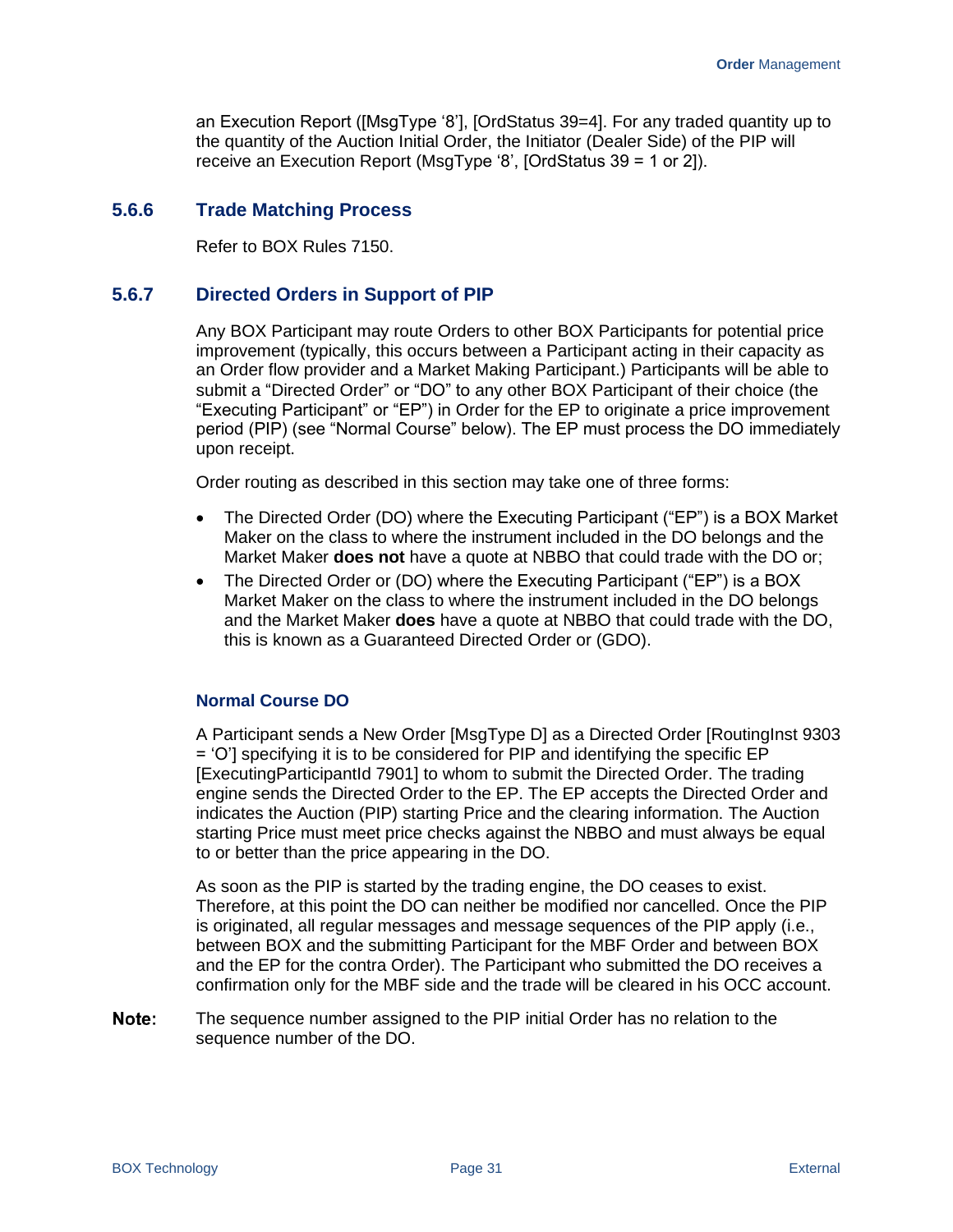#### **Alternate Course: Rejection When the EP Is not Registered**

If the EP to whom the DO is directed did not systemically indicate that it is willing to accept a DO, the DO will be transformed into a regular Order and submitted to BOX. In this event, the Participant will only receive the standard Execution Report message (MsgType 35=8) indicating that the Order was entered on BOX. An Execution Report message (MsgType 35=8) will NOT be sent indicating that the Order was accepted as a Directed Order.

#### **Alternate Course: Rejection or Timeout by the Registered EP (DO)**

If the EP is a BOX MM who has received a DO and declines to offer price improvement (or does not respond), he may refuse the DO and send it back to the BOX trading engine for submission to the BOX Book and eventual execution as a regular Order. In this case, all related messages (acknowledgements as well as Order executions and any subsequent modifications or cancellations) are sent to the submitting Participant.

Upon receipt of the rejected DO, the BOX trading engine will book the DO as a regular Order.

#### **Alternate Course: Modification or Cancellation**

With one exception, the submitting Participant may modify or cancel his DO Order by placing either an Order Modification (MsgType 35=G) message or an Order Cancellation (MsgType 35=F) message referring to the Client Order ID (ClOrdID 11) of the Order.

Exception: If the DO is handled as per the normal course description and the PIP Initial Order has already been sent to the trading engine, the modification or cancel request will be rejected. The submitting Participant will receive an Execution Report (MsgType 35=8) message with Order Status (OrdStatus 39=8) as rejection.

# <span id="page-33-0"></span>**5.7 Complex Order**

Complex Order (also known as multi-leg option Order or Strategy Order) allows Participants to simultaneously buy or sell several different options (from 2 to 16) that normally could only be achieved by placing separate Orders.

#### <span id="page-33-1"></span>**5.7.1 Instrument Creation**

A Complex Order instrument, as opposed to regular option instrument, must be created on Participant's request before they can trade, unless another Participant has already created it. Participants can choose between two different methods to trade Complex Order instruments on BOX.

The first method is to create the Complex Order instrument (MsgType=c), wait for the response (creation request accepted or rejected) and send the Order on that instrument (Msgtype=D). This method conforms to FIX Protocol Version 4.2. If the instrument already exists, no Message Type 'c' is required.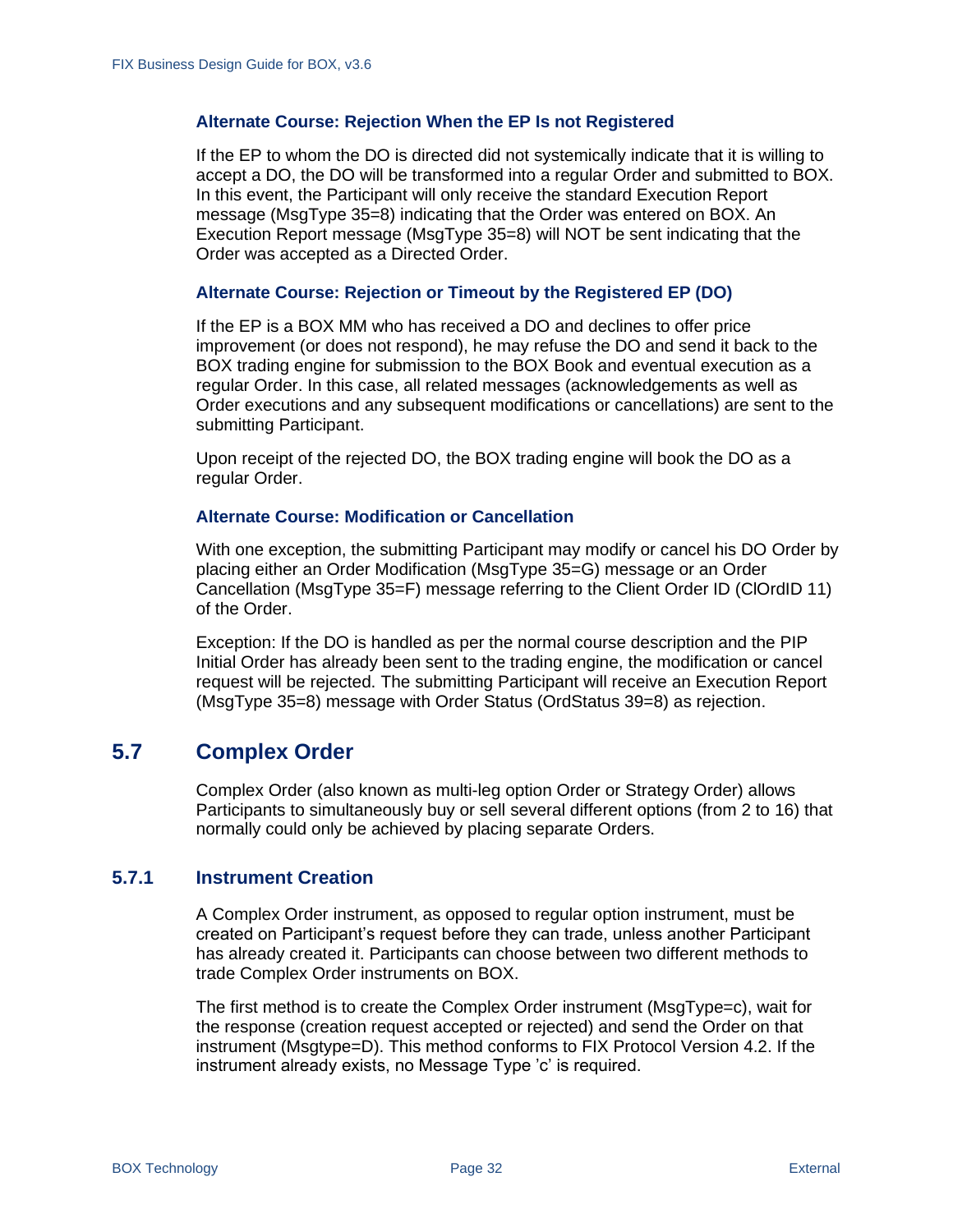The second method is to send the Complex Order instrument creation request and the Order at the same time within the same FIX message (MsgType=AB). This method conforms to FIX Version 4.4. If the instrument already exists, the instrument definition must still be provided.

Complex Order instruments are created by the Participants during the normal trading session by sending a 'Security Definition Request' message type (MsgType =c) or a 'New Multi-Leg Order - Single' (MsgType =AB). They are created only if there is no instrument with the same definition that exists. The rules for Complex Order instrument creation request are:

- The number of legs must be between 2 and 16.
- All legs must be for the same underlying.
- The maximum leg ratio for each leg is 99999999.
- The maximum leg ratio percentage between the lowest and the highest leg ratio is 300% (or 3 times) for non-QOO Orders.
- After they are created, the Instruments are available for trading for the current day only. They expire at the end of their creation day. The next day, if required, the instrument must be recreated using the same procedure.
- Leg ratios provided are reduced to the smallest ratio unit possible. Participants must adjust their Order quantity and price accordingly. This will result in the creation of a Complex Order instrument with modifications from the original definition provided by the Participant although the trading strategy will remain unchanged.
- A Complex Order instrument may already exist but in reverse Order. In this case the creation request does not create a new instrument. Participants must adjust their Order Side (Buy or Sell) and price accordingly. This will result in the creation of a Complex Order instrument with modifications from the original definition provided by the Participant although the trading strategy will remain unchanged.
- Like the previous rule, if the Complex Order instrument request is for an instrument for which all legs are negative (to Sell), then all legs of the instrument created are reversed. Participants must adjust their Order Side and price accordingly. This will result in the creation of a Complex Order instrument with modifications from the original definition provided by the Participant although the trading strategy will remain unchanged.
- The position of each leg of the Complex Order instrument created uses the following sort criteria (in priority). This might result in the creation of a Complex Order instrument with modifications from the original definition provided by the Participant although the trading strategy will remain unchanged.
- Ascending expiration date (nearest to farthest date)
- Ascending strike price (from lowest to highest price)
- Call, Put
- Ascending leg ratio (from lowest to highest ratio number)
- Alphabetical SAIL Instrument ID

**Examples:** The following examples are using the format  $S = A + B + C - D$  where:

- 'S' is the Complex Order instrument
- 'A', 'B', 'C' and 'D' are the individual legs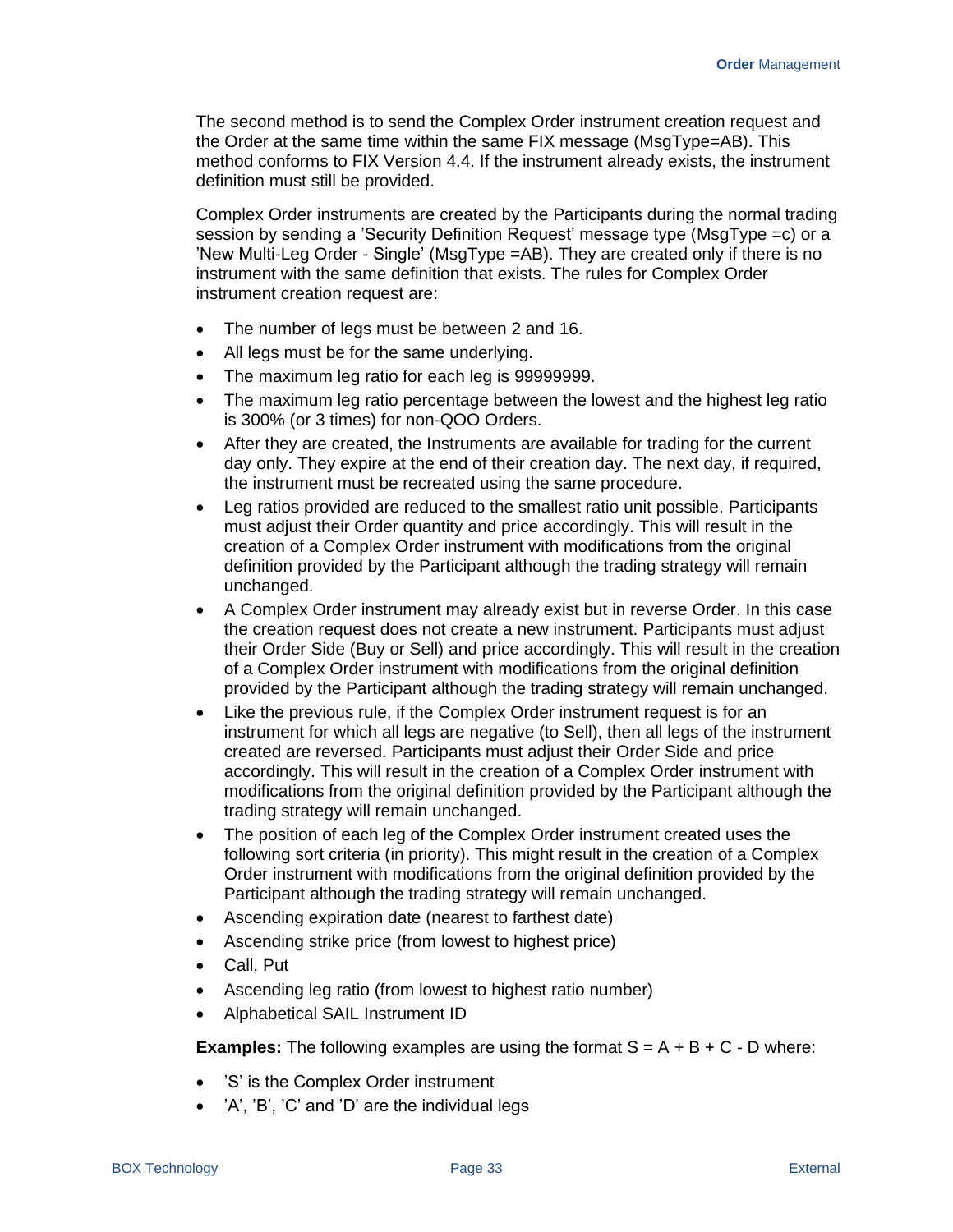- The signs'+' and'-' are the verb for each leg:
	- $\circ$  '+' = Buying the leg
	- $\circ$  '-' = Selling the leg

| <b>COMPLEX ORDER</b><br><b>INSTRUMENT REQUEST</b> | <b>RESULT</b><br>(INSTRUMENT CREATED)                                                                                                                          | <b>RULE TO REFERENCE</b>                                                                                                                                    |
|---------------------------------------------------|----------------------------------------------------------------------------------------------------------------------------------------------------------------|-------------------------------------------------------------------------------------------------------------------------------------------------------------|
| $S = A + 3B$                                      | $S = A + 3B$ created if it does not<br>already exist                                                                                                           | The number of legs<br>must be between 2 and<br>16.                                                                                                          |
| $S = A + B + C$                                   | $S = A + B + C$ created if it does not<br>already exist                                                                                                        | The number of legs<br>must be between 2 and<br>16.                                                                                                          |
| $S = A + B + C + D$                               | $S = A + B + C + D$ created if it does<br>not already exist                                                                                                    | The number of legs<br>must be between 2 and<br>16.                                                                                                          |
| $S = 90A -$<br>100000000B                         | Request invalid<br>Ratio of 100000000 is invalid (greater<br>than 99999999)                                                                                    | The maximum leg ratio<br>for each leg is<br>99999999                                                                                                        |
| $S = 90A - 99B$                                   | $S = 90 A - 99B$ created if it does not<br>already exist                                                                                                       | The maximum leg ratio<br>for each leg is<br>99999999                                                                                                        |
| $S = 16A - 50B$                                   | Request invalid<br>50/16=3.125 which is greater than 3                                                                                                         | The maximum leg ratio<br>percentage between<br>the lowest and the<br>highest leg ratio is<br>300% (or 3)                                                    |
| $S = 15A - 44B$                                   | $S = 15A - 44B$ created if it does not<br>already exist<br>44/15=2.93, which is less than 3                                                                    | The maximum leg ratio<br>percentage between<br>the lowest and the<br>highest leg ratio is<br>300% (or 3)                                                    |
| $S = 10A - 20B$                                   | $S = A - 2B$ created if it does not<br>already exist<br>If a Participant wants to Buy 5@20.00<br>of (10A - 20B), then he needs now to<br>Buy 50@2.00 of (A-2B) | Leg ratios provided are<br>reduced to the smallest<br>ratio unit possible.<br>Participants must<br>adjust their Order<br>quantity and price<br>accordingly. |
| $S = A - B$                                       | No new instrument is created if $S = B -$<br><b>A</b> exists                                                                                                   | A Complex Order<br>instrument may already<br>exist but in reverse<br>Order. In this case the                                                                |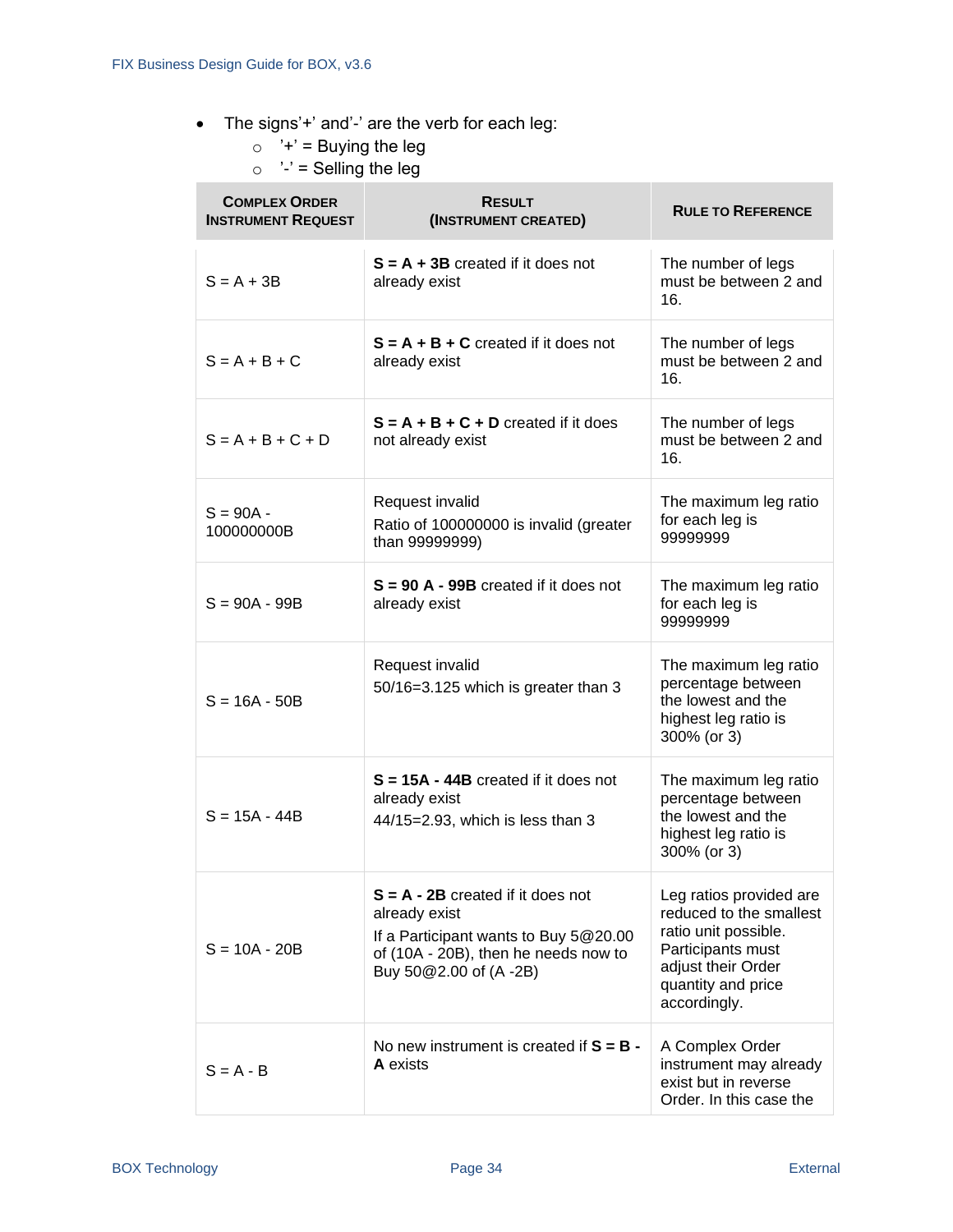| <b>COMPLEX ORDER</b><br><b>INSTRUMENT REQUEST</b> | <b>RESULT</b><br>(INSTRUMENT CREATED)                                                                                                                              | <b>RULE TO REFERENCE</b>                                                                                                                                                                                                                                                                     |
|---------------------------------------------------|--------------------------------------------------------------------------------------------------------------------------------------------------------------------|----------------------------------------------------------------------------------------------------------------------------------------------------------------------------------------------------------------------------------------------------------------------------------------------|
|                                                   | If a Participant wants to Buy $5@1.50$<br>of (A - B), then he needs now to Sell<br>$5@-1.50$                                                                       | creation request does<br>not create a new<br>instrument. Participants<br>must adjust their Order<br>verb and price<br>accordingly.                                                                                                                                                           |
| $S = -A - B$                                      | $S = A + B$ created if it does not already<br>exist<br>If a Participant wants to buy $5@1.00$ of<br>(- A - B), then he needs now to sell<br>$5@-1.00$ of $(A + B)$ | Similar to the previous<br>rule, if the Complex<br>Order instrument<br>request is for an<br>instrument for which all<br>legs are negative (to<br>Sell), then all legs of<br>the instrument created<br>are reversed.<br>Participants must<br>adjust their Order verb<br>and price accordingly |

### **5.7.2 Order Management**

The following Order types are accepted for Complex Order instrument:

- Market
- Limit Day
- Immediate Or Cancel (IOC)
- Session

The Orders on a Complex Order instrument are managed on a separate Complex BOX Book but are actively interacting with the BOX Book. See Complex Orders BOX [Rules](https://rules.boxoptions.com/browse/966253cc7b431000b38d001b7840a5b2032?searchid=2110070238407293bb6782bc11472395f9a80bccf29de1!0000000000!966253cc7b431000b38d001b7840a5b2032) for more details.

As with regular option instruments, cancellations and modifications to Complex Orders are allowed. The mechanisms used are the same as Orders on option instruments.

The following Order types are accepted for Complex Order (CO) instruments:

- Market
- Limit Day
- Immediate or Cancel (IOC)
- Session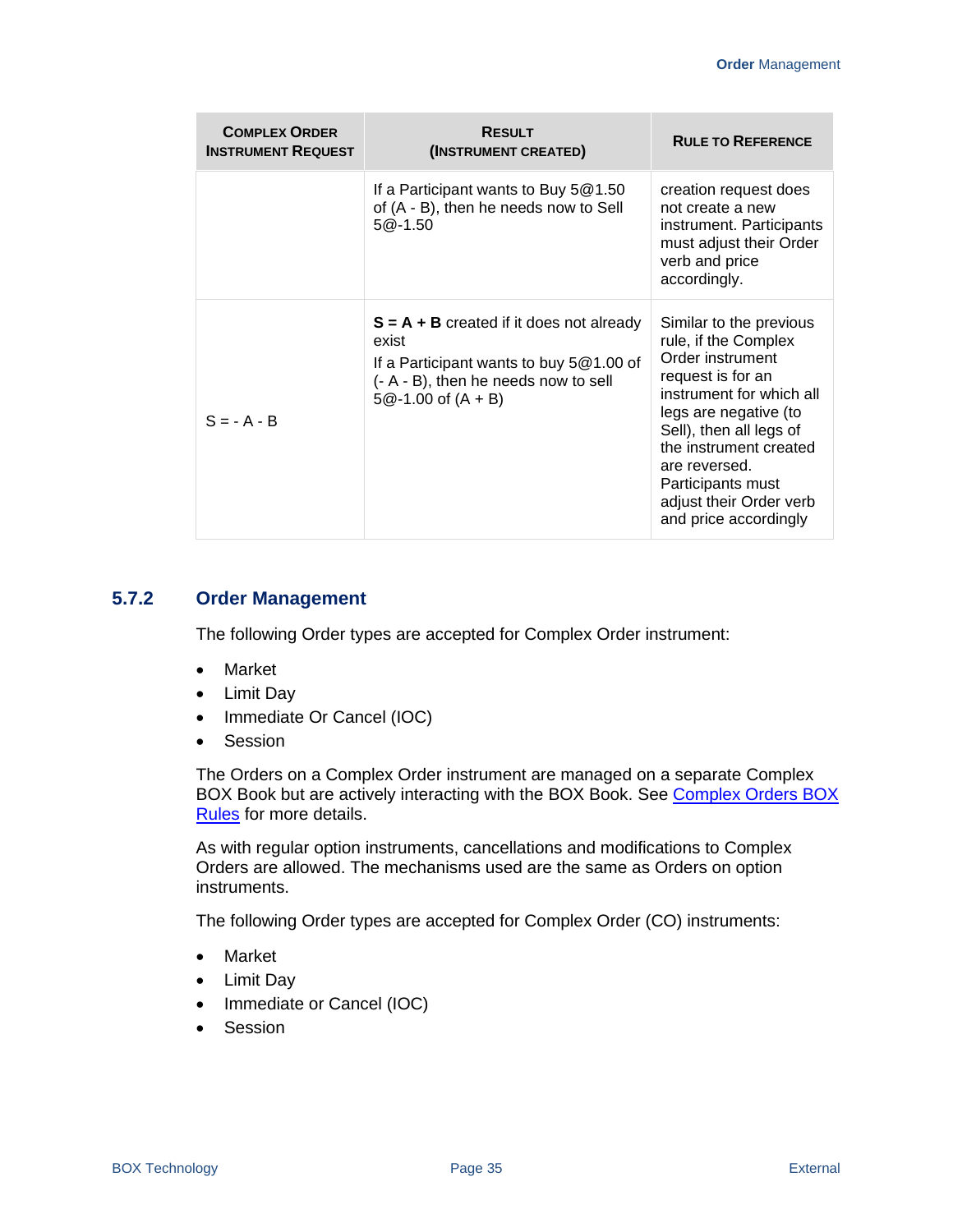#### **Cancelling/Modifying Complex Orders**

As with regular option instruments, the cancellation and modification of Complex Orders are allowed. The mechanism used depends on how the original Order was entered. The following rules apply:

| <b>Original Order</b><br>Entered Using Msg. | To cancel Order<br>use Msg. | To Modify Order<br>use Msg. | <b>Execution Report</b><br>Returned                                 |
|---------------------------------------------|-----------------------------|-----------------------------|---------------------------------------------------------------------|
|                                             | E1                          | G                           | 1 for the CO                                                        |
| AB                                          | E2,3                        | АC                          | 1 for the CO<br>1 for each individual<br>leg<br>$(2 - 16$ messages) |

### **5.7.3 Exposure Functionality**

This feature gives Participants the ability to expose their Complex Orders to the BOX Market to solicit liquidity before being booked or cancelled.

For each Complex Order sent to BOX, Participants can specify if they want it exposed or not. If the Participant elects not to have the Complex Order exposed, the Order follows standard processing - the Order being traded, booked or cancelled without the current exposure process.

If no specific instruction is provided on the Order, the default behavior for Complex Orders is to expose, if possible. The instruction not to expose is provided with the tag [CombinedOrdType 7906=6].

This exposure enhancement only applies to Complex Orders. The NBBO exposure period for standard option instruments under BOX Rule 7130 remains unchanged.

An incoming Complex Order requesting to be exposed trades immediately with what it can and any remaining quantity, if any, is exposed.

The exposure period is set at 100 milliseconds.

At the end of the exposure period, any remaining quantity of the Complex Order is booked (if possible) or cancelled ([TimeInForce 59=3]).

A Complex Order may be cancelled at the end of the exposure period based on the Participant's initial instruction.

Complex Orders being exposed are broadcast through the BOX HSVF.

Complex Orders are exposed at the following prices:

<sup>1</sup>**Without** the leg repeating block

<sup>2</sup>**With** leg repeating block (Tag 600 series)

 $3$ The information included in the repeating block may or may not match what was sent in the original AB message type.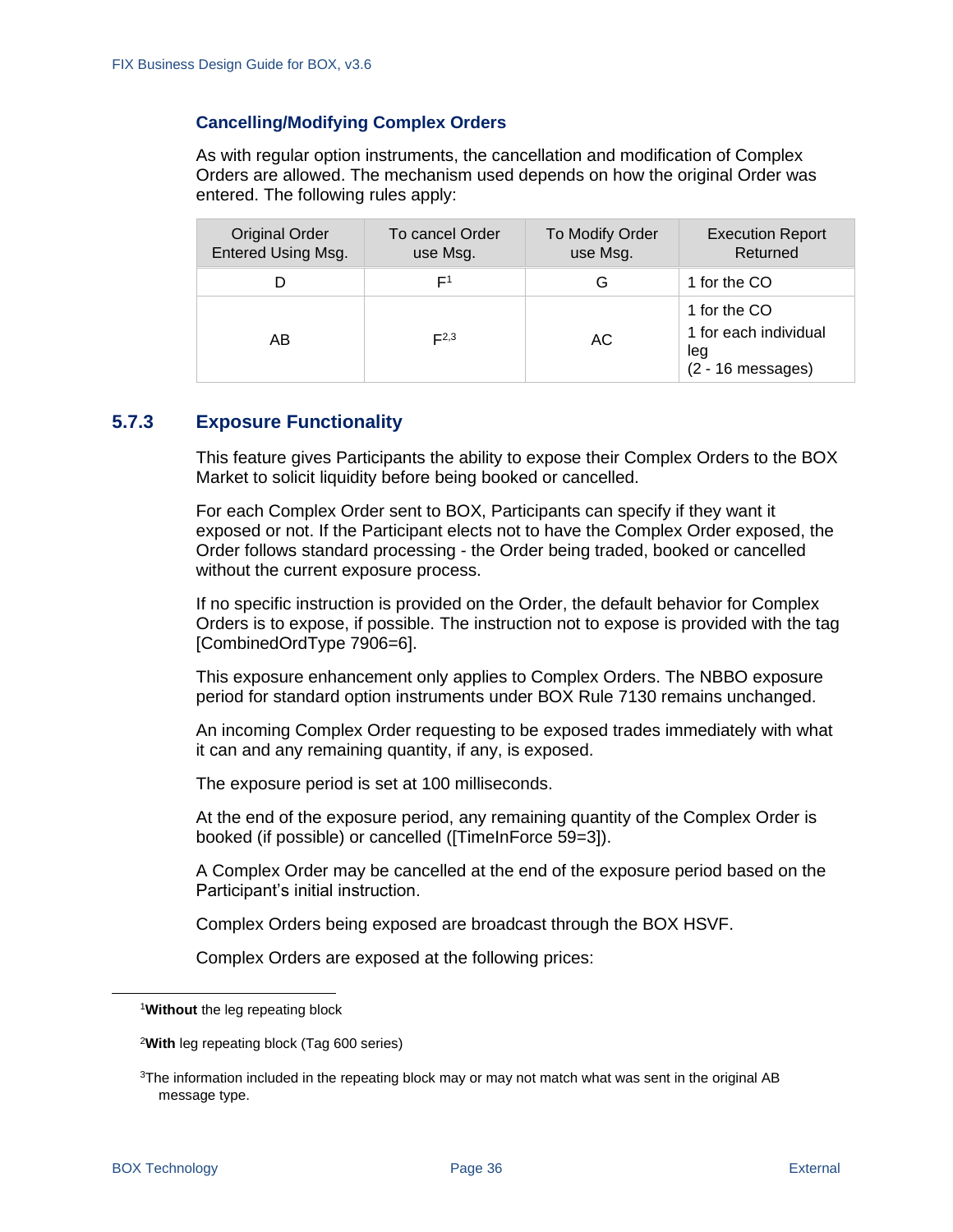| <b>COMPLEX ORDER TYPE</b> | <b>ORIGINAL COMPLEX ORDER</b><br><b>PRICE</b>                     | <b>EXPOSED PRICE</b>        |
|---------------------------|-------------------------------------------------------------------|-----------------------------|
| Limit                     | Outside same side<br>CNBBO <sup>1</sup>                           | Never exposed               |
| Limit                     | Outside opposite side<br>CNBBO or equal to<br>opposite side CNBBO | Opposite side CNBBO         |
| Limit                     | Inside CNBBO                                                      | <b>Original Order Price</b> |
| Market                    | n/a                                                               | Opposite side CNBBO         |

1. cNBBO means the best net bid and offer price for a Complex Order Strategy based on the NBBO of the individual options instruments of such Strategy.

### **5.7.4 Auctions**

The following auction types are accepted for Complex Order instrument:

- PIP
- Solicitation
- Facilitation
- Customer Cross Order

The Directed Order mechanism for PIP is also supported although the GDO procedure does not apply. The different auction rules for regular option instruments apply for Complex Order instruments.

### **5.7.5 Trading**

A Complex Order instrument can start trading as soon as all its legs are open for trading. No Orders are allowed in the pre-opening phase on Complex Order instruments. When two Complex Orders trade together, trades for each individual leg are calculated. Trades involving a Complex Order instrument are always controlled against the NBBO market (at or better than the NBBO).

When a Complex Order instrument trades, the Participant receives 1 trade for the Complex Order instrument that includes the net price and 1 trade for each individual leg.

### **5.7.6 Market Data**

The Implied Orders / Legging Orders are included in the BOX HSVF. In the 'H-Option Market Depth / HS-Complex Order Market Depth' message types, they are included in a separate level identified with and 'A'.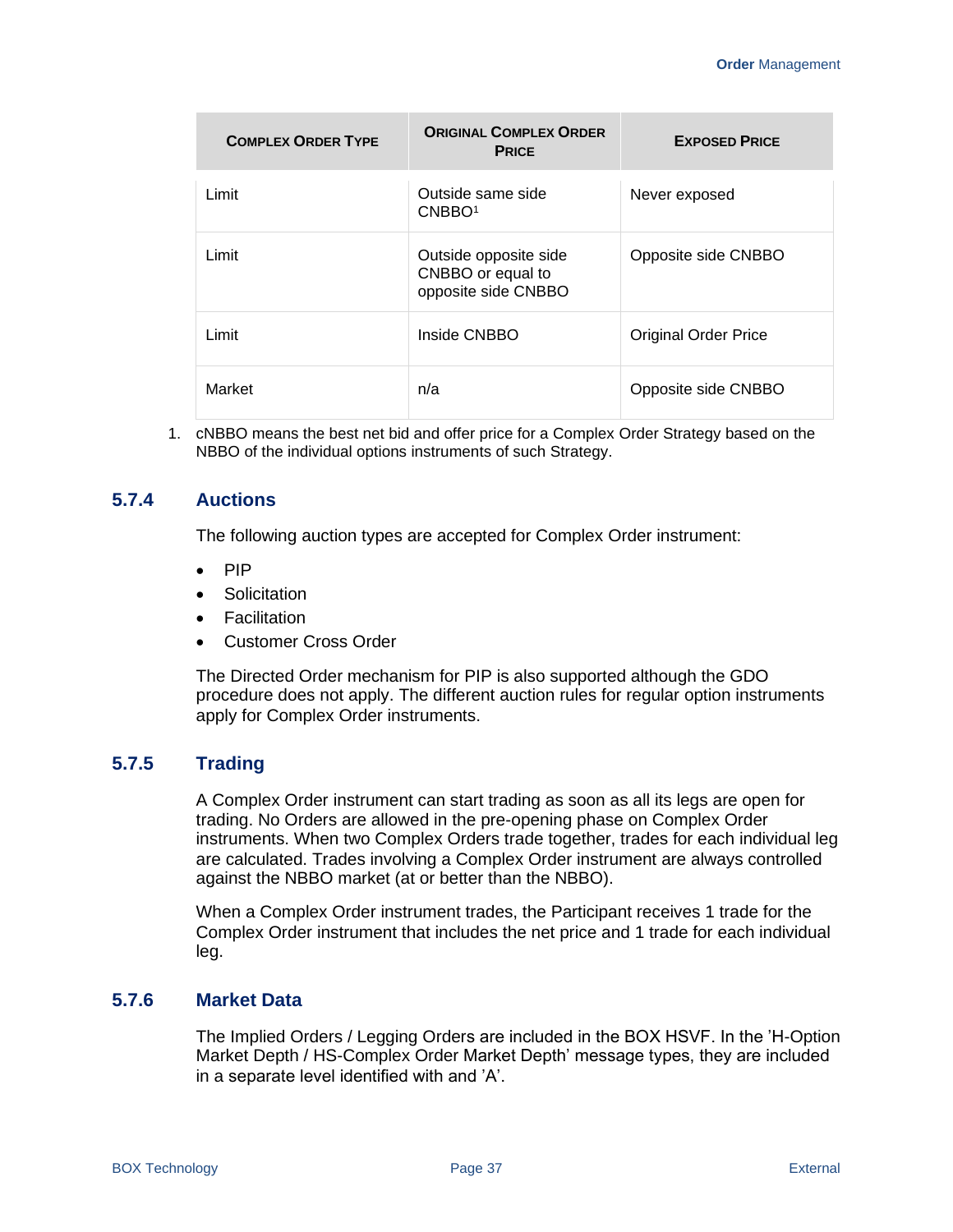The best limit broadcasts to OPRA may contain Legging Orders (see [Implied /](#page-39-0)  [Legging Orders\)](#page-39-0) should they be part of the best limit on BOX.

Limits on Complex Order instruments are not broadcast to OPRA.

### **5.7.7 Post-Trading**

Only the leg trades are cleared at OCC and are included in the BOX ATR (Automated Trade Reporting) feed. The Complex Order instrument trades are not processed by the BOX post-trading system.

### <span id="page-39-0"></span>**5.7.8 Implied / Legging Orders**

Implied Orders are Orders on the Complex BOX Book that are derived or calculated from the option leg BOX Book. The following table indicates Implied Orders (shown in yellow).

|            | <b>COMPLEX ORDER A+B</b> |            | LEG A      |            | LEG <sub>B</sub> |
|------------|--------------------------|------------|------------|------------|------------------|
| <b>BID</b> | <b>ASK</b>               | <b>BID</b> | <b>ASK</b> | <b>BID</b> | <b>ASK</b>       |
| 3.00       | 3.05                     | 1.00       | 1.10       | 2.00       | 2.20             |
| 2.90       | 3.10                     | 0.90       | 1.20       | 1.95       | 2.40             |
| 2.80       | 3.30                     |            |            |            |                  |

Legging Orders are Orders on the option leg BOX Book that are derived or calculated from the Complex BOX Book. The following table indicates Legging Orders (shown in yellow).

| <b>COMPLEX ORDER A+B</b> |            |            | LEG A      |            | LEG <sub>B</sub> |
|--------------------------|------------|------------|------------|------------|------------------|
| <b>BID</b>               | <b>ASK</b> | <b>BID</b> | <b>ASK</b> | <b>BID</b> | <b>ASK</b>       |
| 2.90                     | 3.05       | 1.00       | 1.05       | 2.00       | 2.05             |
| 2.80                     | 3.10       | 0.90       | 1.10       | 1.95       | 2.20             |
|                          |            | 0.70       | 1.20       | 1.80       | 2.40             |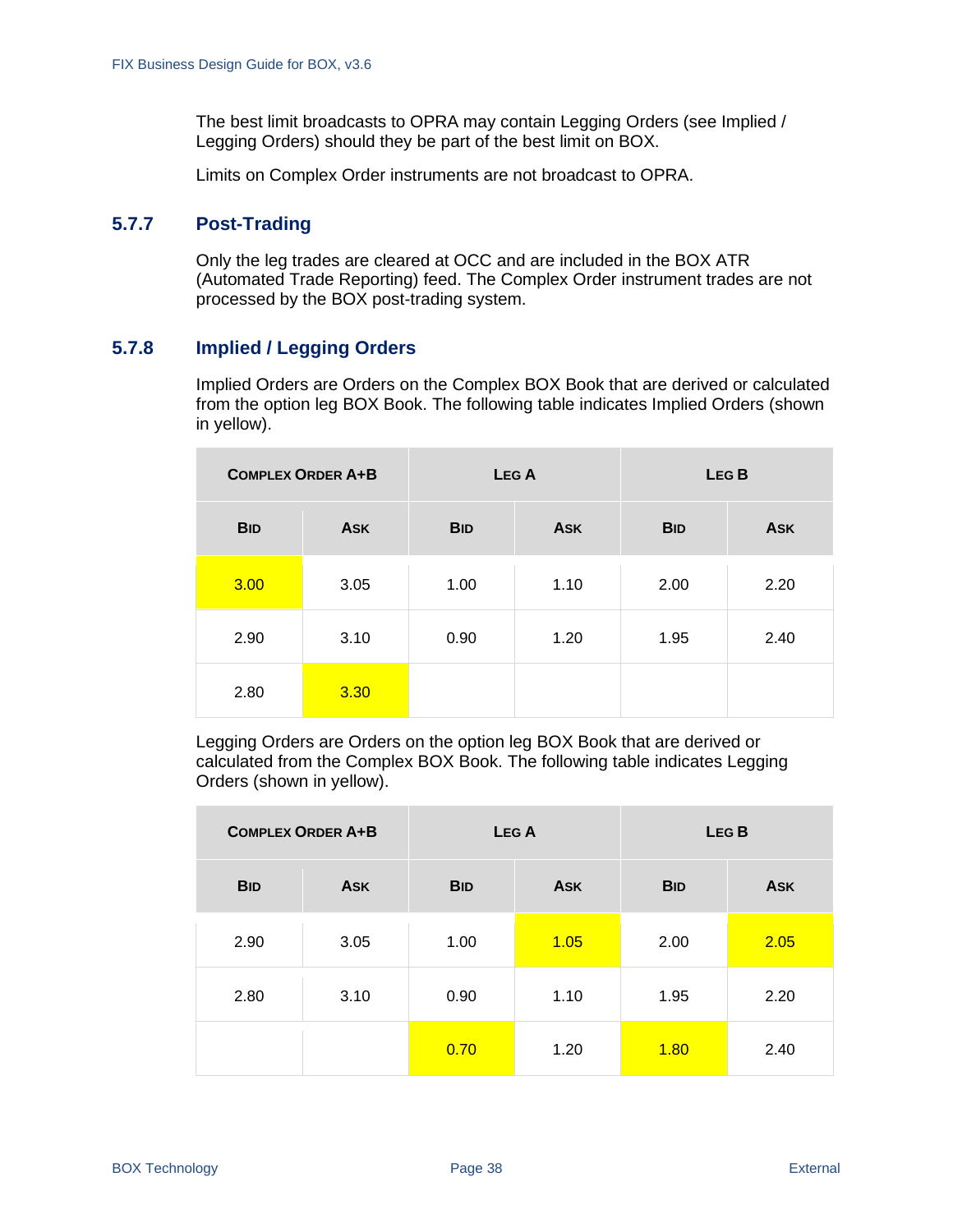Implied and Legging Orders are calculated continuously in real time as the Complex Order and Option Leg BOX Books are updating.

Continuous real time Implied/Legging Order price calculation is only applicable on a two-legged Complex Order instrument with a ratio of 1:1.

Implied and Legging Orders are calculated using Orders only. Implied/Legging Order price cannot be calculated using another Implied/Legging Order. Implied Order calculation is only performed by using Orders that are at the NBBO.

Legging Order calculation is performed when an incoming Order is booked on the Complex BOX Book at the best limit. When a match occurs, the option leg BOX Book always have priority over the Complex BOX Book as follows:

- At the same price, Implied Orders always have priority over a regular Order on the Complex BOX Book.
- At the same price, real Orders always have priority over Legging Orders on the option leg BOX Book.

In the PIP mechanism, Implied/Legging Orders are processed as regular unrelated Orders.

## **5.8 Solicitation and Facilitation Auctions**

The Facilitation Auction allows Order Flow Providers ("OFPs") to enter two-sided transactions of 50 contracts or more when the OFP represents an Order on one side as agent ("Agency Order") and is trading against the Agency Order as Principal, and/or has solicited an Order on the opposite side of the Agency Order. The Facilitation Auction provides an Agency Order an opportunity for price improvement, with the Initiating Participant providing a guaranteed execution of the Agency Order through the submission of the contra side Facilitation Order. The Facilitation Auction also provides the Initiating Participant a participation guarantee of 40% of the Agency Order, but only after the Agency Order first trades against better priced Orders and Public Customers on BOX.

The Solicitation Auction provides additional execution capabilities for large blocks (trades of 500 or more contracts). The Solicitation Auction is a process where an Initiating Participant enters a two-sided Order - one side it has solicited and the opposite side an Agency Order. Each Agency Order entered into the Solicitation Auction shall be designated as All-or-None.

To enhance the possibility of executions, the Initiating Participant may specify the number of contracts he is willing to surrender ("Surrender Quantity") to the BOX Book. Use of the Surrender Quantity function allows block-size Solicitation Auction trades in certain instances in which there would otherwise be no execution.

Shared features for the Facilitation and Solicitation auction types are:

- Solicitation and Facilitation Auctions initialization are available in both FIX and SAIL protocols.
- Account type of Initiating Participant cannot be Public Customer.
- Orders can be entered at any initial price and can be penny increments.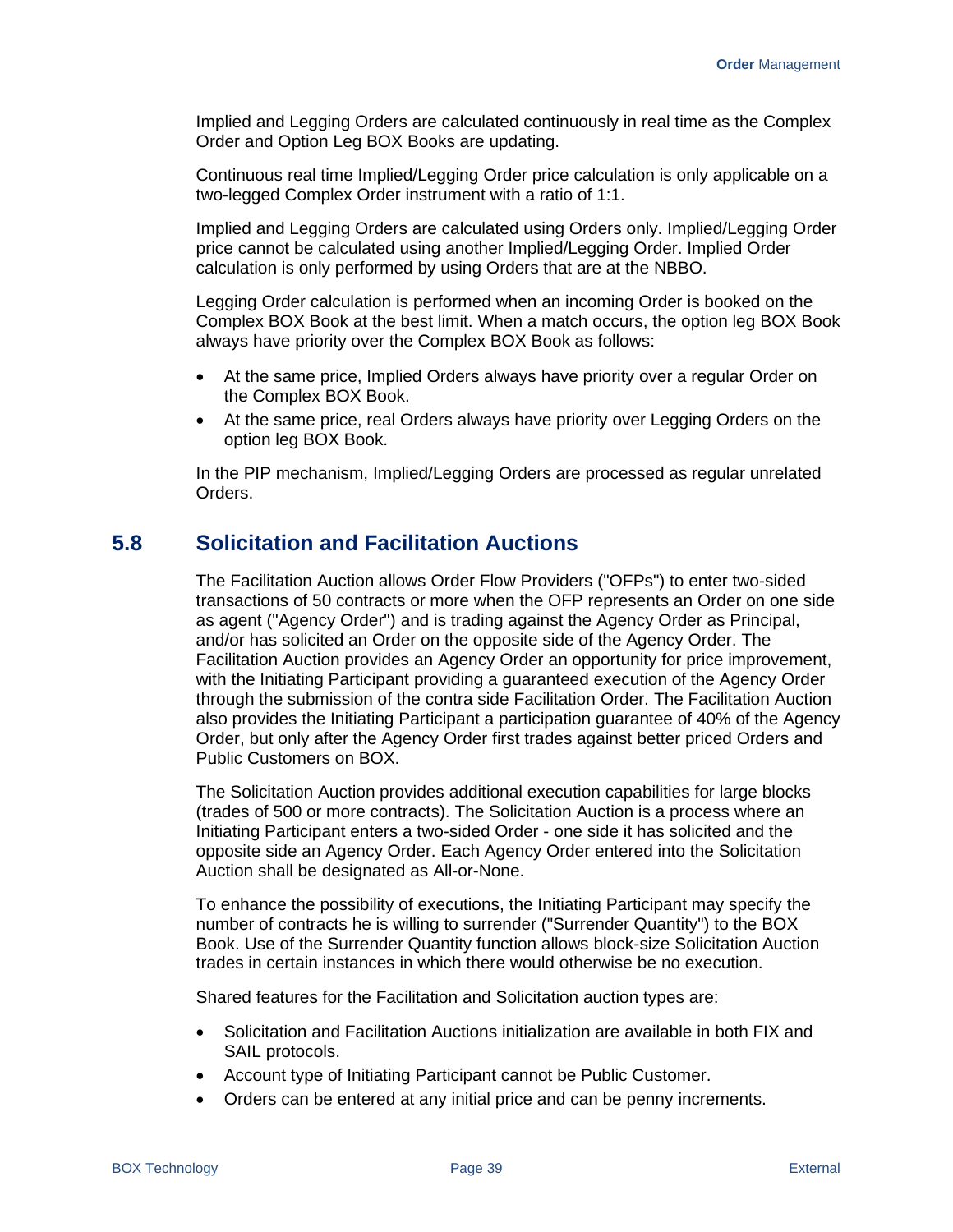- The execution price can be outside the NBBO if the Solicitation/Facilitation Auction is flagged as being 'Contingent'. Otherwise, the execution price must be at or between the NBBO. In all cases, the execution price cannot trade outside the BOX Market, or ahead of a Public Customer booked Order.
- The Initiating Participant cannot improve its initial price.
- The Initiating Participant can cancel its Solicitation/Facilitation Auction.
- Improvement Orders are not broadcast in the BOX HSVF.
- Improvement Orders from Initiating Participant can be cancelled or reduced in price or size prior to execution.
- Cannot be initiated upon receipt of a Directed Order (DO).
- The Initiating Participant can specify the number of contracts willing to be surrendered (Surrender Quantity) to the BOX Book.

The differences are:

| <b>SOLICITATION</b>                                                                                       | <b>FACILITATION</b>                                                                                                                                                    |
|-----------------------------------------------------------------------------------------------------------|------------------------------------------------------------------------------------------------------------------------------------------------------------------------|
| Minimum size of 500 contracts.                                                                            | Minimum size of 50 contracts.                                                                                                                                          |
| No quarantee that the Initiating<br>Participant will participate in the<br>execution of the Agency Order. | Initiating Participant is guaranteed execution<br>against 40% of the Agency Order after better<br>priced Orders and after Public Customer Orders<br>at the same price. |
| No MIP                                                                                                    | Support of Maximum Improvement Price (MIP)<br>feature (see section 5.6.2 Maximum<br>Improvement Price')                                                                |

For more details about the allocation for both auction types, refer to BOX Rules 7270.

In FIX, a Solicitation auction is entered using a [MsgType 35=PI] (Auction Initial Order with the tag [AuctionType 9383=B]. A Facilitation auction is entered using a [MsgType 35=PI] (Auction Initial Order with the tag [AuctionType 9383=C]. Execution Report messages [MsgType 35=8] are returned with the tags [SpecialTradeInd 9459=g] and [ContingentOrder 7388=2] when the auction is of type 'Contingent', and with [AuctionType 9383=B] for Solicitation and [AuctionType 9383=C] for Facilitation.

Message type [MsgType 35=F] (Order Cancel Request) is used to cancel a Solicitation and Facilitation auction.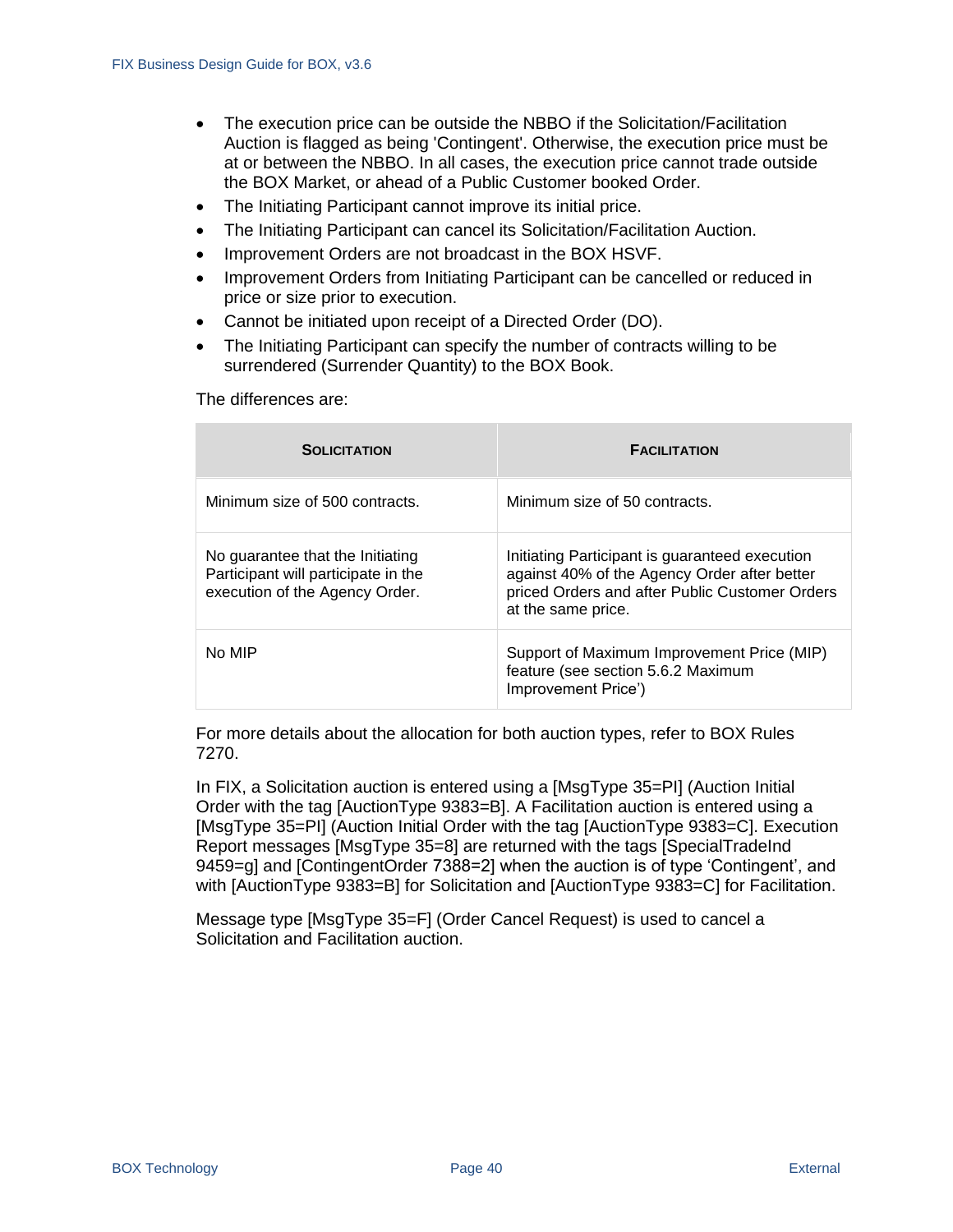# **5.9 Customer Cross Order**

A Customer Cross Order is comprised of a non-Professional, Public Customer to buy and a non-Professional, Public Customer to sell at the same price and for the same quantity.

They are automatically executed upon entry provided the execution is between the best bid and offer on BOX and will not trade through the NBBO market.

They are automatically rejected if they cannot be executed.

They may only be entered in the regular trading increments applicable to the options classes.

Customer Cross Orders are not accepted on an option instrument while there is an auction in progress or while an Order is being exposed for the same option instrument.

Customer Cross Orders are only accepted during Continuous Trading.

In FIX, a Customer Cross Order is entered using a [MsgType 35=PI] (Auction Initial Order with the tag [AuctionType 9383=X]. Execution Report messages [MsgType 35=8] are returned with the tag [SpecialTradeInd 9459=D].

# **5.10 Clearing Information**

Participants are able to choose the clearing assignment of their BOX trades.

### **5.10.1 Pre-Trade**

At Order entry, Participants can flag an Order for CMTA transfer by setting the [ClearingFirm 439] to the OCC member ID and account [Account 1] of the targeted broker-dealer. Additionally, Market Makers can flag a [ClearingAccount 440] (SubAccount) which represents their Market Maker ID (MMID) at OCC.

Participants can also flag an Order for Give-Up by setting the [ExecBroker 76] to the OCC member ID that will receive the trade for clearing. Give-Ups will only be allowed between Firms having a Give-Up agreement registered and configured in BOX. If a Participant attempts to do a Give-Up for which there is no agreement with the destination firm, the Participant default clearing information is used.

'New Order Single' and 'Order Cancel/Replace Request' can set one Give-Up, one CMTA, or both. 'Auction Initial Order' can set one Give-Up or one CMTA but not both at the same time.

BOX will not validate the use of these fields any further. Consequently, improper identification of CMTA target or SubAccount by a Participant will be treated by the OCC according to their applicable policy.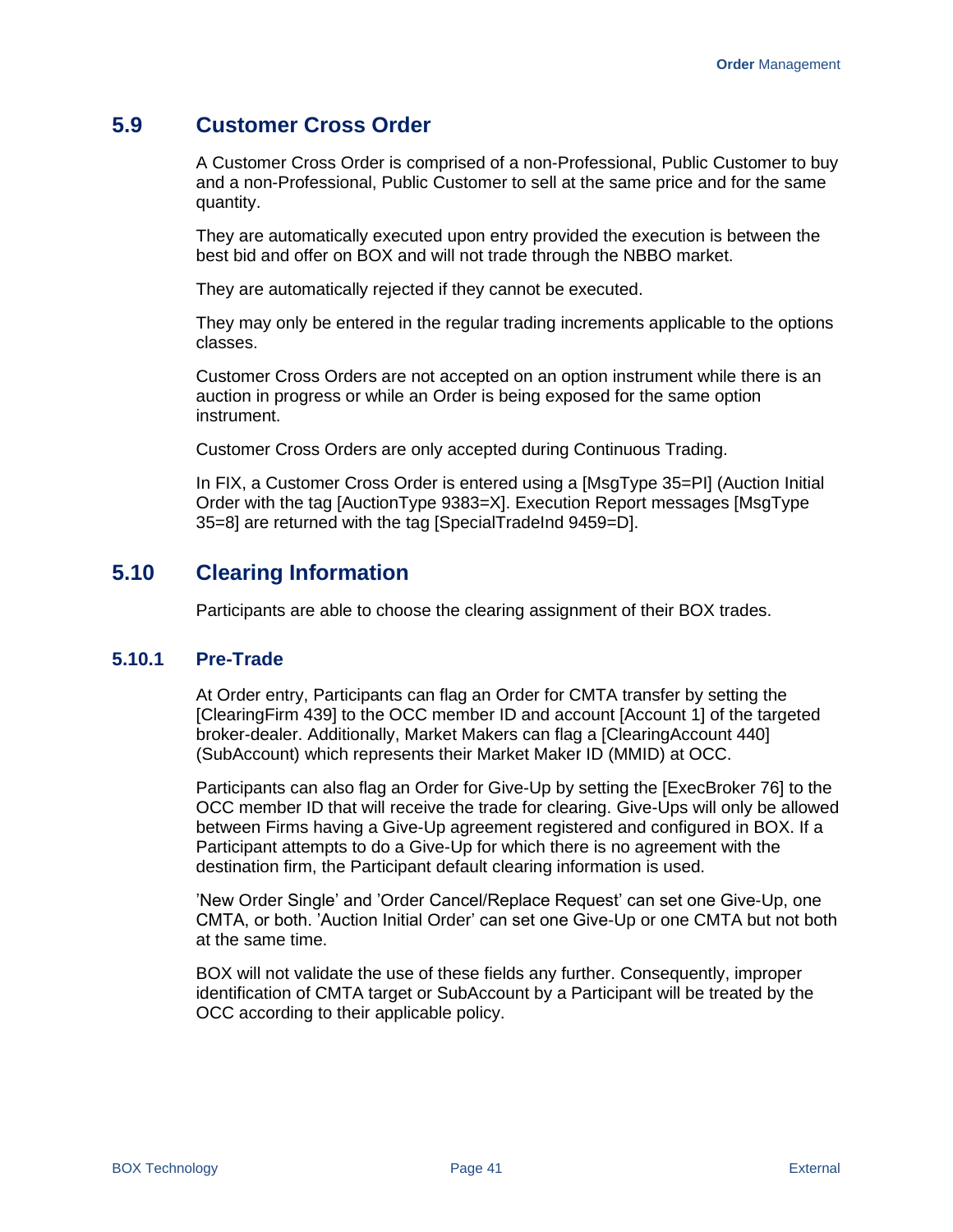### **5.10.2 Post-Trade**

BOX provides a Post-Trade application which can be used to handle post-trade CMTA assignments and perform automatic Give-Up and Allocation of trades using a pre-configured Allocation Key or QuickID. BOX Participants can communicate with the BOX MOC to set-up their default post-trade clearing instructions via the QuickID.

Post-Trade Clearing Instructions can be activated as follows:

- Participants wishing to use their pre-configured post-trade instructions can specify the Account (Tag 1) as QuickID. The provided QuickID will then be used to look up the pre-configured SubAccount, Giveup, Allocation or CMTA and perform automatic post-trade operations.
- Alternatively, Participants wishing to use their pre-trade clearing instructions ([ClearingFirm or CMTA 439], [ClearingAccount or SubAccount 440] [ExecBroker or GiveUpFirm 76]) defined at Order/Auction entry level **must** not specify their QuickID as Account (Tag 1). The Account (Tag 1) can be used to specify the Client Account Number as long as this does not match any pre-configured QuickID.

If both the QuickID and post-clearing instructions (Tags 439, 440, 76) are specified at Order/Auction entry level, the **QuickID** has **higher precedence** (priority) on the **pretrade** clearing instructions.

# **5.11 BOX Controls against the NBBO Market**

Participants can control how their Orders are validated against the NBBO market using the [CombinedOrdType 7906] field in FIX. The valid values for this field are described.

**1: NBBO Filtering and IML Routing** - The incoming Order to BOX is controlled against the NBBO and may be routed to an away exchange. If the Order is executable at the NBBO and BOX is not at the NBBO, the Order will be exposed on BOX at the NBBO price to fill it. If it is not traded at the end of the n-second exposition phase, the Order will be routed through the Inter Market Linkage (IML) to the away exchange posting the NBBO. This is the normal setting for public customer Orders.

**2: No NBBO Filtering** - The incoming Order to BOX is neither controlled against the NBBO nor routed to an away exchange. The Order will be sent directly into the BOX Book where it will book or trade.

**3: NBBO Filtering and no IML Routing** - The incoming Order to BOX is controlled against the NBBO but not routed to an away exchange. If the Order is executable at the NBBO and BOX is not at the NBBO, the Order will be exposed on BOX at the NBBO price to fill it. If the Order is not traded at the end of the 'n-second' exposition phase, it will be rejected and sent back to the originator. This is the normal setting for PIP Initial and Proprietary Orders, other than those noted under '2' above.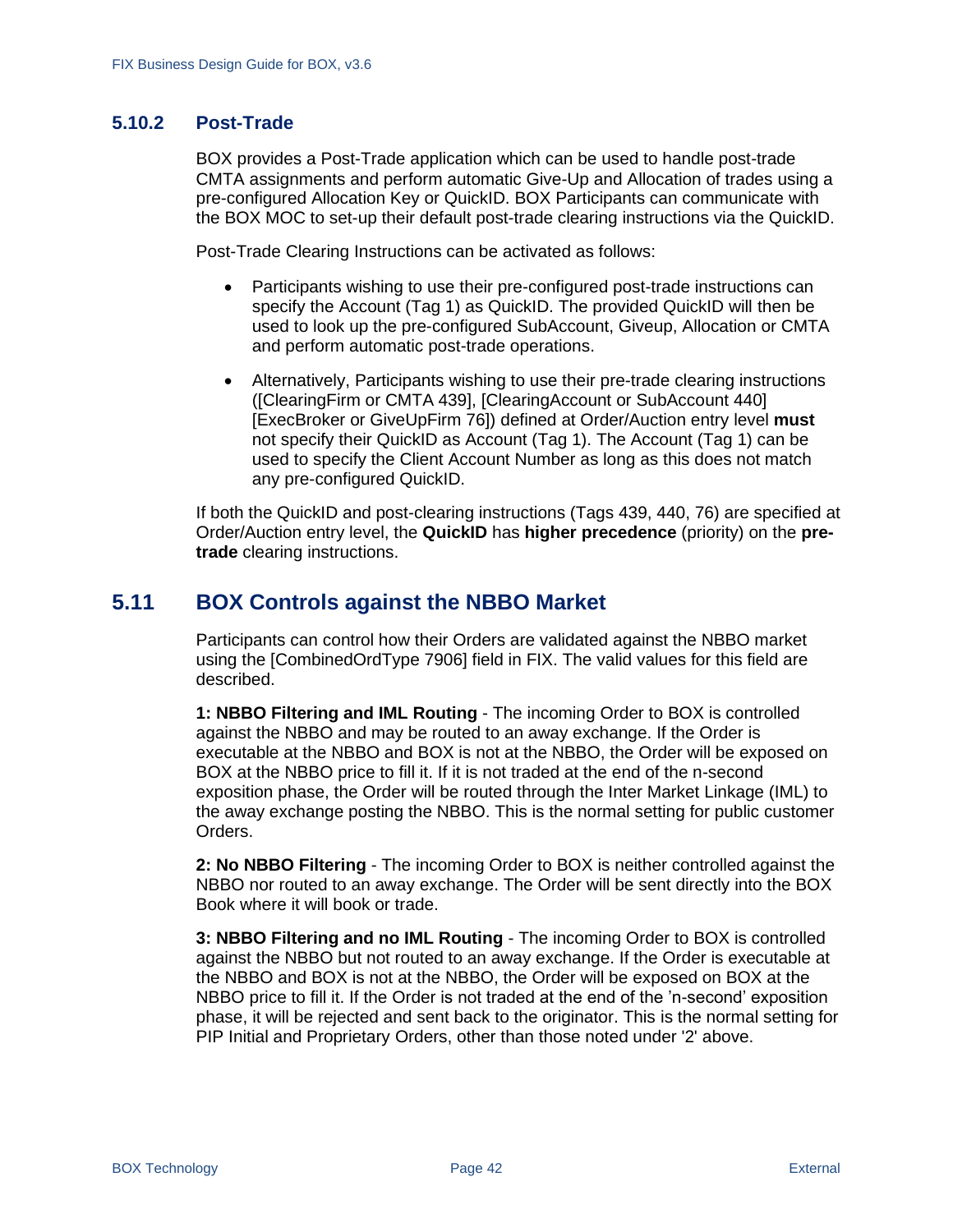**Inbound ISO Order** - The incoming Order to BOX, known as an Intermarket Sweep Order (ISO), is not controlled against the NBBO and not routed to an away exchange. The Order can trade in BOX through the NBBO market. The trade is reported to OPRA with a trade-through identifier.

An ISO Order is a limit IOC Order priced to trade against a Protected Quote. The Participant submitting the ISO must simultaneously send ISOs to sweep all better priced markets. BOX accepts ISOs to sweep BOX's displayed price and executes ISOs irrespective of the NBBO.

ISO Orders are identified with tag [ExecInst 18=f]. Participants should not send tag [ExecInst 18] and [CombinedOrdType 7906] together in the same Order. Orders with both tags present are rejected.

Note: **Directed Orders**: The Combined Order Type on a Directed Order should be set to the value required on the Order if it is rejected by the EP for initiation of a PIP and changed to a normal Order for BOX. Regardless of the Combined Order Type on the Directed Order, BOX will automatically set the Combined Order Type to '3' on the PIP Initial Order if the EP accepts the Directed Order to start a PIP.

> The [CombinedOrdType 7906] field is used in conjunction with the field [Rule80A 47]. Please refer to the [SOLA FIX Specifications Guide](https://boxoptions.com/assets/FIX-BX-002E-BOX-FIX-Specifications-Guide-v5.1.pdf) document to get all the possible combinations based on message type. If this field is not provided, the default value used is '3'.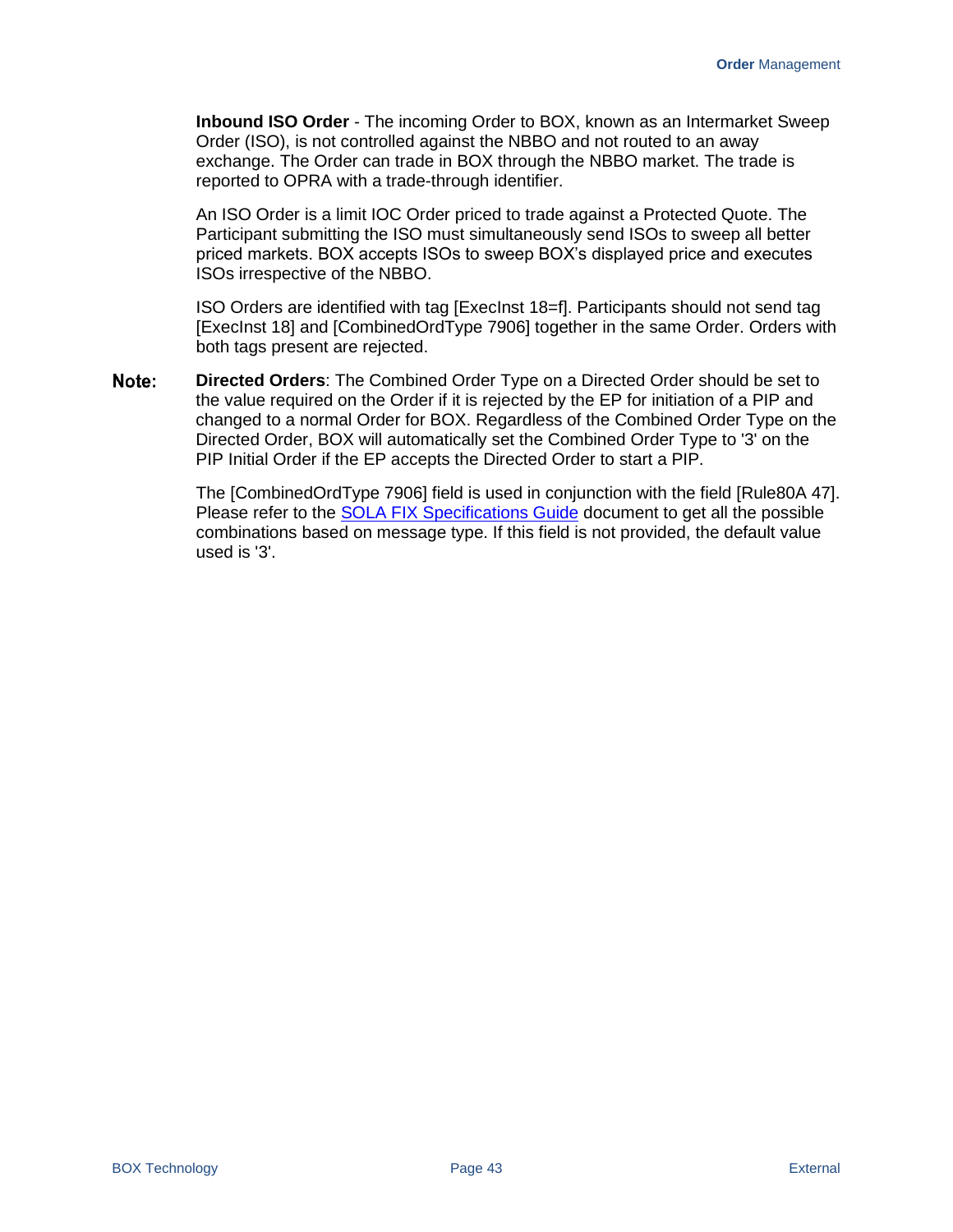#### **Section 6 Connection Management**

To establish a FIX session, follow these guidelines:

- Participants can establish FIX sessions between 7:00 a.m. and 6:00 p.m. on each trading day.
- BOX CompID is 'BOX1'.
- No encryption technique is supported.
- For Resend Request, BOX will always request all messages subsequent to the last received ([BeginSeqNo 7=first message of range], [EndSeqNo 16=0]). Any new messages received before the reception of the last requested message will be discarded.
- As BOX does not support 24-hour connectivity, new sessions must be reestablished each morning.
- BOX allows having only one Participant per FIX session (or per CompID). ISVs offering a service bureau need to have a separate CompID, and therefore a separate FIX session, for each of their clients.
- For message traffic efficiency, BOX does not allow Participants to send a Heartbeat message at intervals of less than 30 seconds. Consequently, Logon messages with a value less than 30 seconds, or not equal to 0 (meaning no Heartbeat will be sent) in the [HeartBtInt 108] field are rejected.
- If a Participant does not send any message within 2 Heartbeat periods, BOX will send a Test Request message and wait for a response from the Participant. If the Participant does not respond to the Test Request within the Heartbeat period, the session will be disconnected. To summarize, if a Participant does not send any message within 3 Heartbeat periods, connection is dropped, and the Participant will need to re-connect.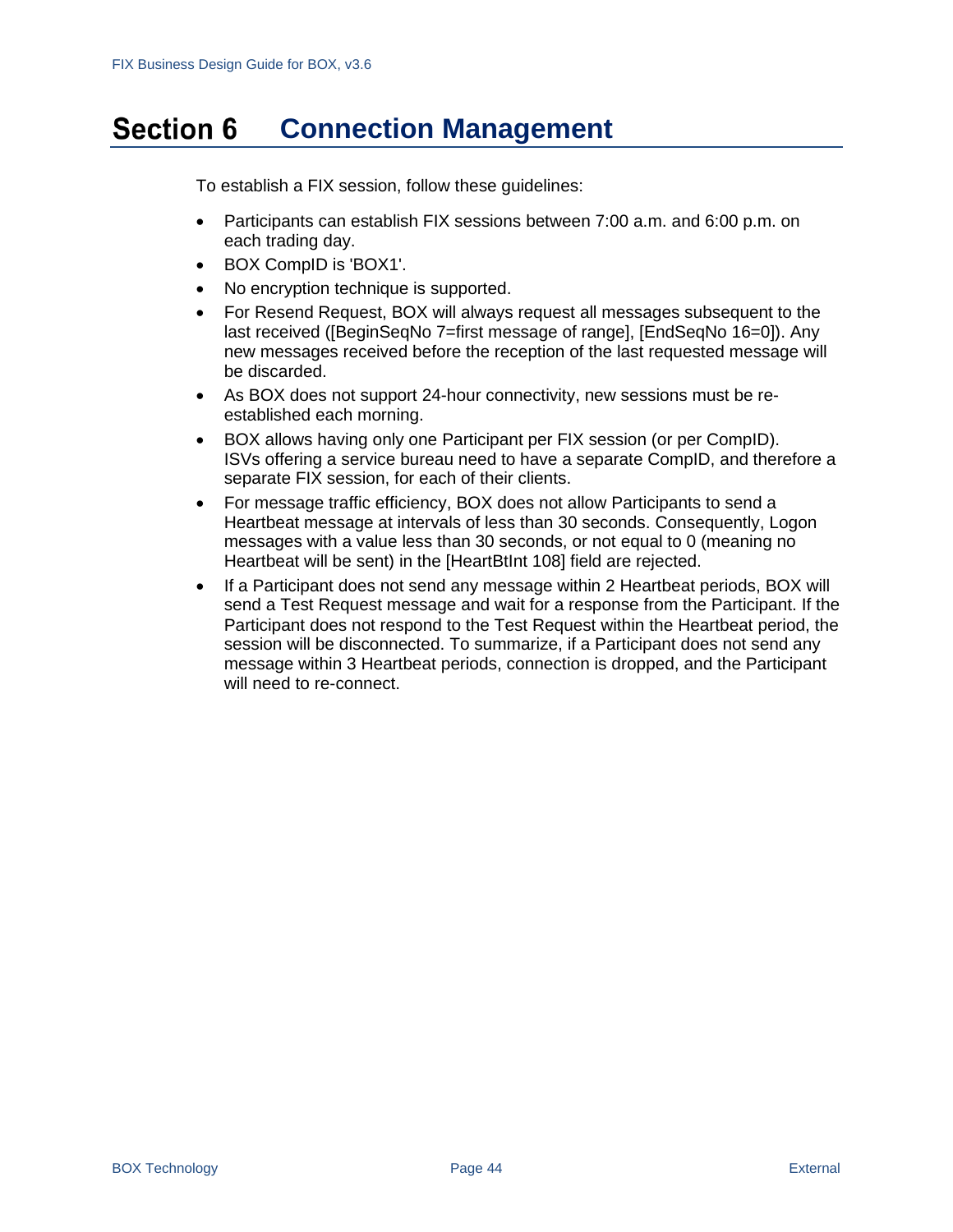#### **Section 7 Queries**

To help Participants manage and synchronize their trading database, BOX offers two types of queries: Order Mass Status and Security Definition.

# **7.1 Order Mass Status**

The Order Mass Status query returns all Orders that were entered during the day and all open Orders from previous days for the Participant. One Execution Report [ExecTransType 20=3] is returned for each Order that has been subject to an Execution Report in the current day.

The maximum number of requests is limited to 5 per Participant per day.

# **7.2 Security Definition Request**

When using the message type "35=c" with the "Security Request Type  $= 2$ ", the query returns all listed instruments on BOX. This request is generating one message per instrument. Consequently, to receive the complete list of instruments, the client should expect to receive over 1 million messages.

The maximum number of request (SecurityRequestType=2) is limited to 3 per Participant per day and they are only allowed before the market opening.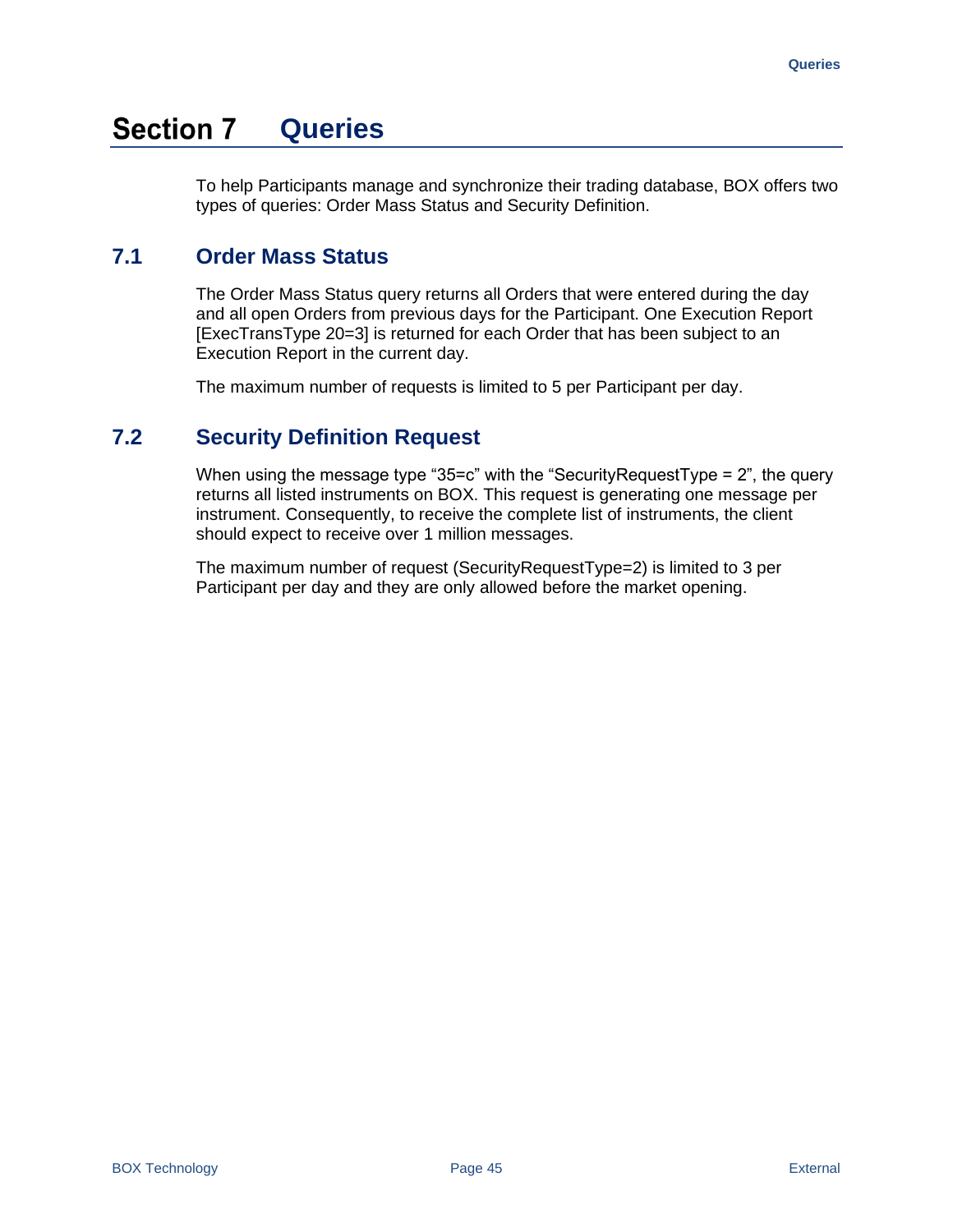#### **Section 8 Messaging**

| <b>MESSAGE NAME</b>                                   | <b>MSGTYPE</b> |
|-------------------------------------------------------|----------------|
| New Single/Complex Order                              | D              |
| Cancel/Replace Single/Complex<br><b>Order Request</b> | G              |
| Order Single/Complex Cancel<br>Request                | F              |
| Quote Request                                         | $\mathsf{R}$   |
| <b>Execution Report</b>                               | 8              |
| Order Single/Complex Cancel<br>Reject                 | 9              |
| Quote Acknowledgement                                 | b              |
| <b>Security Definition Request</b>                    | $\mathbf C$    |
| <b>Security Definition</b>                            | d              |
| Order Mass Status Request                             | AF             |
| <b>PIP Initial Order</b>                              | PI             |
| New Multi-Leg Order - Single                          | AB             |
| Cancel/Replace Multi-Leg Order                        | AC             |
| <b>User Request</b>                                   | BE             |
| <b>User Response</b>                                  | BF             |

This section details the message sequencing for the FIX Protocol.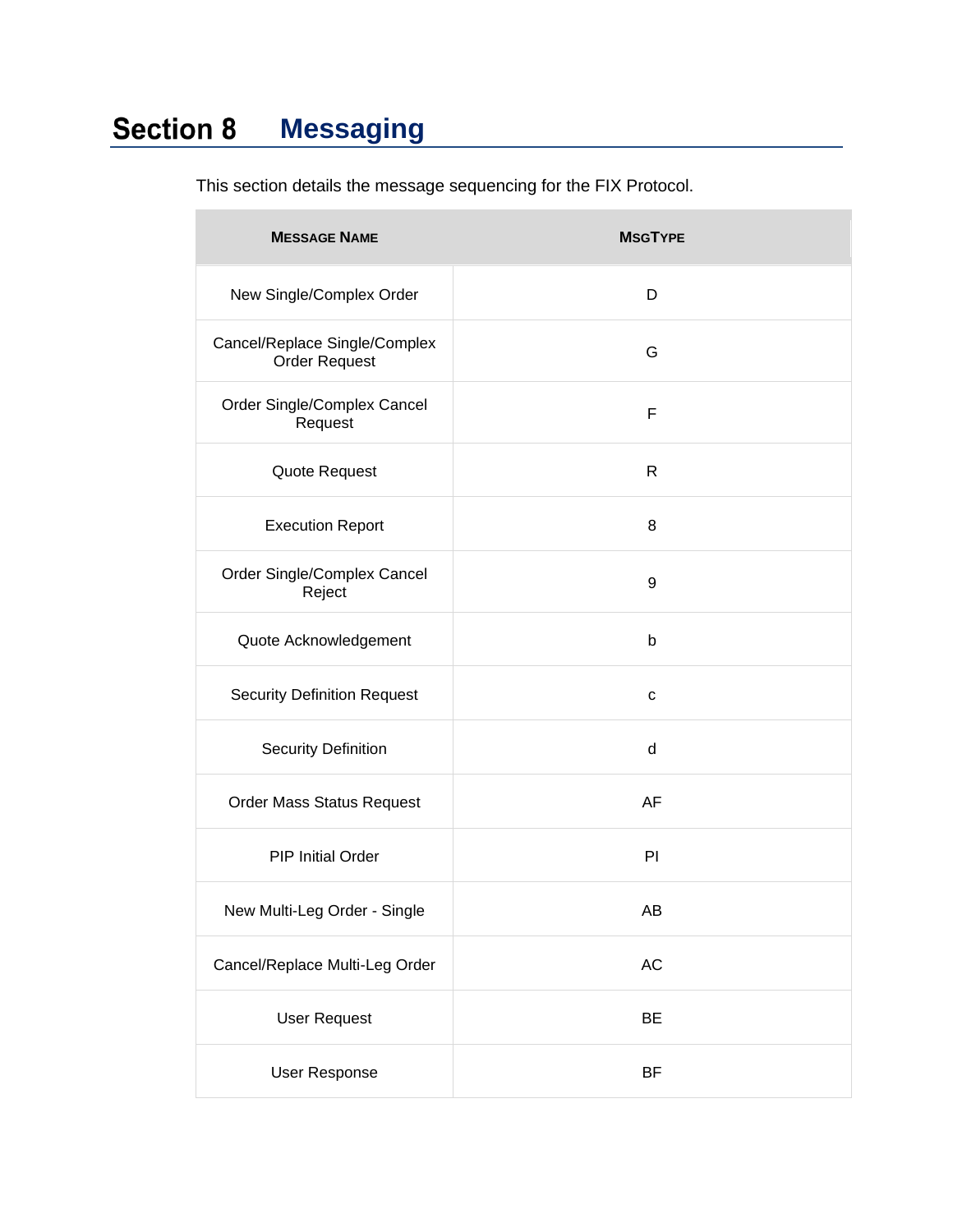| <b>MESSAGE NAME</b>            | <b>MSGTYPE</b> |
|--------------------------------|----------------|
| <b>User Notification</b>       | CB             |
| <b>Business Message Reject</b> | j              |
| Logon                          | A              |
| Heartbeat                      | $\mathbf 0$    |
| <b>Test Request</b>            | $\mathbf{1}$   |
| <b>Resend Request</b>          | 2              |
| Reject                         | 3              |
| Sequence Reset                 | 4              |
| Logout                         | 5              |

# **8.1 Connection**

# **Initializing a FIX Connection**

| <b>FIX</b>                    | <b>BOX</b>                    |
|-------------------------------|-------------------------------|
| <b>Logon</b><br>[Msgtyp 35=A] |                               |
|                               | <b>Logon</b><br>[Msgtyp 35=A] |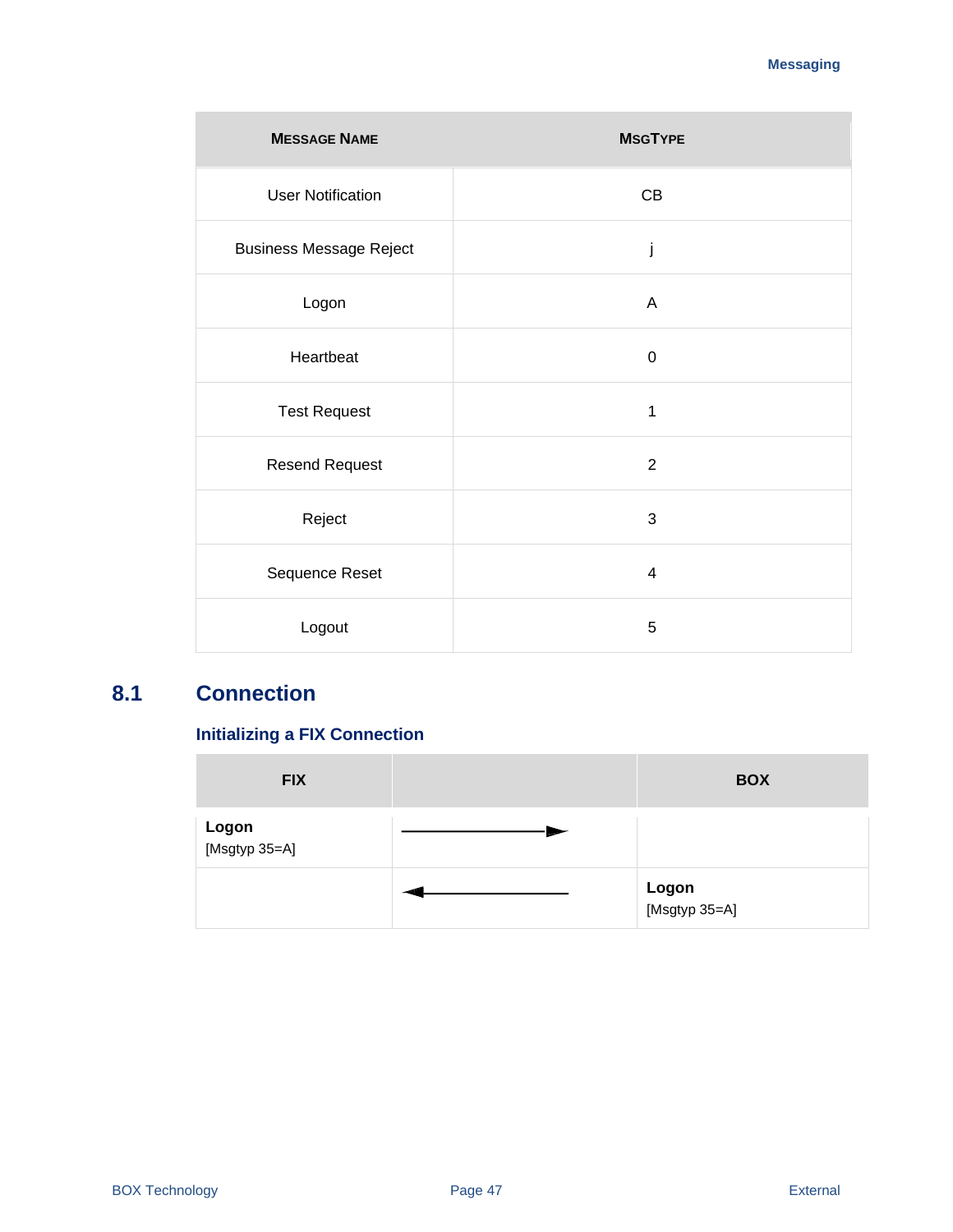# **Terminating a FIX Connection**

| <b>FIX</b>              | <b>BOX</b>              |
|-------------------------|-------------------------|
| Logout<br>[Msgtyp 35=5] |                         |
|                         | Logout<br>[Msgtyp 35=5] |

## **Sending a Heartbeat**

| <b>FIX</b>                        | <b>BOX</b> |
|-----------------------------------|------------|
| <b>Heartbeat</b><br>[Msgtyp 35=0] |            |

# **Initializing a Test Connection**

| <b>FIX</b>                                                    | <b>BOX</b>                                                 |
|---------------------------------------------------------------|------------------------------------------------------------|
| <b>Test Request</b><br>[Msgtyp 35=1]<br>[TestReqID 112=value] |                                                            |
|                                                               | <b>Heartbeat</b><br>[Msgtyp 35=0]<br>[TestReqID 112=value] |

## **Sending a Resent Request**

| <b>FIX</b>                                                                                    | <b>BOX</b>                                                                                                                         |
|-----------------------------------------------------------------------------------------------|------------------------------------------------------------------------------------------------------------------------------------|
| <b>Resend Request</b><br>[Msgtyp $35=2$ ]<br>[BeginSeqNo 7=seqno]<br>[EndSeqNo 16=seqno or 0] |                                                                                                                                    |
|                                                                                               | <b>Resend Original Messages</b><br>[PossDupFlag 43=Y]<br>and / or Sequence Reset<br>[ $MsgType 35=4$ ]<br>[ResetSeqNumFlag 141=Y]. |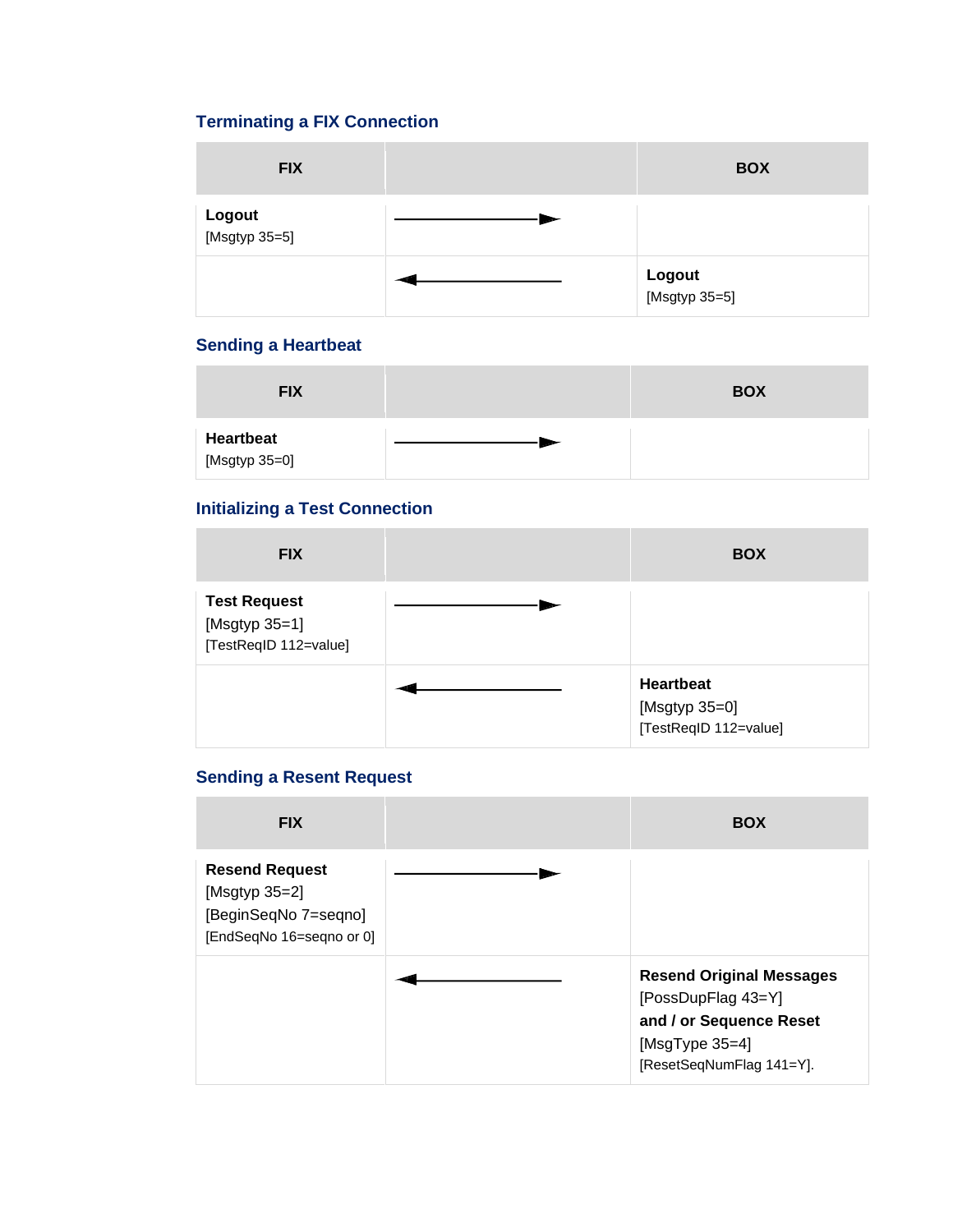#### **Messaging**

### **Sending a Sequence Reset**

| <b>FIX</b>                                                                     | <b>BOX</b>                                                                    |
|--------------------------------------------------------------------------------|-------------------------------------------------------------------------------|
| <b>Resend Request</b><br>[ $MsgType 35=4$ ]<br>[ResetSeqNumFlag<br>$141 = Y$ ] |                                                                               |
|                                                                                | <b>Resend Original Messages</b><br>[PossDupFlag 43=Y]                         |
|                                                                                | or<br><b>Sequence Reset</b><br>[ $MsgType 35=4$ ]<br>[ResetSeqNumFlag 141=Y]. |

### **Receiving a Session Level Reject**

| <b>FIX</b>                                                   | <b>BOX</b>                                                                             |
|--------------------------------------------------------------|----------------------------------------------------------------------------------------|
| <b>New Order</b><br>[MsgType 35=D]<br>required field missing |                                                                                        |
|                                                              | Reject<br>[MsgType 35=3]<br>[RefSeqNum 45=offending<br>msg#]<br>[Text 58=description]. |

# **8.2 Order Processing**

# **The Order Is Rejected**

| <b>FIX</b>                         | <b>BOX</b>                                                                                                |
|------------------------------------|-----------------------------------------------------------------------------------------------------------|
| <b>New Order</b><br>[MsgType 35=D] |                                                                                                           |
|                                    | <b>Execution Report</b><br>[MsgType 35=8]<br>[ExecType 150=8]<br>[OrdStatus 39=8]<br>[ExecTransType 20=0] |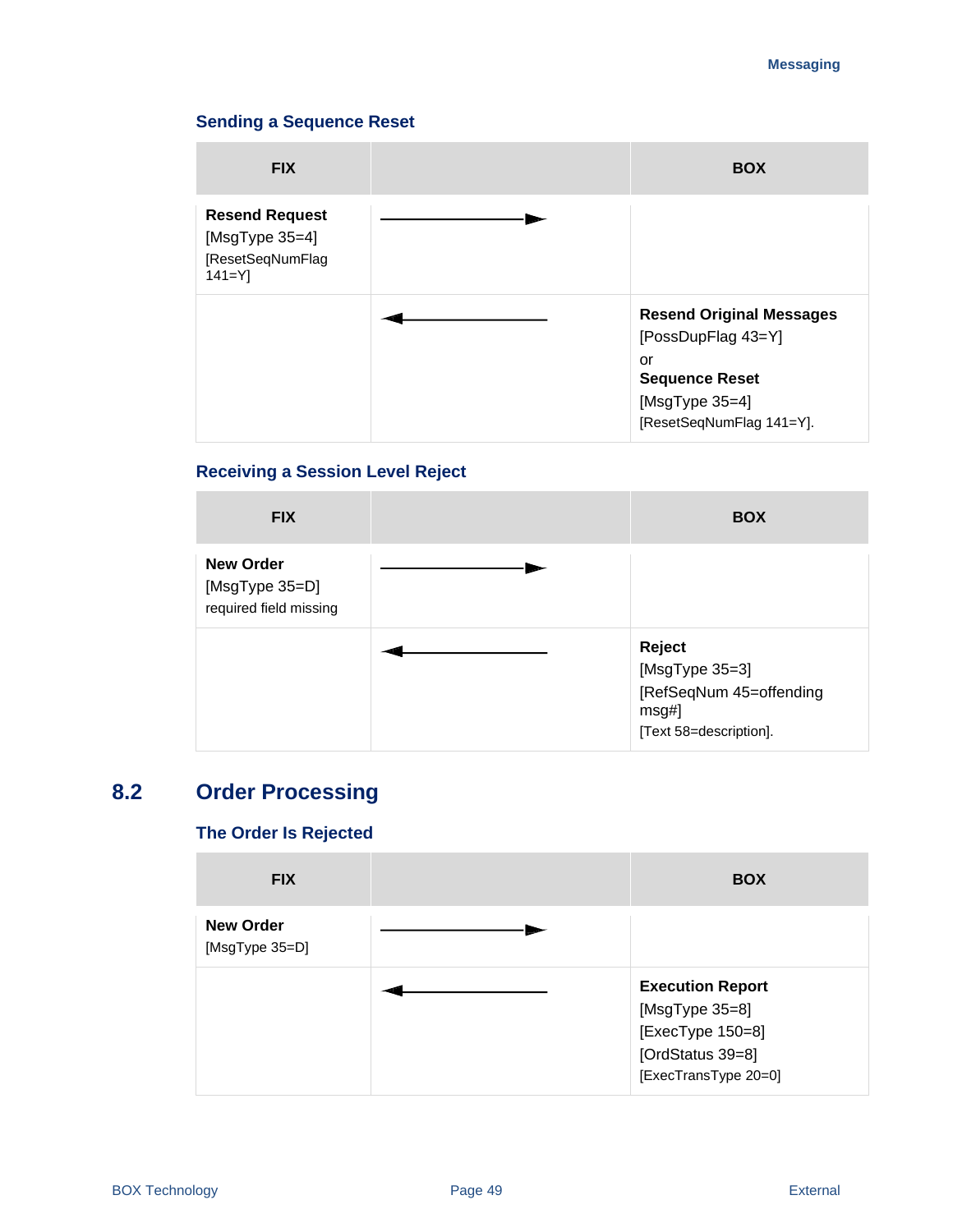# **The Order Is Accepted and Fully Executed**

| <b>FIX</b>                         | <b>BOX</b>                                                                                                    |
|------------------------------------|---------------------------------------------------------------------------------------------------------------|
| <b>New Order</b><br>[MsgType 35=D] |                                                                                                               |
|                                    | <b>Execution Report</b><br>[MsgType 35=8]<br>[ExecType 150=0]<br>[OrdStatus 39=0]<br>[ExecTransType 20=0]     |
|                                    | <b>Execution Report</b><br>[ $MsgType 35=8$ ]<br>[ExecType 150=1]<br>[OrdStatus 39=1]<br>[ExecTransType 20=0] |
|                                    | <b>Execution Report</b><br>[ $MsgType 35=8$ ]<br>[ExecType 150=2]<br>[OrdStatus 39=2]<br>[ExecTransType 20=0] |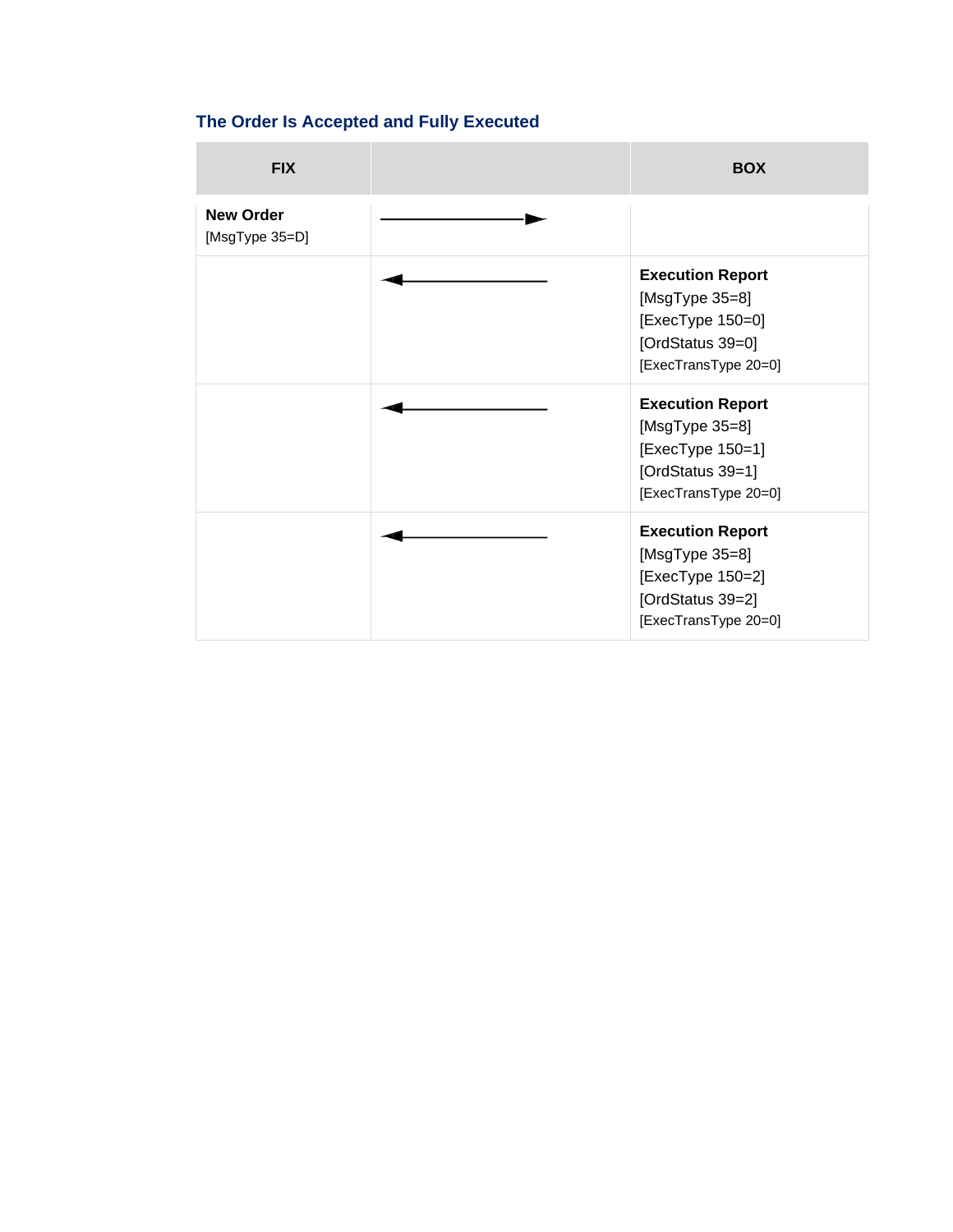| <b>FIX</b>                                               | <b>BOX</b>                                                                                                    |
|----------------------------------------------------------|---------------------------------------------------------------------------------------------------------------|
| <b>New Order</b><br>[MsgType 35=D]<br>[TimeInForce 59=3] |                                                                                                               |
|                                                          | <b>Execution Report</b><br>[MsgType 35=8]<br>[ExecType 150=0]<br>[OrdStatus 39=0]<br>[ExecTransType 20=0]     |
|                                                          | <b>Execution Report</b><br>[MsgType 35=8]<br>[ExecType 150=1]<br>[OrdStatus 39=1]<br>[ExecTransType 20=0]     |
|                                                          | <b>Execution Report</b><br>[ $MsgType 35=8$ ]<br>[ExecType 150=4]<br>[OrdStatus 39=4]<br>[ExecTransType 20=0] |

# **An Immediate or Cancel Order Is Partially Filled at Opening**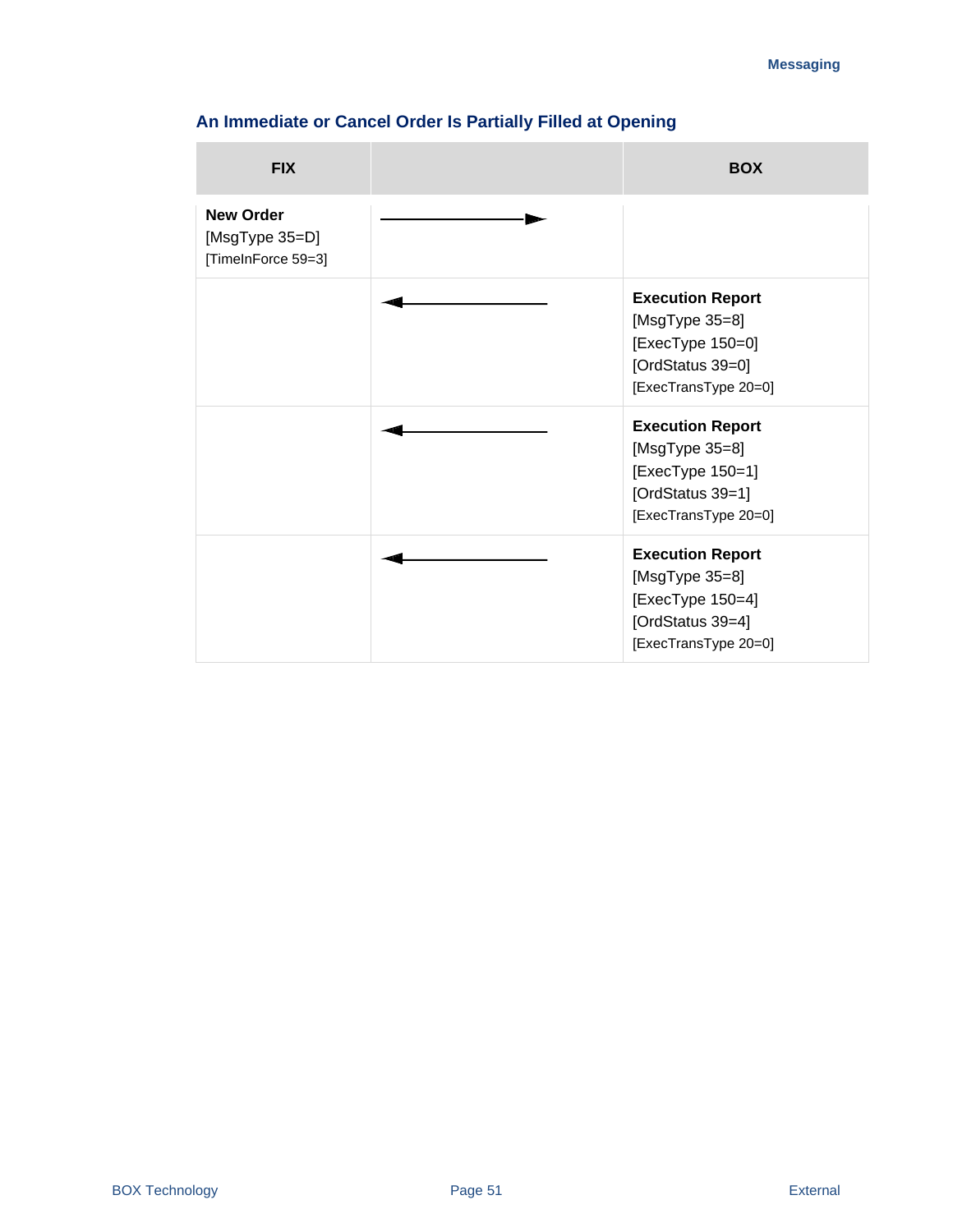# **An Immediate or Cancel Is Partially Executed in Continuous Trading**

| <b>FIX</b>                                               | <b>BOX</b>                                                                                                    |
|----------------------------------------------------------|---------------------------------------------------------------------------------------------------------------|
| <b>New Order</b><br>[MsgType 35=D]<br>[TimeInForce 59=3] |                                                                                                               |
|                                                          | <b>Execution Report</b><br>[ $MsgType 35=8$ ]<br>[ExecType 150=0]<br>[OrdStatus 39=0]<br>[ExecTransType 20=0] |
|                                                          | <b>Execution Report</b><br>[ $MsgType 35=8$ ]<br>[ExecType 150=1]<br>[OrdStatus 39=1]<br>[ExecTransType 20=0] |
|                                                          | <b>Execution Report</b><br>[ $MsgType 35=8$ ]<br>[ExecType 150=1]<br>[OrdStatus 39=1]<br>[ExecTransType 20=0] |

# **An Immediate or Cancel Order is not Executed in Continuous Trading**

| <b>FIX</b>                                               | <b>BOX</b>                                                                                                |
|----------------------------------------------------------|-----------------------------------------------------------------------------------------------------------|
| <b>New Order</b><br>[MsgType 35=D]<br>[TimeInForce 59=3] |                                                                                                           |
|                                                          | <b>Execution Report</b><br>[MsgType 35=8]<br>[ExecType 150=4]<br>[OrdStatus 39=4]<br>[ExecTransType 20=0] |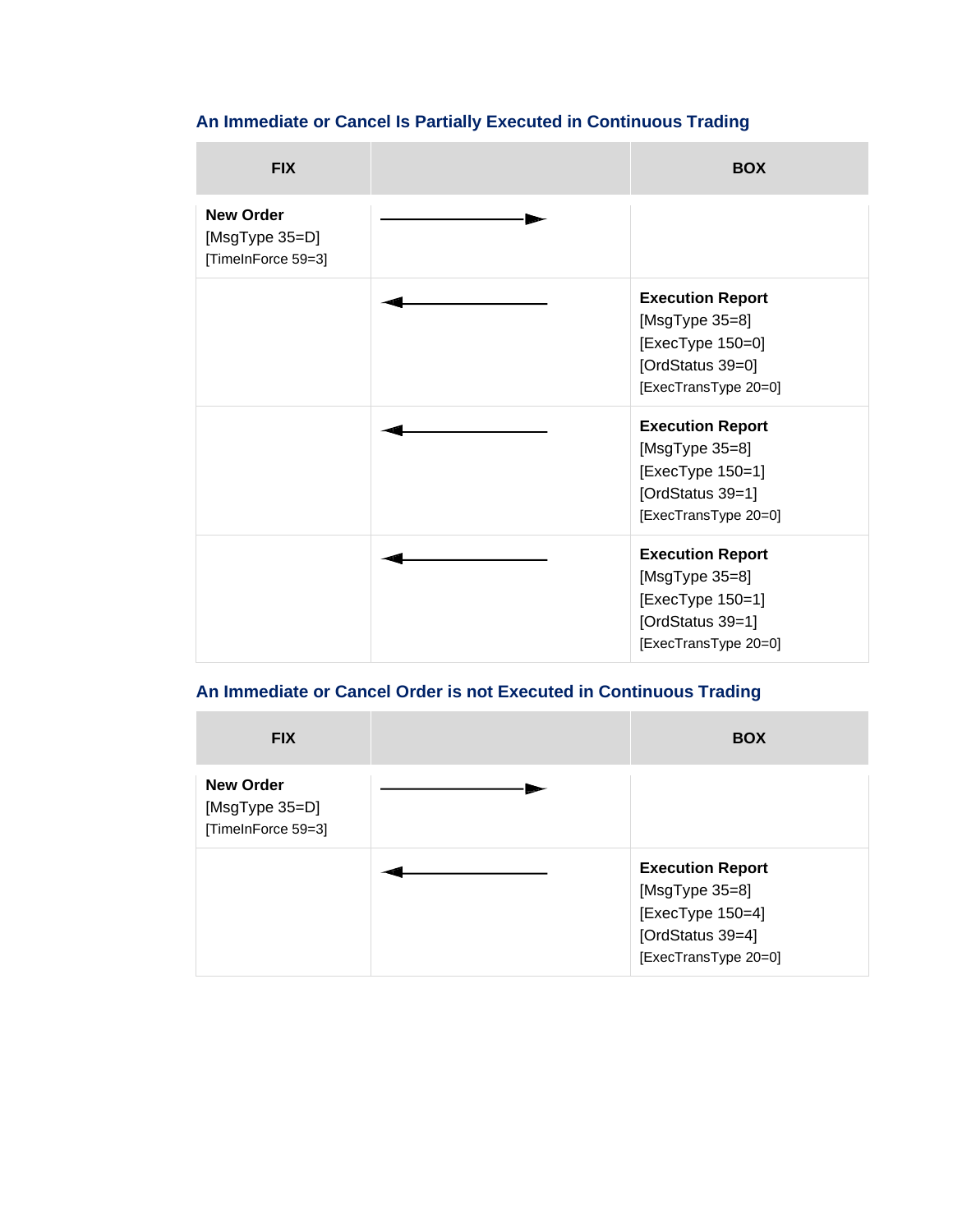#### **Messaging**

### **A New Order Is Sent with Possible Resend**

| <b>FIX</b>                                              | <b>BOX</b>                                                                            |
|---------------------------------------------------------|---------------------------------------------------------------------------------------|
| <b>New Order</b><br>[MsgType 35=D]<br>[PossResend 97=Y] |                                                                                       |
|                                                         | <b>Execution Report</b><br>[MsgType 35=8]<br>[ExecType 150=0]<br>[ExecTransType 20=0] |

## **An Order Is Resent with Possible Resend**

| <b>FIX</b>                                              | <b>BOX</b>                                                                                     |
|---------------------------------------------------------|------------------------------------------------------------------------------------------------|
| <b>New Order</b><br>[MsgType 35=D]<br>[PossResend 97=Y] |                                                                                                |
|                                                         | <b>Execution Report</b><br>[ $MsgType 35=8$ ]<br>[ExecType 150=0]<br>[ExecTransType 20=status] |

# **8.3 Quotes Processing**

| <b>FIX</b>                             | <b>BOX</b>                              |
|----------------------------------------|-----------------------------------------|
| <b>Quote Request</b><br>[MsgType 35=R] |                                         |
|                                        | Quote Acknowledgement<br>[MsgType 35=b] |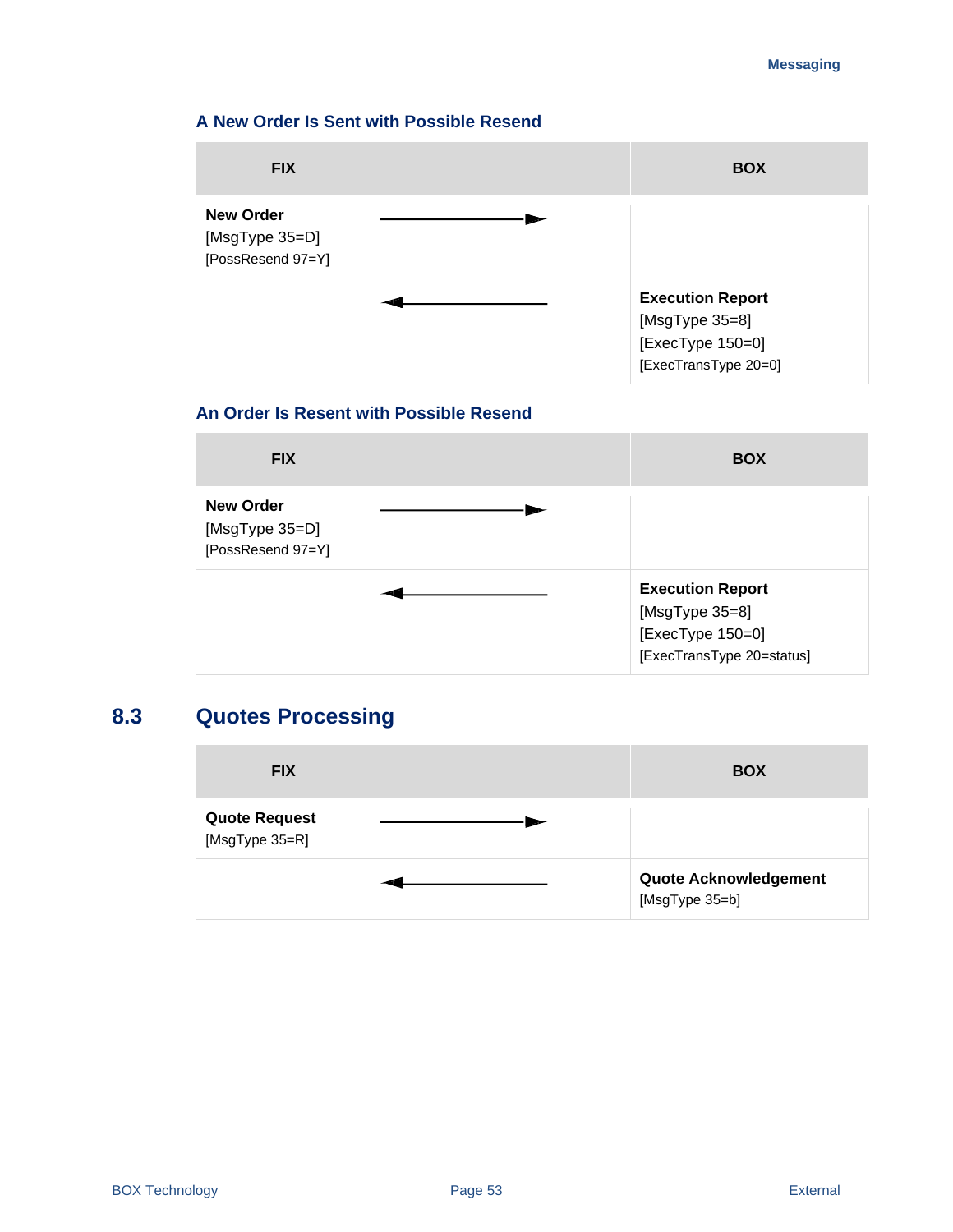# **8.4 Modification Processing**

## **Modification Is Rejected**

| <b>FIX</b>                                       | <b>BOX</b>                                   |
|--------------------------------------------------|----------------------------------------------|
| Order<br><b>Cancel/Replace</b><br>[MsgType 35=G] |                                              |
|                                                  | <b>Order Cancel/Reject</b><br>[MsgType 35=9] |

### **Modification Is Accepted**

| <b>FIX</b>                                                            | <b>BOX</b>                                                                          |
|-----------------------------------------------------------------------|-------------------------------------------------------------------------------------|
| Order<br><b>Cancel/Replace</b><br>[MsgType 35=G]<br>[OrderQty 38=qty] |                                                                                     |
|                                                                       | <b>Execution Report</b><br>[MsgType 35=8]<br>[OrdStatus 39=5]<br>[LeavesQty 38=qty] |

# **8.5 Cancellation Processing**

## **Cancellation Is Accepted**

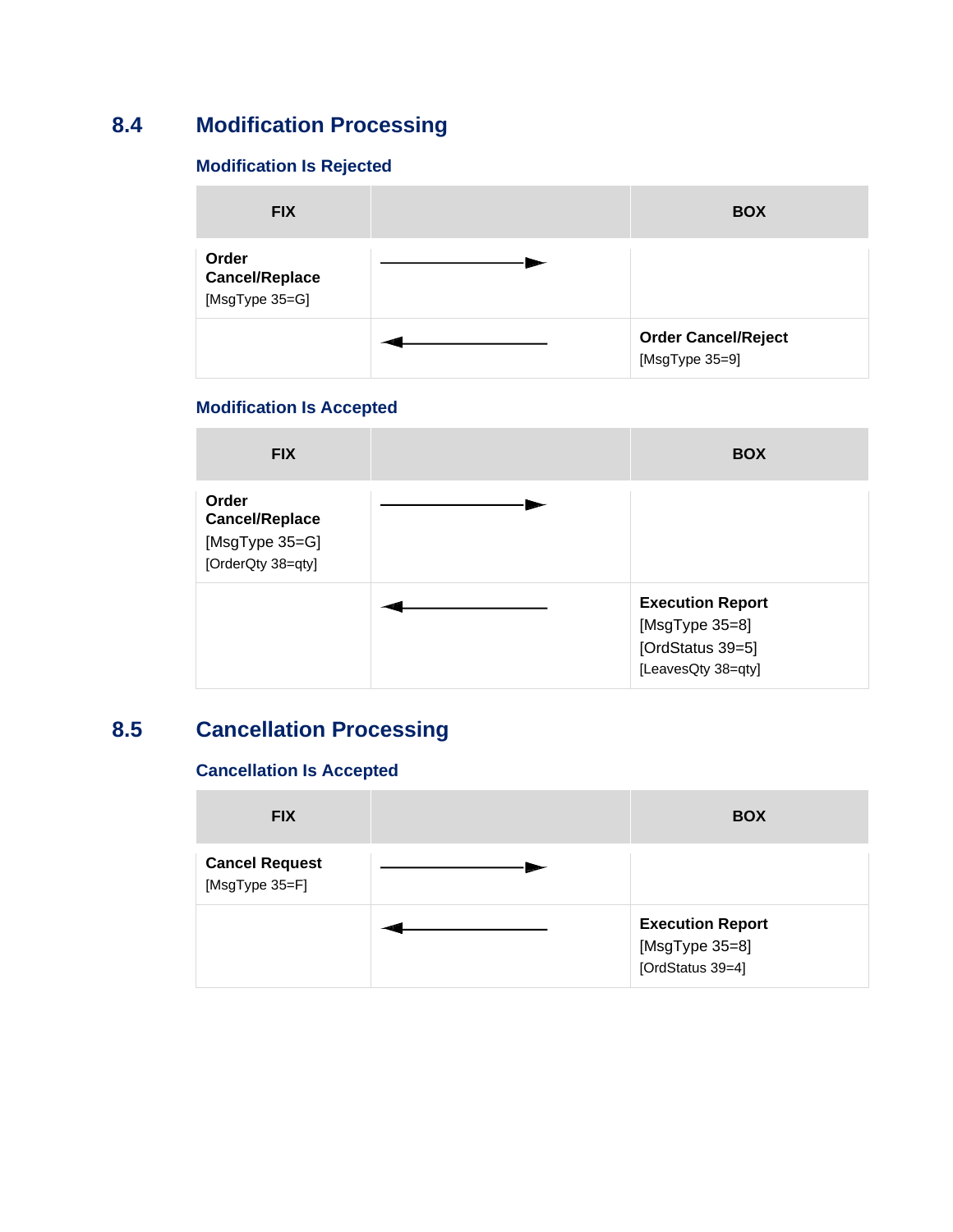### **Cancellation Is Rejected**

| <b>FIX</b>                              | <b>BOX</b>                                   |
|-----------------------------------------|----------------------------------------------|
| <b>Cancel Request</b><br>[MsgType 35=F] |                                              |
|                                         | <b>Order Cancel Reject</b><br>[MsgType 35=9] |

## **Global Cancellation of all Orders for a Member Initiated by MOC**



# **8.6 Trade Messages**

### **Cancellation of a Trade Performed by MOC**

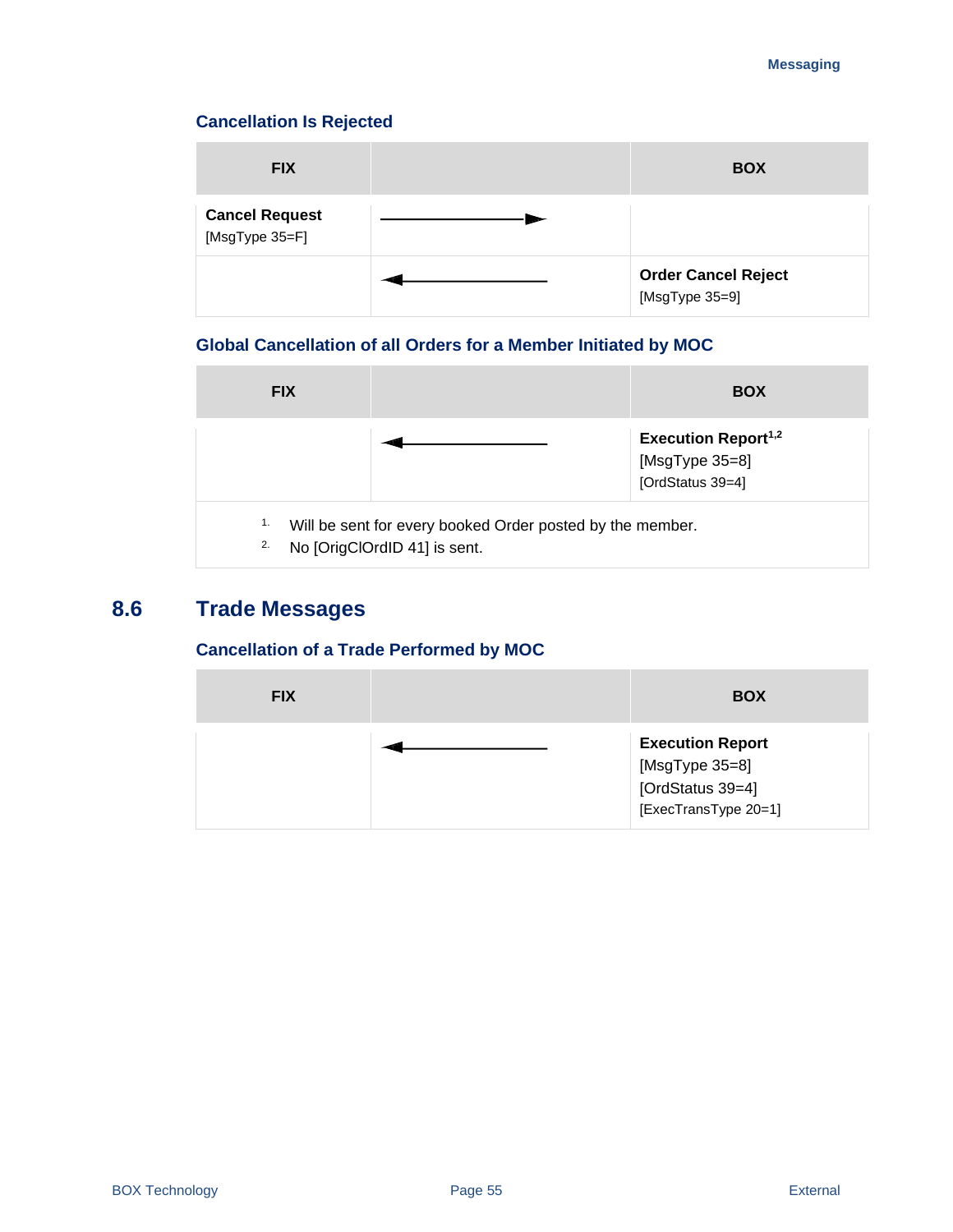# **8.7 Improvement Phase Processing**

### **The Initial Order Is Accepted**



### **The Initial Order Is Rejected**

| <b>FIX</b>                                      | <b>BOX</b>                                                                     |
|-------------------------------------------------|--------------------------------------------------------------------------------|
| <b>Auction Initial Order</b><br>[MsgType 35=PI] |                                                                                |
|                                                 | <b>Execution Report</b><br>[MsgType 35=8]<br>[OrdStatus 39=8]<br>$[Side 54=1]$ |
|                                                 | <b>Execution Report</b><br>[MsgType 35=8]<br>[OrdStatus 39=8]<br>[Side 54=2]   |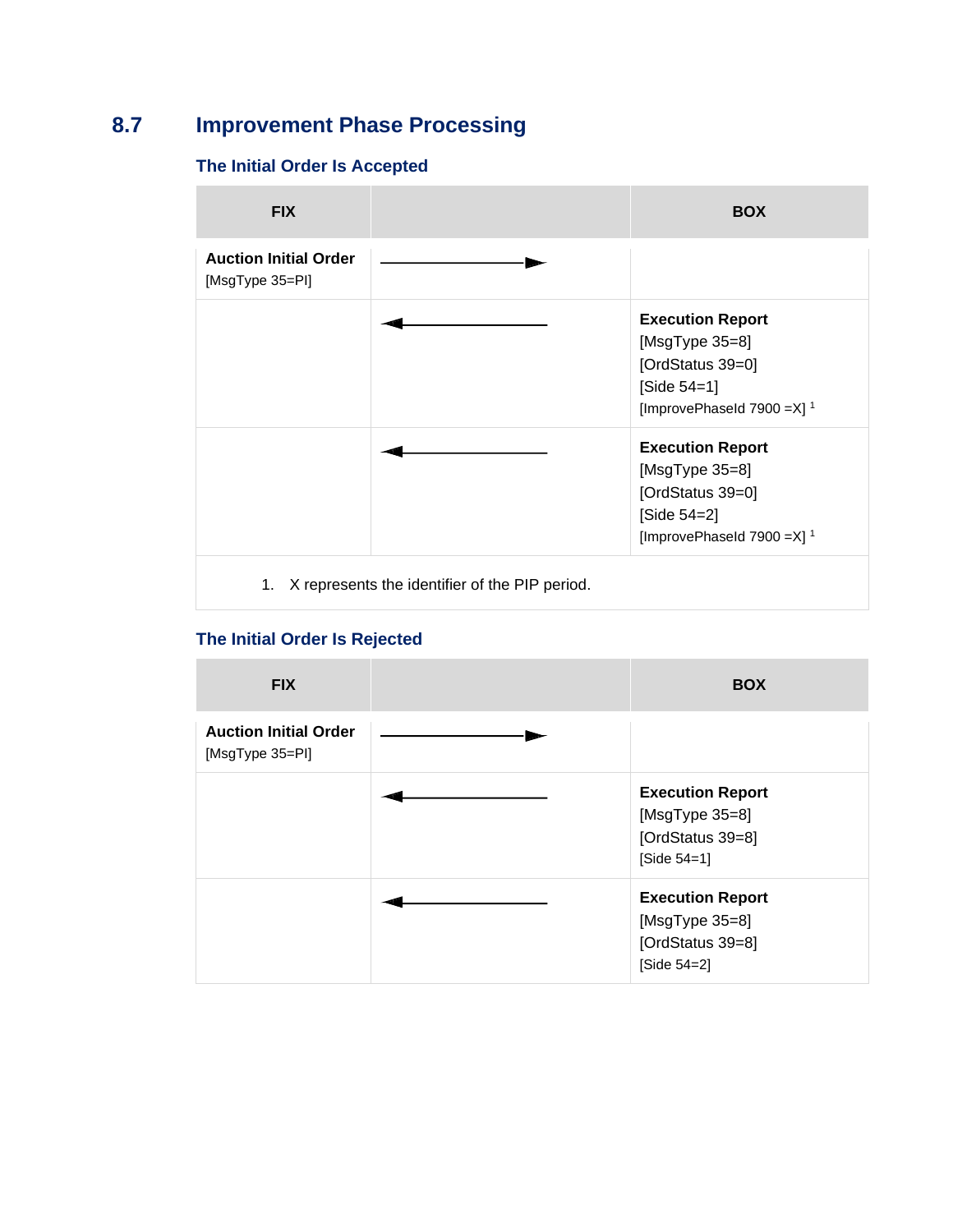#### **Messaging**

### **The Initial Order Modifies a PIP in progress**



### **Matching of the Initial Order Against Itself**

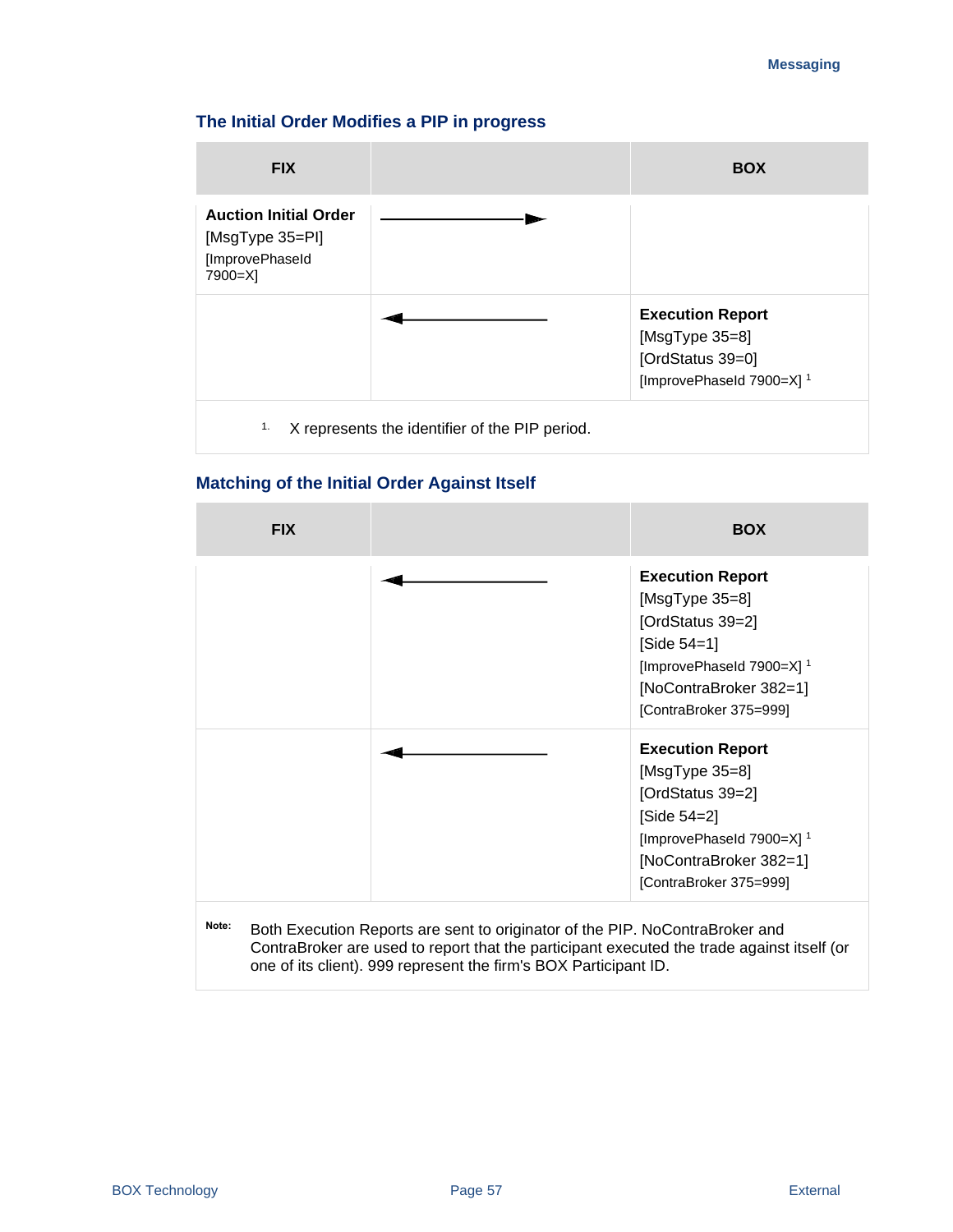

### **Initial Order Executed Against a Regular Order and Against Itself**

- <sup>3</sup>. For the MBF side of the PIP that traded against the regular Order.
- <sup>4</sup> For the cancellation of the untraded remaining quantity on the dealer side of the PIP. This message may be sent before the execution report message(s).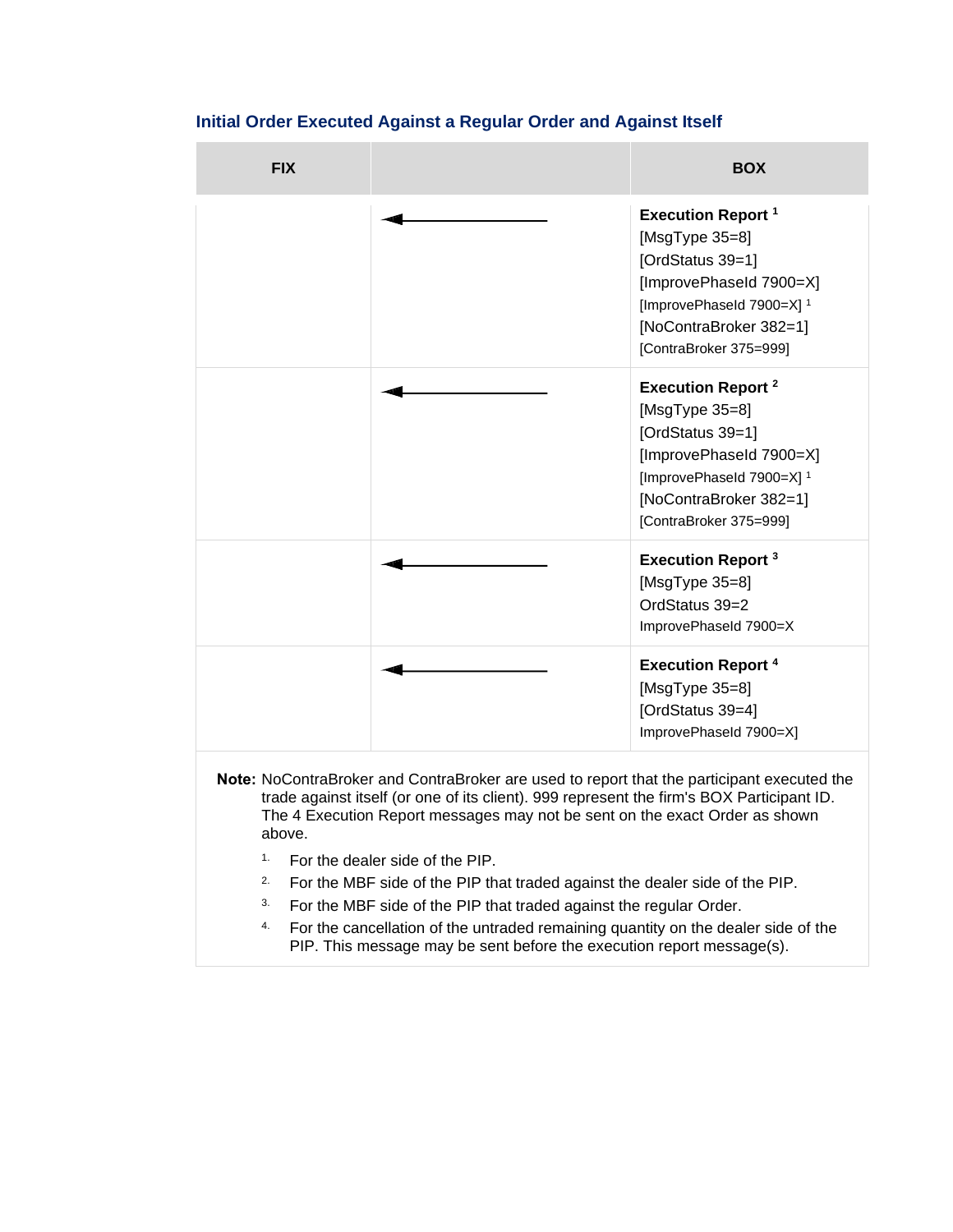### **Re-initialization of Memory Server (After a Server Failure)**



# **8.8 IML Processing**

### **Entering an Order that Gets Exposed and then Gets Filled in BOX**

| <b>FIX</b>                                                              | <b>BOX</b>                                                    |
|-------------------------------------------------------------------------|---------------------------------------------------------------|
| New Order <sup>5</sup><br>[MsgType 35=D]<br>[CombinedOrdType<br>7906=1] |                                                               |
|                                                                         | <b>Execution Report</b><br>[MsgType 35=8]<br>[OrdStatus 39=P] |
|                                                                         | <b>Execution Report</b><br>[MsgType 35=8]<br>[OrdStatus 39=2] |

<sup>4</sup>A cancellation message is sent for each instrument for which there was an Improvement Phase at the time of the memory server failure.

<sup>&</sup>lt;sup>5</sup>The price of the order may potentially cause a trade through.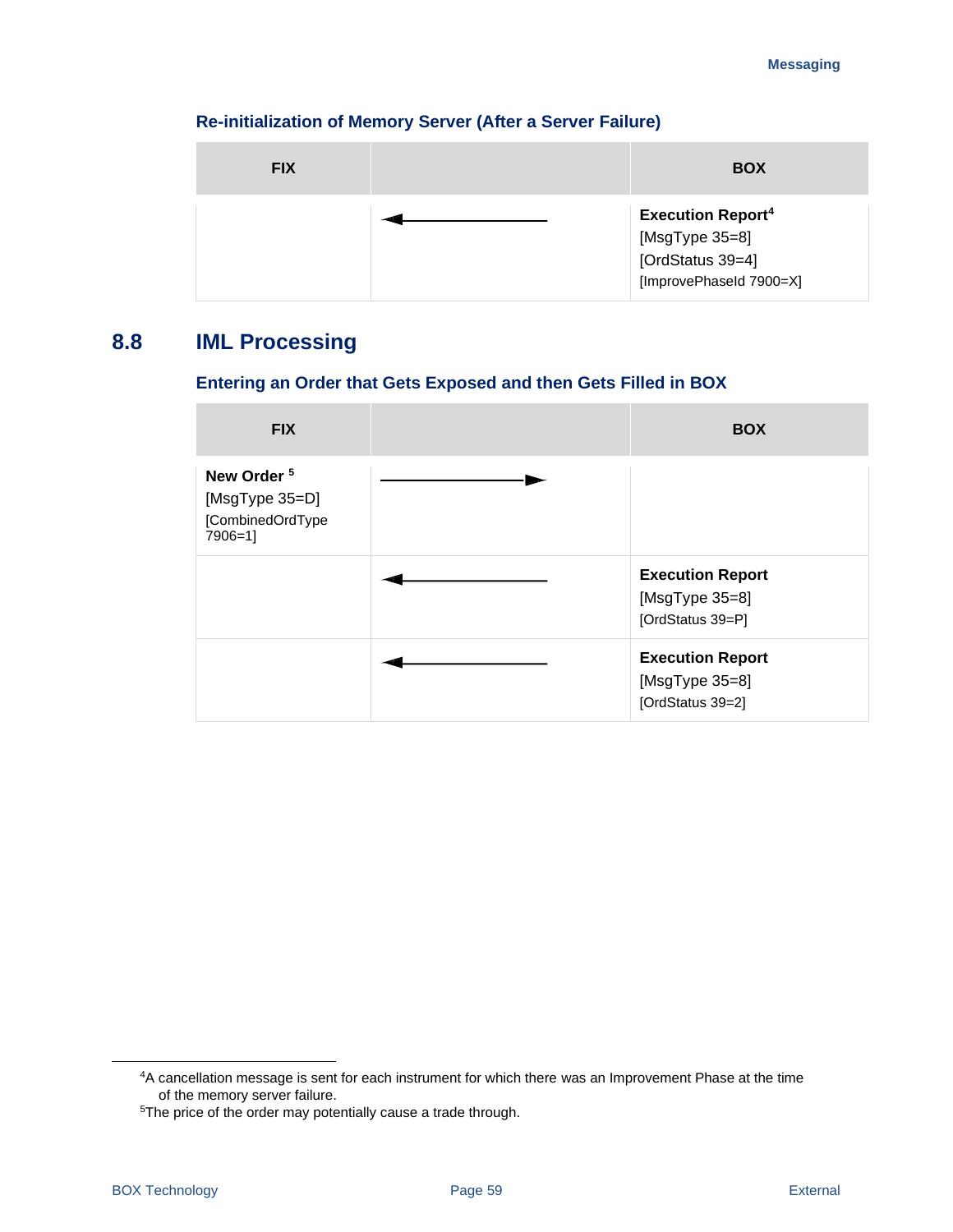### **Entering an Order that Gets Exposed and Gets Routed to an Away Exchange. The Order is Totally Traded**

| <b>FIX</b>                                                              | <b>BOX</b>                                                        |
|-------------------------------------------------------------------------|-------------------------------------------------------------------|
| New Order <sup>6</sup><br>[MsgType 35=D]<br>[CombinedOrdType<br>7906=1] |                                                                   |
|                                                                         | <b>Execution Report</b><br>[ $MsgType 35=8$ ]<br>[OrdStatus 39=P] |
|                                                                         | <b>Execution Report</b><br>[ $MsgType 35=8$ ]<br>[OrdStatus 39=L] |
|                                                                         | <b>Execution Report</b><br>[ $MsgType 35=8$ ]<br>[OrdStatus 39=2] |

### **Entering an Order that Gets Exposed and then Gets Routed to Away Exchange**

The Order is not Traded. (Cancelled or Timed-out). Note:

| <b>FIX</b>                                                              | <b>BOX</b>                                                          |
|-------------------------------------------------------------------------|---------------------------------------------------------------------|
| New Order <sup>7</sup><br>[MsgType 35=D]<br>[CombinedOrdType<br>7906=1] |                                                                     |
|                                                                         | <b>Execution Report</b><br>[MsgType 35=8]<br>[OrdStatus 39=P]       |
|                                                                         | <b>Execution Report</b><br>[ $MsgType 35=8$ ]<br>[OrdStatus 39=L]   |
|                                                                         | <b>Execution Report 8</b><br>[ $MsgType 35=8$ ]<br>[OrdStatus 39=8] |

<sup>&</sup>lt;sup>6</sup>The price of the order may cause a trade-through (be filled at a better price at an away exchange).

<sup>&</sup>lt;sup>7</sup>The price of the order may potentially cause a trade-through.

<sup>&</sup>lt;sup>8</sup>The order is cancelled or not traded before the time-out period.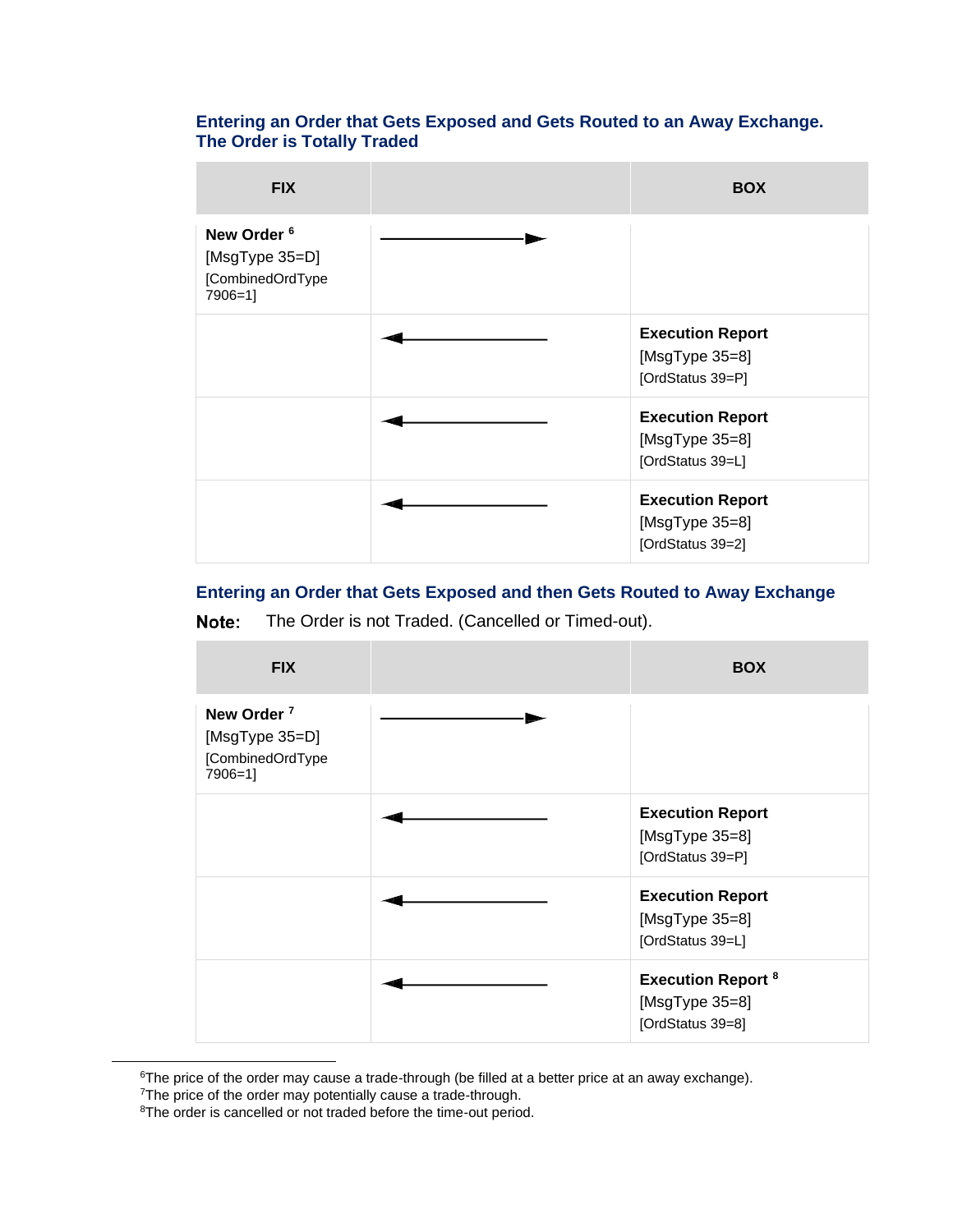### **Entering an Order that Gets Exposed and then Gets Routed to an Away Exchange**

Note: The Order is Modified by the Participant while being booked at Another Exchange. After the Modification, BOX is still Unable to fill the Order at the NBBO. Therefore, the Order gets routed an Away Market again.

| <b>FIX</b>                                                        | <b>BOX</b>                                                        |
|-------------------------------------------------------------------|-------------------------------------------------------------------|
| <b>New Order</b><br>[MsgType 35=D]<br>[CombinedOrdType<br>7906=1] |                                                                   |
|                                                                   | <b>Execution Report</b><br>[ $MsgType 35=8$ ]<br>[OrdStatus 39=P] |
|                                                                   | <b>Execution Report</b><br>[ $MsgType 35=8$ ]<br>[OrdStatus 39=L] |
| Order<br><b>Cancel/Replace</b><br>[MsgType 35=G]                  |                                                                   |
|                                                                   | <b>Execution Report</b><br>[ $MsgType 35=8$ ]<br>[OrdStatus 39=P] |
|                                                                   | <b>Execution Report</b><br>[MsgType 35=8]<br>[OrdStatus 39=L]     |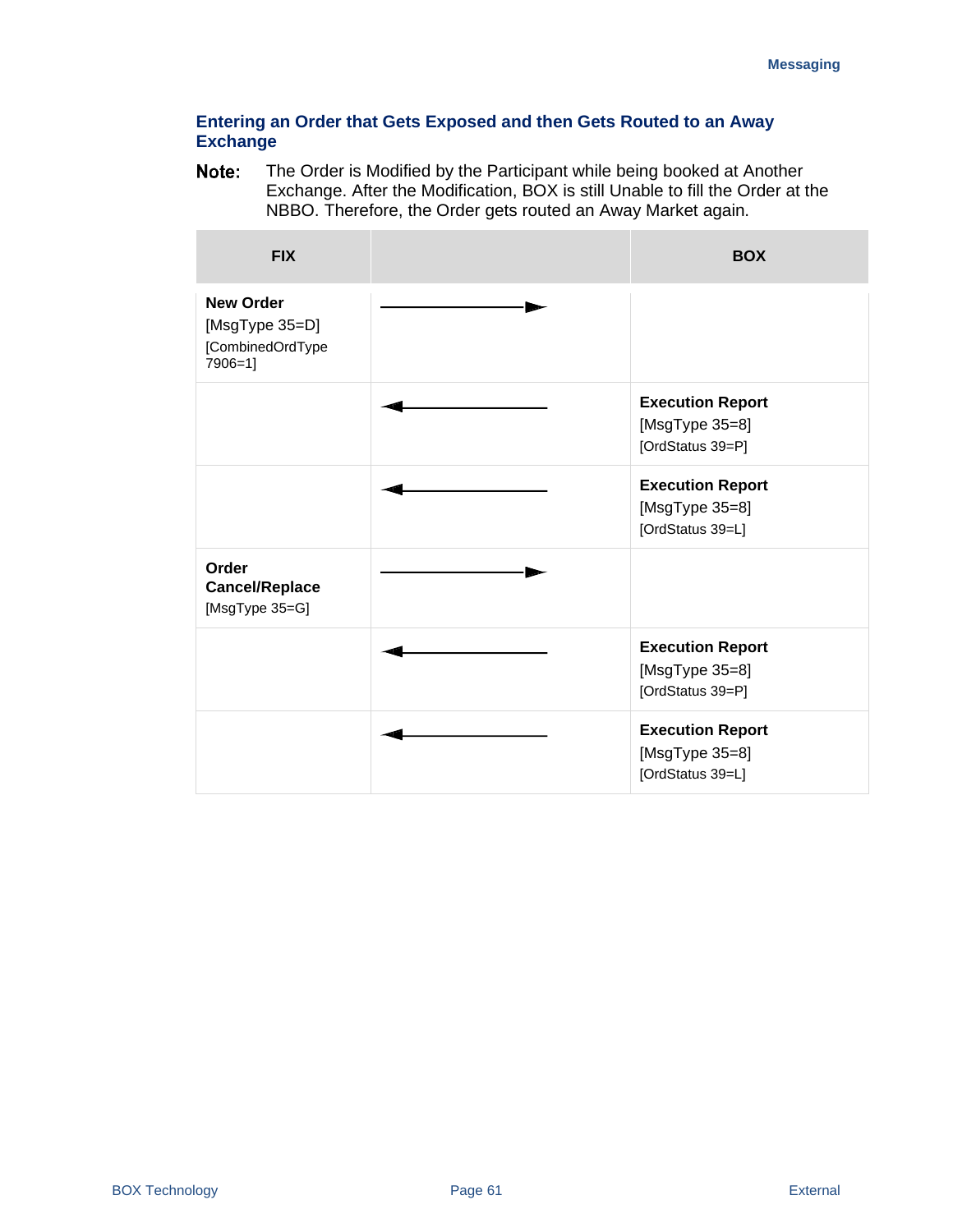#### **Entering an Order that Gets Exposed and then Gets Routed to an Away Exchange. The Order Is Partially Traded and Re-Booked in BOX**

| <b>FIX</b>                                                              | <b>BOX</b>                                                           |
|-------------------------------------------------------------------------|----------------------------------------------------------------------|
| New Order <sup>9</sup><br>[MsgType 35=D]<br>[CombinedOrdType<br>7906=1] |                                                                      |
|                                                                         | <b>Execution Report</b><br>[ $MsgType 35=8$ ]<br>[OrdStatus 39=P]    |
|                                                                         | <b>Execution Report</b><br>[ $MsgType 35=8$ ]<br>[OrdStatus 39=L]    |
|                                                                         | <b>Execution Report</b><br>[ $MsgType 35=8$ ]<br>[OrdStatus 39=1]    |
|                                                                         | <b>Execution Report 10</b><br>[ $MsgType 35=8$ ]<br>[OrdStatus 39=0] |

<sup>&</sup>lt;sup>9</sup>The price of the order may potentially cause a trade-through.

<sup>&</sup>lt;sup>10</sup>The remaining quantity is re-booked in BOX with a new [OrderID 37] value.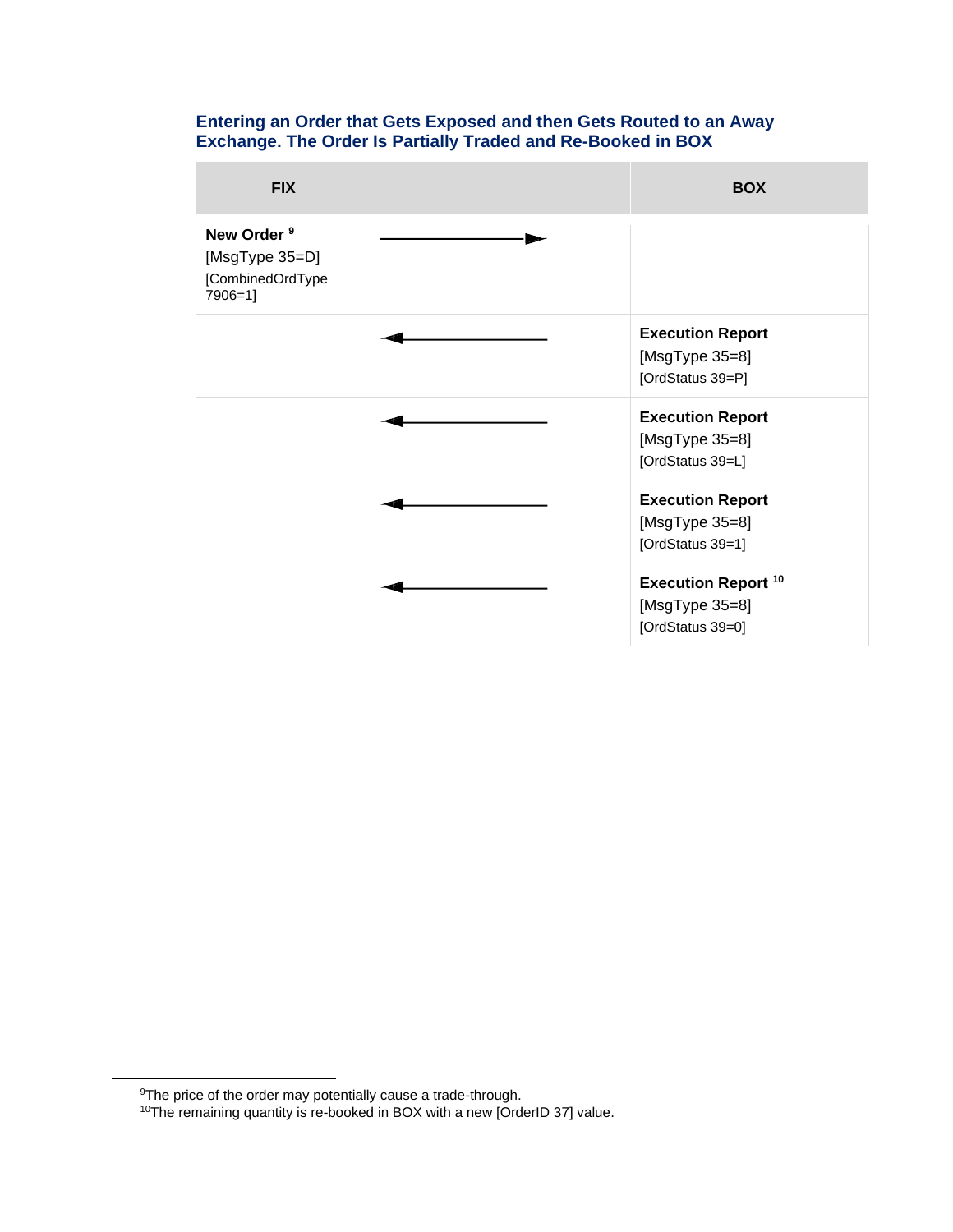# **Entering an Order that Gets Exposed and then Gets Booked in BOX**

| <b>FIX</b>                                                        |                                                                                                                                                     | <b>BOX</b>                                                                     |
|-------------------------------------------------------------------|-----------------------------------------------------------------------------------------------------------------------------------------------------|--------------------------------------------------------------------------------|
| <b>New Order</b><br>[MsgType 35=D]<br>[CombinedOrdType<br>7906=11 |                                                                                                                                                     |                                                                                |
|                                                                   |                                                                                                                                                     | <b>Execution Report</b><br>[ $MsgType 35=8$ ]<br>[OrdStatus 39=P]              |
|                                                                   |                                                                                                                                                     | <b>Execution Report<sup>11</sup></b><br>[ $MsgType 35=8$ ]<br>[OrdStatus 39=0] |
|                                                                   | Note: This situation occurs when the Order is no longer causing a trade-through at the end of<br>the exposition phase because the NBBO has changed. |                                                                                |

<sup>11</sup>Assigned a new [OrderId 37] value.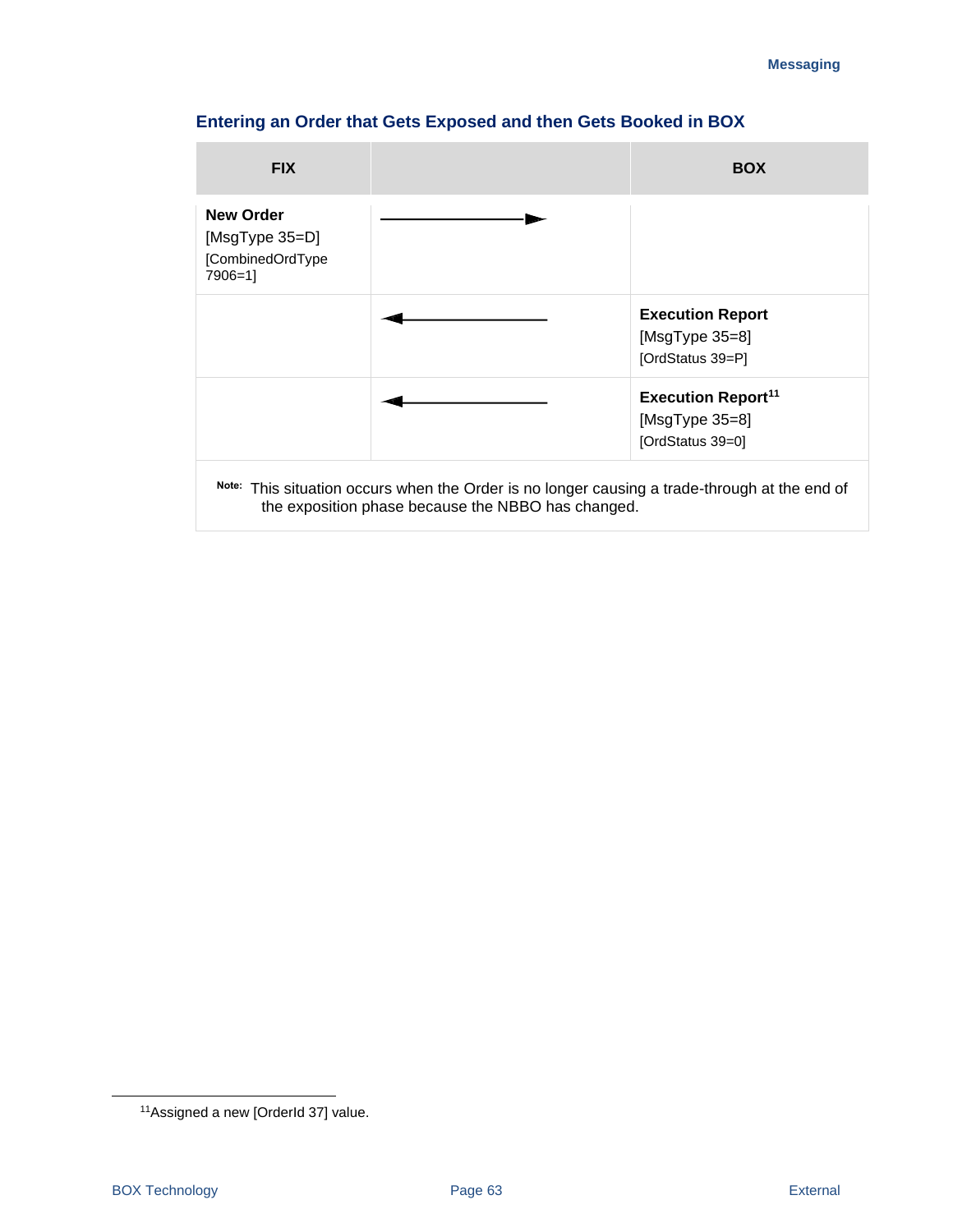# **8.9 Directed/Routed Order**

### **Sending a Routed Order that Gets Accepted and Transformed into a PIP Initial Order**

| <b>FIX</b>                                                                                          | <b>BOX</b>                                                                                      |
|-----------------------------------------------------------------------------------------------------|-------------------------------------------------------------------------------------------------|
| <b>New Order</b><br>[MsgType 35=D]<br>[ExecutingParticipantl<br>D 7901=XYZ]<br>[RoutingInst 9303=O] |                                                                                                 |
|                                                                                                     | <b>Execution Report</b><br>[ $MsgType 35=8$ ]<br>[OrdStatus 39=Q]                               |
|                                                                                                     | <b>Execution Report 12</b><br>[ $MsgType 35=8$ ]<br>[OrdStatus 39=0]<br>[ImprovePhaseId 7900=X] |
|                                                                                                     | <b>Execution Report 1</b><br>[ $MsgType 35=8$ ]<br>[OrdStatus 39=2]<br>[ImprovePhaseId 7900=X]  |

## **Sending a Directed Order that Gets Refused by the Executing Participant**

| <b>FIX</b>                                                                                   | <b>BOX</b>                                                    |
|----------------------------------------------------------------------------------------------|---------------------------------------------------------------|
| New Order<br>[MsgType 35=D]<br>[ExecutingParticipantl<br>D 7901=XYZ]<br>[RoutingInst 9303=O] |                                                               |
|                                                                                              | Execution Report 13<br>[ $MsgType 35=8$ ]<br>[OrdStatus 39=Q] |

<sup>&</sup>lt;sup>12</sup>For the MBF side of the PIP initial order initiated by the Executing Participant.

<sup>13</sup>In response to the Directed Order.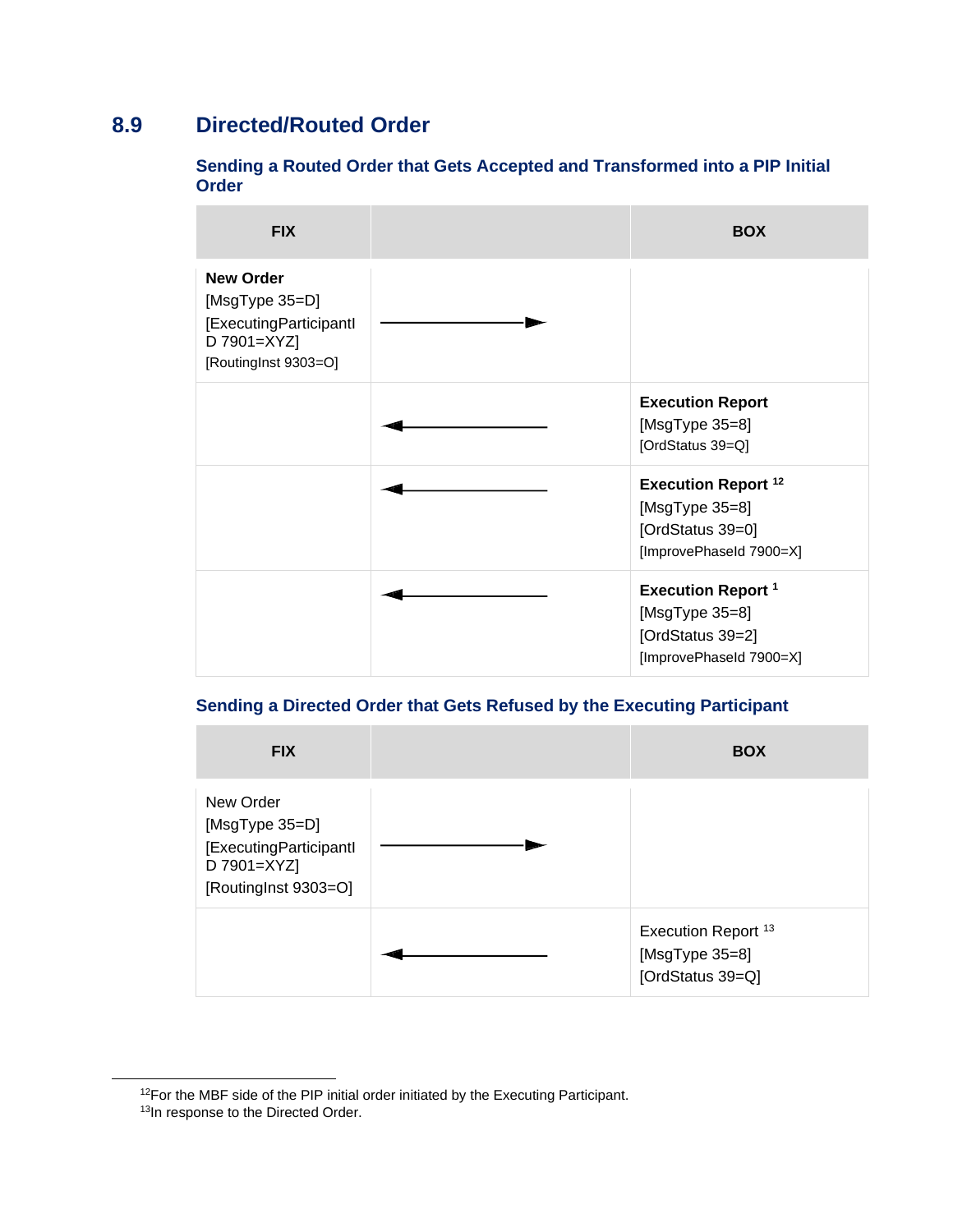#### **Messaging**

| <b>FIX</b> | <b>BOX</b>                                                                               |
|------------|------------------------------------------------------------------------------------------|
|            | <b>Execution Report</b><br>[MsgType 35=8]<br>[OrdStatus 39=0]<br>[ImprovePhaseId 7900=X] |
|            | Execution Report 14<br>[MsgType 35=8]<br>[OrdStatus 39=2]                                |

The EP is a Market Maker and has a quote booked on the dealer side of the Directed Order and his quote is executable against the Directed Order.

### **Canceling a Directed/Routed Order**



<sup>&</sup>lt;sup>14</sup>The Directed Order is transformed into a regular order at its original price.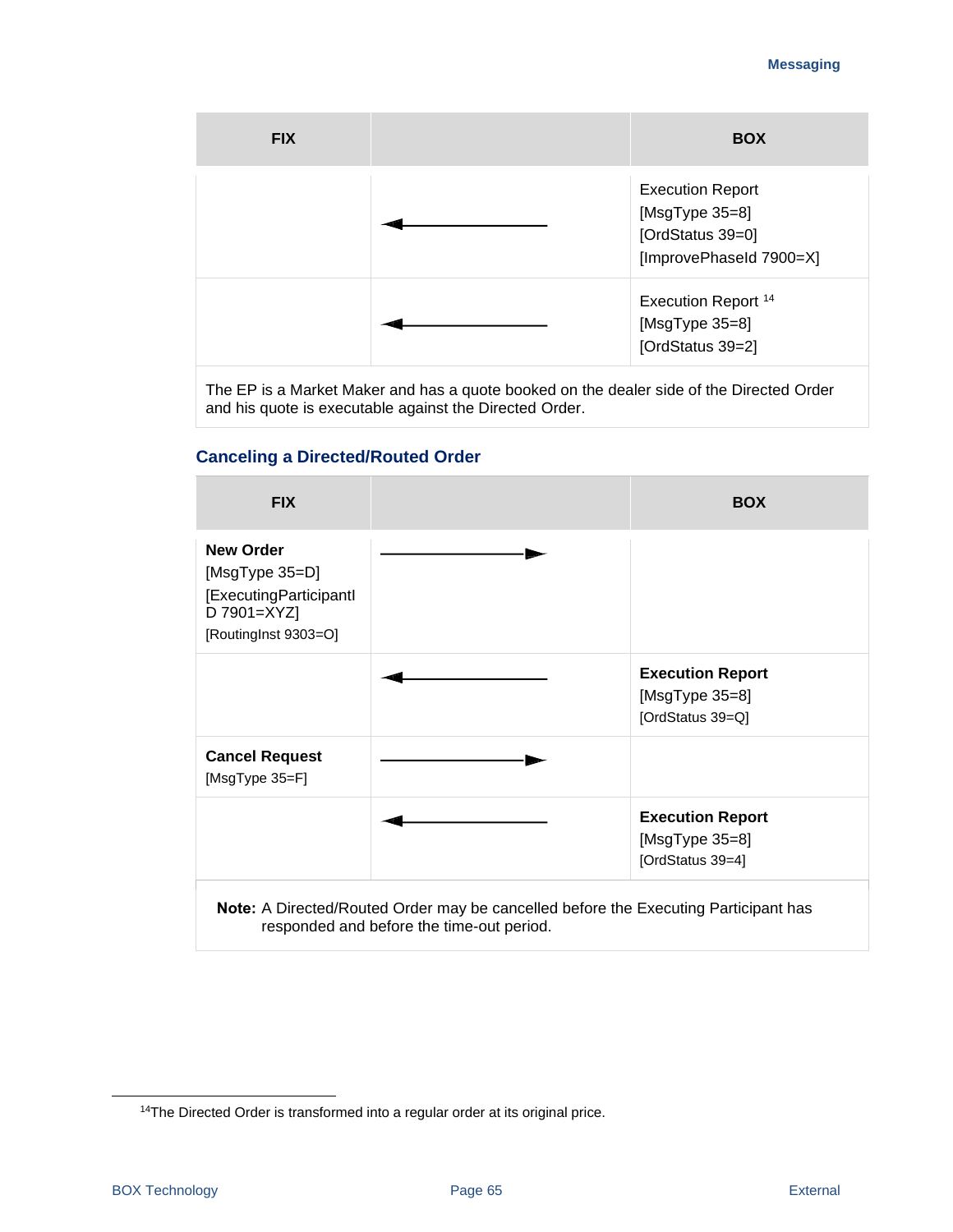### **Modifying a Directed/Routed Order**



### **Sending a Directed/Routed Order to an Unregistered Executing Participant or When the Executing Participant Is Not Responding (timed-out).**



<sup>15</sup>In response to the Regular Order.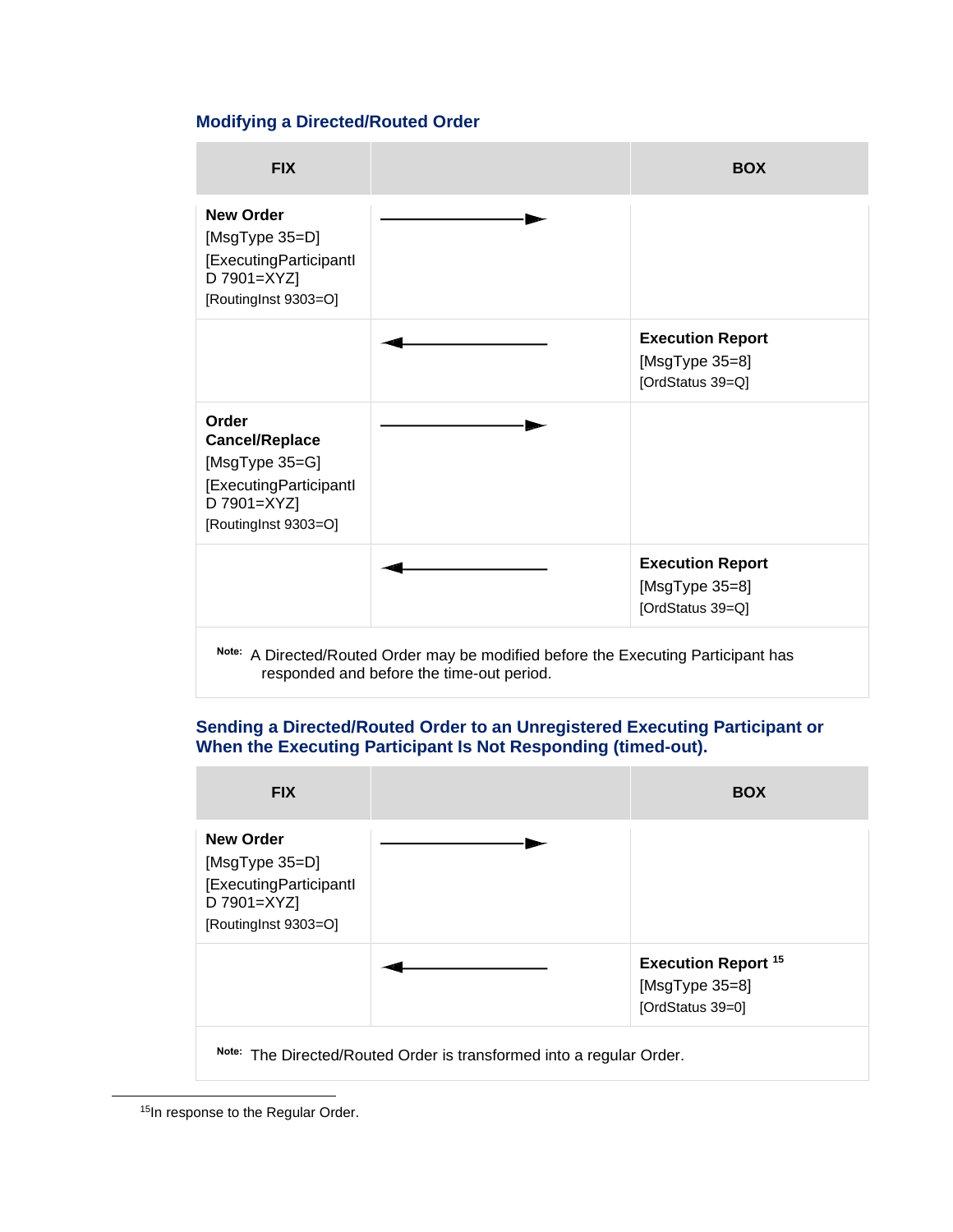# **8.10 Complex Order Instrument Creation and Order Entry Processing**

# **FIX BOX Security Definition Request** [MsgType 35=c] [SecurityType 167=MLEG] *Including repeating leg block with tag 300 series.* **Security Definition** [MsgType 35=d] [SecurityType 167=MLEG] [SecurityResponseType 323=2] [Symbol 55=Symbol of the Complex Order Instrument] *Including repeating leg block with tag 300 series.*

### **Complex Order Instrument Created as Requested**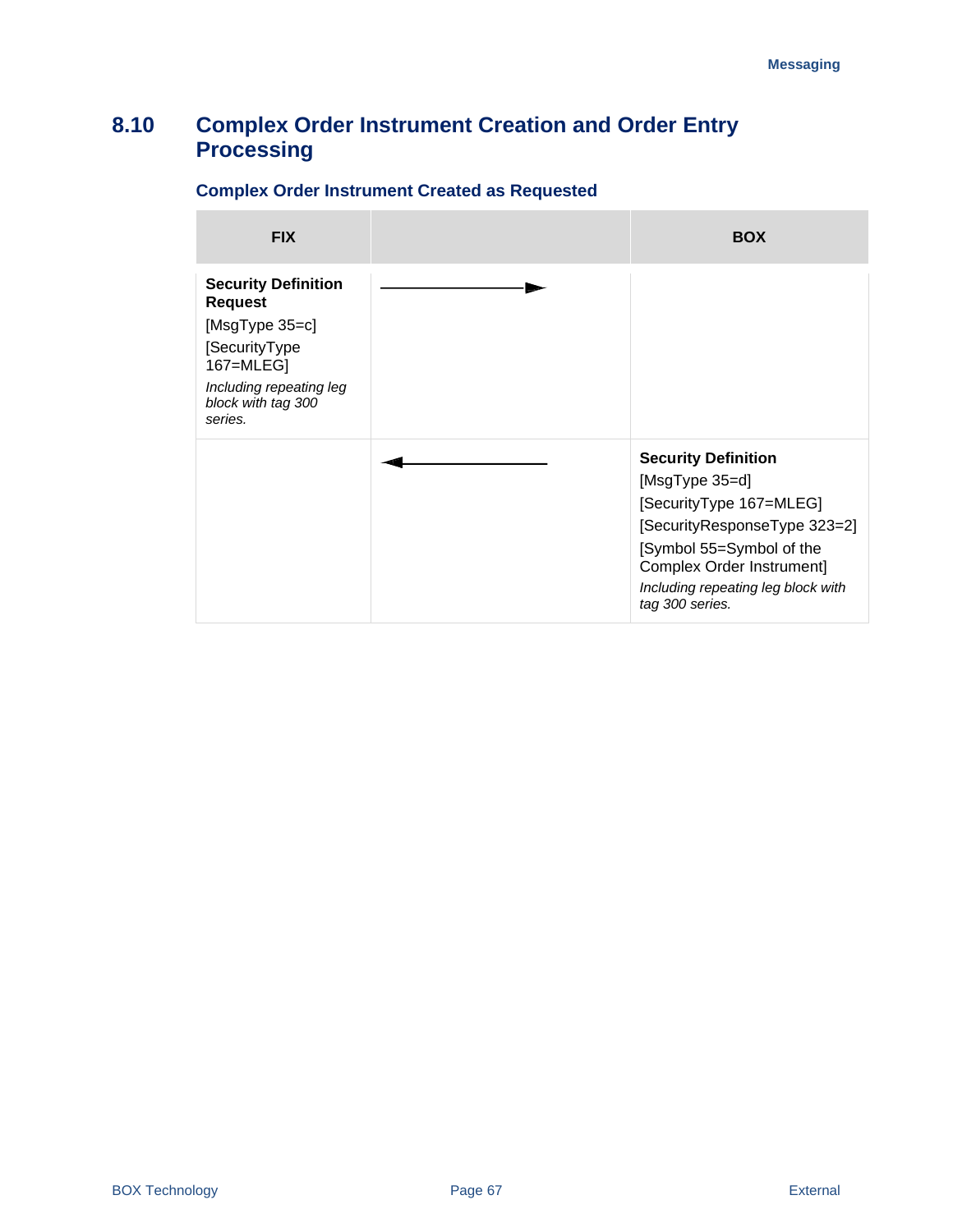### **Complex Order Instrument Created with Modifications<sup>16</sup>**

| <b>FIX</b>                                                                                                                                               | <b>BOX</b>                                                                                                                                                                                                                |
|----------------------------------------------------------------------------------------------------------------------------------------------------------|---------------------------------------------------------------------------------------------------------------------------------------------------------------------------------------------------------------------------|
| <b>Security Definition</b><br><b>Request</b><br>[MsgType 35=c]<br>[SecurityType<br>167=MLEG]<br>Including repeating leg<br>block with tag 300<br>series. |                                                                                                                                                                                                                           |
|                                                                                                                                                          | <b>Security Definition</b><br>[MsgType 35=d]<br>[SecurityType 167=MLEG]<br>[SecurityResponseType 323=1]<br>[Symbol 55=Symbol of the<br>Complex Order Instrument]<br>Including repeating leg block with<br>tag 300 series. |

<sup>16</sup>A Complex Order Instrument already exists but with either: a) opposite verb (ex.: A-B exists and B+A is requested) b) ratios equivalent to the greatest common divisor (ex.: A+2B exists and 4A+8B is requested).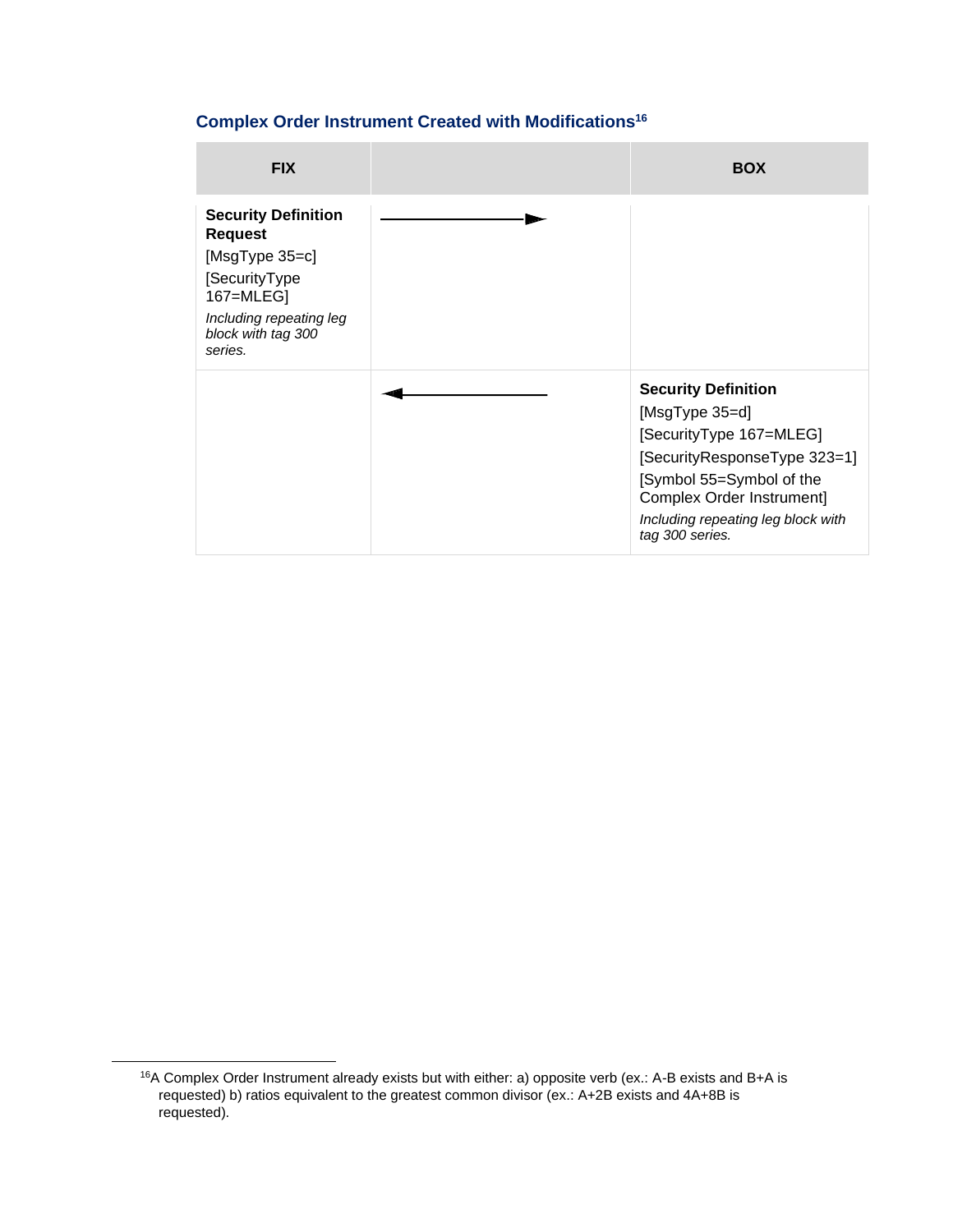| <b>FIX</b>                                                                      | <b>BOX</b>                                       |
|---------------------------------------------------------------------------------|--------------------------------------------------|
| <b>Security Definition</b><br><b>Request</b><br>[MsgType 35=c]<br>[SecurityType |                                                  |
| 167=MLEG]<br>Including repeating leg<br>block with tag 300<br>series.           |                                                  |
| or<br><b>New Multi-Leg Order</b><br>- Single                                    |                                                  |
| [MsgType 35=AB]<br>[SecurityType<br>167=MLEG]                                   |                                                  |
| Including repeating leg<br>block with tag 600<br>series.                        |                                                  |
|                                                                                 | <b>Business Message Reject</b><br>[MsgType 35=j] |

### **Complex Order Instrument Creation Request Rejected<sup>17</sup>**

### **Complex Order Instrument List Request**



<sup>&</sup>lt;sup>17</sup>One of the provided legs does not exist or is not valid; One or more field values provided in the request message is invalid.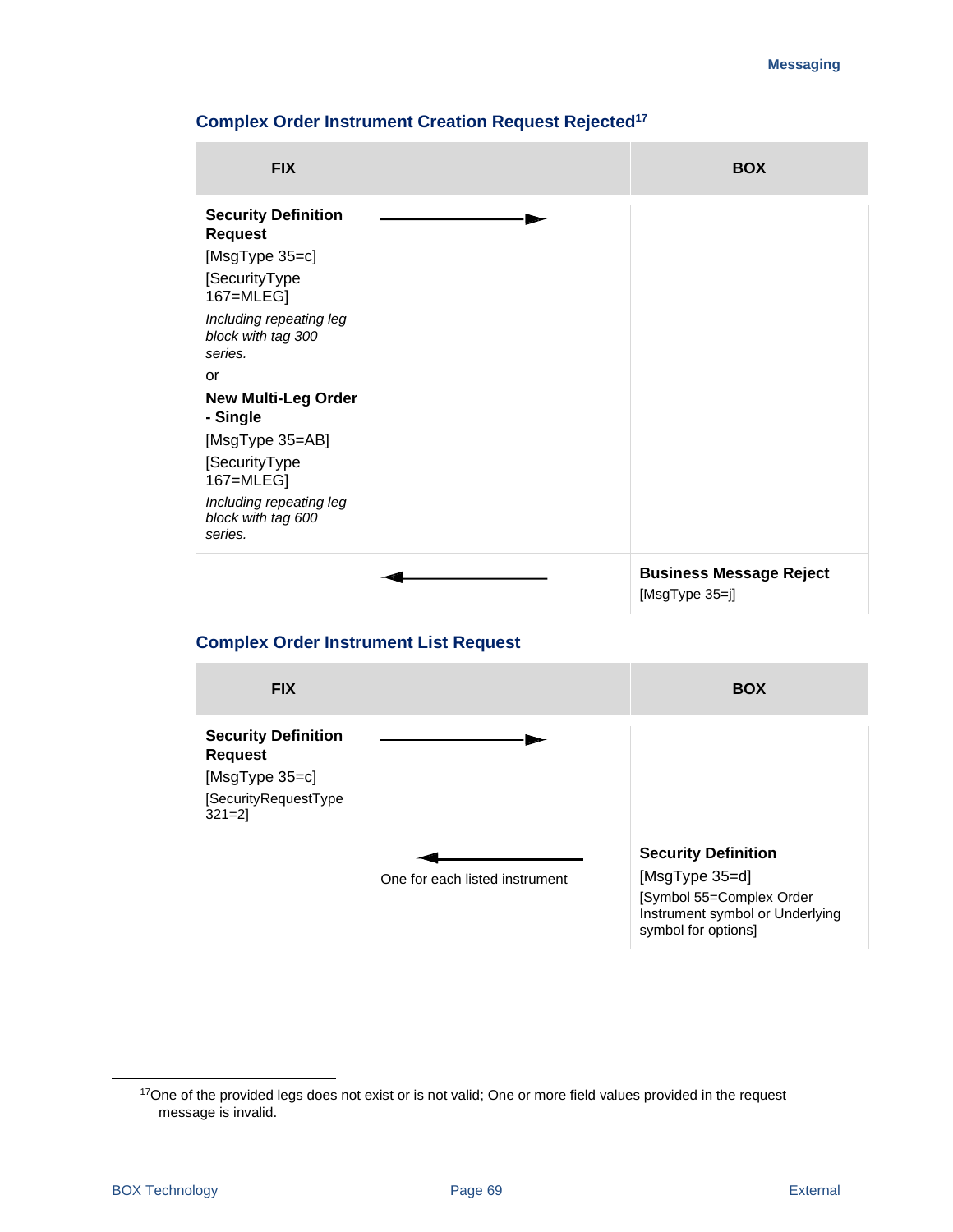# **Complex Order Created/Accepted (with exposure) <sup>18</sup>**

| <b>FIX</b>                                                                                                                                                                          |                                                              | <b>BOX</b>                                                                                                                                                                       |
|-------------------------------------------------------------------------------------------------------------------------------------------------------------------------------------|--------------------------------------------------------------|----------------------------------------------------------------------------------------------------------------------------------------------------------------------------------|
| <b>New Multi-Leg Order</b><br>- Single<br>[MsgType 35=AB]<br>[SecurityType<br>167=MLEG]<br>[CombinedOrderType<br>$=3$ ]<br>Including repeating leg<br>block with tag 600<br>series. |                                                              |                                                                                                                                                                                  |
|                                                                                                                                                                                     | 1 for the Complex Order                                      | <b>Execution Report</b><br>[ $MsgType 35=8$ ]<br>[OrdStatus 39=P]<br>[MultiLegRptType 442=3]<br>[Symbol 55=Symbol of the<br>Complex Order Instrument]<br>[SecurityType 167=MLEG] |
|                                                                                                                                                                                     | 2 to 16, one for each individual leg of<br>the Complex Order | <b>Execution Report</b><br>[ $MsgType 35=8$ ]<br>[OrdStatus 39=P]<br>[MultiLegRptType 442=2]<br>[Symbol 55=Symbol of the leg]<br>[SecurityType 167=OPT]                          |
|                                                                                                                                                                                     | 1 for the Complex Order                                      | <b>Execution Report</b><br>[ $MsgType 35=8$ ]<br>[OrdStatus 39=0]<br>[MultiLegRptType 442=3]<br>[Symbol 55=Symbol of the<br>Complex Order Instrument]<br>[SecurityType 167=MLEG] |
|                                                                                                                                                                                     | 2 to 16, one for each individual leg of<br>the Complex Order | <b>Execution Report</b><br>$[MsgType 35=8]$<br>[OrdStatus 39=0]<br>[MultiLegRptType 442=2]<br>[Symbol 55=Symbol of the leg]<br>[SecurityType 167=OPT]                            |

<sup>18</sup>Complex Order Instrument is created with this message or already exists.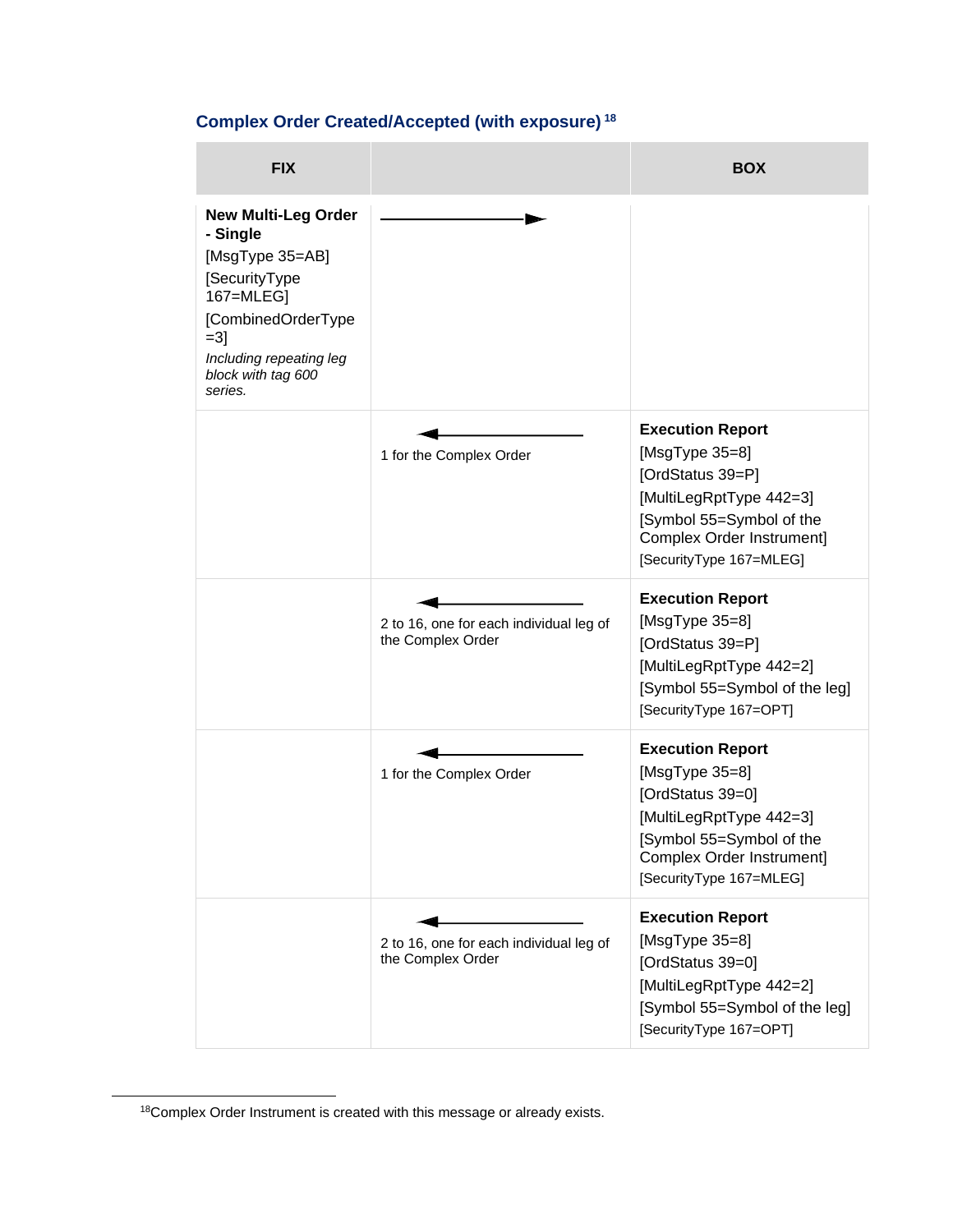| <b>FIX</b>                                                                                                                                                                           |                                                              | <b>BOX</b>                                                                                                                                                                                         |
|--------------------------------------------------------------------------------------------------------------------------------------------------------------------------------------|--------------------------------------------------------------|----------------------------------------------------------------------------------------------------------------------------------------------------------------------------------------------------|
| <b>New Multi-Leg Order</b><br>- Single<br>[MsgType 35=AB]<br>[SecurityType<br>167=MLEG]<br>[CombinedOrderType<br>$= 6$ ]<br>Including repeating leg<br>block with tag 600<br>series. |                                                              |                                                                                                                                                                                                    |
|                                                                                                                                                                                      | 1 for the Complex Order                                      | <b>Execution Report (New)</b><br>[ $MsgType 35=8$ ]<br>[OrdStatus 39=0]<br>[MultiLegRptType 442=3]<br>[Symbol 55=Symbol of the<br>Complex Order Instrument]<br>[SecurityType 167=MLEG]             |
|                                                                                                                                                                                      | 2 to 16, one for each individual leg of<br>the Complex Order | <b>Execution Report (New)</b><br>[ $MsgType 35=8$ ]<br>[OrdStatus 39=0]<br>[MultiLegRptType 442=2]<br>[Symbol 55=Symbol of the leg]<br>[SecurityType 167=OPT]                                      |
|                                                                                                                                                                                      | 1 for the Complex Order                                      | <b>Execution Report (Partially</b><br>filled)<br>[MsgType 35=8]<br>[OrdStatus 39=1]<br>[MultiLegRptType 442=3]<br>[Symbol 55=Symbol of the<br>Complex Order Instrument]<br>[SecurityType 167=MLEG] |

# **Complex Order Instrument Created/Accepted that Gets Traded (No Exposure)<sup>19</sup>**

<sup>19</sup>Complex Order Instrument is created with this message or already exists.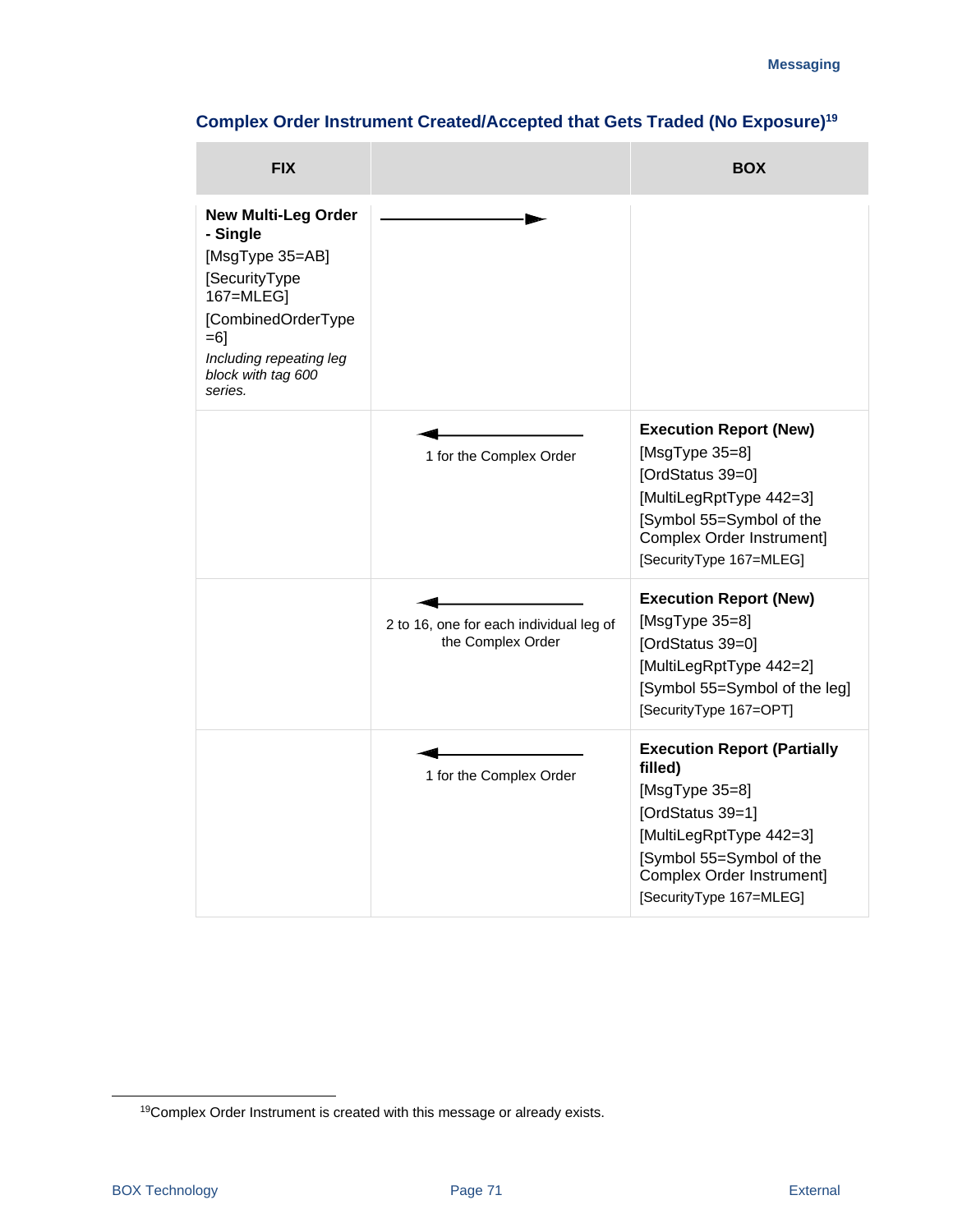| <b>FIX</b> |                                                              | <b>BOX</b>                                                                                                                                                                                |
|------------|--------------------------------------------------------------|-------------------------------------------------------------------------------------------------------------------------------------------------------------------------------------------|
|            | 2 to 16, one for each individual leg of<br>the Complex Order | <b>Execution Report (Partially</b><br>filled)<br>[MsgType 35=8]<br>[OrdStatus 39=1]<br>[MultiLegRptType 442=2]<br>[Symbol 55=Symbol of the leg]<br>[SecurityType 167=OPT]                 |
|            | 1 for the Complex Order                                      | <b>Execution Report (Filled)</b><br>[ $MsgType 35=8$ ]<br>[OrdStatus 39=2]<br>[MultiLegRptType 442=3]<br>[Symbol 55=Symbol of the<br>Complex Order Instrument]<br>[SecurityType 167=MLEG] |
|            | 2 to 16, one for each individual leg of<br>the Complex Order | <b>Execution Report (Filled)</b><br>[ $MsgType 35=8$ ]<br>[OrdStatus 39=2]<br>[MultiLegRptType 442=2]<br>[Symbol 55=Symbol of the leg]<br>[SecurityType 167=OPT]                          |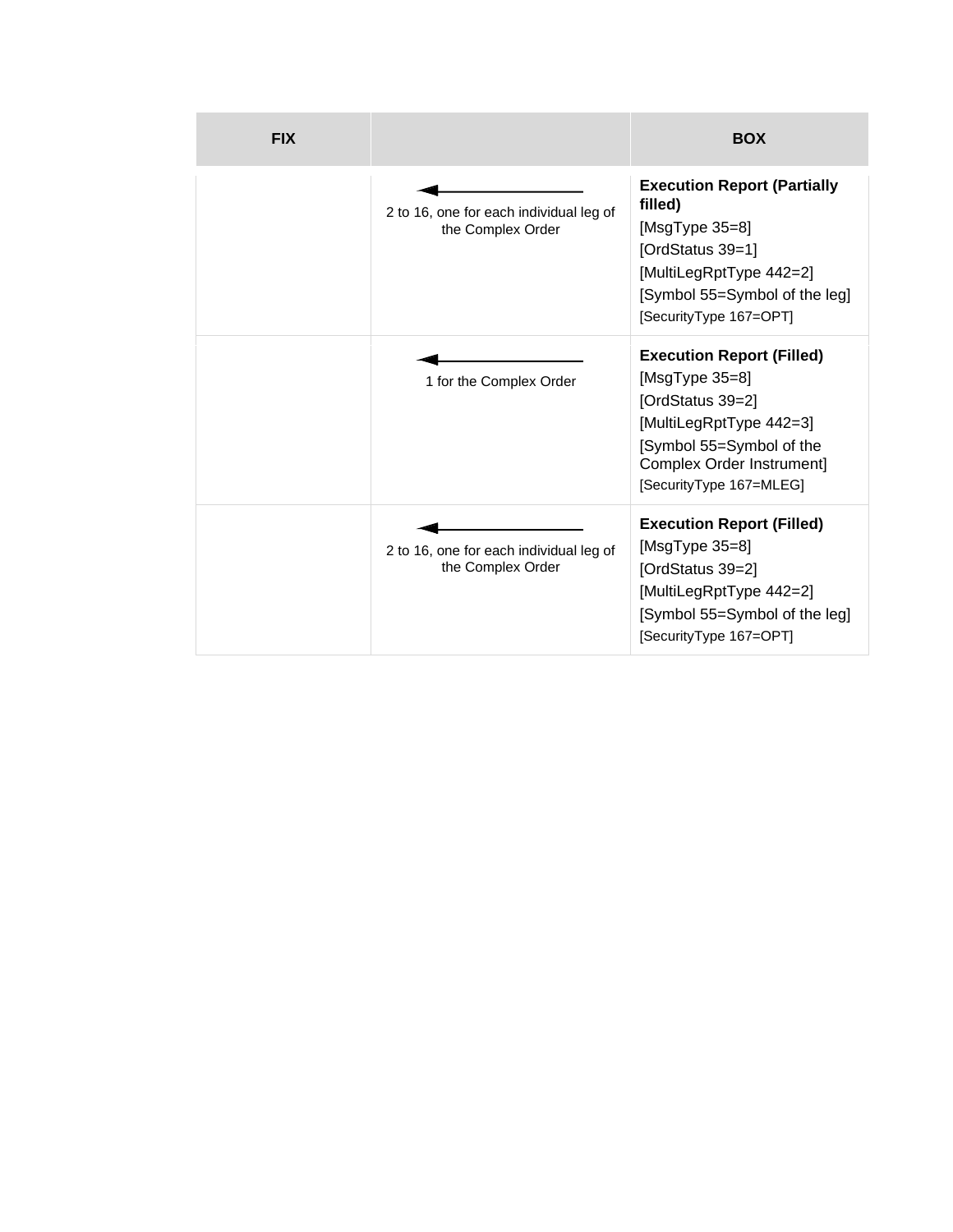### **FIX BOX New Multi-Leg Order - Single** [MsgType 35=AB] [SecurityType 167=MLEG] *Including repeating leg block with tag 600 series.* 1 for the Complex Order **Execution Report (Rejected)** [MsgType 35=8] [OrdStatus 39=8] [MultiLegRptType 442=3] [Symbol 55=Symbol of the Complex Order Instrument] [SecurityType 167=MLEG] <sup>1.</sup> The Complex Order Instrument is created successfully but one or more field values in the Order entry part is invalid.

#### **Complex Order Instrument Created but Order Is Rejected<sup>1</sup>**

#### **Complex Order Rejected<sup>1</sup>**

| <b>FIX</b>                                                                                                                                     |                                                                             | <b>BOX</b>                                                                                                                                                       |
|------------------------------------------------------------------------------------------------------------------------------------------------|-----------------------------------------------------------------------------|------------------------------------------------------------------------------------------------------------------------------------------------------------------|
| <b>New Single/Complex</b><br>Order<br>[MsgType 35=D]<br>[SecurityType<br>167=MLEG]<br>[Symbol 55=Symbol of<br>the Complex Order<br>Instrument] |                                                                             |                                                                                                                                                                  |
|                                                                                                                                                | For the Complex Order Instrument                                            | <b>Execution Report (Rejected)</b><br>[ $MsgType 35=8$ ]<br>[OrdStatus 39=8]<br>[SecurityType 167=MLEG]<br>[Symbol 55=Symbol of the<br>Complex Order Instrument] |
| 1.                                                                                                                                             | The Complex Order Instrument must already exist prior to sending the Order. |                                                                                                                                                                  |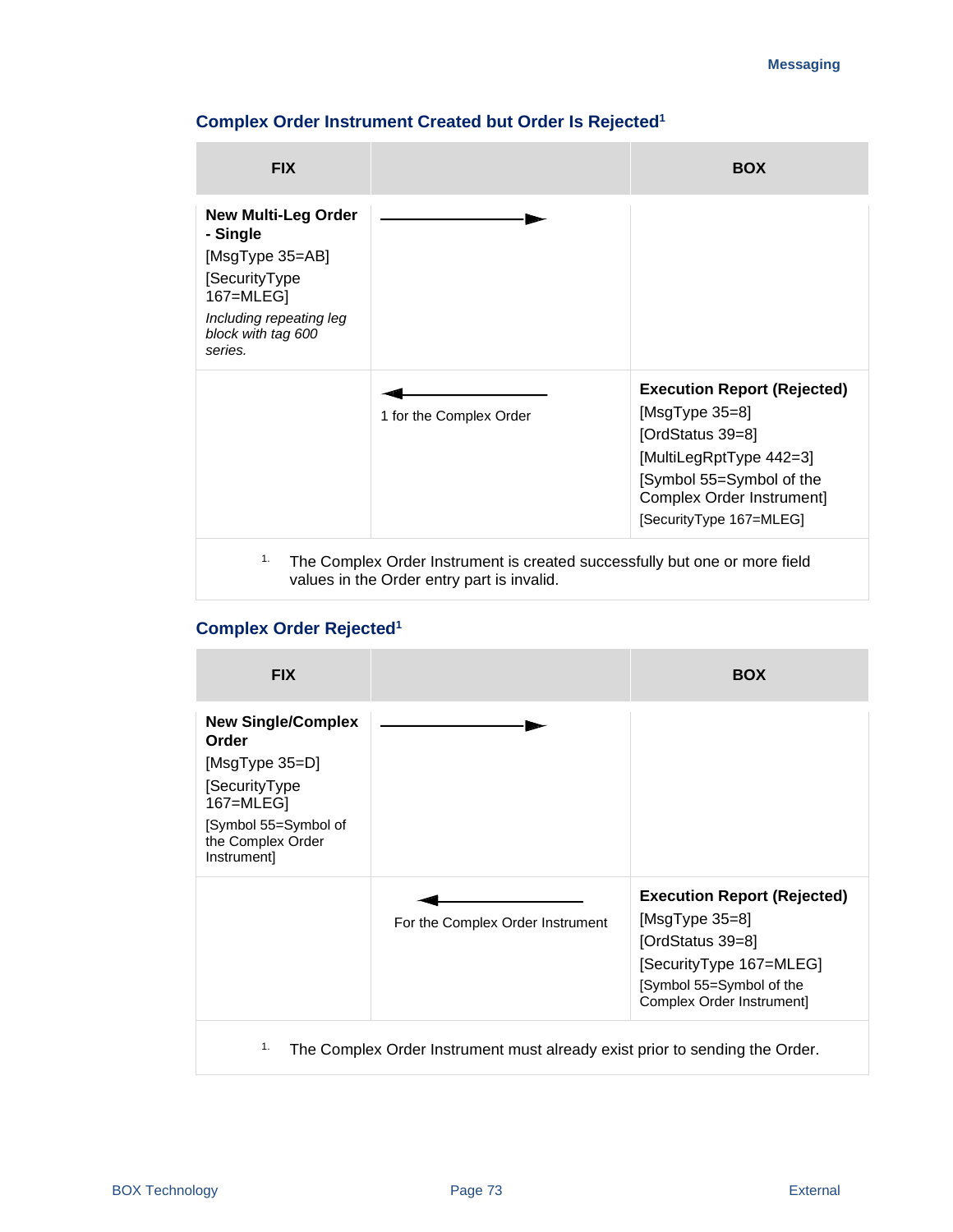| <b>FIX</b>                                                                                                                                                                             |                                                                             | <b>BOX</b>                                                                                                                                            |
|----------------------------------------------------------------------------------------------------------------------------------------------------------------------------------------|-----------------------------------------------------------------------------|-------------------------------------------------------------------------------------------------------------------------------------------------------|
| <b>New Single/Complex</b><br>Order<br>[MsgType 35=D]<br>[SecurityType<br>167=MLEG]<br>[CombinedOrderType<br>=NOT PROVIDED]<br>[Symbol 55=Symbol of<br>the Complex Order<br>Instrument] |                                                                             |                                                                                                                                                       |
|                                                                                                                                                                                        | For the Complex Order Instrument                                            | <b>Execution Report</b><br>[ $MsgType 35=8$ ]<br>[OrdStatus 39=P]<br>[Symbol 55=Symbol of the<br>Complex Order Instrument]<br>[SecurityType 167=MLEG] |
|                                                                                                                                                                                        | For the Complex Order Instrument                                            | <b>Execution Report</b><br>[ $MsgType 35=8$ ]<br>[OrdStatus 39=0]<br>[Symbol 55=Symbol of the<br>Complex Order Instrument]<br>[SecurityType 167=MLEG] |
| 1.                                                                                                                                                                                     | The Complex Order Instrument must already exist prior to sending the Order. |                                                                                                                                                       |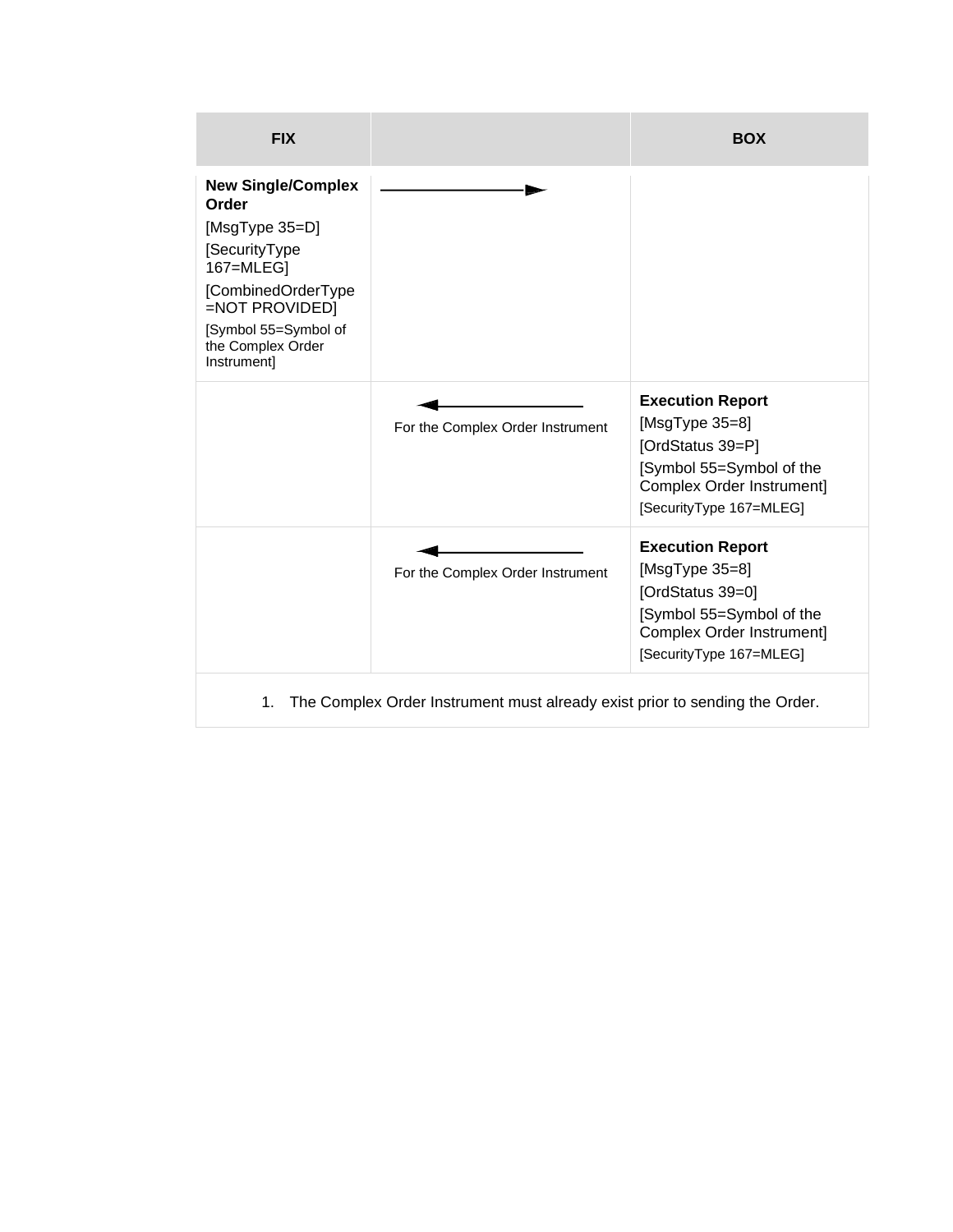# **Complex Order Accepted (with Exposure)<sup>1</sup>**

| <b>FIX</b>                                                                                                                                                                             |                                                                             | <b>BOX</b>                                                                                                                                            |
|----------------------------------------------------------------------------------------------------------------------------------------------------------------------------------------|-----------------------------------------------------------------------------|-------------------------------------------------------------------------------------------------------------------------------------------------------|
| <b>New Single/Complex</b><br>Order<br>[MsgType 35=D]<br>[SecurityType<br>167=MLEG]<br>[CombinedOrderType<br>=NOT PROVIDED]<br>[Symbol 55=Symbol of<br>the Complex Order<br>Instrument] |                                                                             |                                                                                                                                                       |
|                                                                                                                                                                                        | For the Complex Order Instrument                                            | <b>Execution Report</b><br>[ $MsgType 35=8$ ]<br>[OrdStatus 39=P]<br>[Symbol 55=Symbol of the<br>Complex Order Instrument]<br>[SecurityType 167=MLEG] |
|                                                                                                                                                                                        | For the Complex Order Instrument                                            | <b>Execution Report</b><br>[ $MsgType 35=8$ ]<br>[OrdStatus 39=0]<br>[Symbol 55=Symbol of the<br>Complex Order Instrument]<br>[SecurityType 167=MLEG] |
| 1.                                                                                                                                                                                     | The Complex Order Instrument must already exist prior to sending the Order. |                                                                                                                                                       |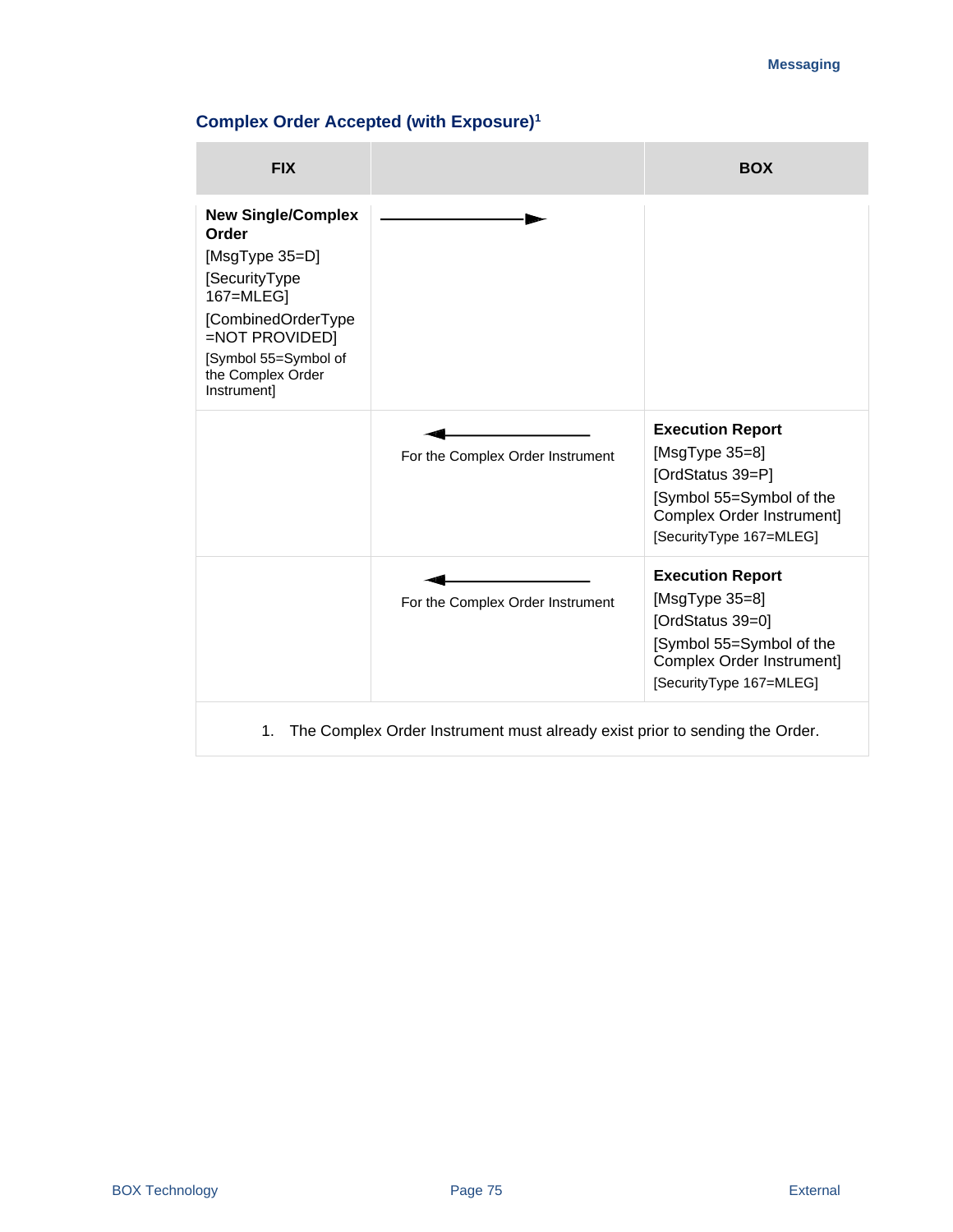# **Complex Order Accepted that Gets Totally Traded (with Exposure)<sup>1</sup>**

| <b>FIX</b>                                                                                                                                                                     |                                                              | <b>BOX</b>                                                                                                                                                                                             |
|--------------------------------------------------------------------------------------------------------------------------------------------------------------------------------|--------------------------------------------------------------|--------------------------------------------------------------------------------------------------------------------------------------------------------------------------------------------------------|
| <b>New Single/Complex</b><br>Order<br>[MsgType 35=D]<br>[SecurityType<br>167=MLEG]<br>[CombinedOrderType<br>$=3$ ]<br>[Symbol 55=Symbol of<br>the Complex Order<br>Instrument] |                                                              |                                                                                                                                                                                                        |
|                                                                                                                                                                                | 1 for the Complex Order                                      | <b>Execution Report (New)</b><br>[ $MsgType 35=8$ ]<br>[OrdStatus 39=0]<br>[Symbol 55=Symbol of the<br>Complex Order Instrument]<br>[MultiLegRptType 442=3]<br>[SecurityType 167=MLEG]                 |
|                                                                                                                                                                                | 1 for the Complex Order                                      | <b>Execution Report (Partially</b><br>filled)<br>[ $MsgType 35=8$ ]<br>[OrdStatus 39=1]<br>[Symbol 55=Symbol of the<br>Complex Order Instrument]<br>[MultiLegRptType 442=3]<br>[SecurityType 167=MLEG] |
|                                                                                                                                                                                | 2 to 16, one for each individual leg of<br>the Complex Order | <b>Execution Report (Partially</b><br>filled)<br>[ $MsgType 35=8$ ]<br>[OrdStatus 39=1]<br>[Symbol 55=Symbol of the leg]<br>[MultiLegRptType 442=2]<br>[SecurityType 167=OPT]                          |
|                                                                                                                                                                                | 1 for the Complex Order                                      | <b>Execution Report (Filled)</b><br>[ $MsgType 35=8$ ]<br>[OrdStatus 39=2]<br>[Symbol 55=Symbol of the<br><b>Complex Order Instrument]</b><br>[MultiLegRptType 442=3]<br>[SecurityType 167=MLEG]       |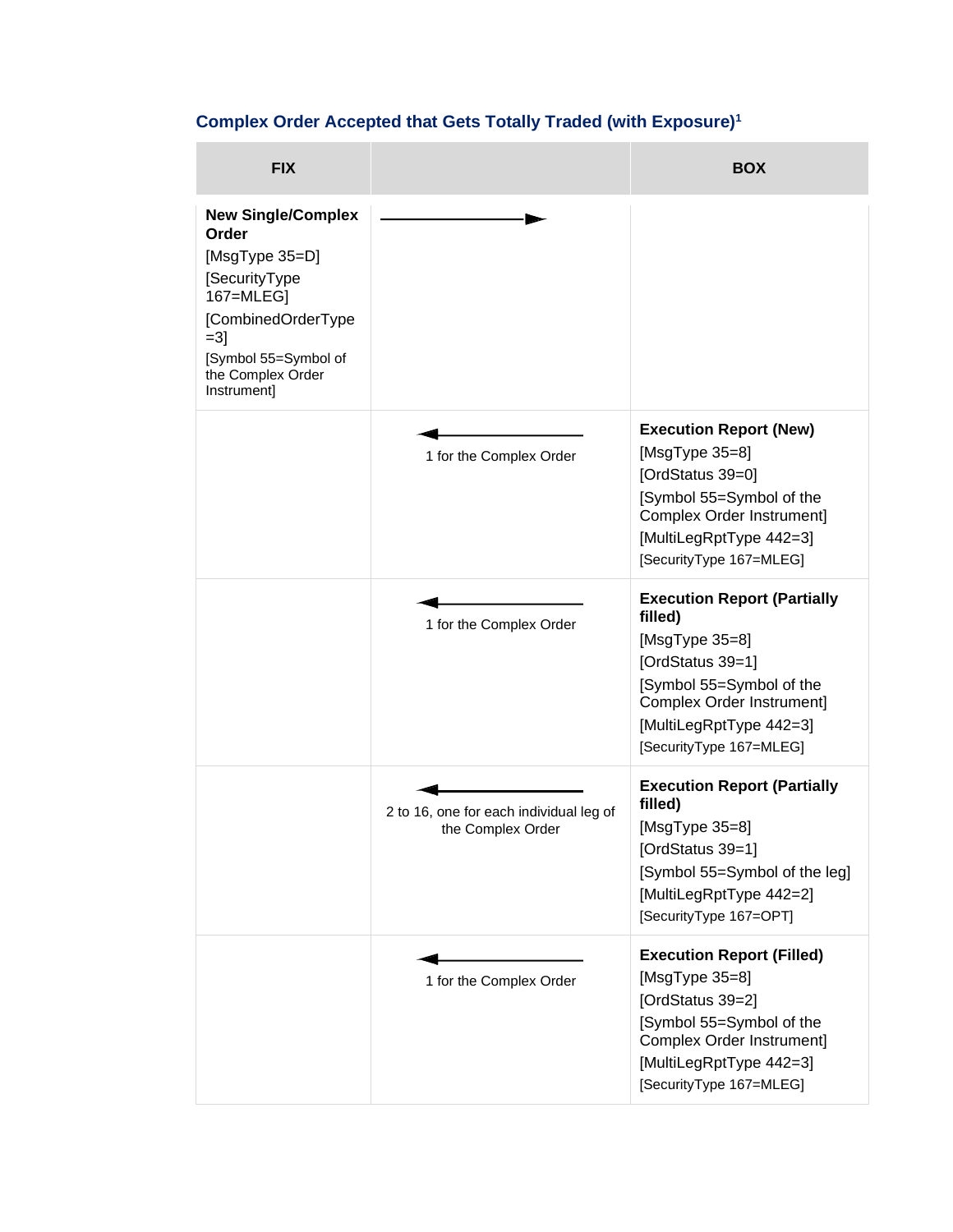| <b>FIX</b> |                                                                             | <b>BOX</b>                                                                                                                                                       |
|------------|-----------------------------------------------------------------------------|------------------------------------------------------------------------------------------------------------------------------------------------------------------|
|            | 2 to 16, one for each individual leg of<br>the Complex Order                | <b>Execution Report (Filled)</b><br>[ $MsgType 35=8$ ]<br>[OrdStatus 39=2]<br>[Symbol 55=Symbol of the leg]<br>[MultiLegRptType 442=2]<br>[SecurityType 167=OPT] |
| 1.         | The Complex Order Instrument must already exist prior to sending the Order. |                                                                                                                                                                  |

#### **IOC Complex Order Instrument Created/Accepted that Gets Partially Traded (with Exposure)<sup>1</sup>**

| <b>FIX</b>                                                                                                                                                                                                        |                                                              | <b>BOX</b>                                                                                                                                                    |
|-------------------------------------------------------------------------------------------------------------------------------------------------------------------------------------------------------------------|--------------------------------------------------------------|---------------------------------------------------------------------------------------------------------------------------------------------------------------|
| <b>New Multi-Leg Order</b><br>- Single<br>[MsgType 35=AB]<br>[SecurityType<br>167=MLEG]<br>[TimeInforce 59=3]<br>[CombinedOrderType<br>=NOT PROVIDED]<br>Including repeating leg<br>block with tag 600<br>series. | 1 for the Complex Order                                      | <b>Execution Report (New)</b><br>[ $MsgType 35=8$ ]<br>[OrdStatus 39=0]                                                                                       |
|                                                                                                                                                                                                                   |                                                              | [Symbol 55=Symbol of the<br>Complex Order Instrument]<br>[MultiLegRptType 442=3]<br>[SecurityType 167=MLEG]                                                   |
|                                                                                                                                                                                                                   | 2 to 16, one for each individual leg of<br>the Complex Order | <b>Execution Report (New)</b><br>[ $MsgType 35=8$ ]<br>[OrdStatus 39=P]<br>[Symbol 55=Symbol of the leg]<br>[MultiLegRptType 442=2]<br>[SecurityType 167=OPT] |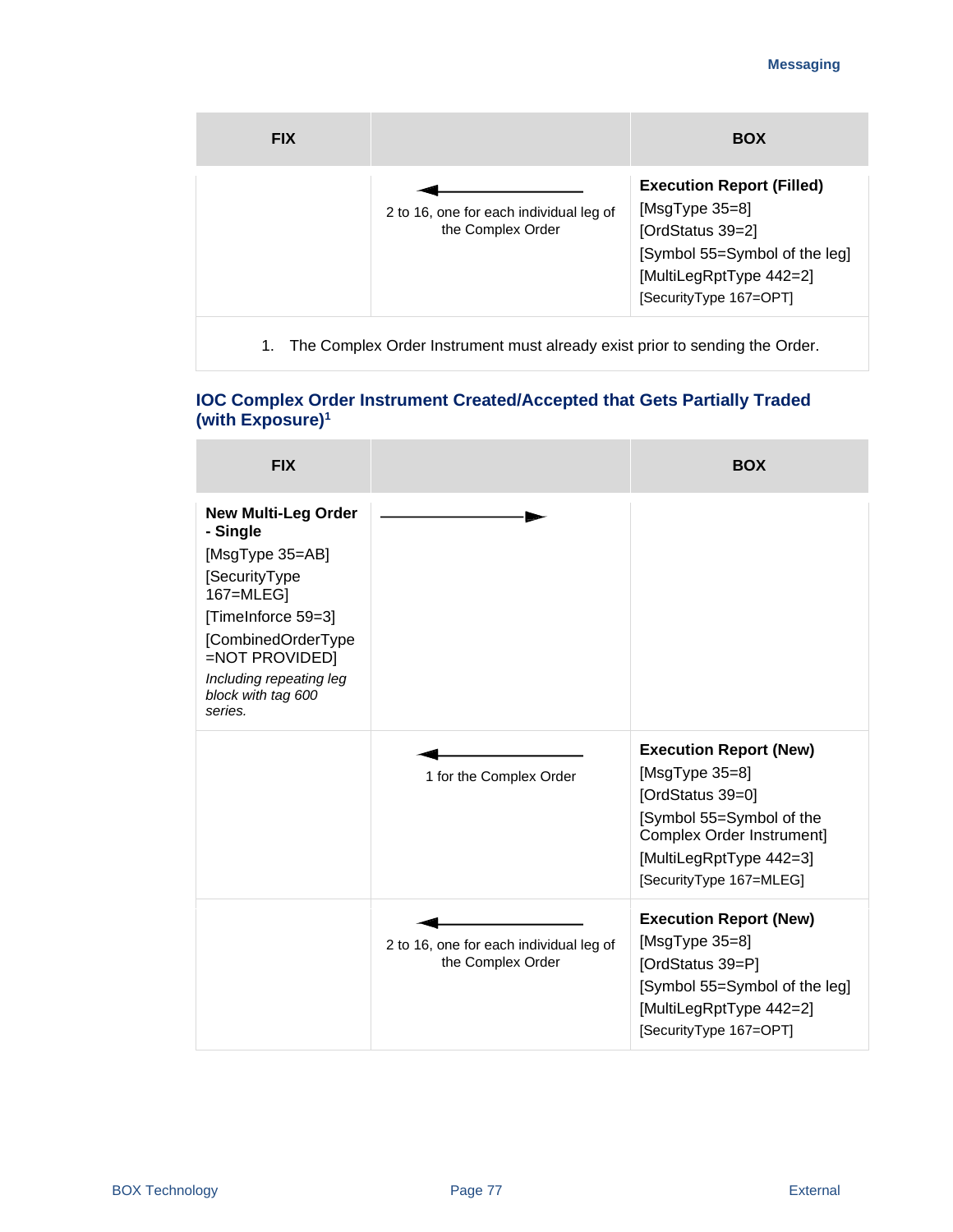| <b>FIX</b> |                                                                             | <b>BOX</b>                                                                                                                                                                                             |
|------------|-----------------------------------------------------------------------------|--------------------------------------------------------------------------------------------------------------------------------------------------------------------------------------------------------|
|            | 1 for the Complex Order                                                     | <b>Execution Report (Partially</b><br>filled)<br>[ $MsgType 35=8$ ]<br>[OrdStatus 39=1]<br>[Symbol 55=Symbol of the<br>Complex Order Instrument]<br>[MultiLegRptType 442=3]<br>[SecurityType 167=MLEG] |
|            | 2 to 16, one for each individual leg of<br>the Complex Order                | <b>Execution Report (Partially</b><br>filled)<br>[ $MsgType 35=8$ ]<br>[OrdStatus 39=1]<br>[Symbol 55=Symbol of the leg]<br>[MultiLegRptType 442=2]<br>[SecurityType 167=OPT]                          |
|            | 1 for the Complex Order                                                     | <b>Execution Report (Cancelled)</b><br>[ $MsgType 35=8$ ]<br>[OrdStatus 39=4]<br>[Symbol 55=Symbol of the<br>Complex Order Instrument]<br>[MultiLegRptType 442=3]<br>[SecurityType 167=MLEG]           |
|            | 2 to 16, one for each individual leg of<br>the Complex Order                | <b>Execution Report (Cancelled)</b><br>[ $MsgType 35=8$ ]<br>[OrdStatus 39=4]<br>[Symbol 55=Symbol of the leg]<br>[MultiLegRptType 442=2]<br>[SecurityType 167=OPT]                                    |
| 1.         | The Complex Order Instrument must already exist prior to sending the Order. |                                                                                                                                                                                                        |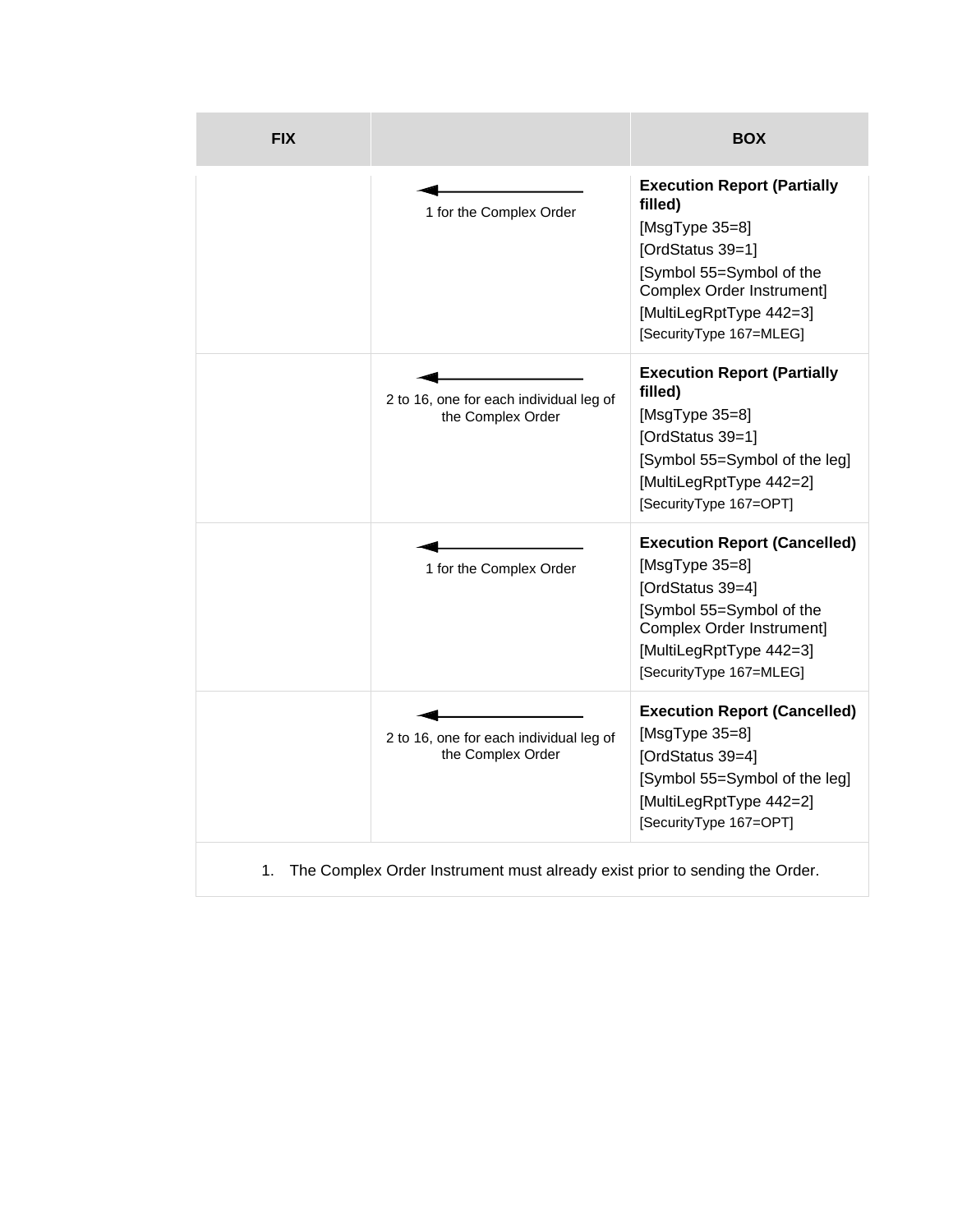| <b>FIX</b>                                                                                                                                                                                            |                       | <b>BOX</b>                                                                                                                                                                  |
|-------------------------------------------------------------------------------------------------------------------------------------------------------------------------------------------------------|-----------------------|-----------------------------------------------------------------------------------------------------------------------------------------------------------------------------|
| <b>New Single/Complex</b><br>Order<br>[MsgType 35=D]<br>[SecurityType<br>167=MLEG]<br>[TimeInForce 59=3]<br>[CombinedOrderType<br>$= 6$ ]<br>[Symbol 55=Symbol of<br>the Complex Order<br>Instrument] |                       |                                                                                                                                                                             |
|                                                                                                                                                                                                       | For the Complex Order | <b>Execution Report (New)</b><br>[ $MsgType 35=8$ ]<br>[OrdStatus 39=0]<br>[Symbol 55=Symbol of the<br>Complex Order Instrument]<br>[SecurityType 167=MLEG]                 |
|                                                                                                                                                                                                       | For the Complex Order | <b>Execution Report (Partially</b><br>filled)<br>[ $MsgType 35=8$ ]<br>[OrdStatus 39=1]<br>[Symbol 55=Symbol of the<br>Complex Order Instrument]<br>[SecurityType 167=MLEG] |
|                                                                                                                                                                                                       | For the Complex Order | <b>Execution Report (Cancelled)</b><br>[ $MsgType 35=8$ ]<br>[OrdStatus 39=4]<br>[Symbol 55=Symbol of the<br>Complex Order Instrument]<br>[SecurityType 167=MLEG]           |

# **New IOC Complex Order Accepted that Gets Partially Traded (no Exposure)<sup>20</sup>**

<sup>&</sup>lt;sup>20</sup>The Complex Order Instrument must already exist prior to sending the order.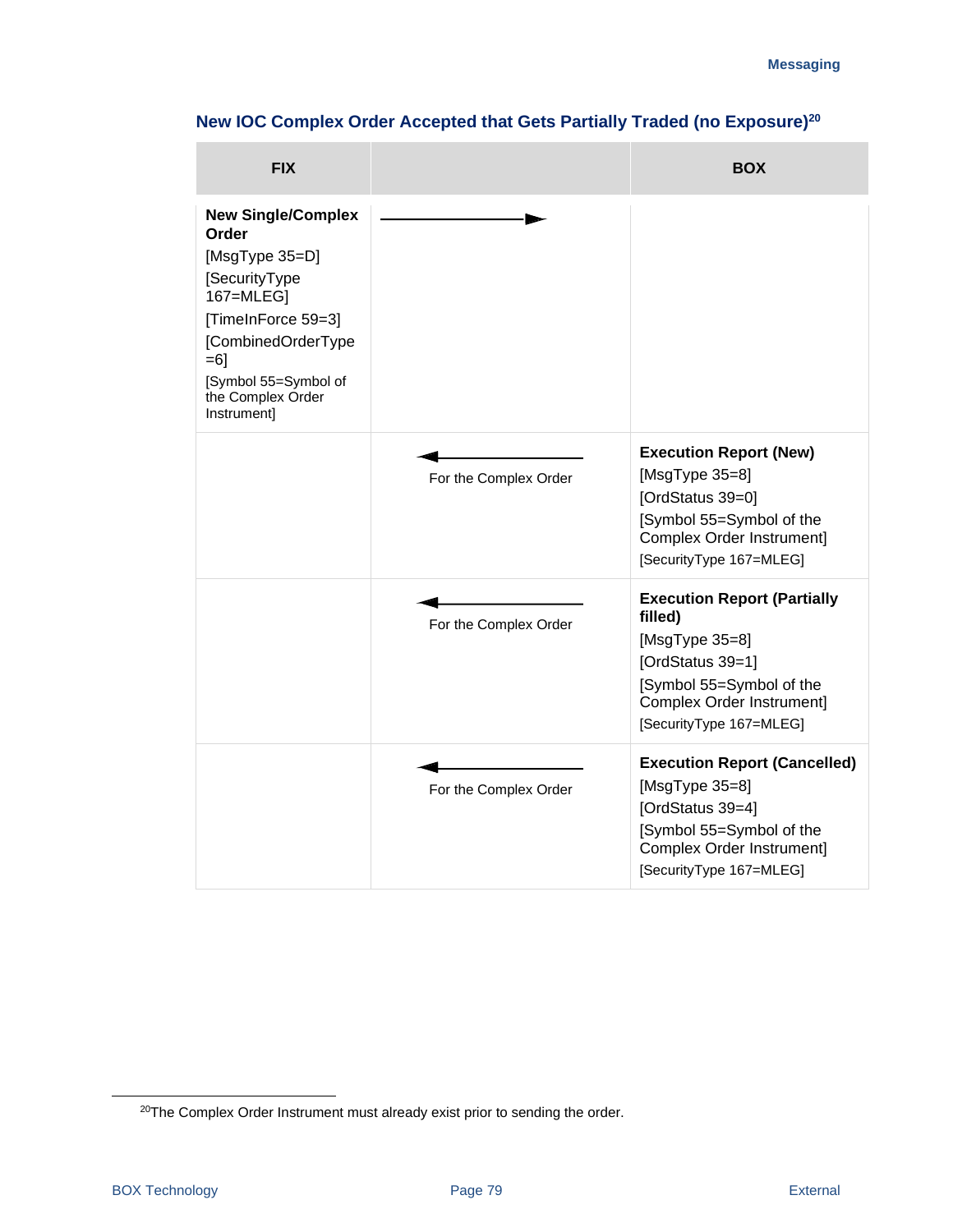### **8.11 Complex Order Modification Processing**

Complex Orders entered using the "AB" message type must be modified using the "AC" message type otherwise the Order Modification request is rejected.

Complex Orders entered using the "D" message type must be modified using the "G" message type otherwise the Order Modification request is rejected.

#### **FIX BOX Cancel/Replace Multi-Leg Order** [MsgType 35=AC] [SecurityType 167=MLEG] [CombinedOrderType =6] *Including repeating leg block with tag 600 series.* 1 for the Complex Order **Execution Report (Replaced)** [MsgType 35=8] [OrdStatus 39=5] [Symbol 55=Symbol of the Complex Order Instrument] [MultiLegRptType 442=3] [SecurityType 167=MLEG] 2 to 16, one for each individual leg of the Complex Order **Execution Report (Replaced)** [MsgType 35=8] [OrdStatus 39=5] [Symbol 55=Symbol of the leg] [MultiLegRptType 442=2] [SecurityType 167=OPT]

#### **Cancel/Replace Complex Order Accepted (no Exposure)**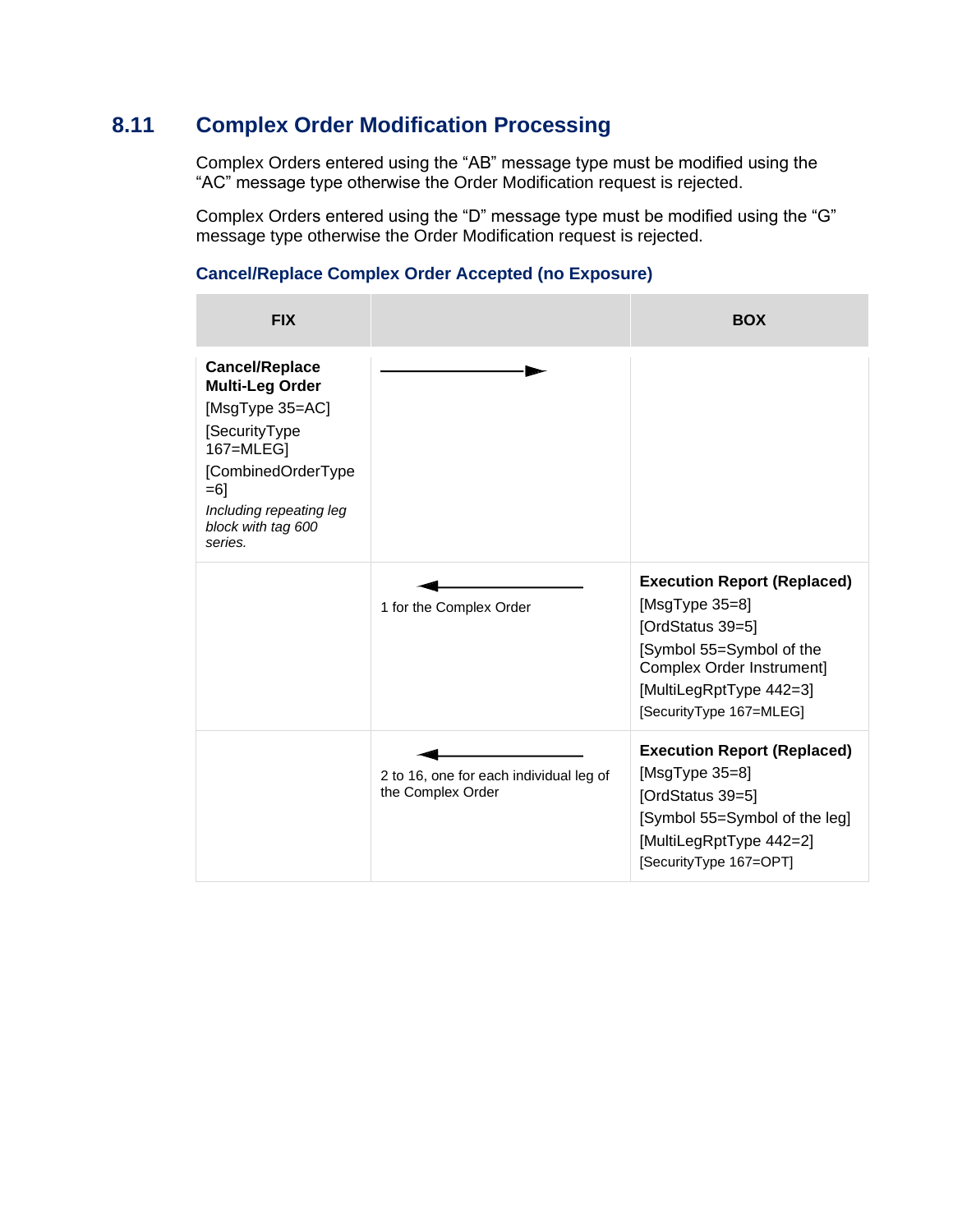#### **Cancel/Replace Complex Order Rejected**



#### **Cancel/Replace Complex Order Request Accepted (no Exposure)**

| <b>FIX</b>                                                                                                                                            |                                                      | <b>BOX</b>                                                                                                                                                      |
|-------------------------------------------------------------------------------------------------------------------------------------------------------|------------------------------------------------------|-----------------------------------------------------------------------------------------------------------------------------------------------------------------|
| <b>Cancel/Replace</b><br><b>Single/Complex</b><br>Order Request <sup>1</sup><br>[MsgType 35=G]<br>[SecurityType<br>167=MLEG]<br>[CombinedOrderType=6] |                                                      |                                                                                                                                                                 |
|                                                                                                                                                       | For the Complex Order Instrument                     | <b>Execution Report (Replaced)</b><br>[MsgType $35=8$ ]<br>[OrdStatus 39=5]<br>[SecurityType 167=MLEG]<br>[Symbol 55=Symbol of the<br>Complex Order Instrument] |
| 1.                                                                                                                                                    | Original Order has been sent using a D message type. |                                                                                                                                                                 |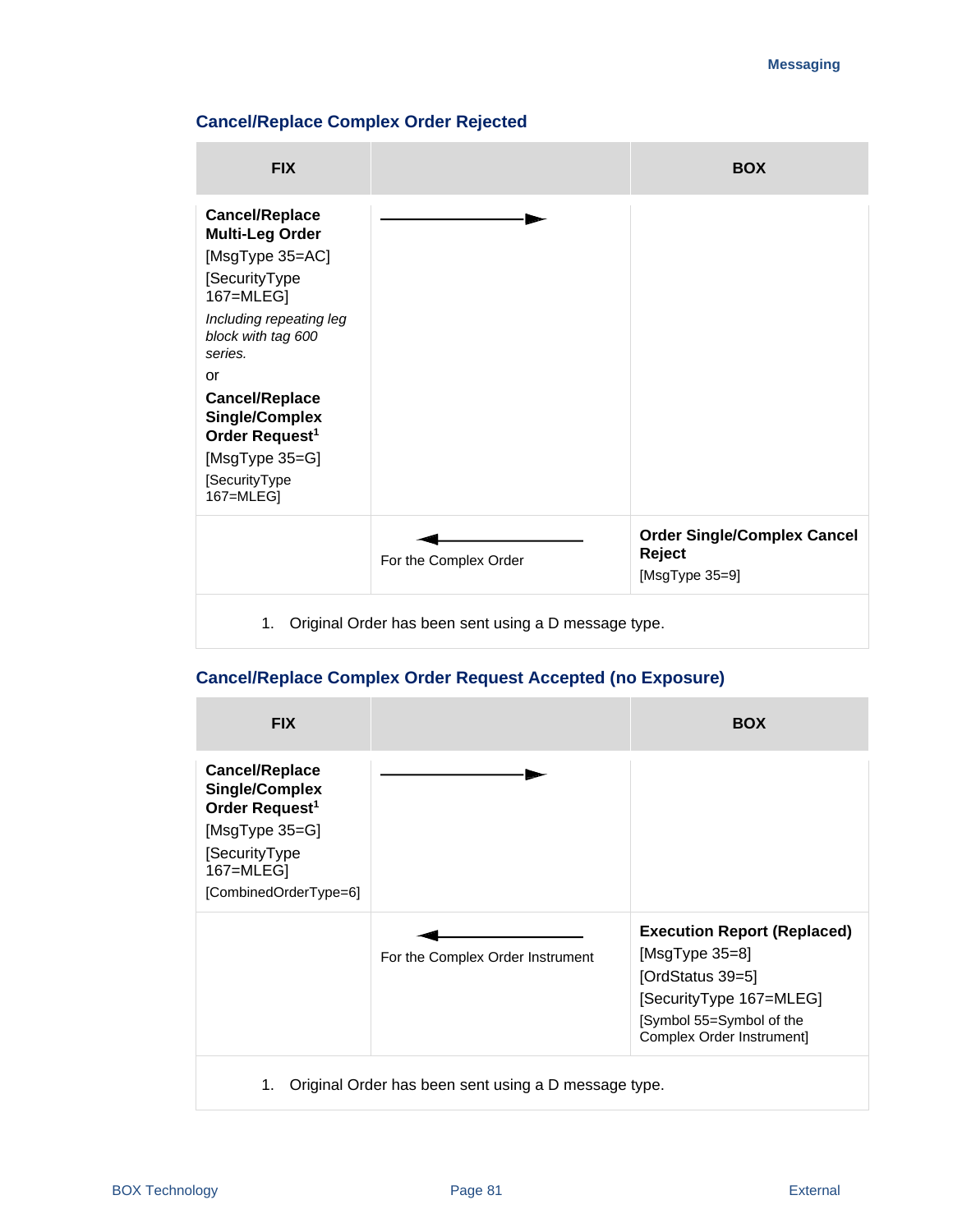# **8.12 Complex Order Cancellation Processing**

Complex Orders entered using the "AB" message type must be cancelled using the "F" message type including the leg block component identical to the one in the original Order, otherwise the Order Cancellation request is rejected.

Complex Orders entered using the "D" message type must be cancelled using the "F" message type without the leg block component, otherwise the Order Cancellation request is rejected.

| <b>FIX</b>                                                                                                                                                                |                                                                                                                                      | <b>BOX</b>                                                                                                                                                                                   |
|---------------------------------------------------------------------------------------------------------------------------------------------------------------------------|--------------------------------------------------------------------------------------------------------------------------------------|----------------------------------------------------------------------------------------------------------------------------------------------------------------------------------------------|
| Order<br><b>Single/Complex</b><br>Cancel Request <sup>2</sup><br>[MsgType 35=F]<br>[SecurityType<br>167=MLEG]<br>Including repeating leg<br>block with tag 600<br>series. |                                                                                                                                      |                                                                                                                                                                                              |
|                                                                                                                                                                           | 1 for the Complex Order                                                                                                              | <b>Execution Report (Cancelled)</b><br>[ $MsgType 35=8$ ]<br>[OrdStatus 39=4]<br>[Symbol 55=Symbol of the<br>Complex Order Instrument]<br>[MultiLegRptType 442=3]<br>[SecurityType 167=MLEG] |
|                                                                                                                                                                           | 2 to 16, one for each individual leg of<br>the Complex Order                                                                         | <b>Execution Report (Cancelled)</b><br>[ $MsgType 35=8$ ]<br>[OrdStatus 39=4]<br>[Symbol 55=Symbol of the leg]<br>[MultiLegRptType 442=2]<br>[SecurityType 167=OPT]                          |
| 1.<br>provided.<br>2.                                                                                                                                                     | The field [Symbol 55] must not be provided when the repeating leg block is<br>Original Order has been sent using an AB message type. |                                                                                                                                                                                              |

#### **Complex Order Cancel Request Accepted<sup>1</sup>**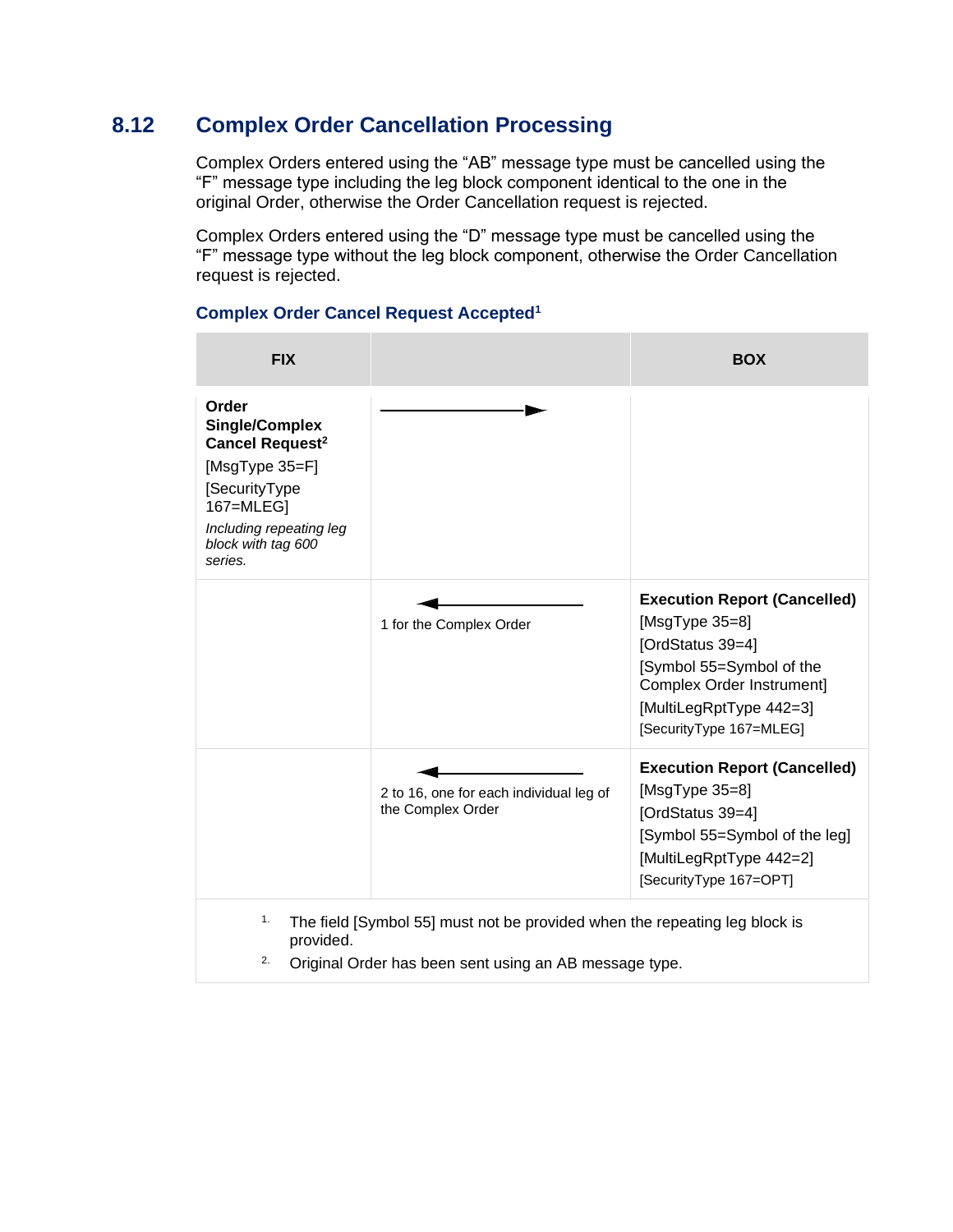### **Complex Order Cancel Request Accepted**

| <b>FIX</b>                                                                                                                                                                                                                  |                                                      | <b>BOX</b>                                                                                                                                                                                   |
|-----------------------------------------------------------------------------------------------------------------------------------------------------------------------------------------------------------------------------|------------------------------------------------------|----------------------------------------------------------------------------------------------------------------------------------------------------------------------------------------------|
| Order<br><b>Single/Complex</b><br>Cancel Request <sup>1</sup><br>[MsgType 35=F]<br>[SecurityType<br>167=MLEG]<br>[Symbol 55=Symbol of<br>the Complex Order<br>Instrument]<br>Repeating leg block IS<br><b>NOT</b> included. |                                                      |                                                                                                                                                                                              |
|                                                                                                                                                                                                                             | For the Complex Order                                | <b>Execution Report (Cancelled)</b><br>[ $MsgType 35=8$ ]<br>[OrdStatus 39=4]<br>[MultiLegRptType 442=3]<br>[SecurityType 167=MLEG]<br>[Symbol 55=Symbol of the<br>Complex Order Instrument] |
| 1.                                                                                                                                                                                                                          | Original Order has been sent using a D message type. |                                                                                                                                                                                              |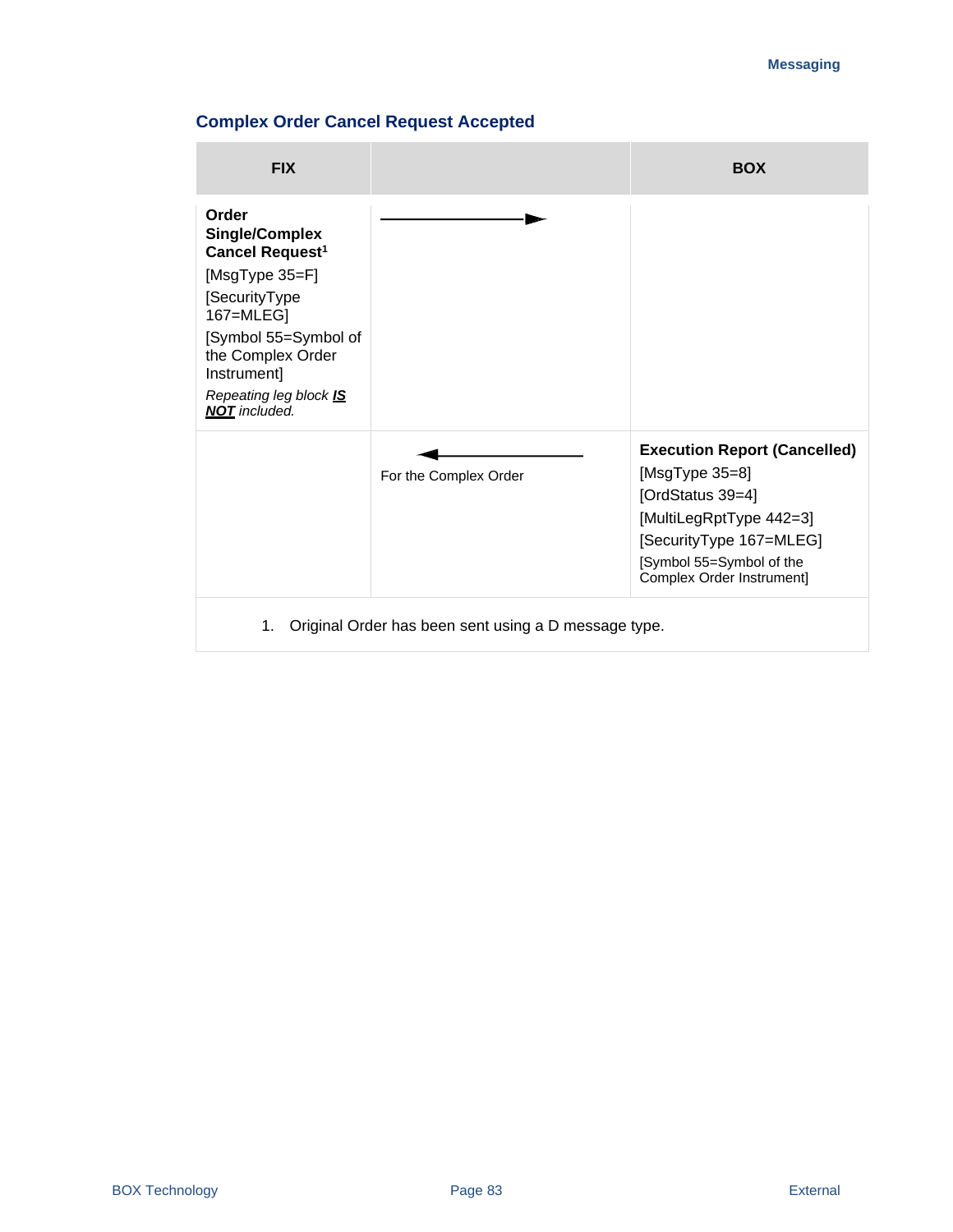# **Complex Order Cancel Request Rejected**

| <b>FIX</b>                                                                                                                                                                                                                                                                                                                                                                                                                                                               |                       | <b>BOX</b>                                                         |
|--------------------------------------------------------------------------------------------------------------------------------------------------------------------------------------------------------------------------------------------------------------------------------------------------------------------------------------------------------------------------------------------------------------------------------------------------------------------------|-----------------------|--------------------------------------------------------------------|
| Order<br><b>Single/Complex</b><br>Cancel Request <sup>1</sup><br>[MsgType 35=F]<br>[SecurityType<br>167=MLEG]<br>[Symbol 55 = MUST<br><b>NOT BE PROVIDED]</b><br>Including repeating leg<br>block with tag 600<br>series.<br>or<br>Order<br><b>Single/Complex</b><br>Cancel Request <sup>2</sup><br>[MsgType 35=F]<br>[SecurityType<br>167=MLEG]<br>[Symbol 55=Symbol of<br>the Complex Order<br>Instrument]<br>Repeating leg block is<br>not provided and/or<br>ignore. |                       |                                                                    |
|                                                                                                                                                                                                                                                                                                                                                                                                                                                                          | For the Complex Order | <b>Order Single/Complex Cancel</b><br>Reject<br>[ $MsgType 35=9$ ] |
| 1.<br>Original Order has been sent using an AB message type.<br>2.<br>Original Order has been sent using a D message type.                                                                                                                                                                                                                                                                                                                                               |                       |                                                                    |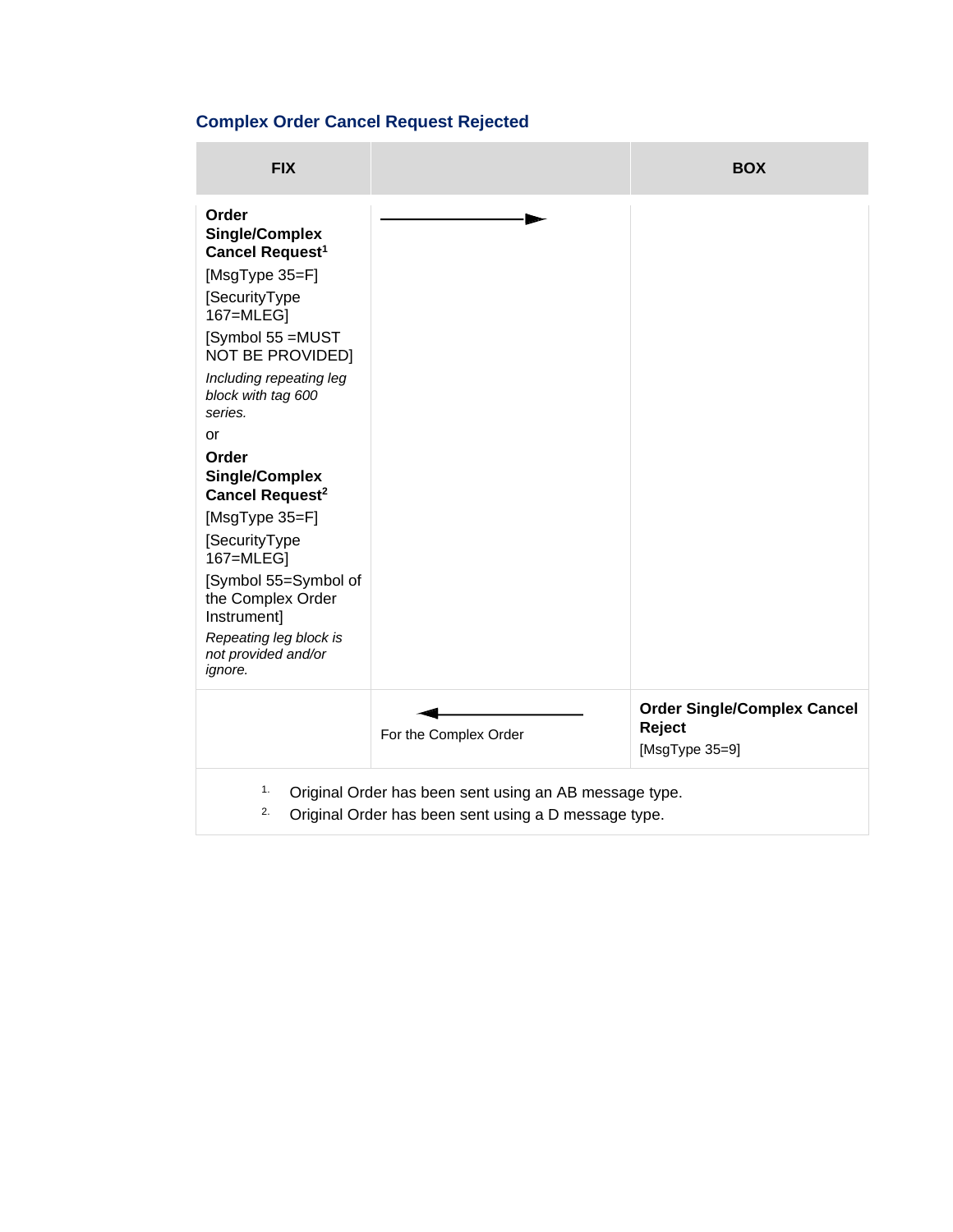| <b>FIX</b> |                                                                                         | <b>BOX</b>                                                                                                                                                                                             |
|------------|-----------------------------------------------------------------------------------------|--------------------------------------------------------------------------------------------------------------------------------------------------------------------------------------------------------|
|            | 1 for the Complex Order                                                                 | <b>Execution Report</b><br>$(Cancelled)^{1,2}$<br>[ $MsgType 35=8$ ]<br>OrdStatus 39=4]<br>[MultiLegRptType 442=3]<br>[SecurityType 167=MLEG]<br>[Symbol 55=Symbol of the<br>Complex Order Instrument] |
|            | 2 to 16, one for each individual leg of<br>the Complex Order                            | <b>Execution Report (Cancelled)</b><br>[ $MsgType 35=8$ ]<br>[OrdStatus 39=4]<br>[MultiLegRptType 442=2]<br>[SecurityType 167=OPT]<br>[Symbol 55=Symbol of the leg]                                    |
| 1.<br>2.   | Will be sent for every booked Order of the Participant.<br>No [OrigClOrdID 41] is sent. |                                                                                                                                                                                                        |

#### **Global Cancellation of all Complex Orders for a Participant Initiated by BOX MOC or Session Orders are Cancelled ([TimeInForce 59=W])**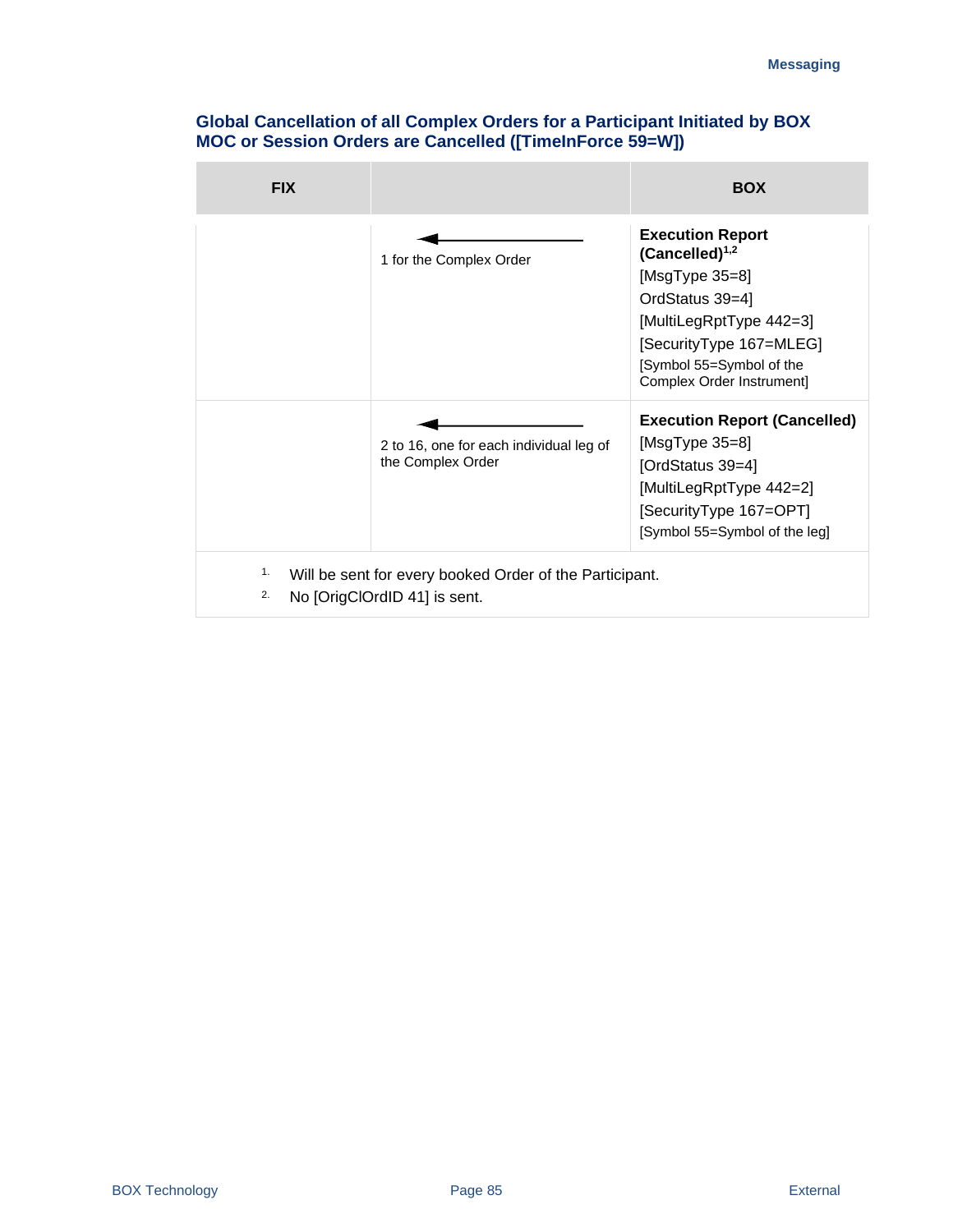### **8.13 Complex Order Trade Messages**

### **FIX BOX** 1 for the Complex Order **Execution Report** [MsgType 35=8] OrdStatus 39=4] [ExecTransType 20=1] [MultiLegRptType 442=3] [SecurityType 167=MLEG] [Symbol 55=Symbol of the Complex Order Instrument] 2 to 16, one for each individual leg of the Complex Order **Execution Report (Cancelled)** [MsgType 35=8] [OrdStatus 39=4] [ExecTransType 20=1] [MultiLegRptType 442=2] [SecurityType 167=OPT] [Symbol 55=Symbol of the leg]

#### **Cancellation of a Complex Order Trade performed by BOX MOC**

# **8.14 Complex Order Auction Phase Processing**

The features supported and managed with the "PI" message type are: PIP, Solicitation, Facilitation and Customer Cross Order. The field [Auction Type 9383] allows Participants to specify what they want to do when they are sending "PI" message type.

PIP Initial Complex Order messages entered for Solicitation and Facilitation auction types using the "PI" message type including the leg block component must be cancelled using the "F" message type otherwise the cancellation request is rejected.

PIP Initial Complex Order messages entered for Solicitation and Facilitation auction types using the "PI" message type not including the leg block component must be cancelled using the "F" message type without the leg block component, otherwise the cancellation request is rejected.

PIP Initial Complex Order messages entered for PIP including the leg block component must be improved using the "PI" message type including the leg block component otherwise the PIP Initial Order is rejected.

PIP Initial Complex Order messages entered for PIP not including the leg block component must be improved using the "PI" message type without the leg block component, otherwise the PIP Initial Order for the improvement is rejected.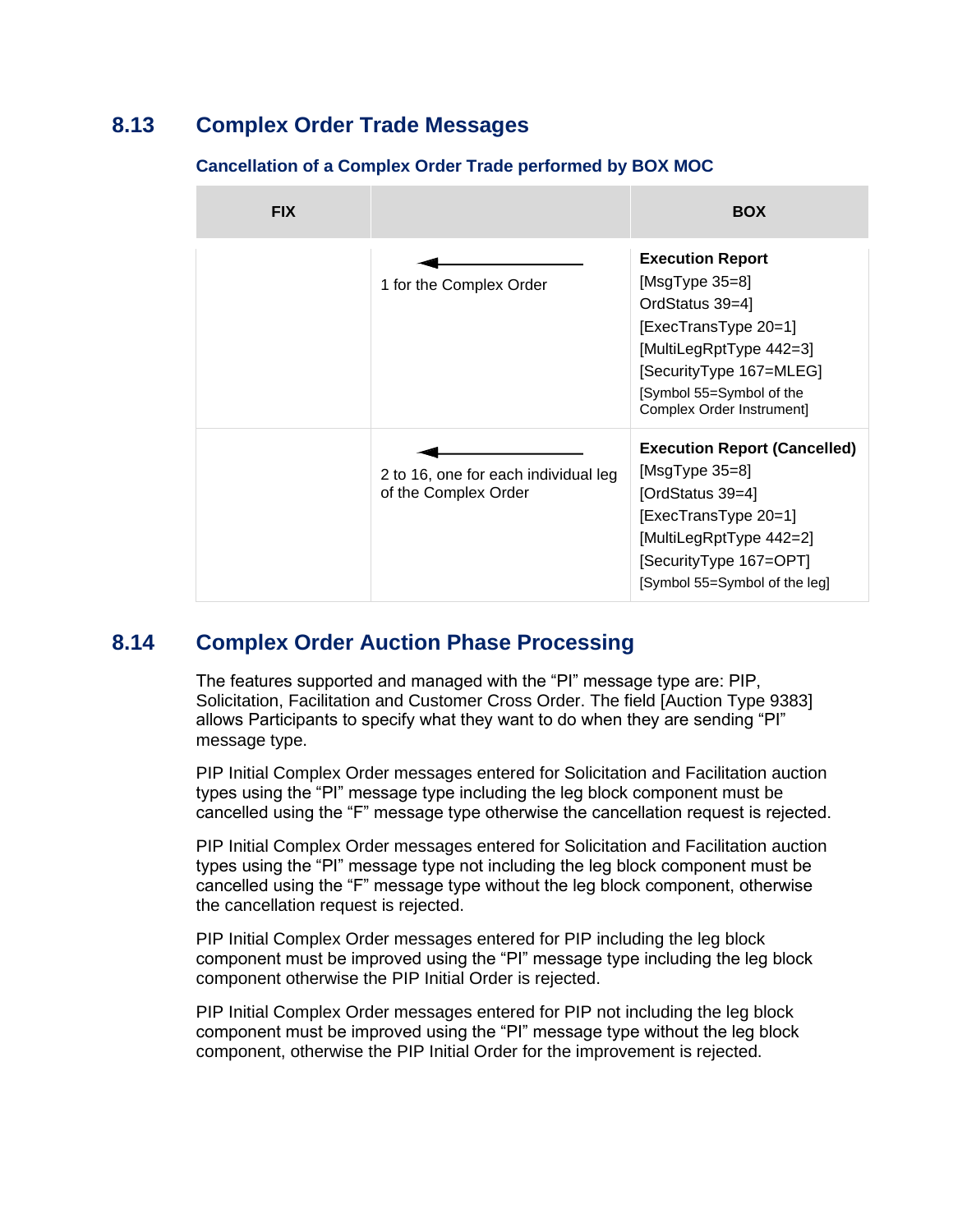### **PIP Initial Complex Order Accepted and Gets Traded<sup>1</sup>**

| <b>FIX</b>                                                                                                                                                           |                                                                         | <b>BOX</b>                                                                                                                                                                                                                           |
|----------------------------------------------------------------------------------------------------------------------------------------------------------------------|-------------------------------------------------------------------------|--------------------------------------------------------------------------------------------------------------------------------------------------------------------------------------------------------------------------------------|
| <b>PIP Initial Order</b><br>[MsgType 35=PI]<br>[SecurityType<br>167=MLEG]<br>[Symbol 55=NOT<br>PROVIDED]<br>Including repeating leg<br>block with tag 600<br>series. |                                                                         |                                                                                                                                                                                                                                      |
|                                                                                                                                                                      | 1 for the Complex Order (Buy<br>side)                                   | <b>Execution Report (New)</b><br>[ $MsgType 35=8$ ]<br>[OrdStatus 39=0]<br>[Side 54=1]<br>[ImprovementPhaseID 7900=X]<br>[MultiLegRptType 442=3]<br>[SecurityType 167=MLEG]<br>[Symbol 55=Symbol of the<br>Complex Order Instrument] |
|                                                                                                                                                                      | 2 to 16, one for each individual leg<br>of the Complex Order (Buy side) | <b>Execution Report (New)</b><br>[ $MsgType 35=8$ ]<br>[OrdStatus 39=0]<br>[Side $54 = 1$ ]<br>[ImprovementPhaseID 7900=X]<br>[MultiLegRptType 442=2]<br>[SecurityType 167=OPT]<br>[Symbol 55=Symbol of the leg]                     |
|                                                                                                                                                                      | 1 for the Complex Order (Sell<br>side)                                  | <b>Execution Report (New)</b><br>[MsgType 35=8]<br>[OrdStatus 39=0]<br>[Side 54=2]<br>[ImprovementPhaseID 7900=X]<br>[MultiLegRptType 442=3]<br>[SecurityType 167=MLEG]<br>[Symbol 55=Symbol of the<br>Complex Order Instrument]     |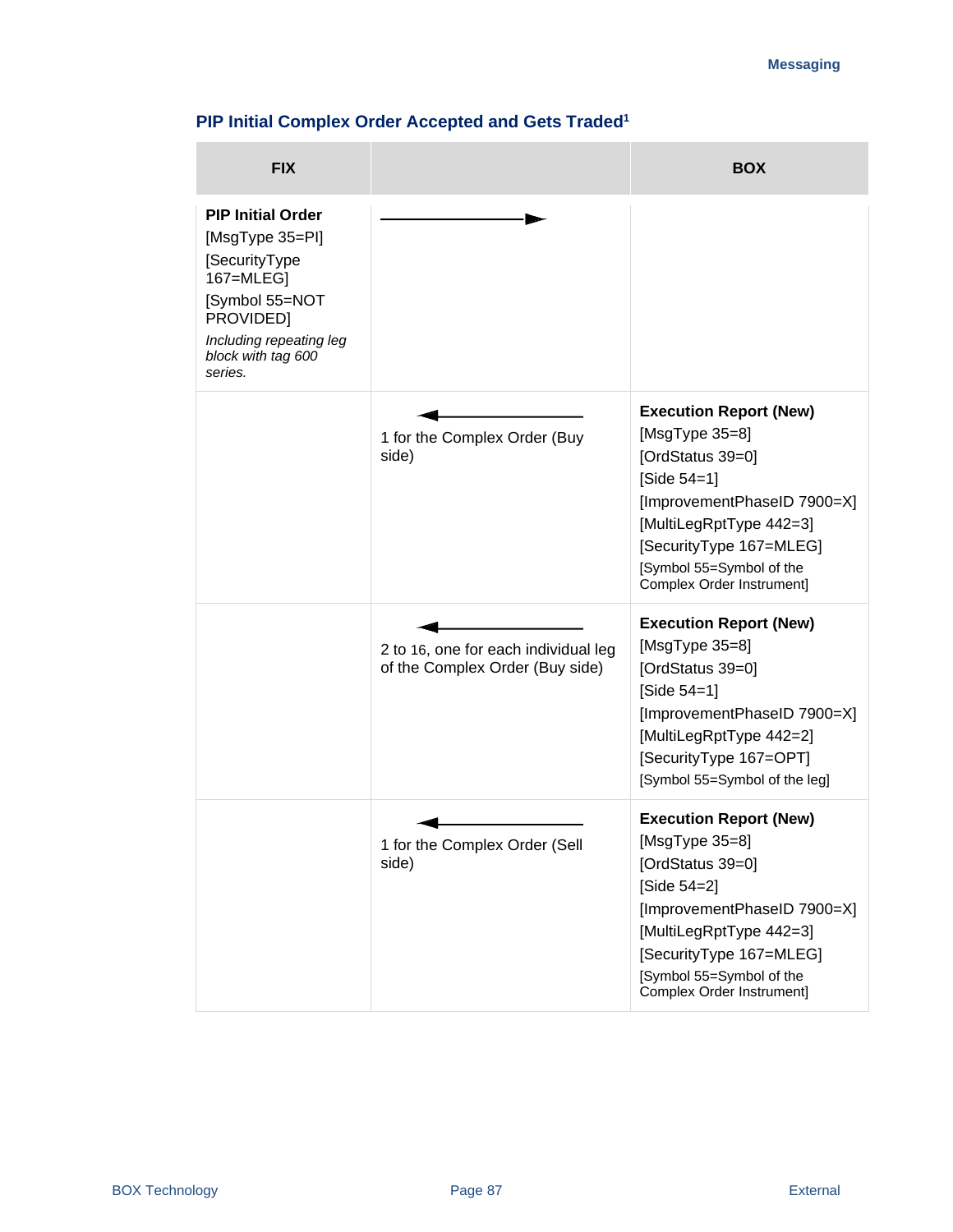| <b>FIX</b> |                                                                          | <b>BOX</b>                                                                                                                                                                                                                              |
|------------|--------------------------------------------------------------------------|-----------------------------------------------------------------------------------------------------------------------------------------------------------------------------------------------------------------------------------------|
|            | 2 to 16, one for each individual leg<br>of the Complex Order (Sell side) | <b>Execution Report (New)</b><br>[ $MsgType 35=8$ ]<br>[OrdStatus 39=0]<br>[Side 54=2]<br>[ImprovementPhaseID 7900=X]<br>[MultiLegRptType 442=2]<br>[SecurityType 167=OPT]<br>[Symbol 55=Symbol of the leg]                             |
|            | 1 for the Complex Order (Buy<br>side)                                    | <b>Execution Report (Filled)</b><br>[ $MsgType 35=8$ ]<br>[OrdStatus 39=2]<br>[Side 54=1]<br>[ImprovementPhaseID 7900=X]<br>[MultiLegRptType 442=3]<br>[SecurityType 167=MLEG]<br>[Symbol 55=Symbol of the<br>Complex Order Instrument] |
|            | 2 to 16, one for each individual leg<br>of the Complex Order (Buy side)  | <b>Execution Report (Filled)</b><br>[ $MsgType 35=8$ ]<br>[OrdStatus 39=2]<br>[Side $54 = 1$ ]<br>[ImprovementPhaseID 7900=X]<br>[MultiLegRptType 442=2]<br>[SecurityType 167=OPT]<br>[Symbol 55=Symbol of the leg]                     |
|            | 1 for the Complex Order (Sell<br>side)                                   | <b>Execution Report (Filled)</b><br>[MsgType 35=8]<br>[OrdStatus 39=2]<br>[Side 54=2]<br>[ImprovementPhaseID 7900=X]<br>[MultiLegRptType 442=3]<br>[SecurityType 167=MLEG]<br>[Symbol 55=Symbol of the<br>Complex Order Instrument]     |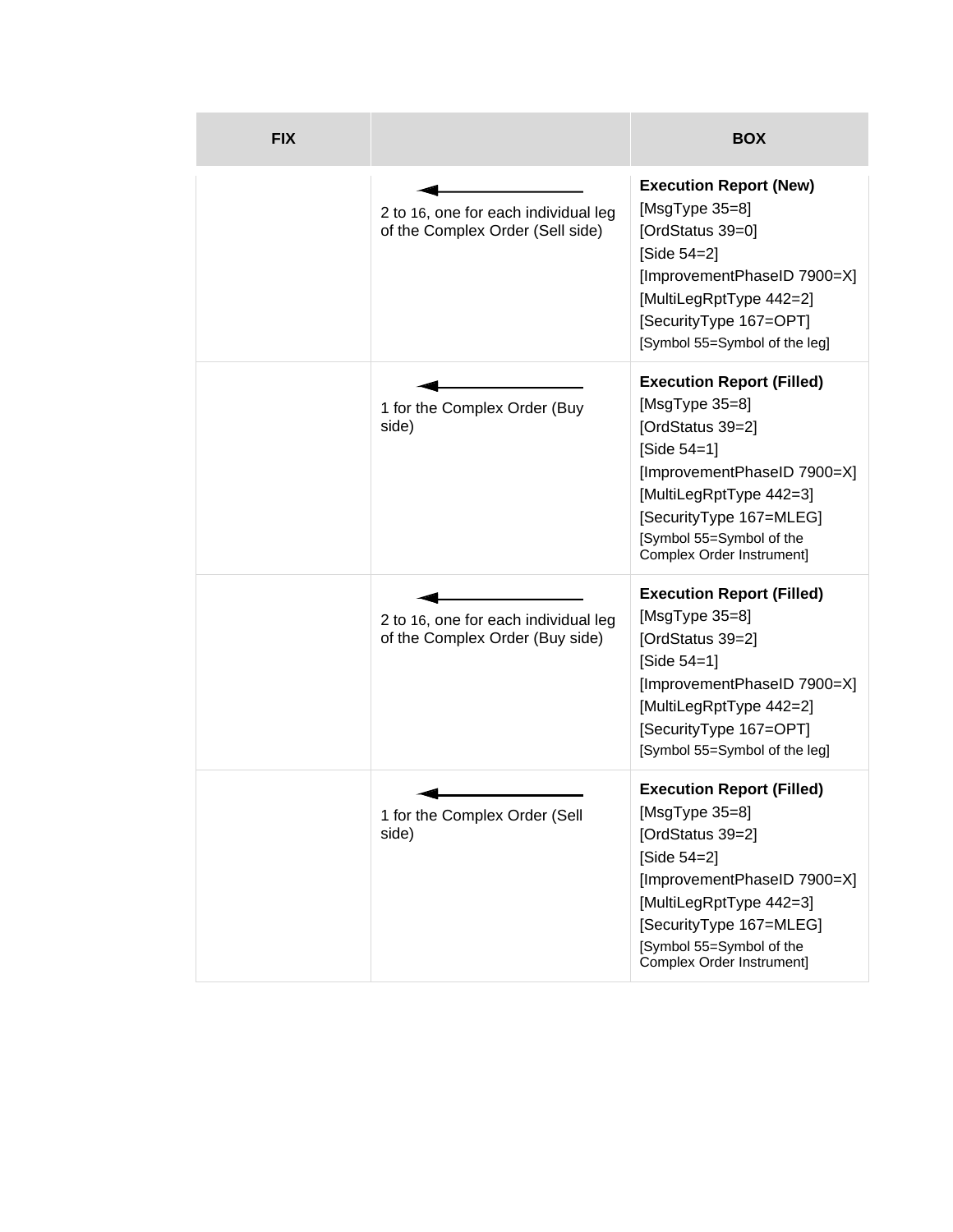| <b>FIX</b> |                                                                          | <b>BOX</b>                                                                                                                                                                                                    |
|------------|--------------------------------------------------------------------------|---------------------------------------------------------------------------------------------------------------------------------------------------------------------------------------------------------------|
|            | 2 to 16, one for each individual leg<br>of the Complex Order (Sell side) | <b>Execution Report (Filled)</b><br>[MsgType $35=8$ ]<br>[OrdStatus 39=2]<br>[Side 54=2]<br>[ImprovementPhaseID 7900=X]<br>[MultiLegRptType 442=2]<br>[SecurityType 167=OPT]<br>[Symbol 55=Symbol of the leg] |
|            | Complex Order Instrument is created with this message or already exists  |                                                                                                                                                                                                               |

# **PIP Initial Complex Order Accepted – Instrument Already Exists<sup>1</sup>**

| <b>FIX</b>                                                                                                                                                                       |                                  | <b>BOX</b>                                                                                                                                                                                                                                |
|----------------------------------------------------------------------------------------------------------------------------------------------------------------------------------|----------------------------------|-------------------------------------------------------------------------------------------------------------------------------------------------------------------------------------------------------------------------------------------|
| <b>PIP Initial Order</b><br>[MsgType 35=PI]<br>[SecurityType<br>167=MLEG]<br>[Symbol 55=Symbol of<br>the Complex Order<br>Instrument]<br>Repeating leg block IS<br>NOT provided. |                                  |                                                                                                                                                                                                                                           |
|                                                                                                                                                                                  | For the Complex Order (Buy side) | <b>Execution Report (New)</b><br>[ $MsgType 35=8$ ]<br>[OrdStatus 39=0]<br>[Side $54 = 1$ ]<br>[ImprovementPhaseID 7900=X]<br>[MultiLegRptType 442=3]<br>[SecurityType 167=MLEG]<br>[Symbol 55=Symbol of the<br>Complex Order Instrument] |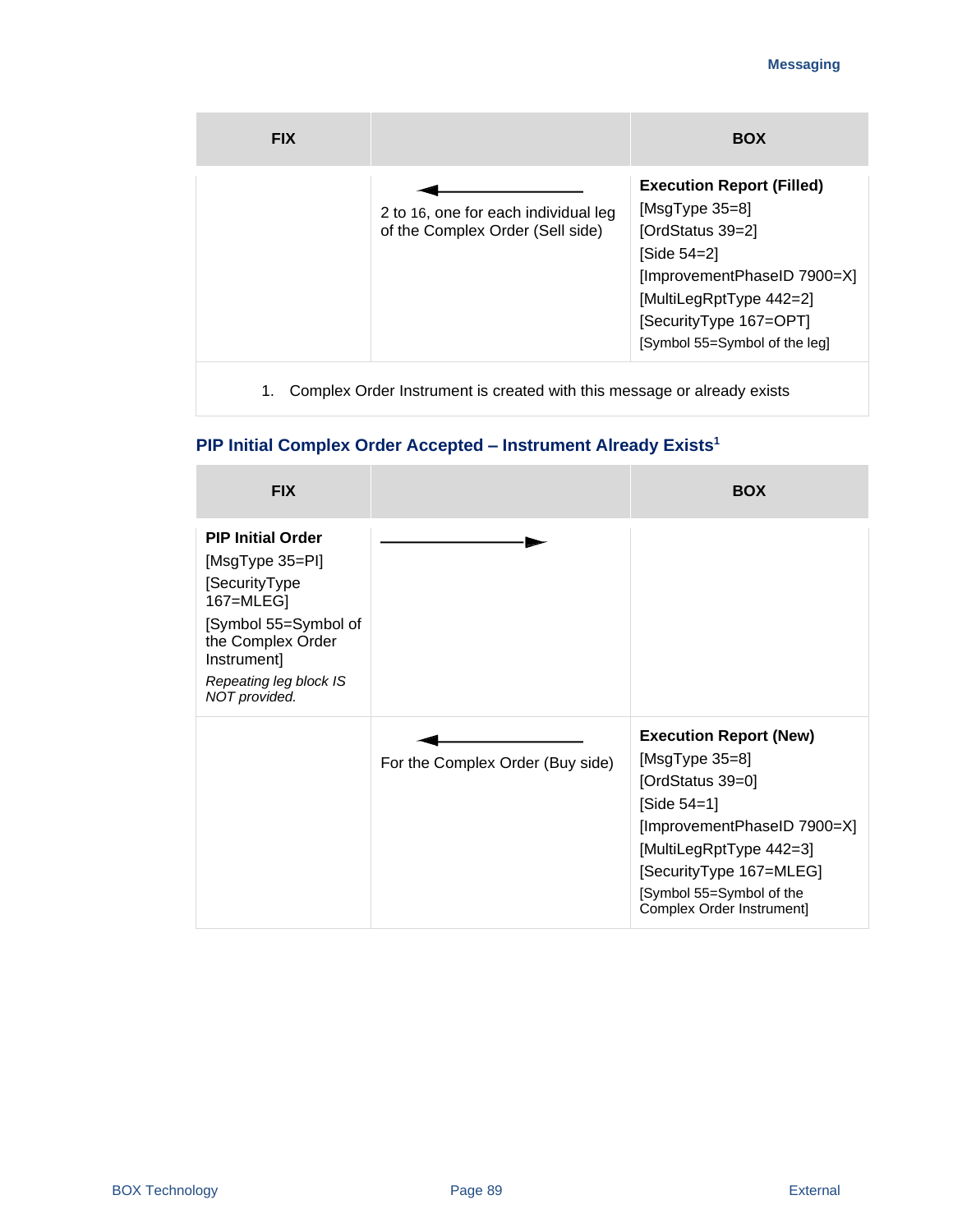| <b>FIX</b> |                                                                            | <b>BOX</b>                                                                                                                                                                                                                          |
|------------|----------------------------------------------------------------------------|-------------------------------------------------------------------------------------------------------------------------------------------------------------------------------------------------------------------------------------|
|            | For the Complex Order (Sell side)                                          | <b>Execution Report (New)</b><br>[MsgType $35=8$ ]<br>[OrdStatus 39=0]<br>[Side 54=2]<br>[ImprovementPhaseID 7900=X]<br>[MultiLegRptType 442=3]<br>[SecurityType 167=MLEG]<br>[Symbol 55=Symbol of the<br>Complex Order Instrument] |
| 1.         | Complex Order Instrument must already exist prior to sending this message. |                                                                                                                                                                                                                                     |

### **PIP Initial Complex Order – Instrument Creation is Rejected<sup>1</sup>**

| <b>FIX</b>                                                                                                                                                          |                                                                                                                                                                                                                                 | <b>BOX</b>                                         |
|---------------------------------------------------------------------------------------------------------------------------------------------------------------------|---------------------------------------------------------------------------------------------------------------------------------------------------------------------------------------------------------------------------------|----------------------------------------------------|
| <b>PIP Initial Order</b><br>[MsgType 35=PI]<br>[SecurityType<br>167=MLEG]<br>Symbol 55=NOT<br>PROVIDED]<br>Including repeating leg<br>block with tag 600<br>series. |                                                                                                                                                                                                                                 |                                                    |
|                                                                                                                                                                     |                                                                                                                                                                                                                                 | <b>Business Message Reject</b><br>$[MsgType 35=i]$ |
|                                                                                                                                                                     | 1. The request to create a new Complex Order Instrument is rejected due to: a) one<br>of the provided leg does not exist or is not valid; b) one or more field values<br>provided in the instrument request portion is invalid. |                                                    |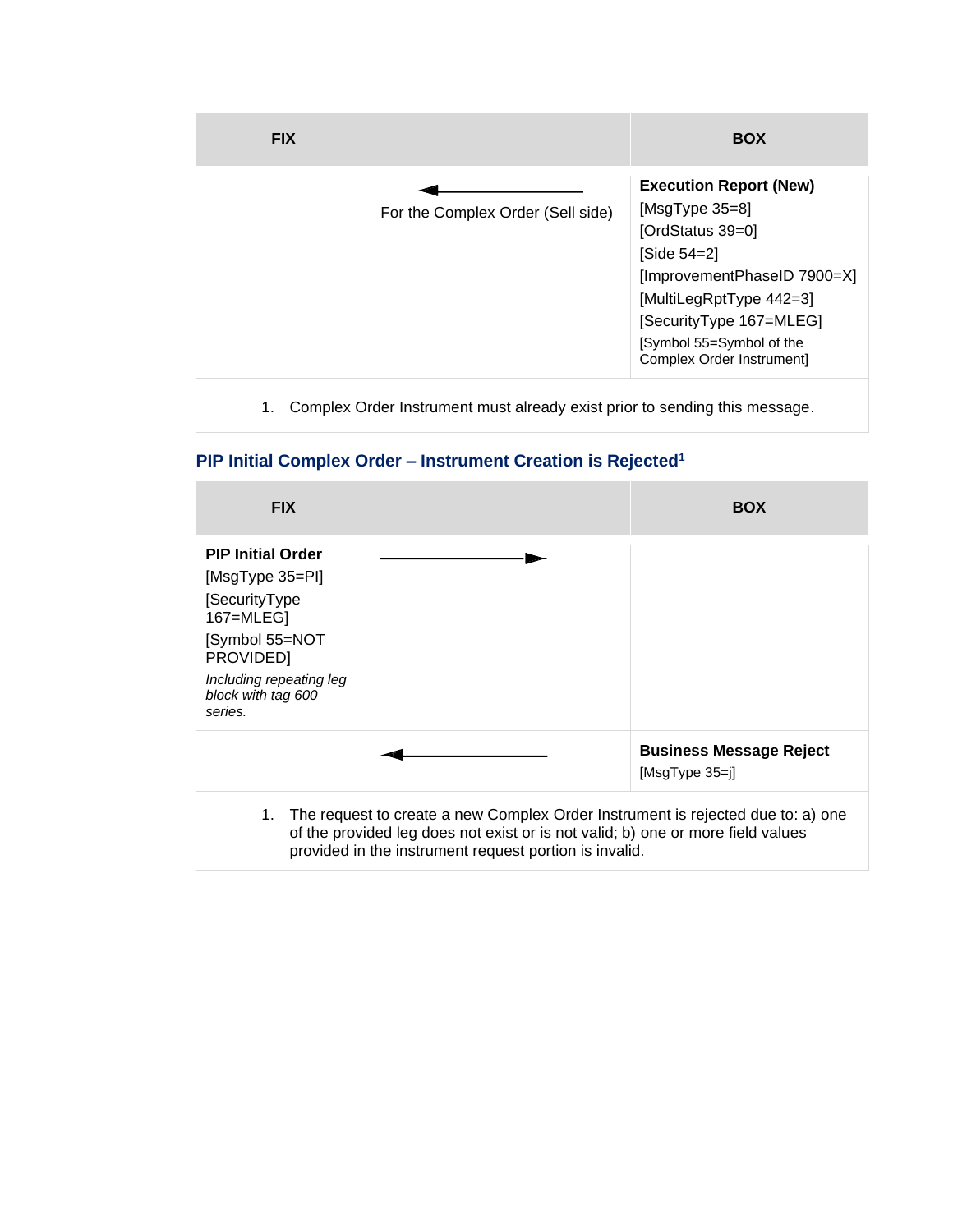### **8.15 Directed Complex Order**

Directed Complex Orders entered using the "AB" message type must be modified using the "AC" message type otherwise the Order Modification request is rejected.

Directed Complex Orders entered using the "D" message type must be modified using the "G" message type otherwise the Order Modification request is rejected.

Directed Complex Orders entered using the "AB" message type must be cancelled using the "F" message type including the leg block component otherwise the Order Cancellation request is rejected.

Directed Complex Orders entered using the "D" message type must be cancelled using the "F" message type without the leg block component, otherwise the Order Cancellation request is rejected.

#### **Sending a Directed Complex Order that Gets Accepted and Transformed into a PIP Initial Order<sup>21</sup>**

| <b>FIX</b>                                                                                                                                                                                                           |                                                                        | <b>BOX</b>                                                                                                                                                      |
|----------------------------------------------------------------------------------------------------------------------------------------------------------------------------------------------------------------------|------------------------------------------------------------------------|-----------------------------------------------------------------------------------------------------------------------------------------------------------------|
| <b>New Multi-Leg Order</b><br>- Single<br>[MsgType 35=AB]<br>[ExecutingParticipantID<br>7901=XYZ]<br>[SecurityType]<br>167=MLEG]<br>[RoutingInst 9303=O]<br>Including repeating leg<br>block with tag 600<br>series. |                                                                        |                                                                                                                                                                 |
|                                                                                                                                                                                                                      | 1 for the Complex Order (DO side)                                      | <b>Execution Report (Directed)</b><br>[MsgType $35=8$ ]<br>[OrdStatus 39=Q]<br>[SecurityType 167=MLEG]<br>[Symbol 55=Symbol of the<br>Complex Order Instrument] |
|                                                                                                                                                                                                                      | 2 to 16, one for each individual leg<br>of the Complex Order (DO side) | <b>Execution Report (Directed)</b><br>[ $MsgType 35=8$ ]<br>[OrdStatus 39=Q]<br>[SecurityType 167=OPT]<br>[Symbol 55=Symbol of the leg]                         |

<sup>&</sup>lt;sup>21</sup>Complex Order Instrument is created with this message or already exists.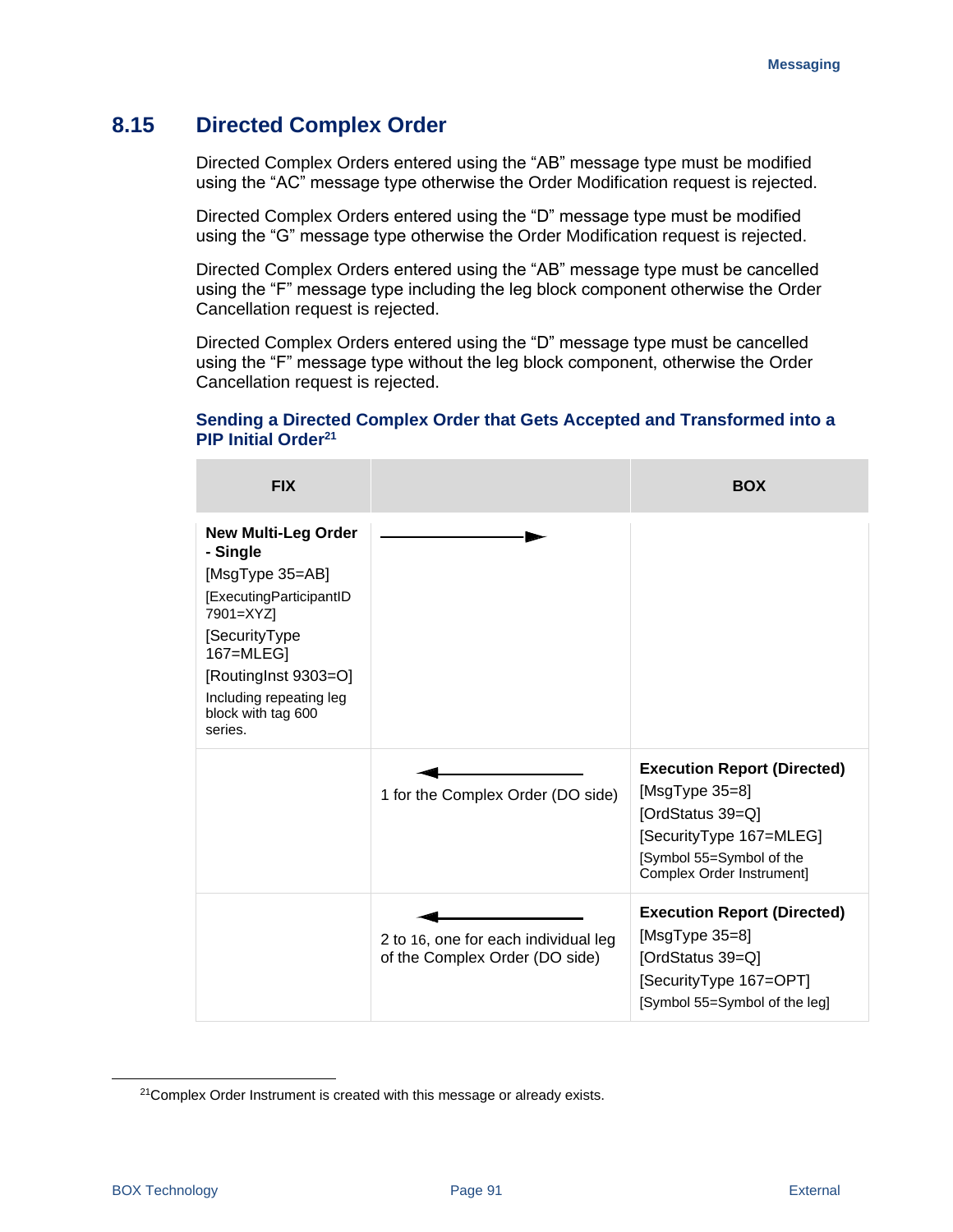| <b>FIX</b> |                                                                        | <b>BOX</b>                                                                                                                                                                                       |
|------------|------------------------------------------------------------------------|--------------------------------------------------------------------------------------------------------------------------------------------------------------------------------------------------|
|            | 1 for the Complex Order (DO side)                                      | <b>Execution Report (New in</b><br>PIP)<br>[ $MsgType 35=8$ ]<br>[OrdStatus 39=0]<br>[ImprovePhaseId 7900=X]<br>[SecurityType 167=MLEG]<br>[Symbol 55=Symbol of the<br>Complex Order Instrument] |
|            | 2 to 16, one for each individual leg<br>of the Complex Order (DO side) | <b>Execution Report (New in</b><br>PIP)<br>[ $MsgType 35=8$ ]<br>[OrdStatus 39=0]<br>[ImprovePhaseId 7900=X]<br>[SecurityType 167=OPT]<br>[Symbol 55=Symbol of the leg]                          |
|            | 1 for the Complex Order (DO side)                                      | <b>Execution Report (Filled)</b><br>[ $MsgType 35=8$ ]<br>[OrdStatus 39=2]<br>[ImprovePhaseId 7900=X]<br>[SecurityType 167=MLEG]<br>[Symbol 55=Symbol of the<br>Complex Order Instrument]        |
|            | 2 to 16, one for each individual leg<br>of the Complex Order (DO side) | <b>Execution Report (Filled)</b><br>[ $MsgType 35=8$ ]<br>[OrdStatus 39=2]<br>[SecurityType 167=OPT]<br>[Symbol 55=Symbol of the leg]<br>[ImprovePhaseId 7900=X]                                 |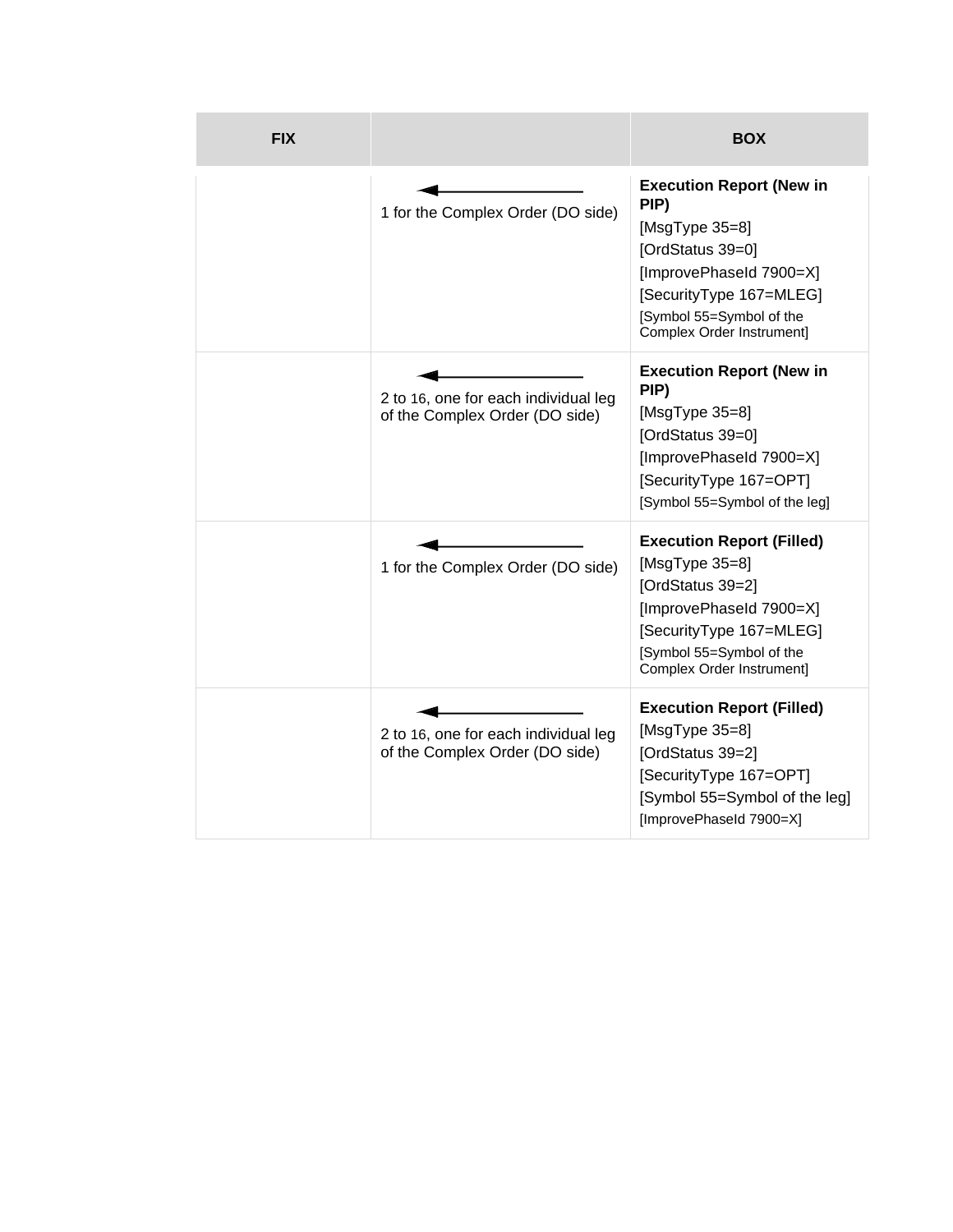| <b>FIX</b>                                                                                                                                                                                                          |                                   | <b>BOX</b>                                                                                                                                                                                       |
|---------------------------------------------------------------------------------------------------------------------------------------------------------------------------------------------------------------------|-----------------------------------|--------------------------------------------------------------------------------------------------------------------------------------------------------------------------------------------------|
| <b>New Single/Complex</b><br>Order<br>[ $MsgType 35=D$ ]<br>[SecurityType<br>167=MLEG]<br>[ExecutingParticipantl<br>D 7901=XYZ]<br>[Symbol 55=Symbol of<br>the Complex Order<br>Instrument]<br>[RoutingInst 9303=O] |                                   |                                                                                                                                                                                                  |
|                                                                                                                                                                                                                     | For the Complex Order (DO side)   | <b>Execution Report (Directed)</b><br>[ $MsgType 35=8$ ]<br>[OrdStatus 39=Q]<br>[SecurityType 167=MLEG]<br>[Symbol 55=Symbol of the<br>Complex Order Instrument]                                 |
|                                                                                                                                                                                                                     | For the Complex Order (DO side)   | <b>Execution Report (New in</b><br>PIP)<br>[ $MsgType 35=8$ ]<br>[OrdStatus 39=0]<br>[SecurityType 167=MLEG]<br>[ImprovePhaseId 7900=X]<br>[Symbol 55=Symbol of the<br>Complex Order Instrument] |
|                                                                                                                                                                                                                     | 1 for the Complex Order (DO side) | <b>Execution Report (Filled)</b><br>[ $MsgType 35=8$ ]<br>[OrdStatus 39=2]<br>[SecurityType 167=MLEG]<br>[ImprovePhaseId 7900=X]<br>[Symbol 55=Symbol of the<br>Complex Order Instrument]        |

#### **Sending a Directed Complex Order on an Existing Instrument that Gets Accepted and Transformed into a PIP Initial Order<sup>22</sup>**

<sup>&</sup>lt;sup>22</sup>The Complex Order Instrument must already exist prior to sending the Directed Order.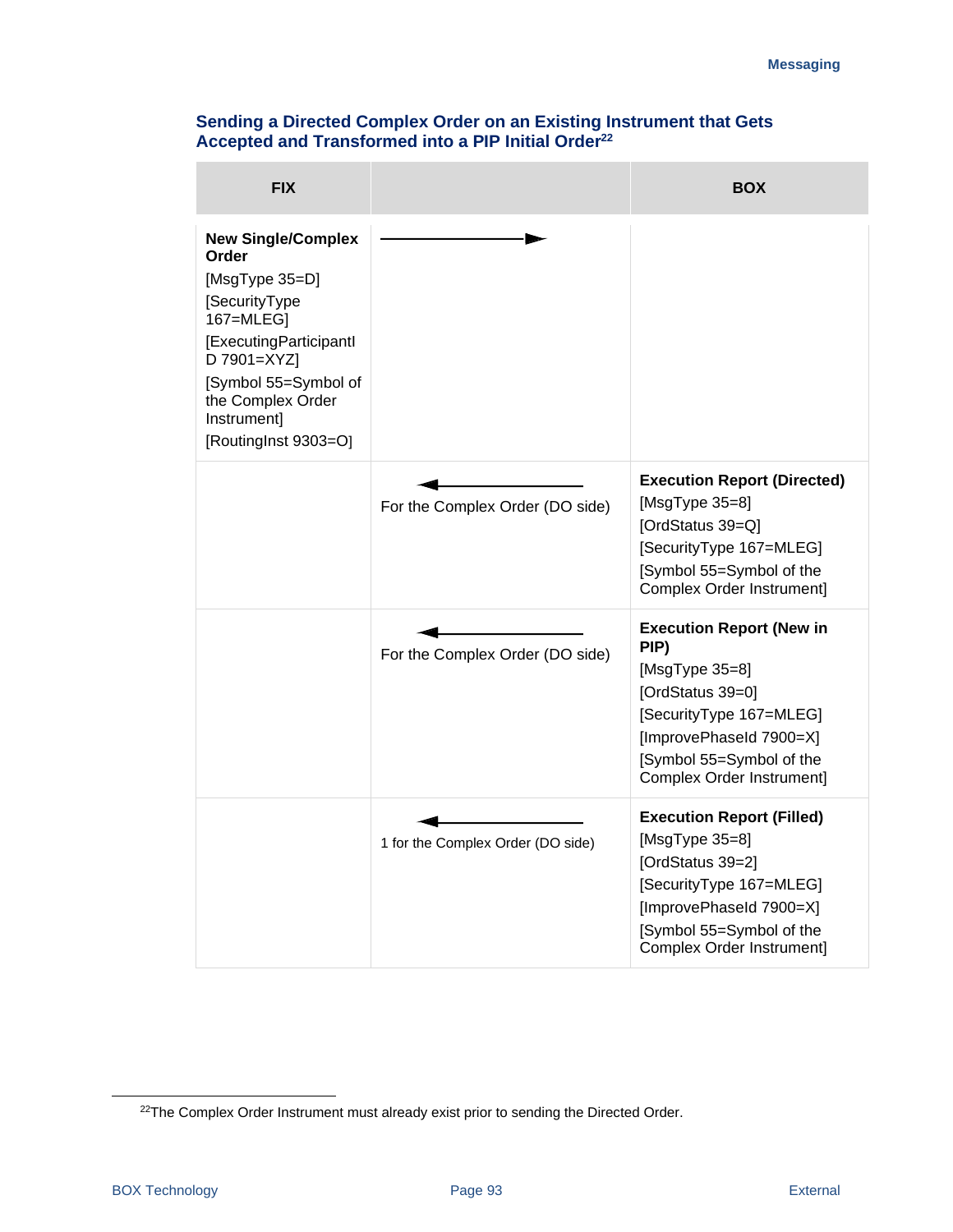| <b>FIX</b> |                                                                        | <b>BOX</b>                                                                                                                                                       |
|------------|------------------------------------------------------------------------|------------------------------------------------------------------------------------------------------------------------------------------------------------------|
|            | 2 to 16, one for each individual leg<br>of the Complex Order (DO side) | <b>Execution Report (Filled)</b><br>[ $MsgType 35=8$ ]<br>[OrdStatus 39=2]<br>[SecurityType 167=OPT]<br>[Symbol 55=Symbol of the leg]<br>[ImprovePhaseId 7900=X] |

# **8.16 Solicitation / Facilitation Auctions**

### **Solicitation or Facilitation Auction Accepted and Traded**

| <b>FIX</b>                                                                                                                                 | <b>BOX</b>                                                                                                                                                                   |
|--------------------------------------------------------------------------------------------------------------------------------------------|------------------------------------------------------------------------------------------------------------------------------------------------------------------------------|
| <b>Auction Initial Order</b><br>[MsgType 35=PI]<br>[AuctionType 9383=B]<br>for Solicitation or<br>[AuctionType 9383=C]<br>for Facilitation |                                                                                                                                                                              |
|                                                                                                                                            | <b>Execution Report (New)<sup>1</sup></b><br>[ $MsgType 35=8$ ]<br>[OrdStatus 39=0]<br>[AuctionType 9383=B or C]<br>[ImprovementPhaseID 7900=X]                              |
|                                                                                                                                            | <b>Execution Report (New)<sup>2</sup></b><br>[ $MsgType 35=8$ ]<br>[OrdStatus 39=0]<br>[AuctionType 9383=B or C]<br>[ImprovementPhaseID 7900=X]                              |
|                                                                                                                                            | <b>Execution Report (Filled)</b> <sup>1</sup><br>[ $MsgType 35=8$ ]<br>[OrdStatus 39=2]<br>[[AuctionType 9383=B or C]<br>[TrdType 828=B or C]<br>[ImprovementPhaseID 7900=X] |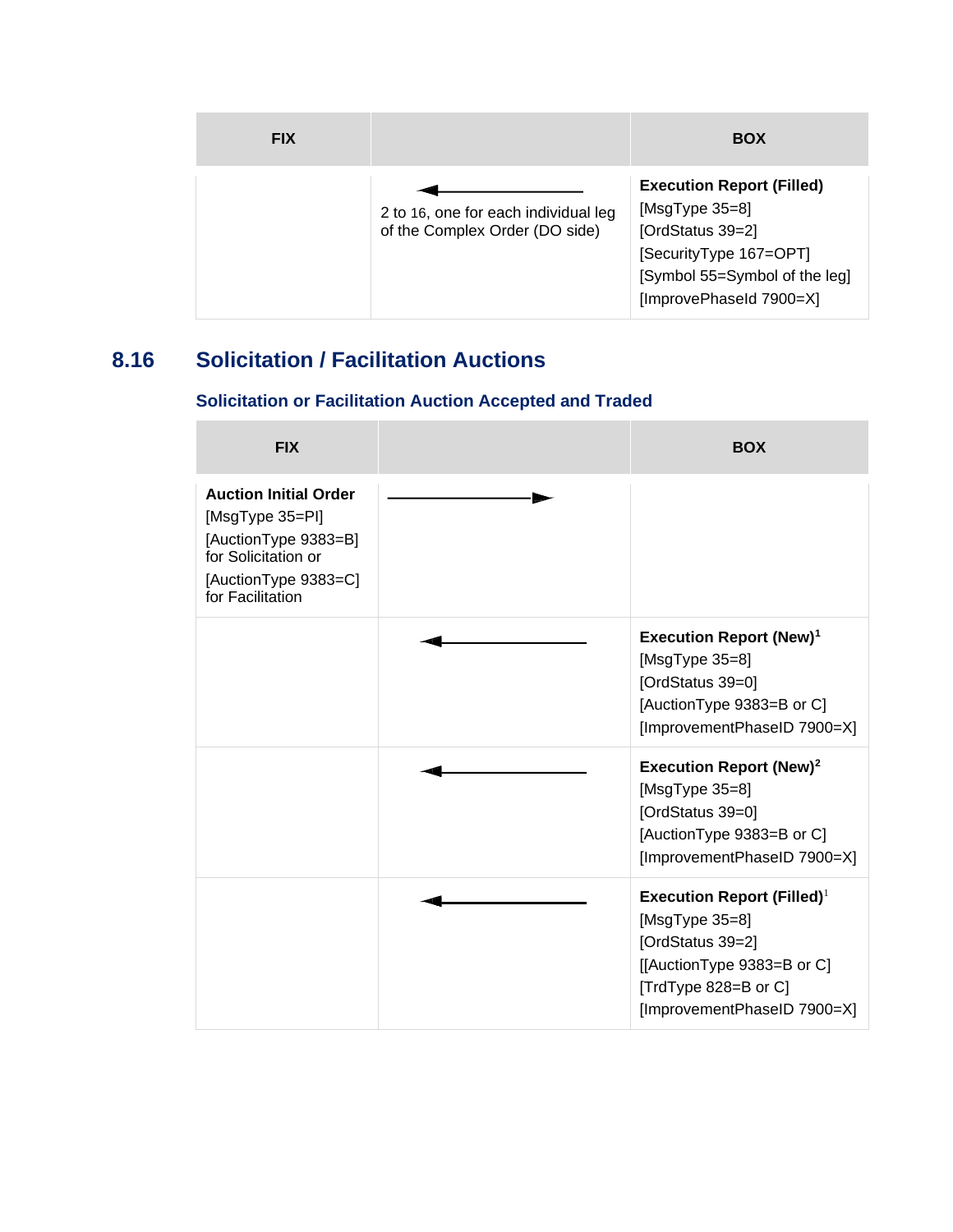| <b>FIX</b>                                            | <b>BOX</b>                                                                                                                                                                  |
|-------------------------------------------------------|-----------------------------------------------------------------------------------------------------------------------------------------------------------------------------|
|                                                       | <b>Execution Report (Filled)</b> <sup>2</sup><br>[ $MsgType 35=8$ ]<br>[OrdStatus 39=2]<br>[AuctionType 9383=B or C]<br>[TrdType 828=B or C]<br>[ImprovementPhaseID 7900=X] |
| 1.<br>For the Dealer side.<br>2.<br>For the MBF side. |                                                                                                                                                                             |

### **Solicitation or Facilitation Auction Accepted and Cancelled**

| <b>FIX</b>                                                                                                                                 | <b>BOX</b>                                                                                                                                      |
|--------------------------------------------------------------------------------------------------------------------------------------------|-------------------------------------------------------------------------------------------------------------------------------------------------|
| <b>Auction Initial Order</b><br>[MsgType 35=PI]<br>[AuctionType 9383=B]<br>for Solicitation or<br>[AuctionType 9383=C]<br>for Facilitation |                                                                                                                                                 |
|                                                                                                                                            | <b>Execution Report (New)<sup>1</sup></b><br>[ $MsgType 35=8$ ]<br>[OrdStatus 39=0]<br>[AuctionType 9383=B or C]<br>[ImprovementPhaseID 7900=X] |
|                                                                                                                                            | <b>Execution Report (New)<sup>2</sup></b><br>[ $MsgType 35=8$ ]<br>[OrdStatus 39=0]<br>[AuctionType 9383=B or C]<br>[ImprovementPhaseID 7900=X] |
| <b>Order Cancel</b><br><b>Request</b><br>[MsgType 35=F]                                                                                    |                                                                                                                                                 |
|                                                                                                                                            | <b>Execution Report (Cancelled)</b><br>[ $MsgType 35=8$ ]<br>[OrdStatus 39=4]<br>[AuctionType 9383=B or C]<br>[ImprovementPhaseID 7900=X]       |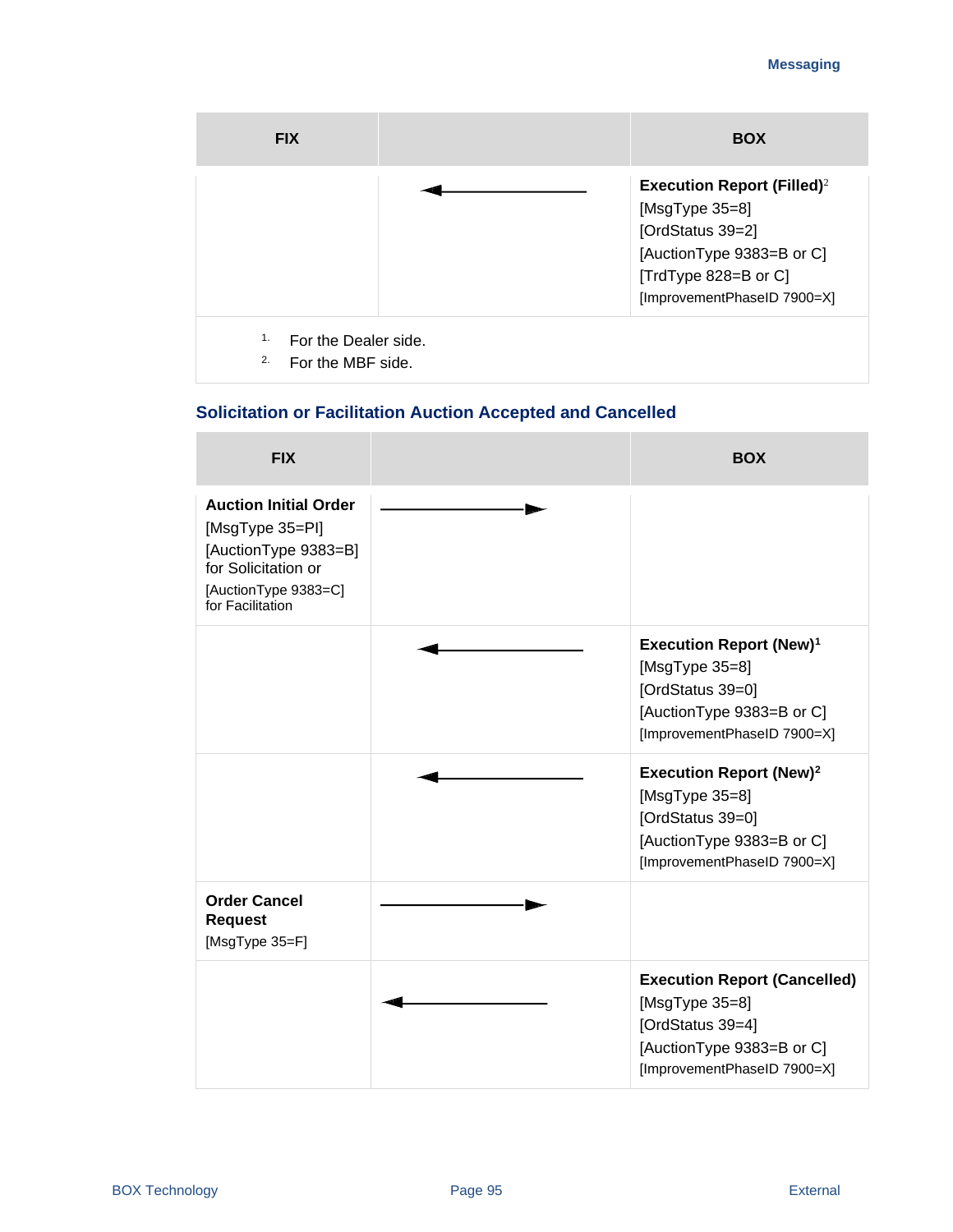| <b>FIX</b>                                      | <b>BOX</b>                                                                                                                                |
|-------------------------------------------------|-------------------------------------------------------------------------------------------------------------------------------------------|
|                                                 | <b>Execution Report (Cancelled)</b><br>[ $MsgType 35=8$ ]<br>[OrdStatus 39=4]<br>[AuctionType 9383=B or C]<br>[ImprovementPhaseID 7900=X] |
| 3. For the Dealer side.<br>4. For the MBF side. |                                                                                                                                           |

# **8.17 QOO Entry**

| <b>FIX</b>                                                              | <b>BOX</b>                                                                                                     |
|-------------------------------------------------------------------------|----------------------------------------------------------------------------------------------------------------|
| <b>Auction Initial Order</b><br>[MsgType 35=PI]<br>[AuctionType 9383=R] |                                                                                                                |
|                                                                         | Execution Report (New)<br>[ $MsgType 35=8$ ]<br>[Side $54=1$ ]<br>[OrdStatus 39=0]<br>[AuctionType 9383=R]     |
|                                                                         | <b>Execution Report (New)</b><br>[ $MsgType 35=8$ ]<br>[Side 54=2]<br>[OrdStatus 39=0]<br>[AuctionType 9383=R] |
|                                                                         | <b>Execution Report (Filled)</b><br>[ $MsgType 35=8$ ]<br>[Side $54=1$ ]<br>[OrdStatus 39=2]                   |
|                                                                         | <b>Execution Report (Filled)</b><br>[MsgType 35=8]<br>[Side 54=2]<br>[OrdStatus 39=2]                          |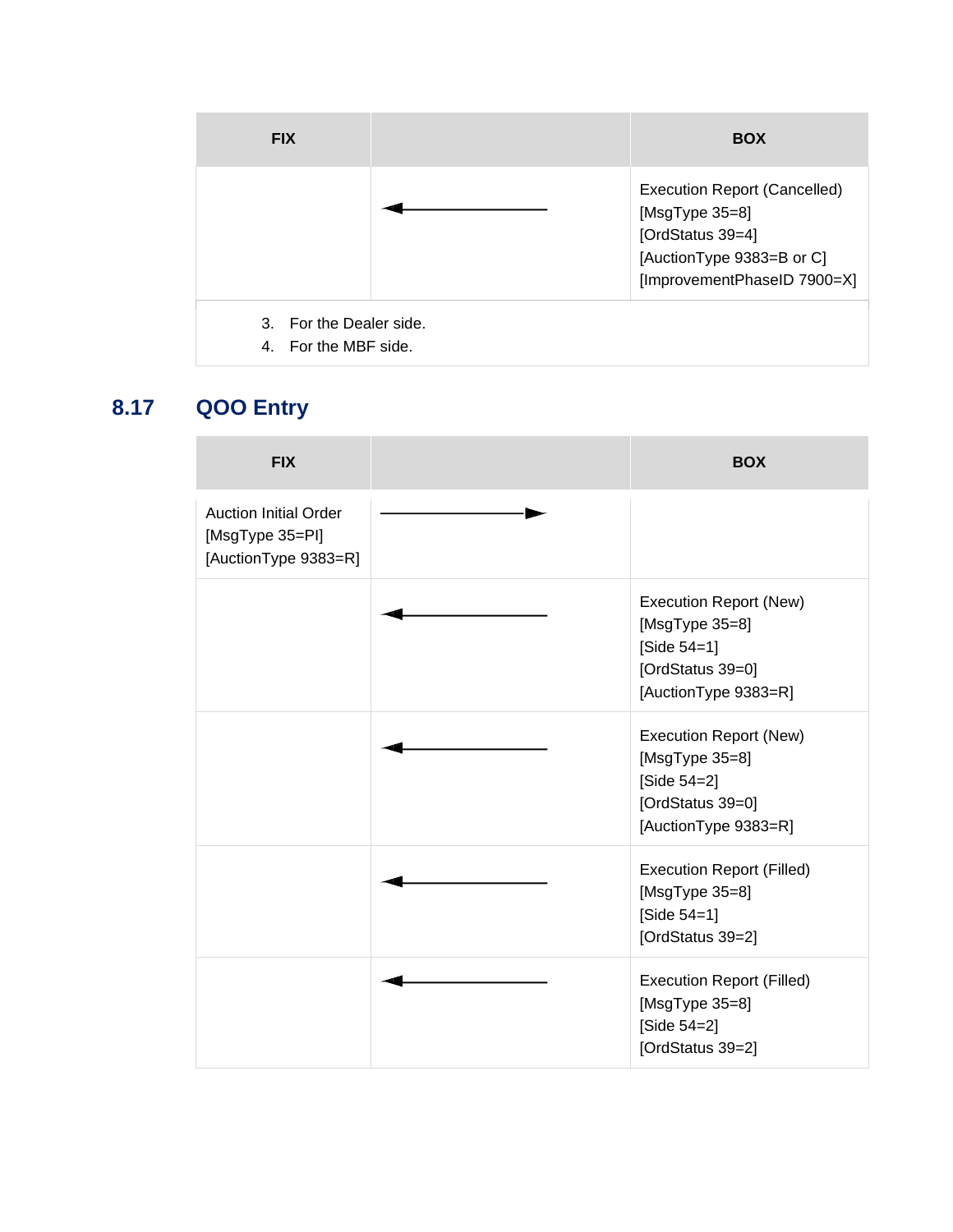# **8.18 Indication of Interest Entry**

| <b>FIX</b>                                                            | <b>BOX</b>                                                   |
|-----------------------------------------------------------------------|--------------------------------------------------------------|
| <b>Auction Initial Order</b><br>[MsgType 35=AB<br>[OrdType $40 = F$ ] |                                                              |
|                                                                       | Execution Report (New)<br>[MsgType 35=8]<br>[OrdStatus 39=0] |

# **8.19 Customer Cross Order**

### **Customer Cross Order Accepted and Traded**

| <b>FIX</b>                                                              | <b>BOX</b>                                                                                                                 |
|-------------------------------------------------------------------------|----------------------------------------------------------------------------------------------------------------------------|
| <b>Auction Initial Order</b><br>[MsgType 35=PI]<br>[AuctionType 9383=X] |                                                                                                                            |
|                                                                         | Execution Report (New)<br>[ $MsgType 35=8$ ]<br>[Side $54 = 1$ ]<br>[OrdStatus 39=0]<br>[AuctionType 9383=X]               |
|                                                                         | Execution Report (New)<br>[ $MsgType 35=8$ ]<br>[Side 54=2]<br>[OrdStatus 39=0]<br>[AuctionType 9383=X]                    |
|                                                                         | <b>Execution Report (Filled)</b><br>[ $MsgType 35=8$ ]<br>[Side $54 = 1$ ]<br>[OrdStatus 39=2]<br>[SpecialTradeInd 9459=D] |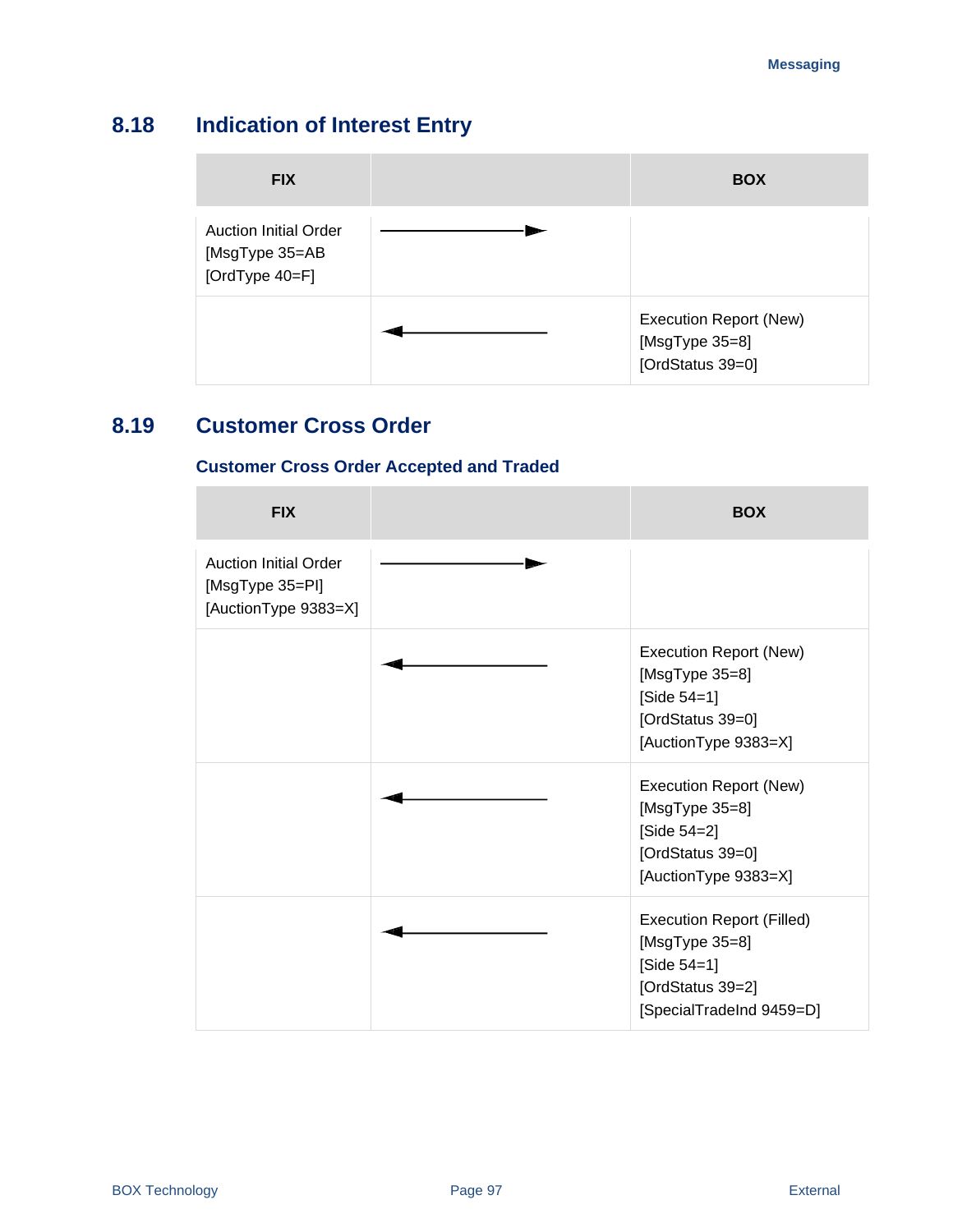| <b>FIX</b> | <b>BOX</b>                                                                                                        |
|------------|-------------------------------------------------------------------------------------------------------------------|
|            | <b>Execution Report (Filled)</b><br>[MsgType 35=8]<br>[Side 54=2]<br>[OrdStatus 39=2]<br>[SpecialTradeInd 9459=D] |

# **8.20 Preferenced Order Processing**



| <b>FIX</b>                                                                                | <b>BOX</b>                                                    |
|-------------------------------------------------------------------------------------------|---------------------------------------------------------------|
| New Order<br>[MsgType 35=D]<br>[ExecutingParticipant<br>7901=XYZ]<br>[RoutingInst 9303=P] |                                                               |
|                                                                                           | <b>Execution Report</b><br>[MsgType 35=8]<br>[OrdStatus 39=0] |

# **8.21 Lock-Out Indication Notification**

### **Lock-Out due to Exceeded Limit or Initiated by MOC**

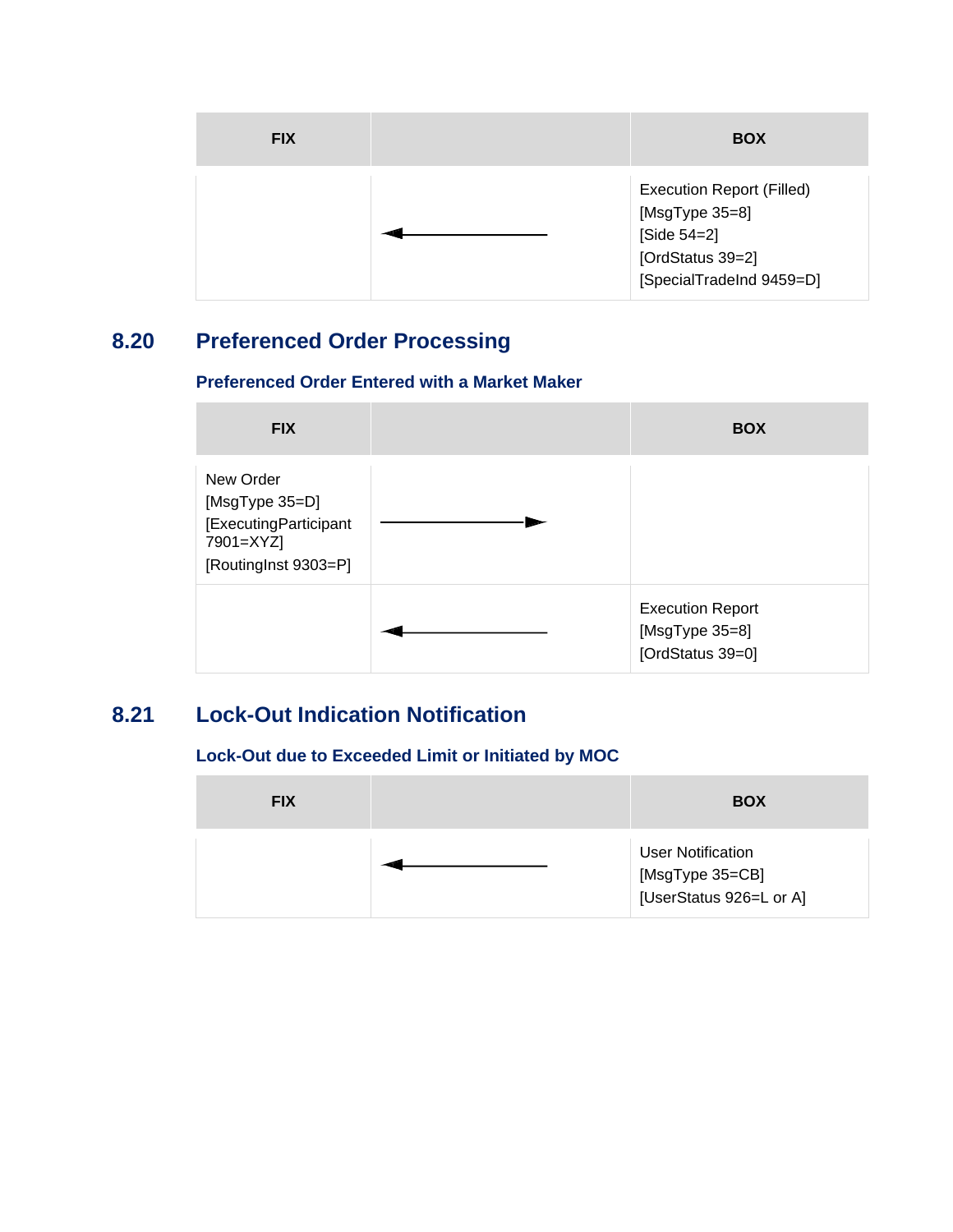### **Lock-Out Initiated by Participant**

| <b>FIX</b>                                                                                                                     | <b>BOX</b>                                                             |
|--------------------------------------------------------------------------------------------------------------------------------|------------------------------------------------------------------------|
| <b>User Request</b><br>[MsgType 35=BE]<br>[User Request Type<br>924=L or O]<br>L to request a<br>LockOut<br>O to cancel Orders |                                                                        |
|                                                                                                                                | User Response<br>[MsgType 35=BF]<br>[User Request Type 924=L or<br>O]  |
|                                                                                                                                | <b>User Notification</b><br>[MsgType 35=CB]<br>[UserStatus 926=L or A] |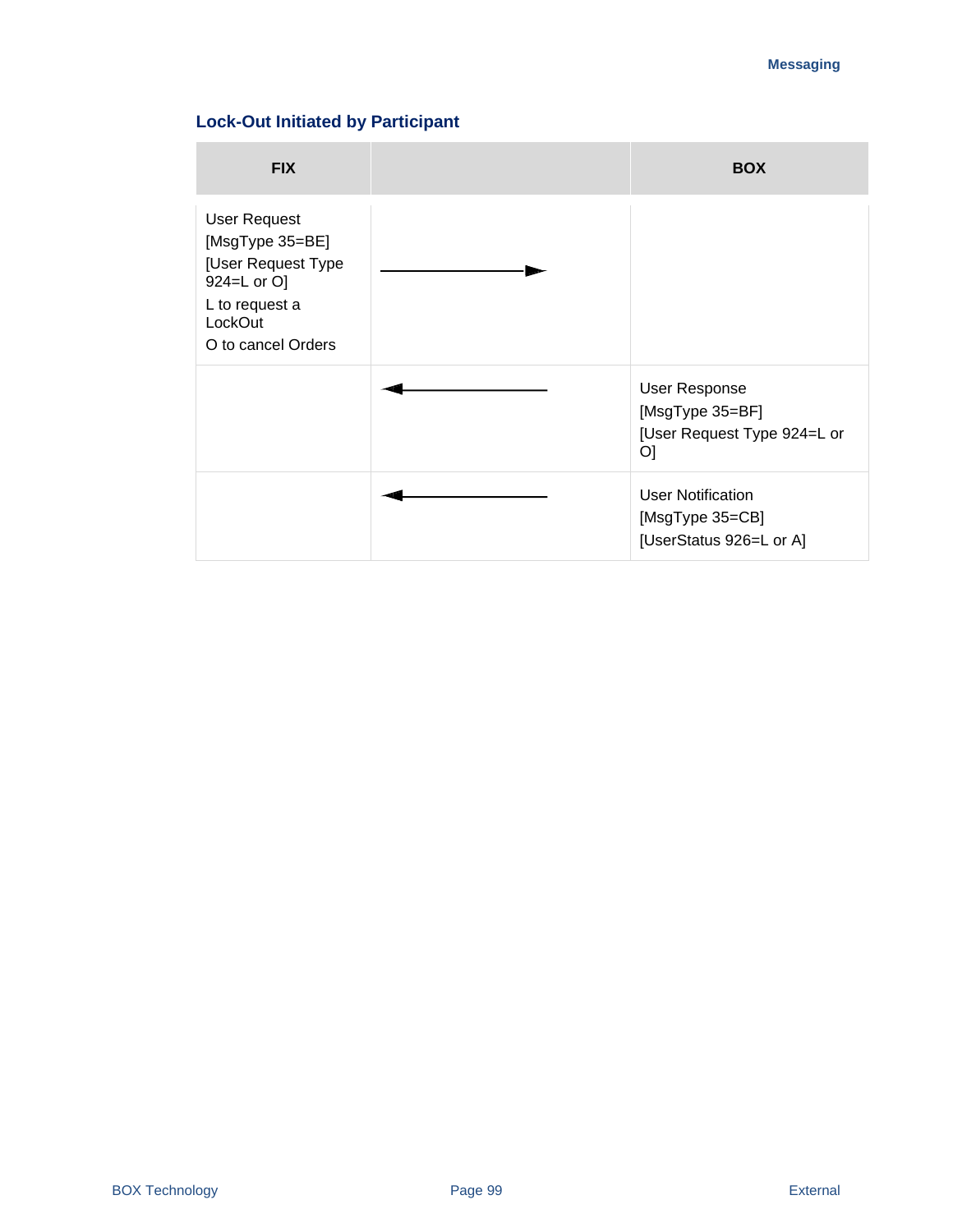# **A.1 Calculation**

This section summarizes and demonstrates the Theoretical Opening Price (TOP) calculation process during the pre-opening phase. In the pre-opening phase, bids and offers are sent as normal. However, instead of trading immediately, Orders are simply collected by BOX to be matched only at the opening. As soon as a Market at Open Order is entered, the system will begin the calculation of the TOP. In most cases, this calculation will proceed as follows:

- The system will look for the best available price on the opposite side of the Market at Open Order(s).
- If the quantity available at this price level is not sufficient to fill all the Market at Open Orders entered, the system will look for the next best limit and add up the quantity available at this price level to the one found at the previous price level. This will go on for as long as the total quantity found is lower than the total quantity of all Market at Open Orders.
- As soon as enough quantity has been found, the system will use the last limit found as the current TOP.

# **A.2 TOP**

At the opening, the TOP becomes the opening price. All Market at Open Orders will trade at the opening price against opposing limit Orders with a price equal or better than the TOP.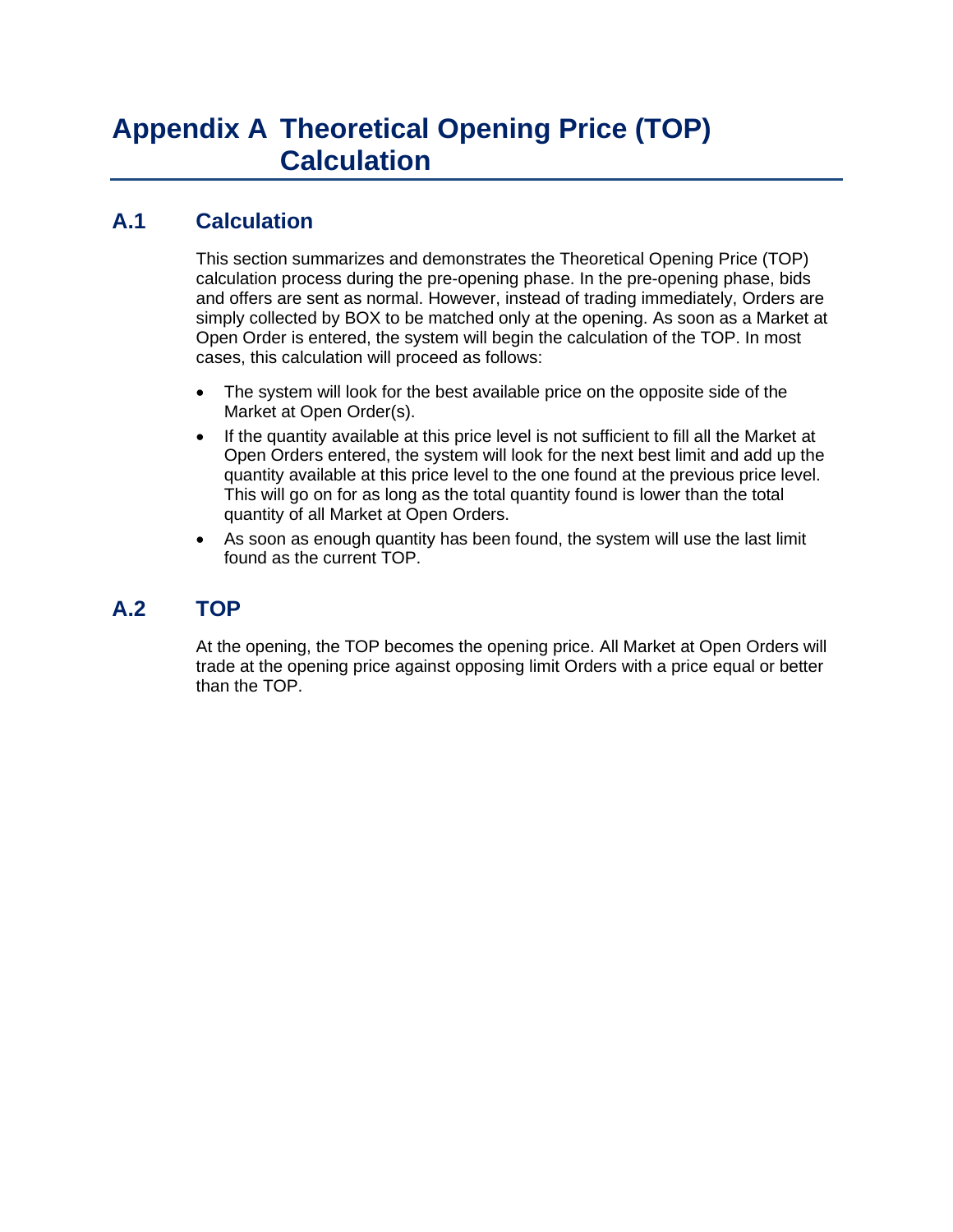# **Appendix B Clearing**

This section informs BOX Participants of the procedures to be followed so that information related to trades is transmitted properly to The Options Clearing Corporation (OCC). The purpose of this Appendix is not to define the clearing procedures at the OCC. Participants should communicate with their OCC Representative for all questions pertaining to the clearing procedures at the OCC.

## **B.1 BOX and OCC**

All options traded on BOX are cleared by the OCC. As such, BOX traded options are fungible with those traded on other US equity options exchanges. All trade information is transmitted to OCC by BOX at the end of each business day and is made available to Participants on OCC Interfaces at T+1.

#### **Clearing Identification and OCC**

For options trades to be processed properly under the appropriate Clearing Member at OCC, BOX Participants must provide BOX with their OCC Clearing Member name and number.

BOX will configure this information as being the default OCC Clearing Member number.

At the Order entry level, if BOX Participants fail to specify the Clearing Member information, BOX will assign the default OCC Clearing Member number configured for the BOX Participant.

### **B.2 Customer and Proprietary Clearing**

#### **Pre-Trade Clearing**

At the Order entry level (pre-trade), traders may specify, in the appropriate Order entry field, the clearing information for Customer and Proprietary trading, such as CMTA [ClearingFirm 439], Give-Up [ExecBroker 76], SubAccount (or MMID) [Clearing Account 440] and Account Number [Account 1]. This information will be transmitted to OCC by BOX at the end of the trading day.

If no information is provided at the Order entry level, the default OCC clearing account number configured for the CompID is used.

#### **Trade Allocation**

The CMTA and Give-Up Agreements are electronic agreements that are completed via the OCC Clearing system. Participants are offered two alternatives to effect clearing assignment of their BOX trades to their OCC Clearing Members of choice.

• At Order entry, BOX Participants using the FIX protocol should enter the CMTA information in the [ClearingFirm 439] field and their Give-Up information in the [ExecBroker 76] field.